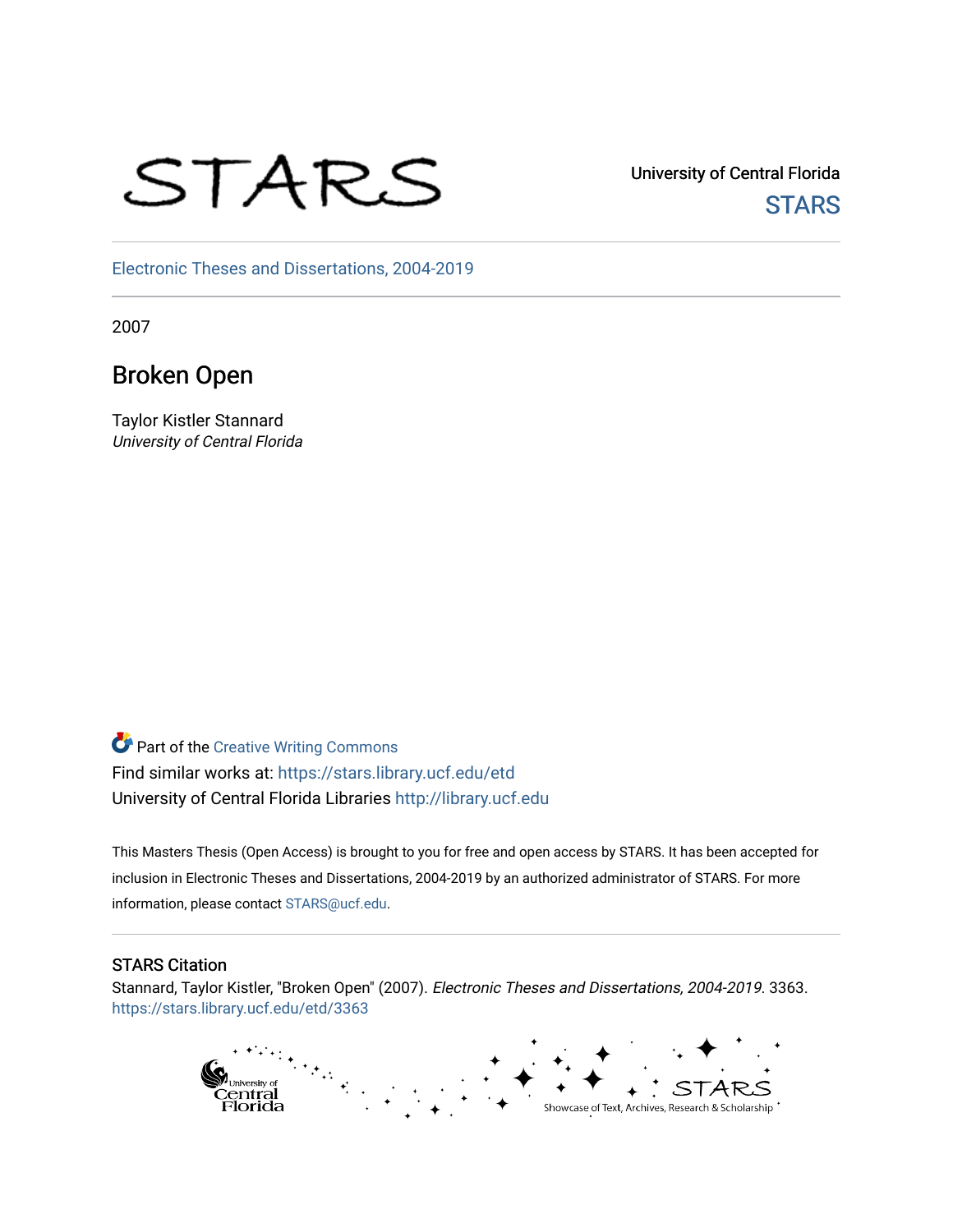## BROKEN OPEN

by

### TAYLOR A. STANNARD B.A. University of the State of New York, 1976

A thesis submitted in partial fulfillment of the requirements for the degree of Master of Arts in the Department of English in the College of Arts and Humanities at the University of Central Florida Orlando, Florida

> Spring Term 2007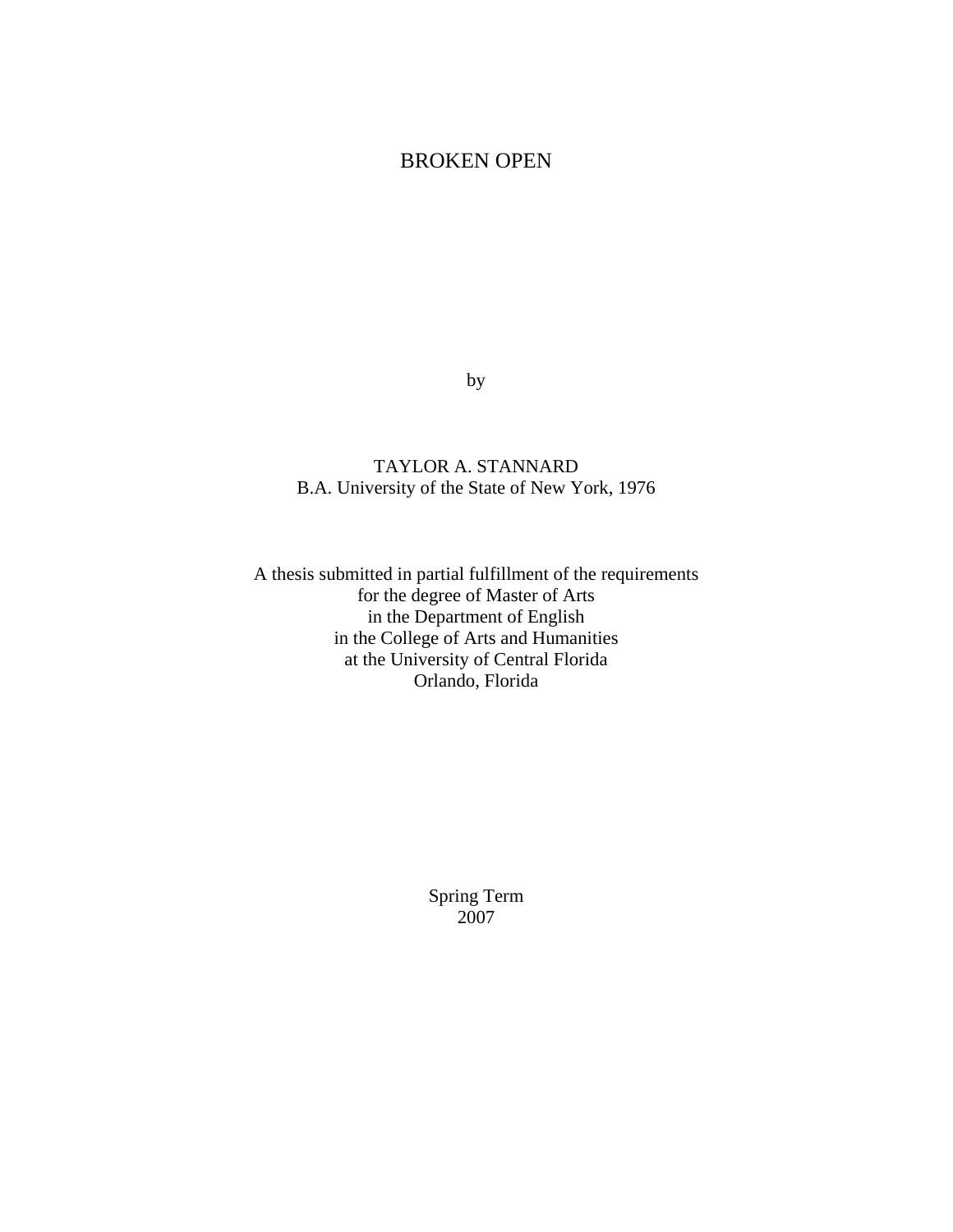©2007 Taylor A. Stannard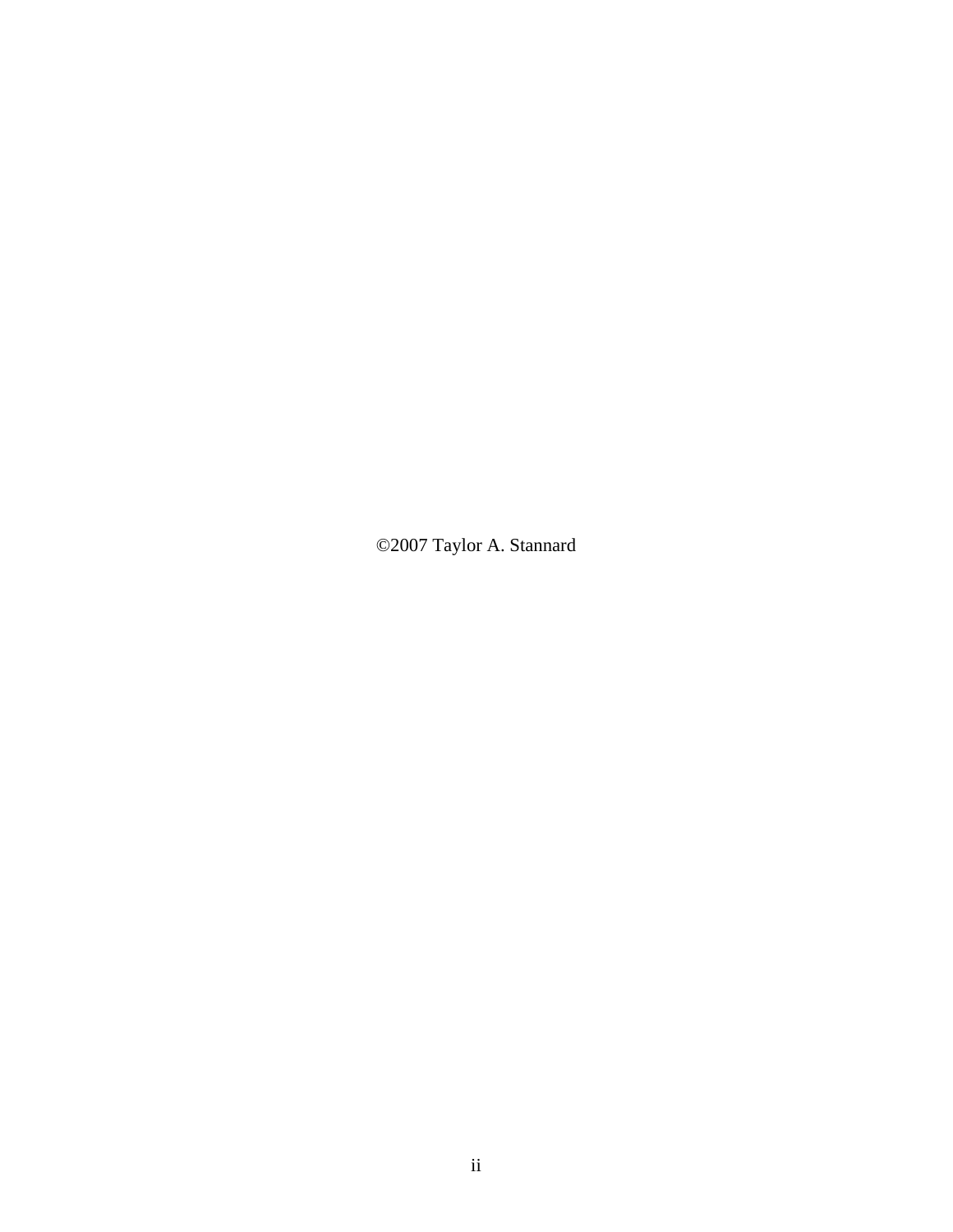#### **ABSTRACT**

*Broken Open* is a collection of short stories, four of which deal with culpability and the unexpected transformations that occur when blame, either unintended or deliberately invoked, is exposed and finally understood. The remaining two stories concern relationships that turn out to be gifts, as well as painful learning experiences.

 In "Other Living Creatures," one family contends with post traumatic stress disorder as another implodes following the death of a young soldier in Vietnam. "Hunters" deals with the unconscious motivations that leave a father resentful and unable to forge a relationship with his son. In "Bardenbrook," an accidental death is the impetus for blame and, finally, forgiveness. Rage acts as a catalyst in "The Summoning," the story of a lesbian couple's struggle to accept the reality of breast cancer shortly before one of the partners undertakes a transformative journey as her death approaches.

 The two remaining stories in *Broken Open* deal with the protagonists finding their voices. In "Sunday Wars," a girl begins to think for herself, and in "Beyond the Parking Lot," a woman comes to terms with the restraints, self-imposed and otherwise, that have held her captive for most of her life.

 Each character in *Broken Open* struggles, perseveres, grows and, ultimately, flourishes. Despite sorrow, pain, and unexpected loss, being broken open leads them, as it does us all, if we let it, to the richest places within.

iii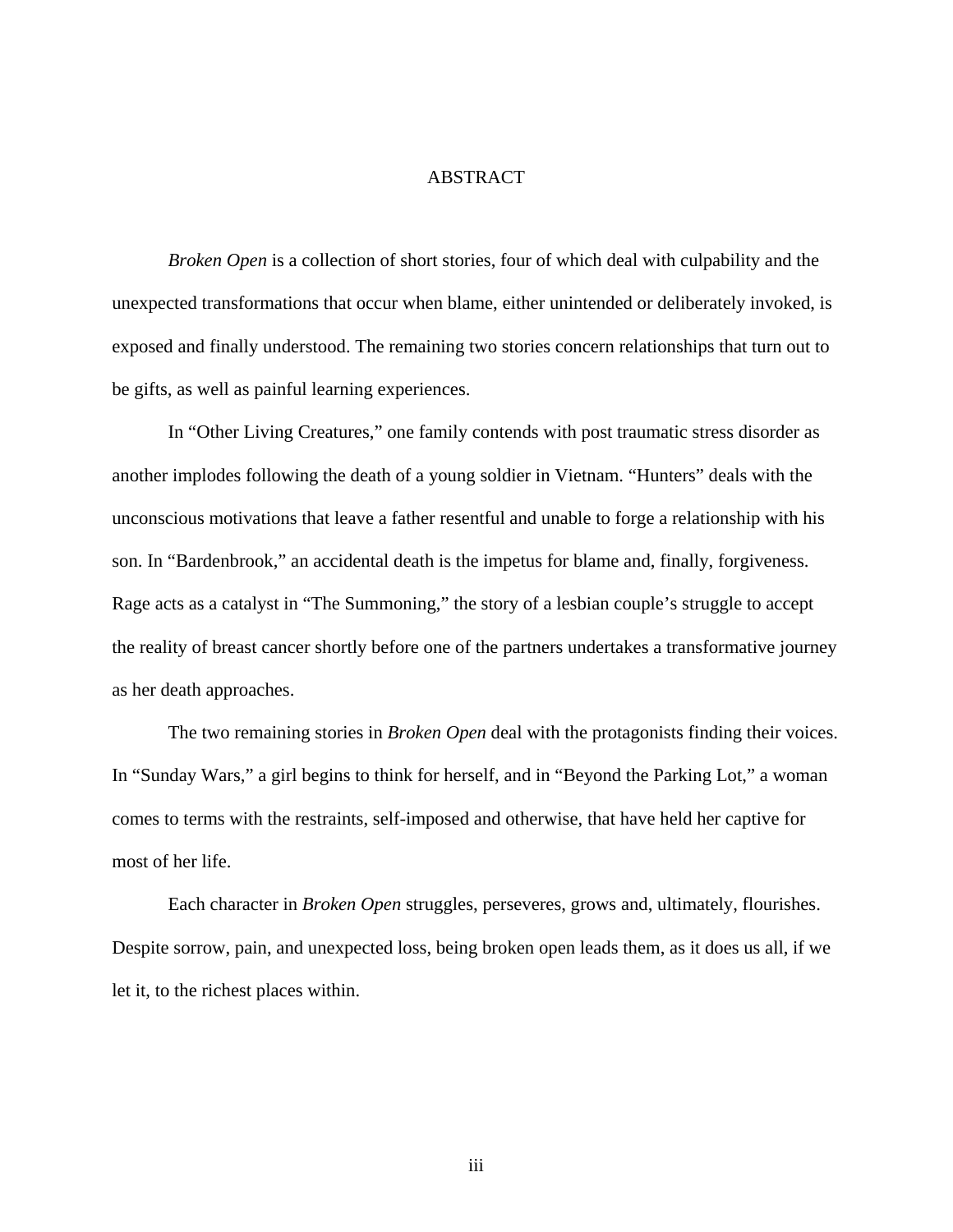These stories are dedicated in loving memory of my mother, Patricia Tostevin Kistler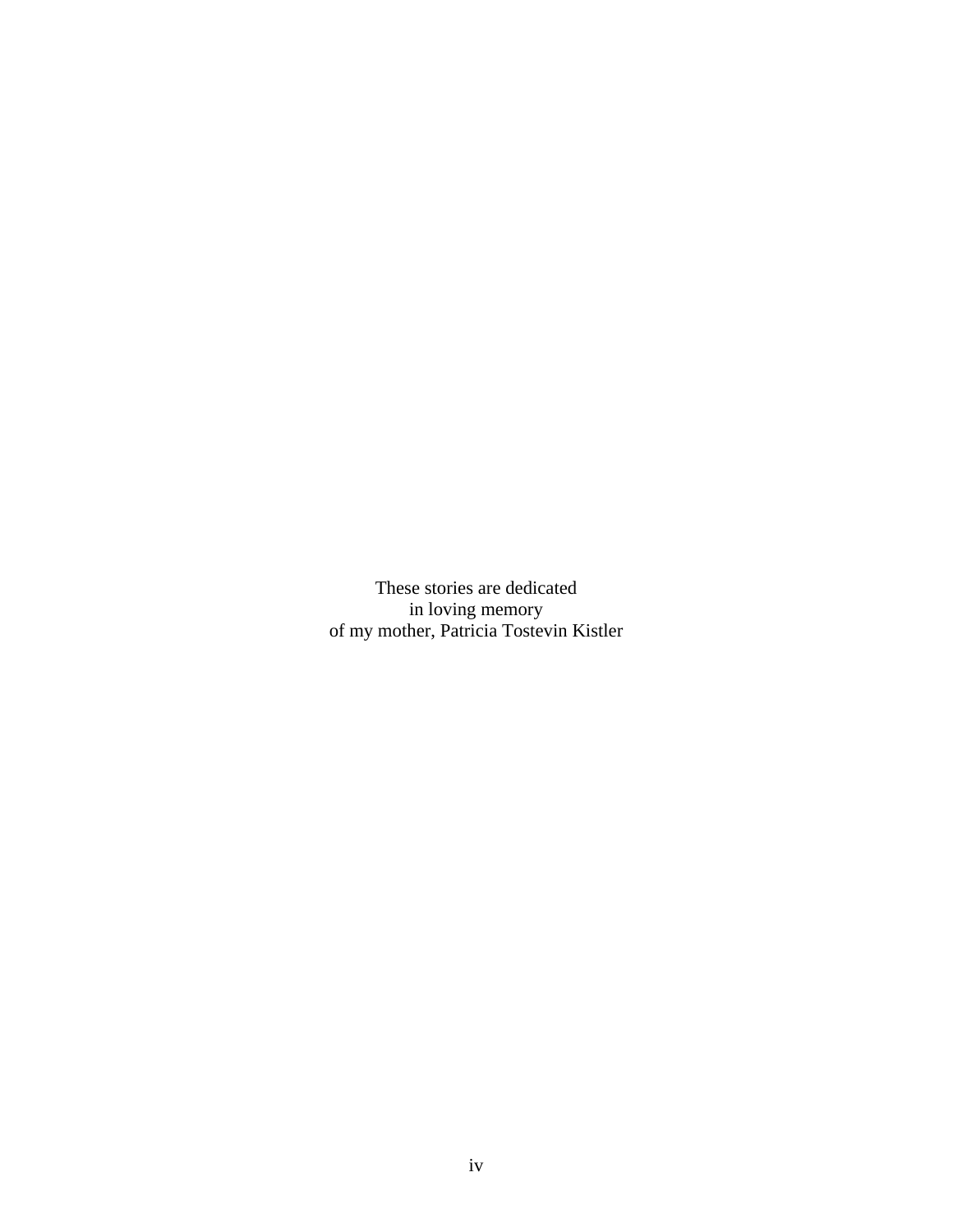#### ACKNOWLEDGMENTS

Continued thanks to Pat Rushin for his help in compiling this thesis, especially in the dark days when it seemed beyond my line of vision. Thanks, Pat, for you critical eye, your vast supply of patience, and for trusting my judgment.

 Additional thanks to the members of my committee, Judith Hemschemeyer and Susan Hubbard. You have been instrumental in my growth as a writer, and I am far better for having worked with you.

 Heartfelt gratitude to JB for her true heart and unfaltering support, to her daughters for occasioning such growth and respect, and to my son, Liam, whom I love fiercely. Gifts, all.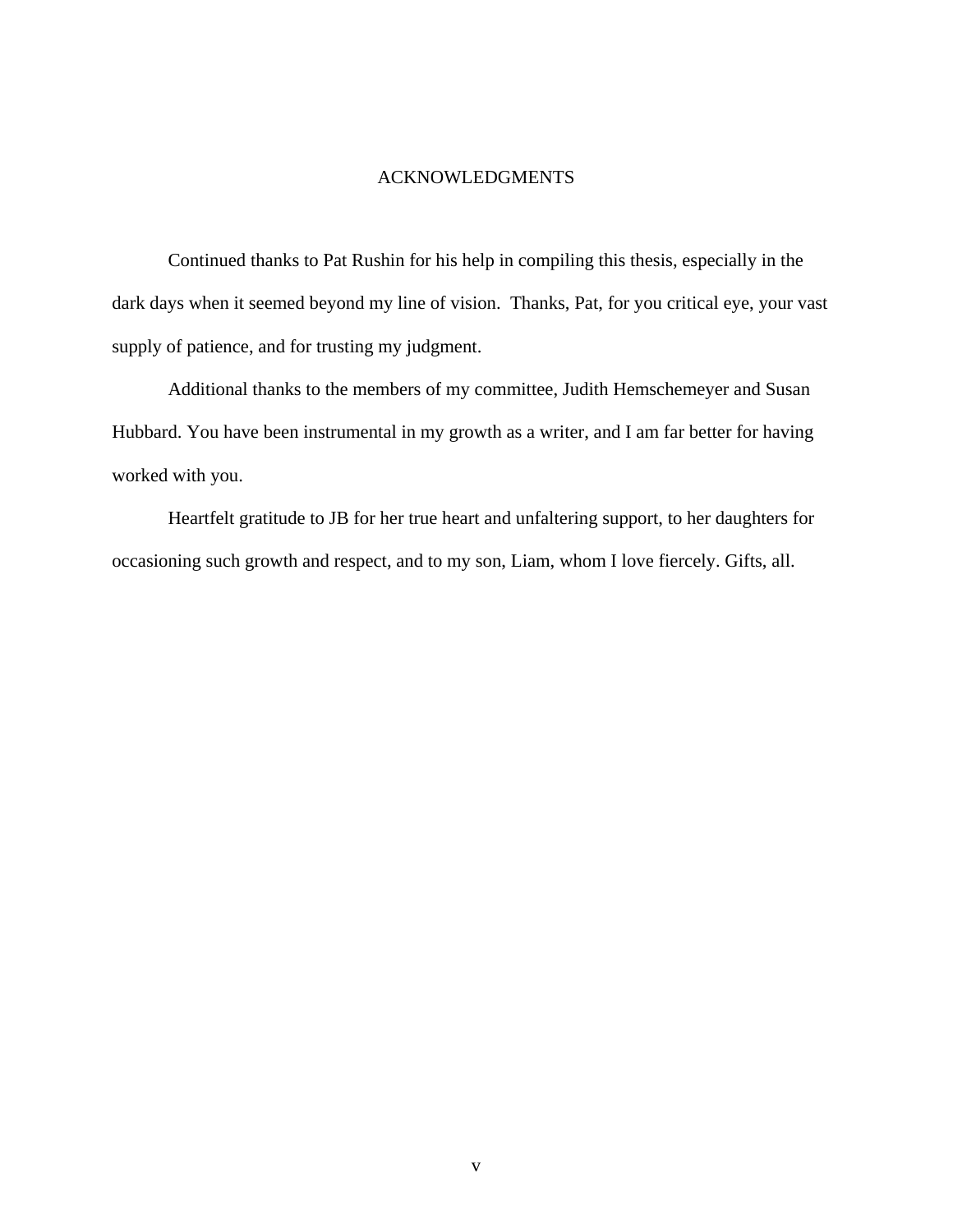## TABLE OF CONTENTS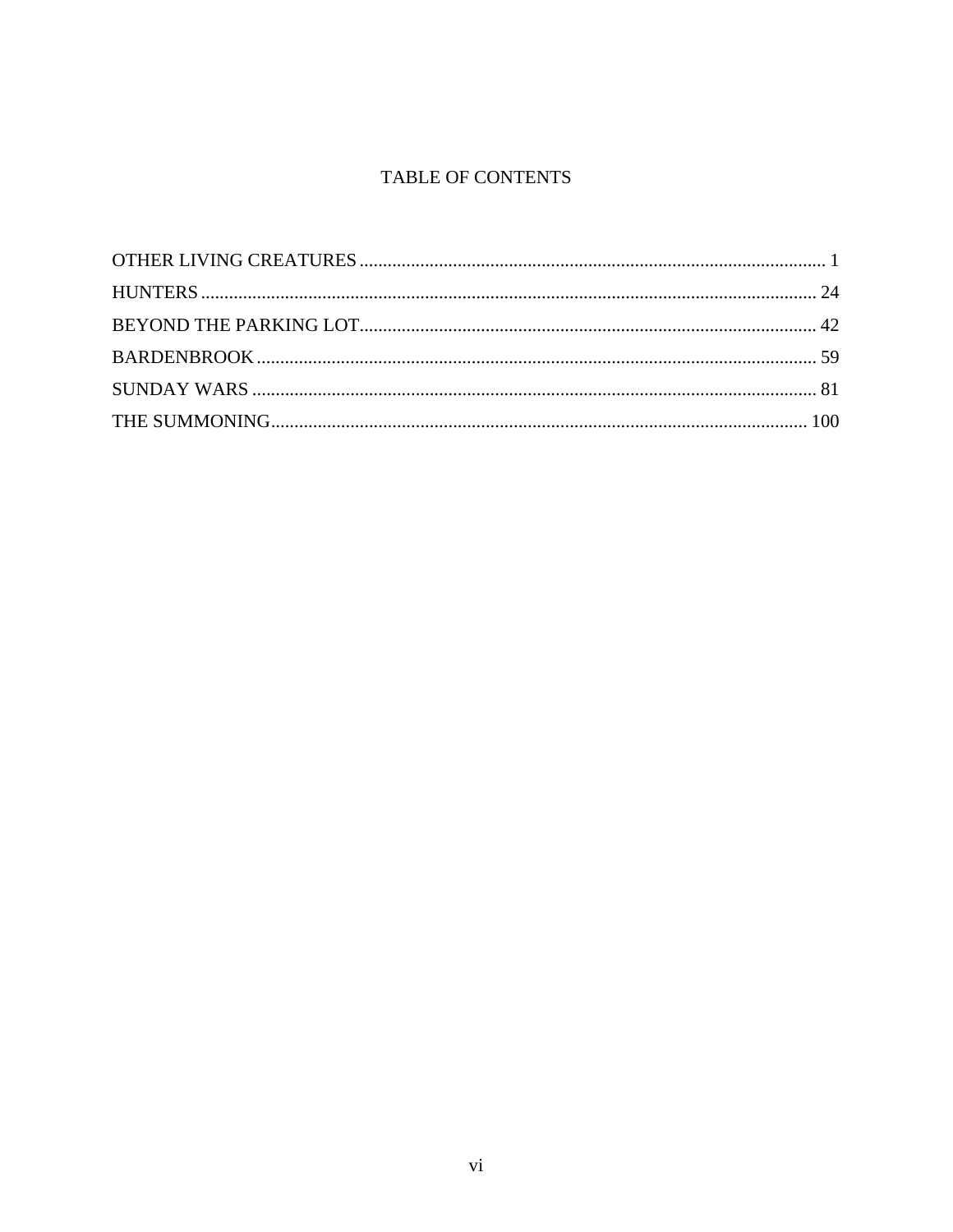#### <span id="page-7-0"></span>OTHER LIVING CREATURES

Brenda watches Mack bring the snow blower to a bucking stop in the middle of the driveway, sees him wave his arms at the sycamores that line their lot in Olean, New York, herkyjerky motions meant to ward off, intimidate, she's not sure which, hears him yell, "Go ahead, you little fucks!" and the despair, dark and so familiar, grabs her throat, her belly, Oh God, and he had been doing so much better. Really, really better this time.

She's tired of spying on him, tired and guilty, and she wants to rest, but the war has set him off again, and now she won't sleep wondering if she'll jerk awake again with Mack naked and kneeling beside her, one hand on top of her head, pressing down, the other clamped around her throat, ready to twist up and sideways, break her neck with one deft motion, snap it like a pretzel stick, neat and clean and nearly soundless.

He always wakes when she screams, looks down, eyes glittering, confused, disbelieving, and says, "Oh, God, Bren, oh, shit, I could have killed you, oh, baby, I'm so sorry, sorry, oh, God," and then he shakes and shakes while she herds their two shock-eyed sons back down the hallway, "It's okay, Tommy, Daddy just had a nightmare, Bernie help your little brother back into bed, go on now, everything's fine," and she cradles him until a gray dawn creeps over the window sill and he falls into a pale version of sleep. She knows he's fractured, his mind is jagged, it's broken glass, he'll shove it away, fight to forget, won't talk about it. She knows, too, that she'll lie beside him at night, no locked doors between them. She'll never leave.

 For months he's been glued to the TV, he can't stop watching, and it's killing him one news report at a time. Saigon, Hanoi, Vietnam's everywhere, Walter Cronkite and the body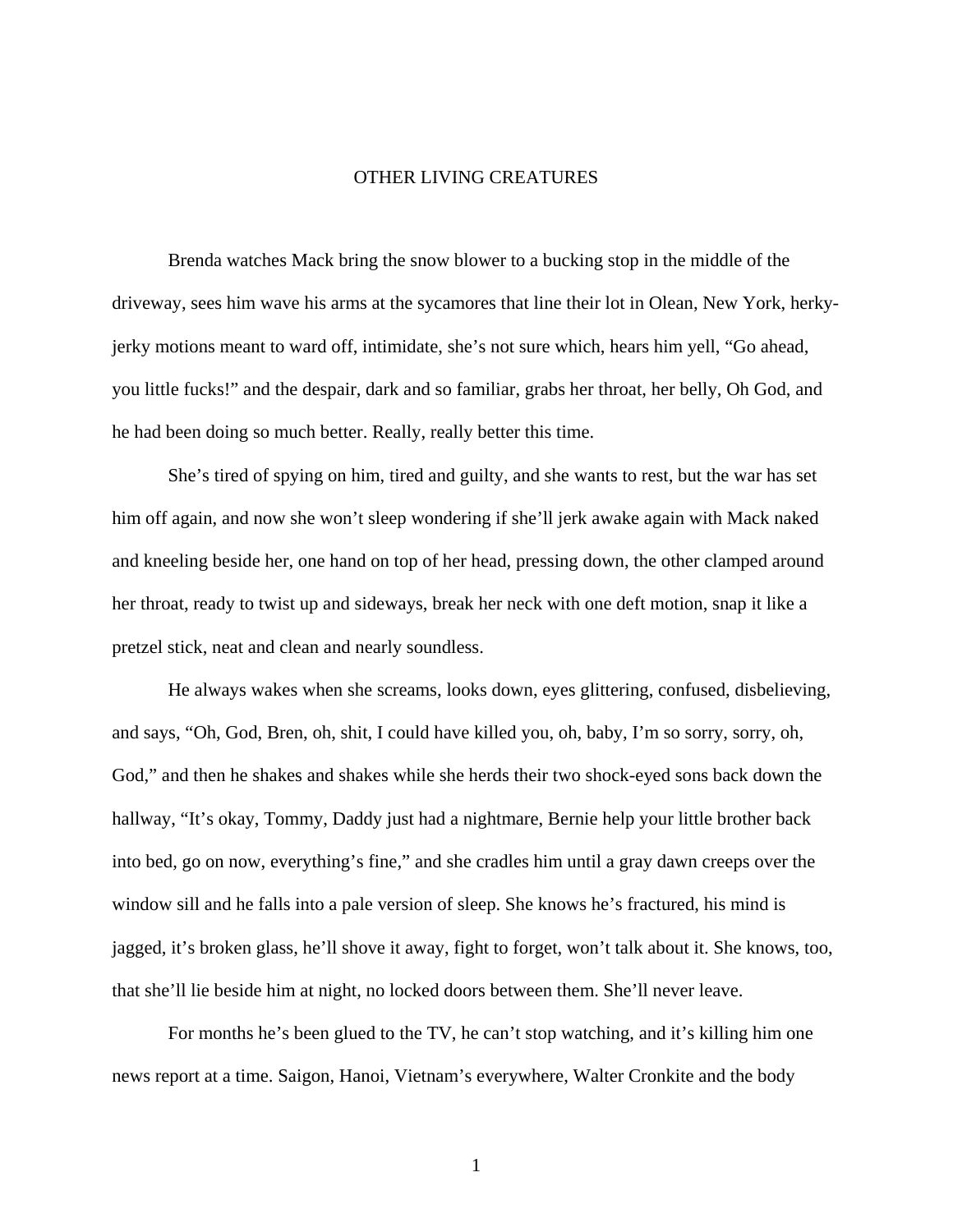count every night with their tuna casserole and peas. And it's January. Seventeen years ago this month he dug his first foxhole in South Korea while she cleaned other people's homes in Olean, New York, just eighteen years old, in love, shy, impatient, pregnant, unprepared for the ruined man who came home. She's still in love.

 Mack leaves the snow blower in the middle of the driveway, she can see it's not even half cleared, and disappears around the side of the house. She'll ask Bernie to put it back in the shed when he comes home from school. She closes the porch door, leans against it and shuts her eyes.

Mack hears the ring of plate on plate and the jangle of silverware as Brenda fills the dishwasher. It's almost six thirty, time for news. He gets up, flips on the TV and settles back in his Lazy Boy, the newspaper open on his lap.

 He hears her call, "Hey, Mack? Let's not watch the news tonight, hon. Why don't you put on a record?" A minute later she joins him in the living room, a striped blue dishtowel draped over her left shoulder, stands close, he loves how her hand is warm on his shoulder, and she says, "Turn it off, please, honey," but Walter Cronkite's voice is weaving in and out of his head, Khe Sanh, fighting so bad the choppers can't land long enough to collect the wounded and get them onto stretchers.

He closes his eyes and it's 1952. He sees bodies, American, Korean, it doesn't matter, they're crumpled, thrashing, screaming for water, morphine. Their faces are bloated, some are just masks of faces. A slick meat locker smell, raw, red, wet, is everywhere.

He sees the two North Korean soldiers he killed back then, both with two shots, but he knows they aren't really dead, they're crouching out behind his line of sycamores. Mack knows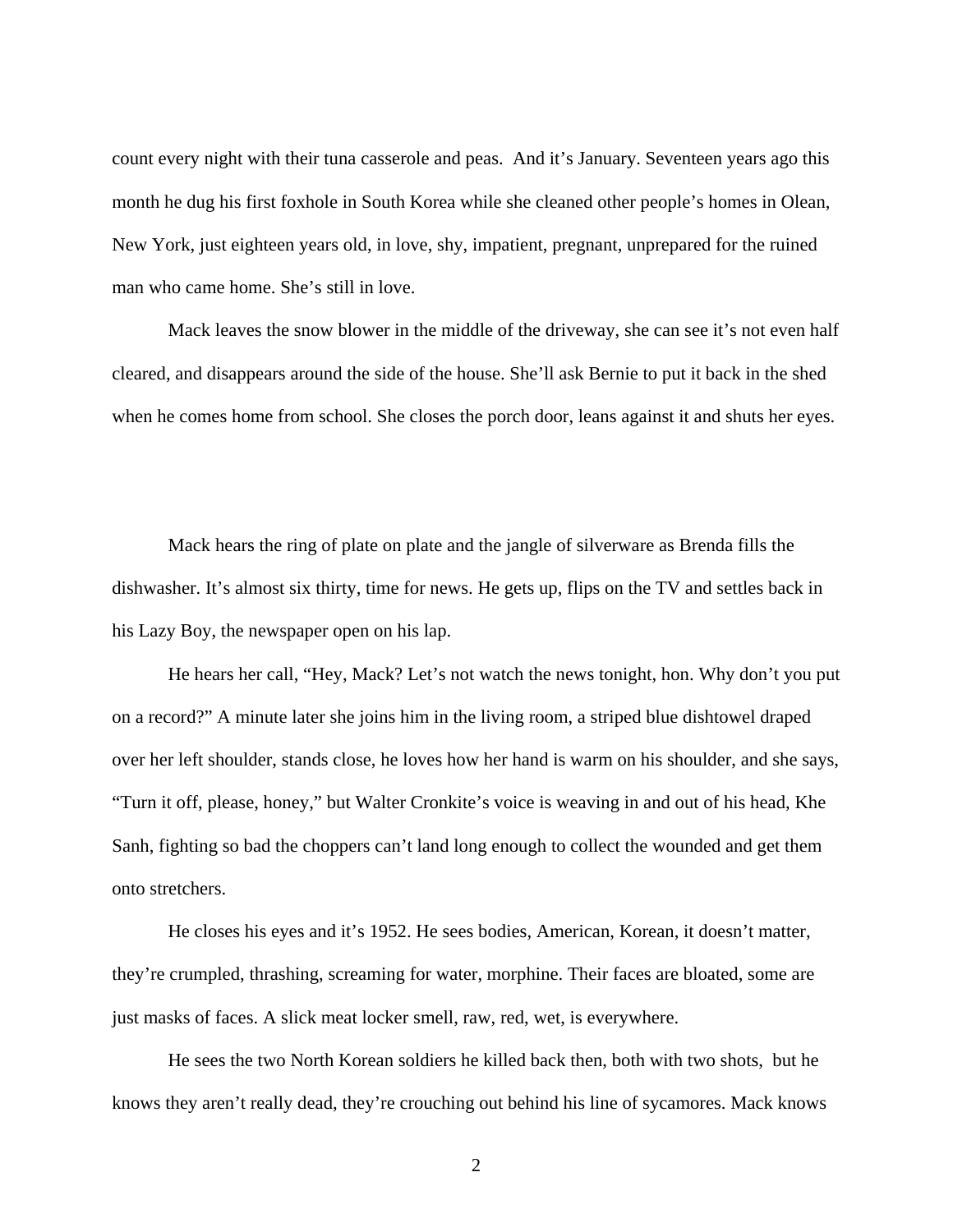they're out there, guns cocked, he sees them when he snow blows the driveway in the winter or mows the lawn in the summer. They're patient, those two, they know he isn't going anywhere, and they're young, just kids for Christ's sake, just like he was when he shot them, and their eyes are dead from so much killing. And he's dead, too. Alive and dead, both.

"Oh, Mack," Brenda says, and he floats back into the living room. She's watching the TV with the dishtowel pressed against her mouth. "They just mowed our guys down," she says, and Mack sees the wheat field he cut with his father in East Eaton, New York the summer he turned twelve, the grain tall and golden and glowing one minute, stubble under the thresher's blades the next.

"Mack, this is bad. David's not in Khe Sahn, is he? We've got to call Bill and Lucia."

The wheat field sways in his head but he knows he has to answer, stay focused, so he says, "David's okay, he's near Laos." Hearing his own voice helps, and he floats back into his Lazy Boy.

"I'm turning the news off and I'm calling Bill," Brenda says. Her voice is firm, decided. She switches off the set and in the sudden silence the wheat field disappears.

Yes, David is near Laos. Or was, last they heard. David, Bill and Lucia's only kid, joined up two years ago, in 1966, before Vietnam was a word everyone knew. Their nephew was lucky, though, he'd made it, was due home for good in three weeks. Bill and Lucia had the party all planned, steaks and kegs ordered, they'd spent a bundle, even had a new, howling red '68 Mustang in the garage, gassed up and ready to go.

Bill is Brenda's only brother and they do okay, they're pretty tight. She's friends with Lucia, too. It makes it easy for both families to spend two weeks in the same cabin up on Moosehead Lake every August. The women talk the whole time, Mack and Bill fish, watch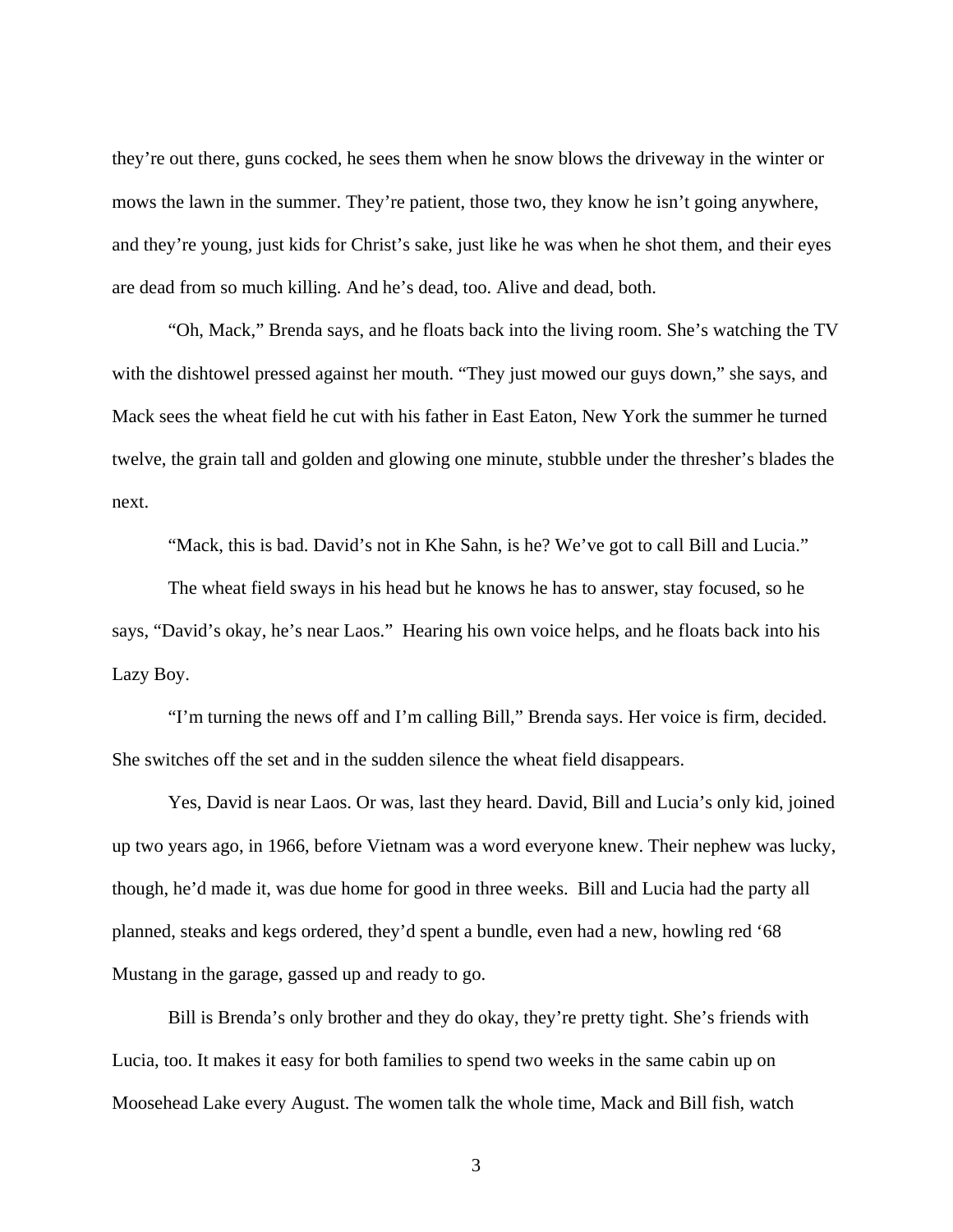baseball, and the kids run wild, live on blueberries and hand-hauled lobster from make-shift traps, get eaten by black flies and sucked dry by mosquitoes and hate to come home when it's over.

Mack and Bill, that's another story. Mack knew Bill pushed David into signing up, hell, everyone knew it. Bill laid it on thick, said the Marines are a good outfit, David. Travel, screw around some before you come home and settle down. Mack thought about saying whoa, slow down David, wars get messy, he almost said it, but he knew if he did Bill would come down hard like he always did when they were talking about David, he'd say back off, Mack. Not your kid. Do what you want with your own, tell Bernie he can chicken-shit it to Canada when his draft number comes up if he wants, but leave my kid the hell alone. David wants to go, I'm letting him go. It'll grow the kid up. So Mack said nothing, bit his tongue, okay, Bill. He let it go.

But there was no way in hell his own boy, Bernie, was going near this stinking mistake of a war, no matter how much Bernie said he wanted to kick some Cong ass. High school talk, a seventeen-year-old bragging. Yeah, Bernie would register for the draft when he turned eighteen in a few months, he had to, but he'd graduate, get a job, grow up, quit that macho shit.

And Tommy, shoot, he was still a squirt, just turned seven, didn't know what war meant, just what it was. An accidental kid, but he and Brenda hadn't regretted it, not once. Things were getting better with him, too, he didn't look at Mack with such round, scared eyes all the time anymore, that hadn't happened for a while. Well, it happened yesterday when he told Tommy to bring in the snow blower, and stop with the questions, just put it in the shed, damn it, but it had been the first time in a long time.

Brenda comes back into the living room. "Bill's not home," she says. "They would have called by now if something happened, wouldn't they? Where is Laos, anyway?"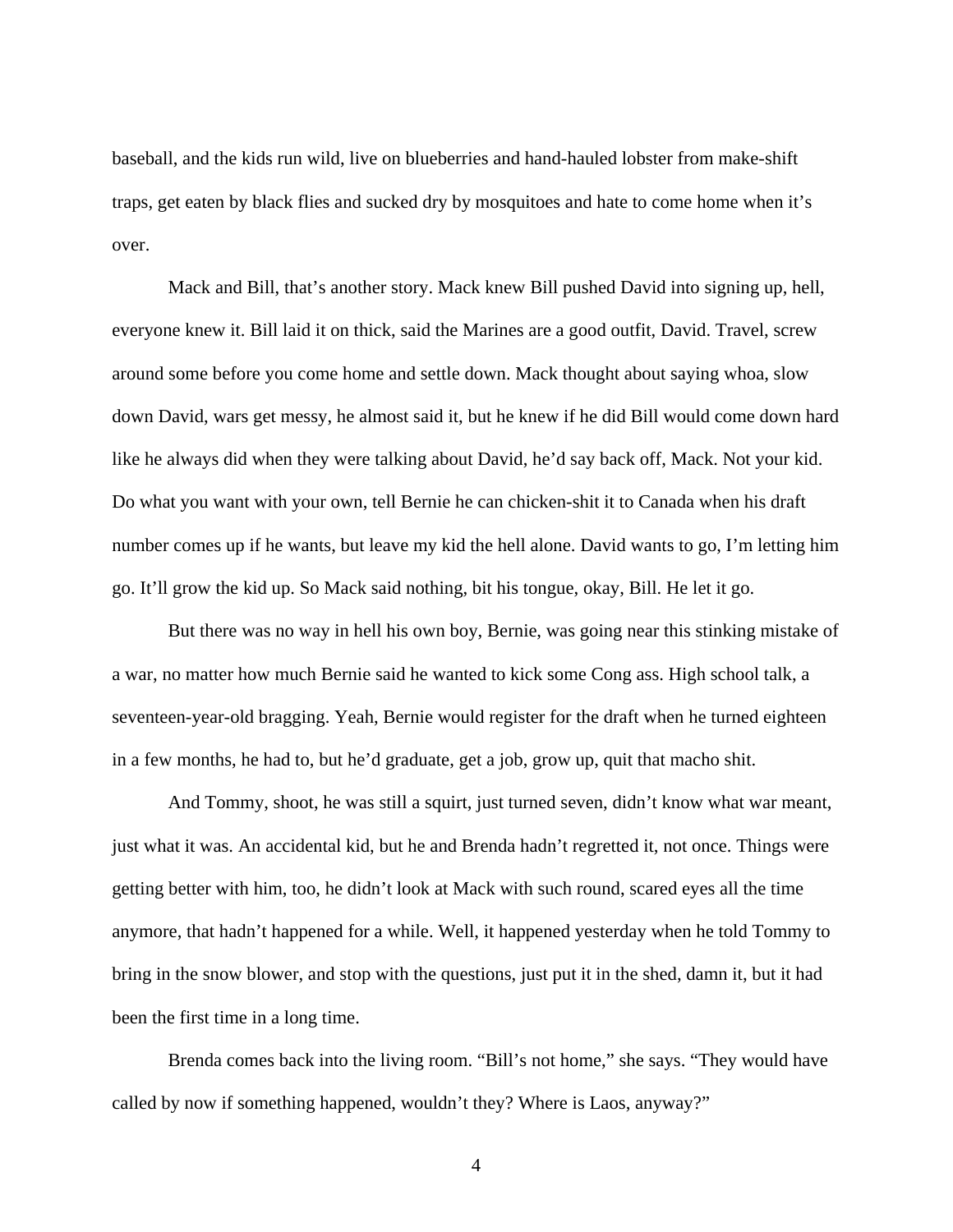"I don't know," Mack says. "Somewhere. South, maybe. I don't know."

"It's northwest, Dad," a voice behind them says. "We're doing it in school."

Mack's on his feet so fast his newspaper scatters like sheets of paper rain. Bernie's in the doorway, so tall he takes up most of it, and Mack thinks Jesus, I wish he'd get rid of that Flack jacket. Bernie picked it up at the Army-Navy store, the real deal, said all the kids were wearing them. He wears it all the time and Mack has to stop himself from throwing it in the trash whenever he sees it hanging on the back of a chair. And when did Bernie get so big? When did this kid go from tall and skinny one minute to doorway-sized the next? He looks like my mother, Mack thinks. It's something about his mouth, it's full like hers. Bernie has Brenda's eyes, his grandmother's mouth. Mack's own mouth is scared dry, he can't handle being surprised, and he swallows, let it go, everything's fine, and sits back down.

"Bernie! Don't do that!" Brenda says. "It's okay, Mack. Bernie, when did you get home?"

"Just now. It's getting bad. Roads are real icy." He takes off the jacket, tosses it onto the couch. "Bet we don't have school tomorrow."

"Better do your homework anyway," Brenda says. "You never know." Then she says, "Boy, I sure wish David was back. I hate this war."

"Yeah," says Mack.

"Man, I'd like to kick some Cong ass," Bernie says for the millionth time, and Mack thinks if he hears Bernie say it one more time he'll ground the kid for a week.

"Well, you're not going. So just forget it," Mack says. "No joke."

"Who's joking?"

"I said forget it."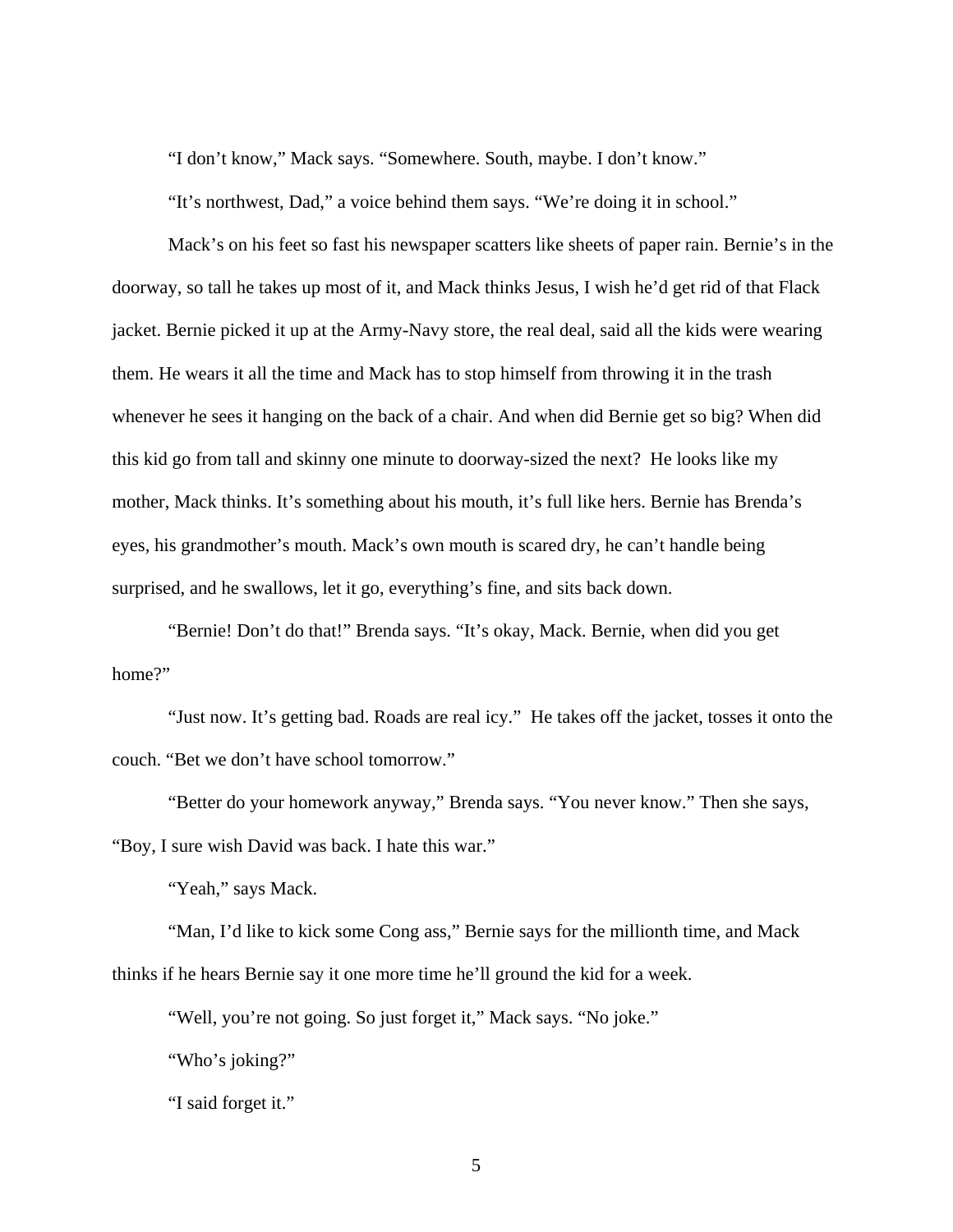"Okay, okay. Jeez, Dad." Bernie takes a step back, eyes suddenly guarded, and Mack forces a laugh, "I just want you safe, is all." He feels Brenda's hand warm on his arm. Calm down, it says, everything's okay, let it go, Mack, and he does.

"Bernie, have you eaten?" she asks. "There's leftovers."

"You didn't have that tuna stuff again, with those noodles?" Bernie asks and when Brenda says yes, Mack sees him roll his eyes.

It's snowing the next day, flakes soft and fat and piling up faster than Mack can snow blow and Bernie can shovel. No school. Well shit, Mack says, and they give up and are tossing snowballs at Tommy when Brenda comes out on the back porch and tells them to quit, she has news and stop it, Tommy, he throws that snowball at her and he's in trouble. Come inside. Mack sees how pale she is, how the freckles stand out on the bridge of her nose and knows it's not good. She looks about twelve, scared and sick at the same time. Her father, maybe. He's already had two strokes.

"It's David," she says. "He was doing patrol in Khe Sanh. He got hit. He didn't make it."

Tommy's mouth opens, but nothing comes out. Bernie says, "I'm gonna get those bastards and you can't stop me. Not this time."

Mack's ears ring and he sees the first Korean soldier he killed all those years ago, the kid's stuffing intestines back into the hole where his stomach had been, they're fat white sausages, he has a confused look on his moon-round face, his eyes are unfocused, the blood darkening as it flows over his busy fingers. Mack's head rattles, it's a dry, seed-filled gourd, and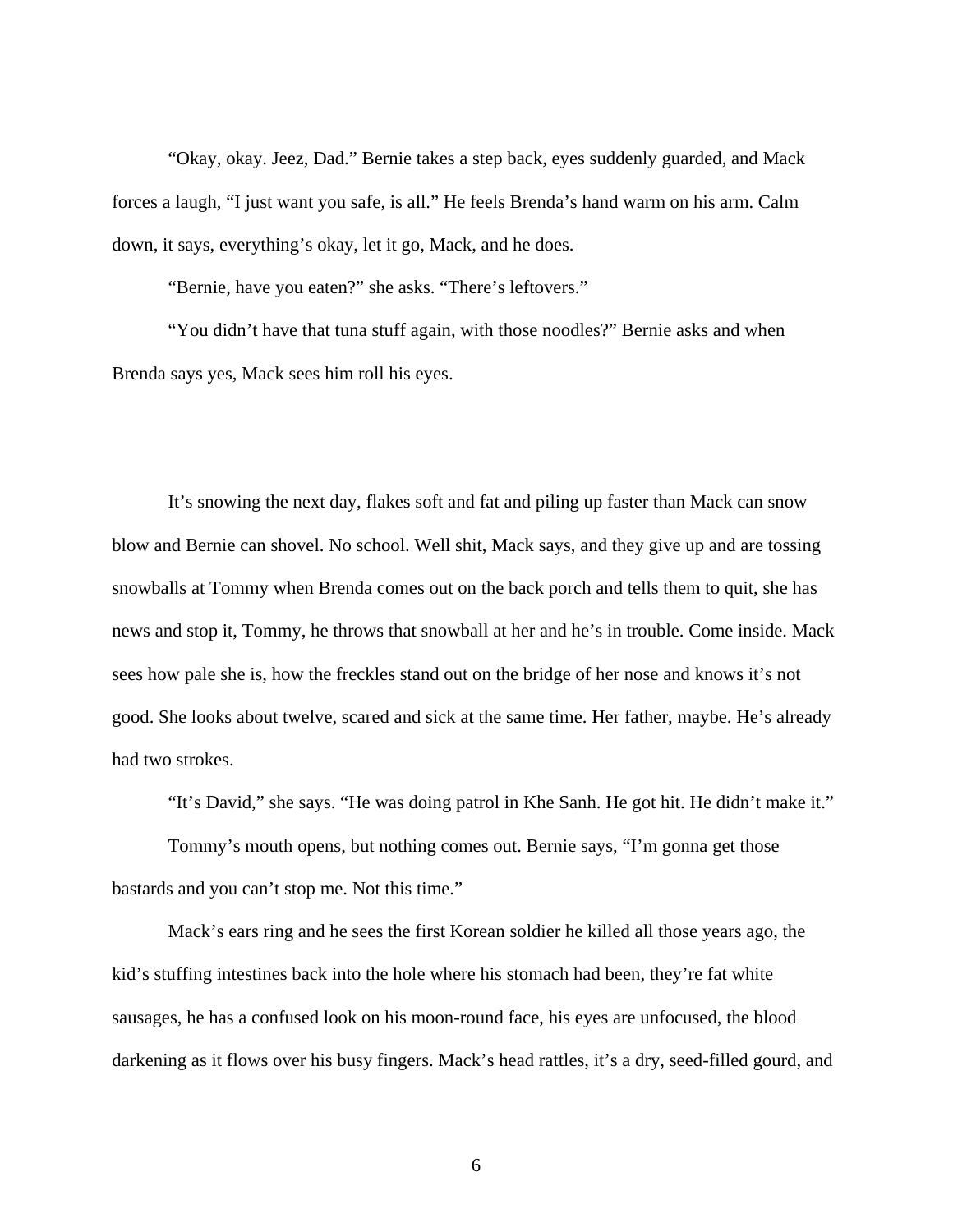he scans the line of sycamores, sees nothing, no, wait, there's a whisper of something, they're still there, both of them, and he looks down at his own stomach, not sure what he'll find.

"Mack, Billy's real worried, he says Lucia won't come out of the bedroom," Brenda says. "He wants us to come up there. I told him we'd leave as soon as we could."

Mack drags his thoughts back. "What?" he says.

"We have to get up there," Brenda says. "We have to hurry."

'Up there' is Portland, Maine, a ten, maybe eleven hour drive in good weather, going seventy all the way. He's glad it's still snowing. It'll keep his mind on the clanking tire chains and off the dead soldiers beyond the tree line.

Brenda's suspended in a tunnel of dark lit only by headlights that shine on one narrow, snowy sweep of road at a time, and she watches, transfixed, as Kamikaze snowflakes dive at the windshield, swirl around the car, and dissolve into blackness. Death and the storm have muffled everything, left the world swaddled in endless, disjointed nothingness. The boys are mute in the backseat, no hitting, no kicking, no squabbling, no threats to pull over until they settle down and that goes for you, too, Bernie, she says, I don't care if you *are* seventeen, you're not too old to swat.

By the time they pull into Bill and Lucia's driveway she is numb from fatigue, from sitting, from not talking about David. It is after midnight and both boys are asleep on opposite ends of the back seat, two down sleeping bags puffed around them. An open bag of Fritos is clutched in Tommy's hand and Brenda frees it, offers it to Mack, who shakes his head no. He switches off the engine.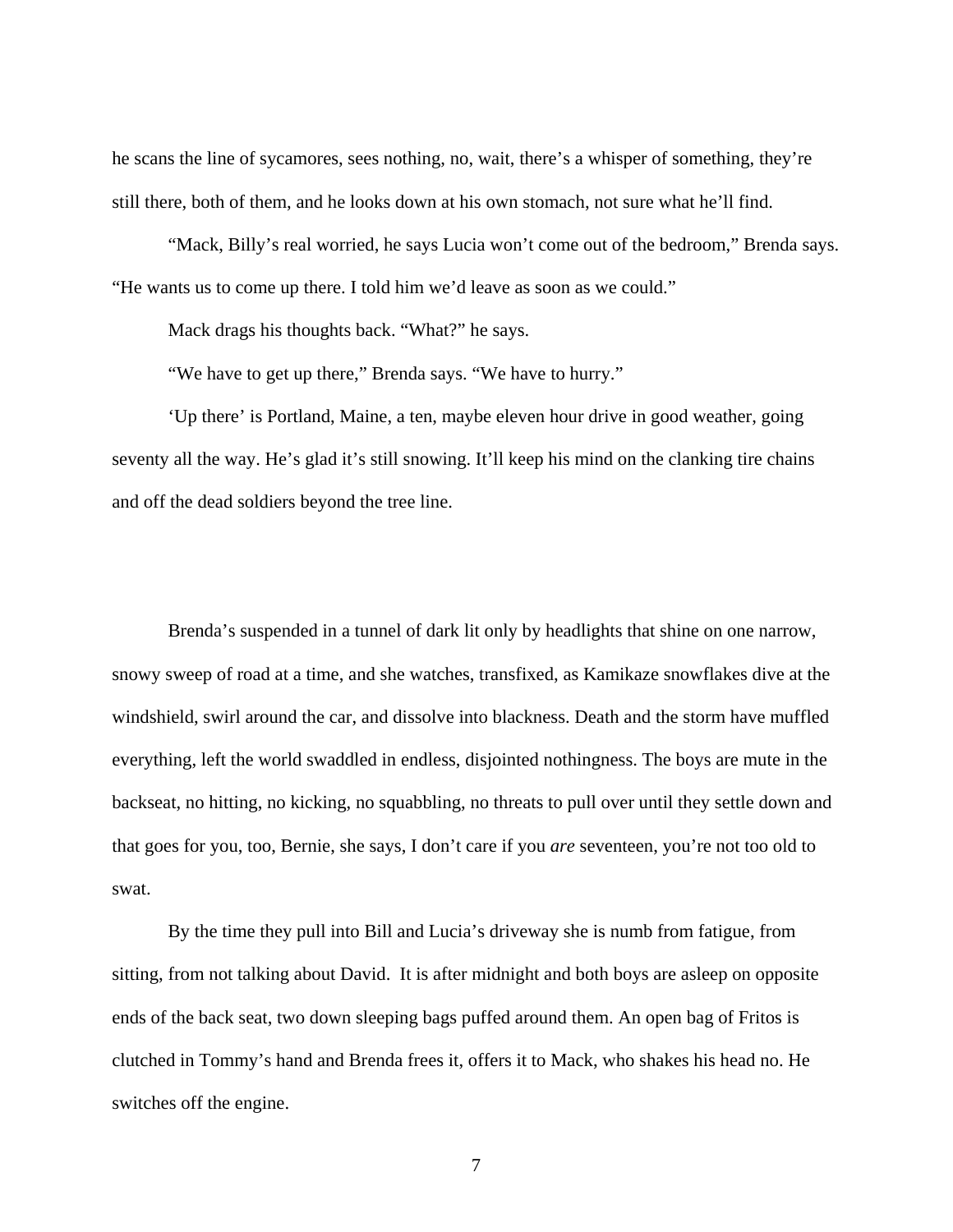"You okay?" he says.

"I don't know," Brenda says. "I wish I could cry. It makes me feel guilty, not crying. What's wrong with me?"

"Nothing," he says.

Bill meets them at the door. He hasn't shaved, is distant and polite. Brenda wraps her arms around him, rubs the back of his neck, says, "Billy, it's gonna be okay," but he says, "Jesus, Bren, stop. It's not going to be okay."

She takes a step back, hurt, embarrassed, confused.

The boys stare, wide awake now, and instantly wary in the newly charged air.

"You guys hungry?' Bill asks.

"Just bed," Mack says.

"Boys upstairs across from David's room, you guys on the fold-out in the living room," Bill says.

Brenda and Mack exchange looks. They've always slept in David's room.

"The downstairs bathroom's on the fritz so use the upstairs one," Bill says. "And hold the toilet handle down. Damn place's falling apart. I'm gonna drive around for a while."

They pick up their suitcases and carry them into the living room, dump them next to the large television console. Bill and Lucia's house is muggy in the summer and damp and chilly in the winter, and Brenda says, "Shoot, look, there's only one blanket on this thing. I should have brought extra."

 She spreads their coats on the open, sagging couch and smiles at Mack when he says, "Well, we're not gonna be able to sleep on this crapola thing anyway, so we may as well be cold, too."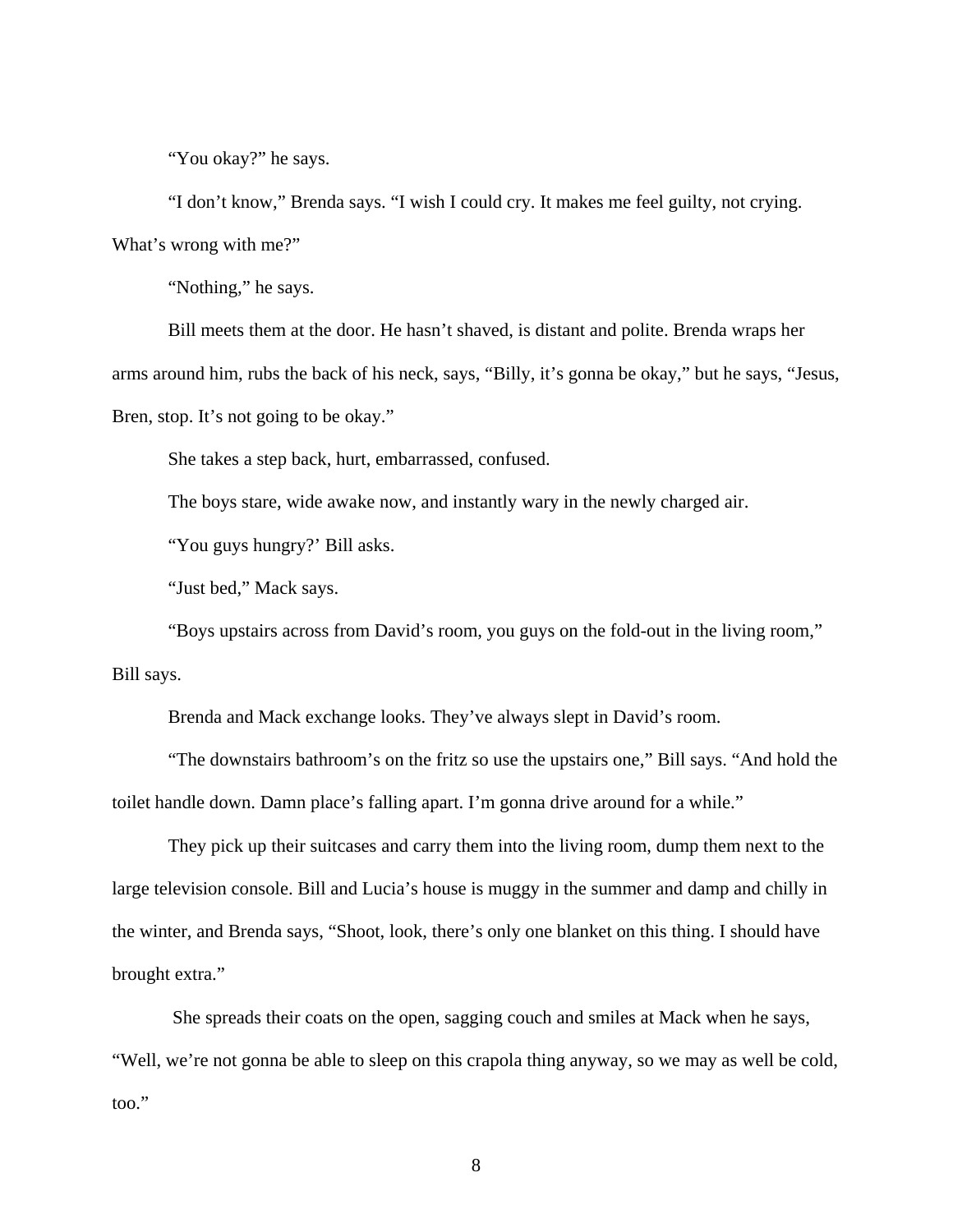She takes his hand, kisses his open palm, it's their first real contact since Bill's phone call. She leans into him and he puts his arms around her waist, kisses her hair.

"Mack, I can't believe David is –" but he stops her, shhh, shhh, kisses her temples, her eyelids, her throat, then her mouth, hard, and her sap flows and then they're not making love, they're fucking blindly, all cock and throb, she's trembling beneath him, she can't control her breathing or rhythm, her blouse is bunched under her arms and the buttons dig into her, it's urgent, it's pure, it's savage and she comes, and then a split second later it's Mack, he's jolting, coming hard, and then she is winded, lying on her back in the cold room, staring into darkness, Mack breathing heavily beside her, his fingers twisted in her hair.

Sometime later she sits up, suddenly awake. Mack is snoring gently beside her, one leg sticking from beneath her opened coat. She has to pee and grabs Mack's coat that is draped over her, and heads for the stairs. On the way she glances out the kitchen window and sees that Bill's car is still gone. He'll be drunk by now, drunk and stoic, taking it on the chin. The snow has stopped and the moonlight shines silver, the stars a crisp, startling white. It is haunting and lovely and unbearably sad, and she wishes again she could cry.

It takes a moment for her eyes to adjust to the dimly lit upstairs hallway, and she uses the chair railing to guide her. She opens the door across from David's room and sees two motionless bodies under a heap of blankets. The boys' breathing is deep and even.

A strip of light shines under the master bedroom door. Brenda taps lightly with the tips of her fingers and opens the door a crack.

"Lucia?" she whispers.

The shape under the covers shifts.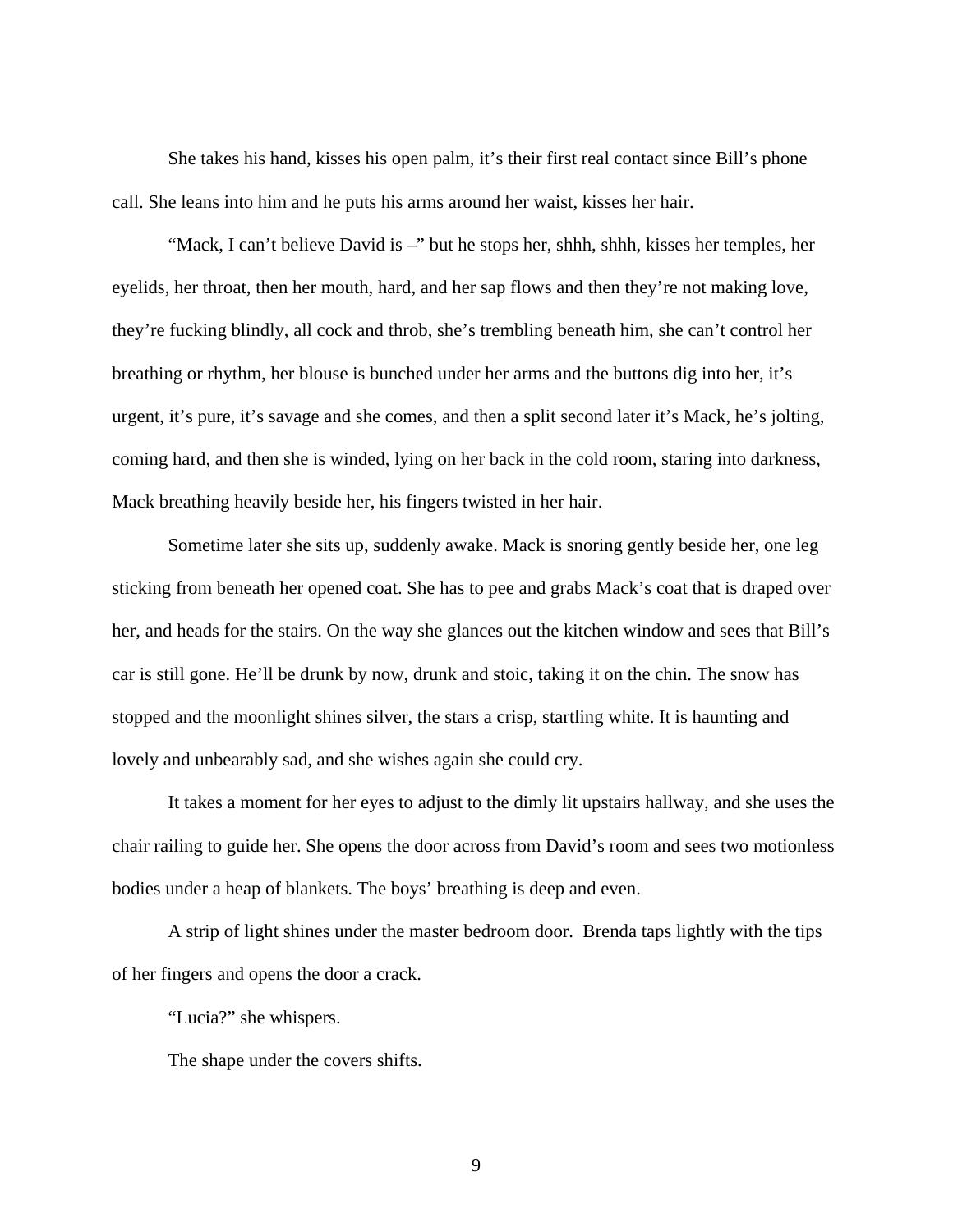"We're here," Brenda says. "We thought you were asleep." She sits on the edge of the bed and strokes Lucia's head, weaves her fingers through the thick blonde braid. She has always loved Lucia's hair, this double-fisted rope the color of beach sand.

Lucia twitches her braid away and suddenly she's sitting up, eyes livid, challenging, beyond caring, it's like Mack when he's trapped in his almost-awake night terrors, so far outside himself he can't come back without her help. But Lucia's not Mack, she's aware and awake and looks so devastated that Brenda doesn't know what to say, so she says nothing, just reaches for the braid again and begins to stroke it.

"I wish I could bring him back," Brenda says. "Oh, Lucia, I so wish I could."

"Go away."

"Lucia, I know how terrible it is, please tell me how to help."

"Don't you listen?"

"Lucia, what's wrong?"

"Get out!"

Her face is frightening, blotched and puffy. Brenda stands, sways for an uncertain moment, takes a step backward, stumbles over the tissue-filled wicker basket next to the bed and feels a swift jab. Her calf hurts and blood is trickling down her leg. She runs to the bathroom, sags onto the closed toilet lid and waits for her heart to stop pounding.

The rhythmic chug of a coffee percolator wakes Mack. The boys are hiss-whispering, probably squabbling over who gets the comics first, and it sounds like someone is mixing something in a metal bowl and clinking the edge with the spoon. He needs coffee, needs to pee,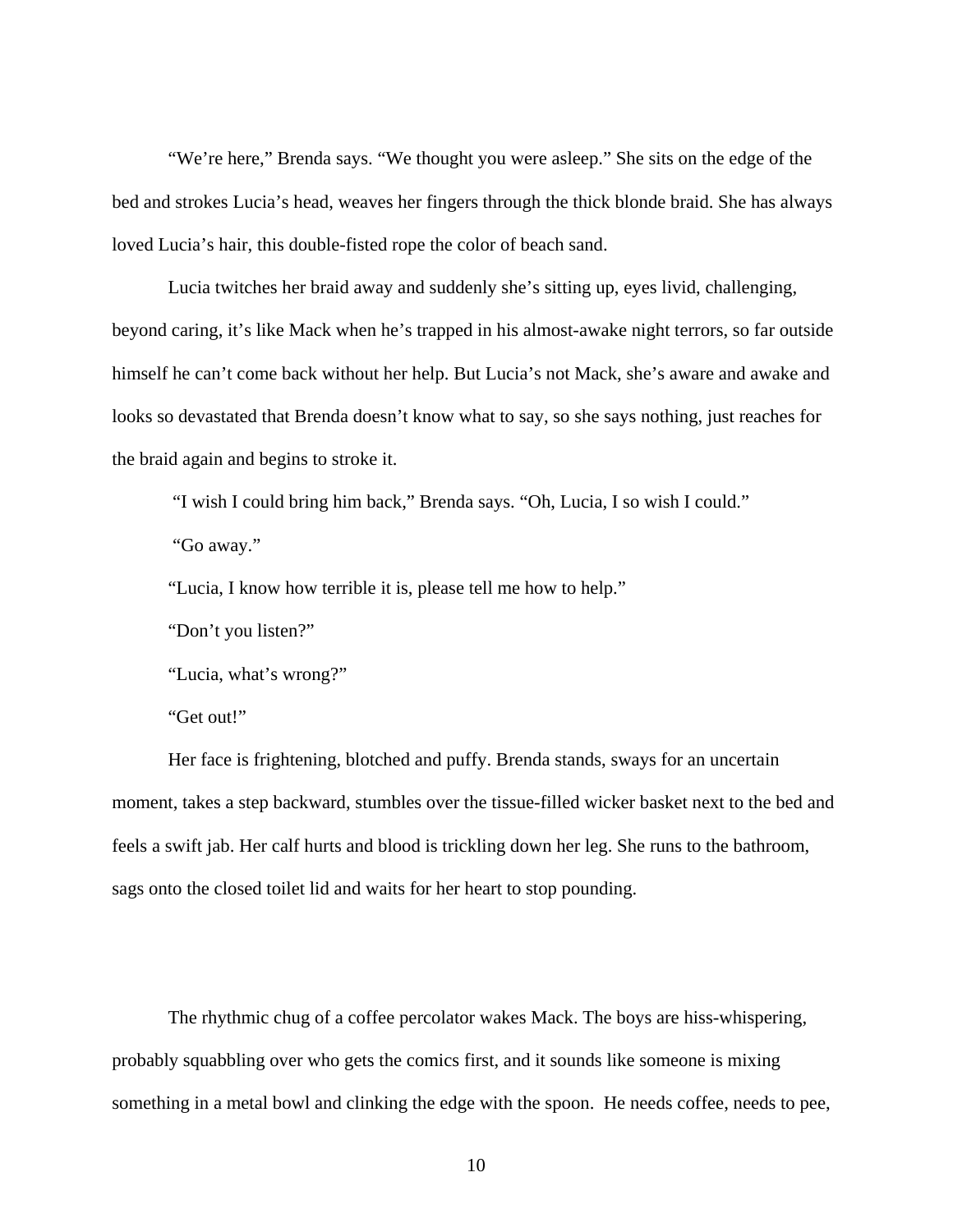wants to go home. He gets up, smells Brenda on him and considers taking a shower, thinks no, coffee first. He throws on sweat pants, socks, and his old plaid bathrobe and goes into the kitchen.

Bill is pouring scrambled eggs into a frying pan. Brenda is at the table, staring fixedly into her mug, and the boys are elbowing each other away from the paper spread in front of them.

"Hey, guys. How ya doing?" he asks, and Brenda shrugs.

"Hey, Bill, your coffee pot sounds like an outboard needing a tune up," he says, anything to lighten the mood, and Bill tries to smile but doesn't quite make it. His eyes are bloodshot and even from across the room he smells like smoke and flat beer.

"So where's Lucia?" Mack asks.

Brenda gives him a not-now look and he shoots a question mark at her, what did I say, what's wrong?

"What?" he says when she doesn't answer, and she rolls her eyes at him, you blew it, Mack, and he's confused. What did he miss?

"She's upstairs," Bill says. There's something wrong with his voice. "She's packing. Said she wanted to spend some time with her mom for a while. Week or two."

"Why don't you tell them the truth, asshole?"

Lucia is standing in the doorway. A navy blue pea coat hangs on her thin frame and a bright, lime green scarf is looped twice around her neck. Small beads of ice cling to the hem of her bell bottoms and her boots have left snowy tracks in the hallway behind her. She has a snow scraper in one pink mittened hand. Her sandy-blonde hair hangs loose to her waist and Mack has a memory.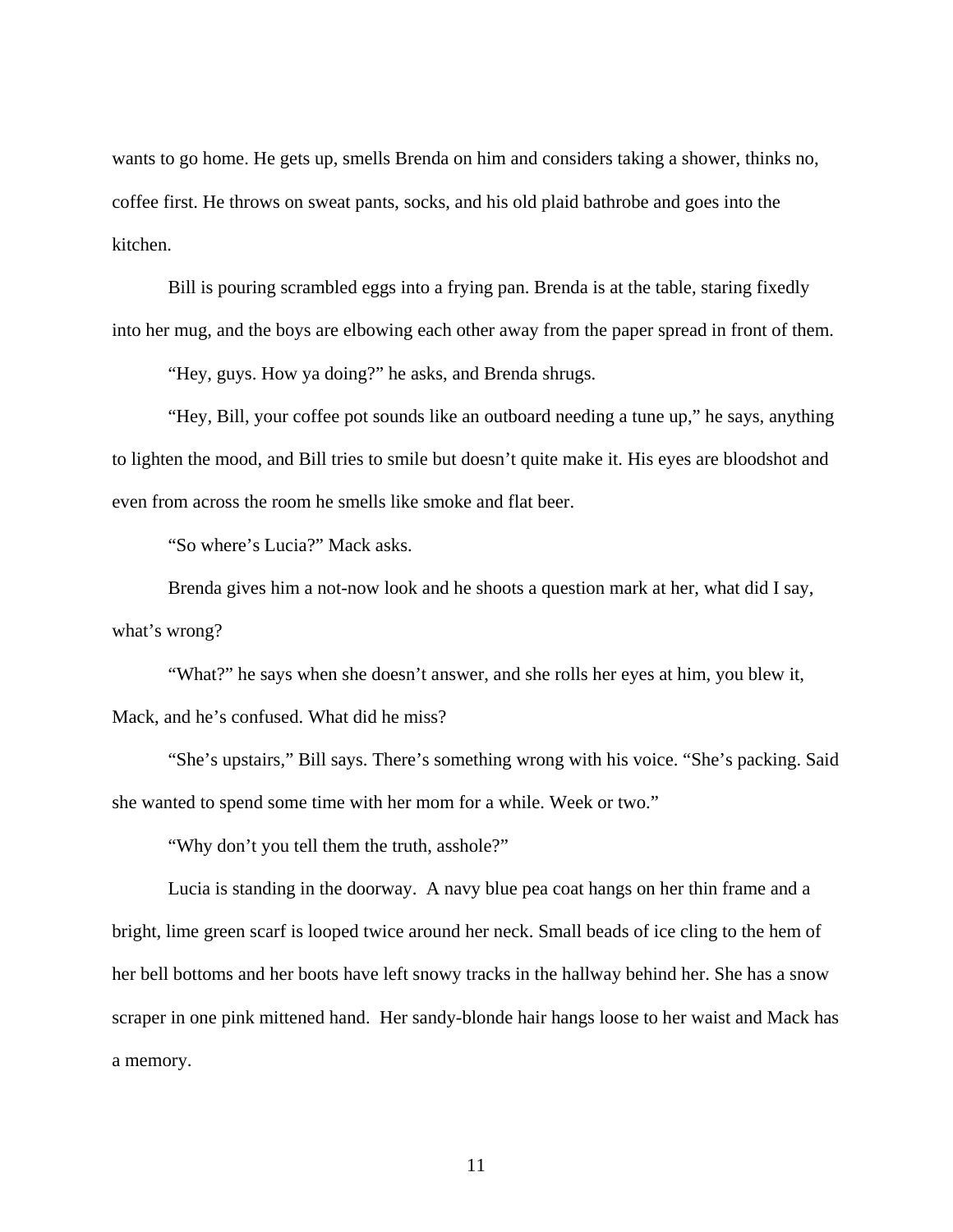Coming home from the Olean plant one day last summer, Lucia in a yellow bikini top and cut offs, she's tanned, perfect breasts, flat belly, eyes large and soft, and Mack thinks you lucky bastard, Bill. She's bending over the ironing board while Brenda irons her long hair. There's an open magazine, two juice glasses, and an empty bottle of Blue Nun on the table and the women are laughing, Lucia harder than Brenda, and Brenda is making long sweeping motions with the iron, the iron is skating on Lucia's slippery blonde hair, and she's saying, "Hold still, Lucia, it says not to do it for more than five seconds or it'll burn." She stumbles over the words.

Lucia looks up at Mack, her head still on the ironing board, grins sideways and says, "Hi, Mack-a-doodle-do, want some wine?"

She only visits them alone when she and Bill are fighting and Brenda tells him they're fighting a lot these days. He looks at Lucia's taut belly, high, tight breasts, thinks oh, man, you asshole, Bill, you have it made in the shade, shoves the thought away.

"No, thanks," he says. He walks over, kisses Brenda, "Hi, baby," he says.

Lucia points to the empty wine bottle. "Oops," she says, "It's all gone, anyway. All gone," and she laughs.

 She's not laughing now. She reaches into the pocket of her pea coat and pulls out a crumpled yellow paper. Mack recognizes the death notice. They always leave one behind, even though they deliver the news in person. It makes it more real, they say.

"Go ahead, tell them why I don't ever want to see you again, you bastard," she says.

Bernie and Tommy are staring at Lucia, open mouthed, comics forgotten. Mack remembers the time she popped Tommy's butt last summer for howling 'crap-damn-hell' over and over when he lost the fish on his line up at Moosehead Lake.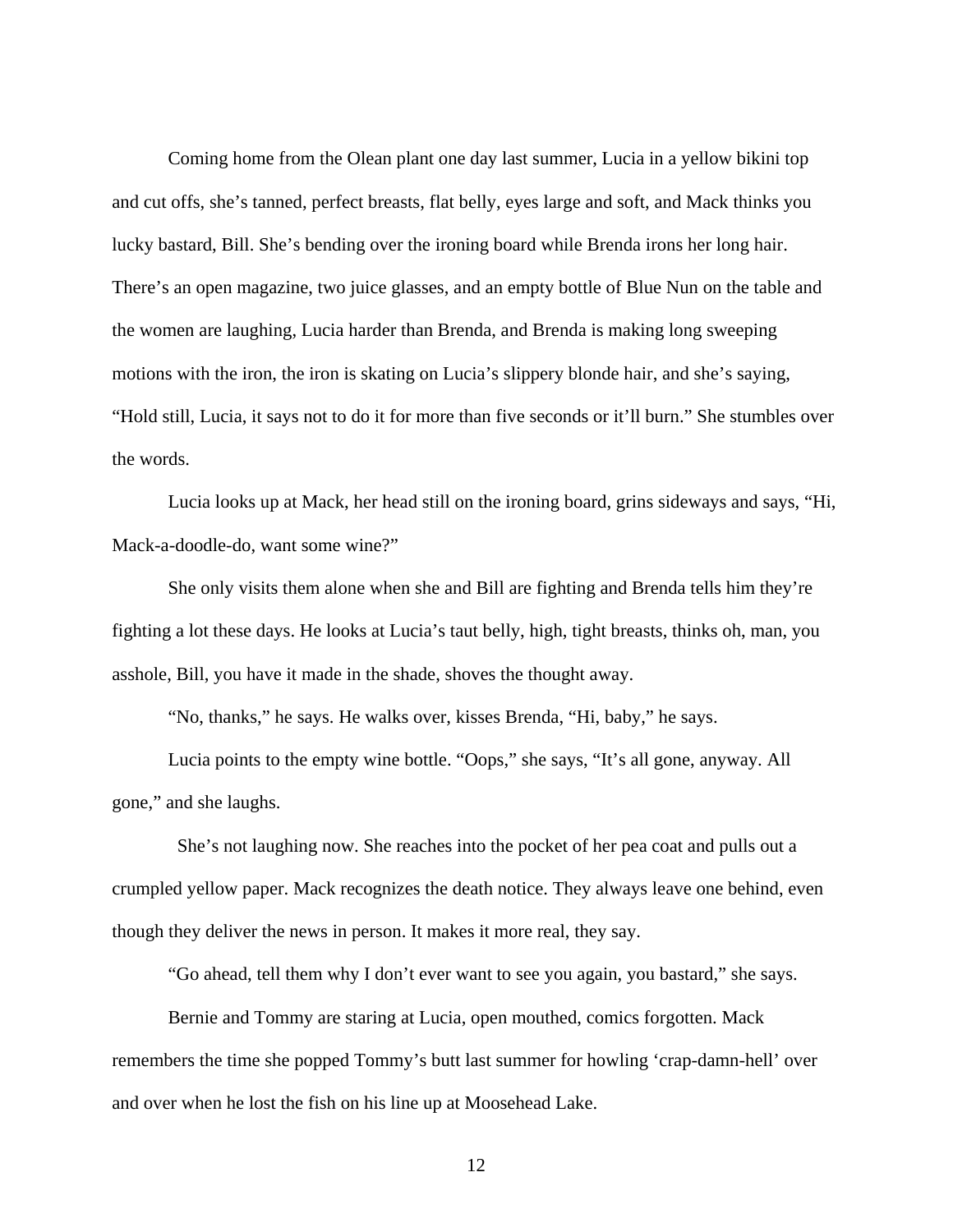"I hate you, Bill," Lucia says, then she yells it, twice more, her voice louder each time, and the wheat field in Mack's head begins to sway, it was slashed to stubble.

"What's happening here, Lucia?" he asks. He can't listen to fighting, especially not to yelling, he can't stand the yelling, and he breathes 'let it go,' over and over in his head.

"He killed David," Lucia says.

She lowers her voice in an imitation of Bill's. 'Go ahead, David, you'll travel the world and girls just *love* a man in a uniform. What he should have said is, 'Go ahead, David, get some nookie, and oh, yeah, you'll get shot all to hell!' "

Her voice reminds him of fraying rope, and with each 'David' the rope unravels further. Mack hears Brenda say, "Oh, Lucia, no, no, he never meant for David to die," and when Lucia gives a high, screaming laugh he covers both ears with his hands.

"God, you guys make me want to puke." Her voice is hard and brittle, but it's not shaking. "I heard you last night, you know. I heard this weird noise and I got up to see what it was, and there you guys were, half-naked and rutting on my couch. Just right out there. Is that what you do, you screw like drunk teenagers and don't even care where you are? Way to go, Bren, great way to honor David's memory. You, too, Mack."

Bernie's staring into his cereal bowl, his ears suddenly bright red. Tommy, his cereal spoon still clutched in his hand, starts to cry. "Stop it," he sobs, "Stop it, stop it, stop it," and Mack thinks, no, crap-damn-hell, Tommy, crap-damn-hell.

Brenda looks stunned, as though she's been slapped hard with an open hand, but Lucia's face is hate-filled. "I hope you feel guilty every day for the rest of your life," she says to Bill.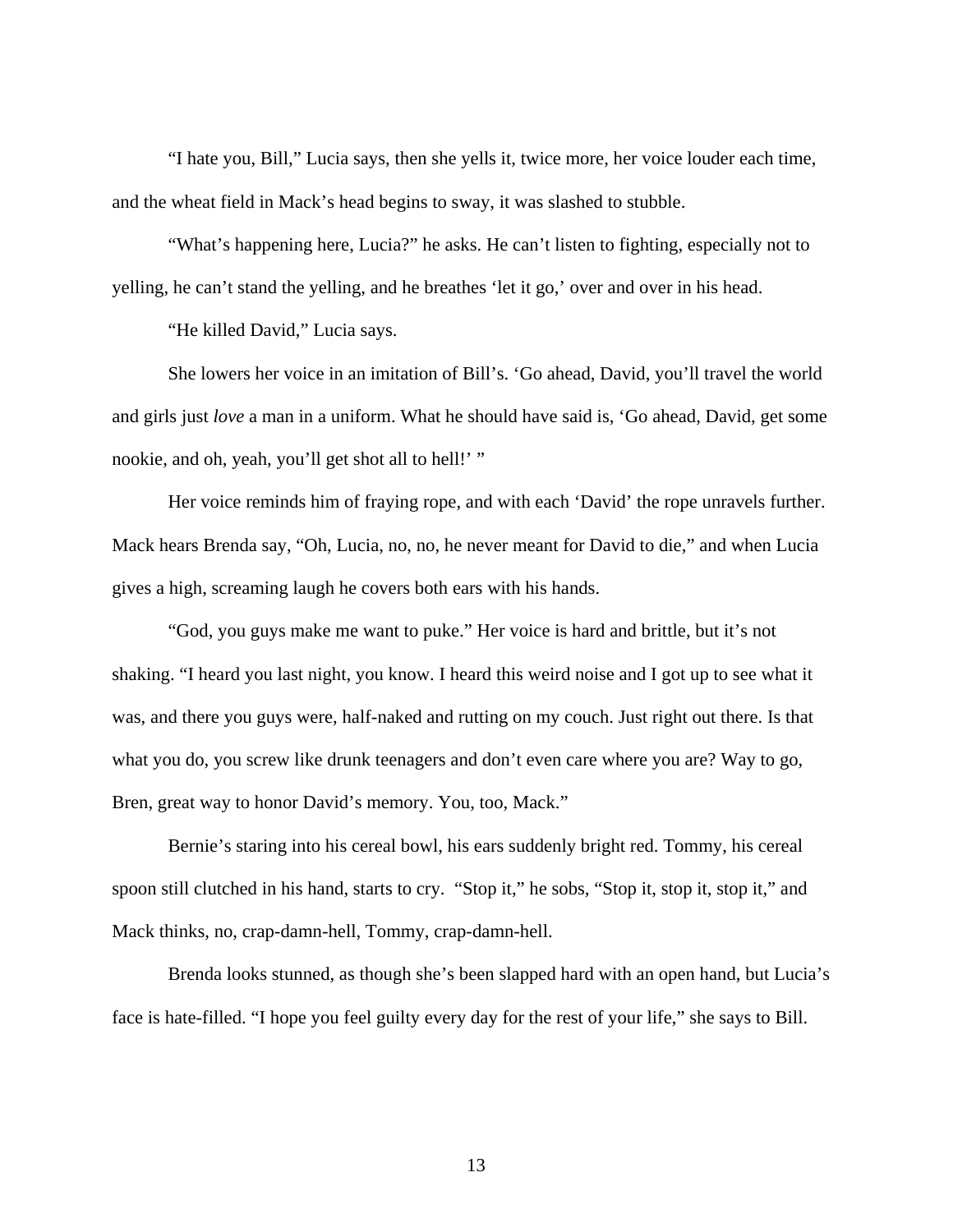"Jesus, Lucia," Bill says. "Oh, Jesus, honey, what are you saying?" He's pale, shaken, and he reaches for her but she backs away slowly, as though he's a hooded figure in a shadow land of alleyways, her hands groping behind her, searching for something solid.

"I hate you," she says again.

She turns and walks down the hallway. The front door slams, and nobody moves. "Someone has to go after her," Bill says. "I can't, she won't let me. Bren, go get her, quick. Hurry up, Bren, before she gets too far."

"Mom, are you leaving?" Tommy asks. "Mom?" His voice is full of tears. "No," Brenda says. Then, "It's okay, Tommy, finish your cereal, it's okay." Mack knows nobody believes her. Nothing's okay.

The day stretches on like three endless days in one. Mack and the boys shovel the driveway, anything to distract them, Bill stacks wood next to the covered gas grill on the back porch, and then all four shovel the neighbor's driveway and the connecting sidewalk. Tommy begs his mother for hot chocolate and she carries the mugs outside on a Hawaiian Christmas tray with obscene, big-bellied Santas in hula skirts dancing around its rim, Jesus, what a pointless tray Mack thinks, and they drink it standing in the driveway that is beginning to fill with snow again. It burns the roof of his mouth.

After dinner Bill disappears upstairs. Bernie and Tommy stretch out on Mack and Brenda's fold-out bed in front of the television.

"Can we watch *Laugh-In*?" Bernie asks.

"You always watch it at home," Mack says.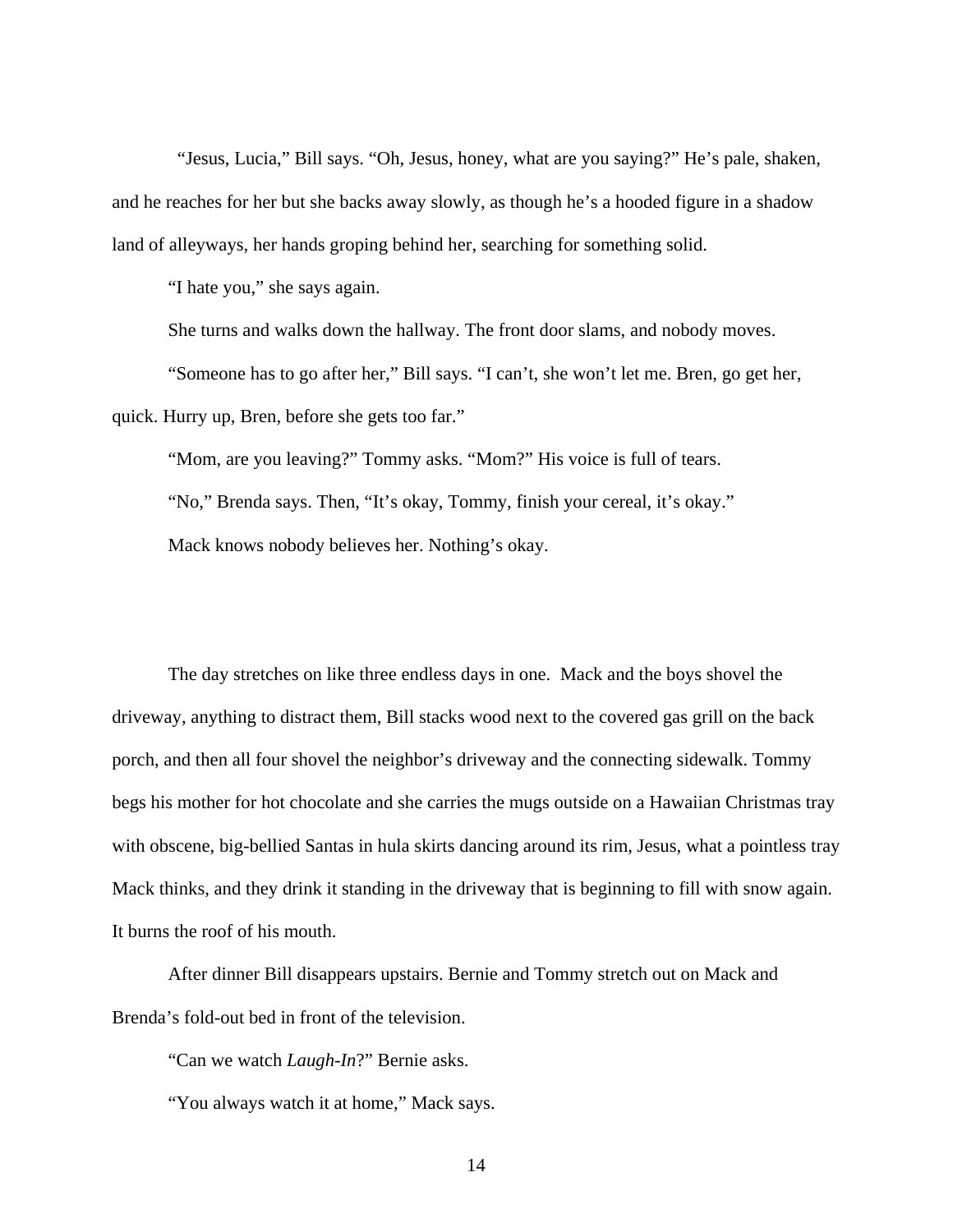Bernie colors.

"He means are we allowed to laugh?" Tommy says and Mack knows instantly what Brenda is thinking, what they talk about in bed after the lights are out and it's easy to think out loud about safe subjects, how Bernie steps back, takes his time, and Tommy gets to the gut of the matter in ten seconds or less.

Mack walks over and switches on the set. "What channel?" he asks.

An hour later Bill comes downstairs with a cardboard box under his arm, and dumps it upside-down on the floor in front of the boys. There are three or four James Michener paperbacks, including *Hawaii*, its front cover torn. Mack remembers David reading it up on Moosehead Lake the summer before he signed up. There's a pair of leather ski boots, a heap of records albums and an even bigger heap of 45s slip-sliding over themselves on the carpet, a rolled-up poster, and a trumpet missing its case.

"I want you boys to have this stuff," Bill says. "The skis and poles are in the garage. They ought to be just about right for you, Bernie. David would want you to have them. Tommy, take the trumpet, but you gotta think of him when you play it, okay?"

Mack's ears turn hot. How can he ask the kid something like that? He wants to say Bill, you're a real shit sometimes, you know that, buddy, don't put that on my kid, but he remembers Bill's angry comment when they talked about David going to war, 'Leave my kid the hell alone, Mack,' and so he says nothing. But tomorrow he'll tell Tommy he doesn't have to think of David when he plays it. If he plays it.

 Bernie reaches for the poster and unrolls a picture of a soldier with a yellow daisy blooming from the barrel of his gun. Underneath, in bold, jagged, black type, War Is Not Healthy For Children And Other Living Creatures. Bernie looks at it for a long time, rerolls it carefully,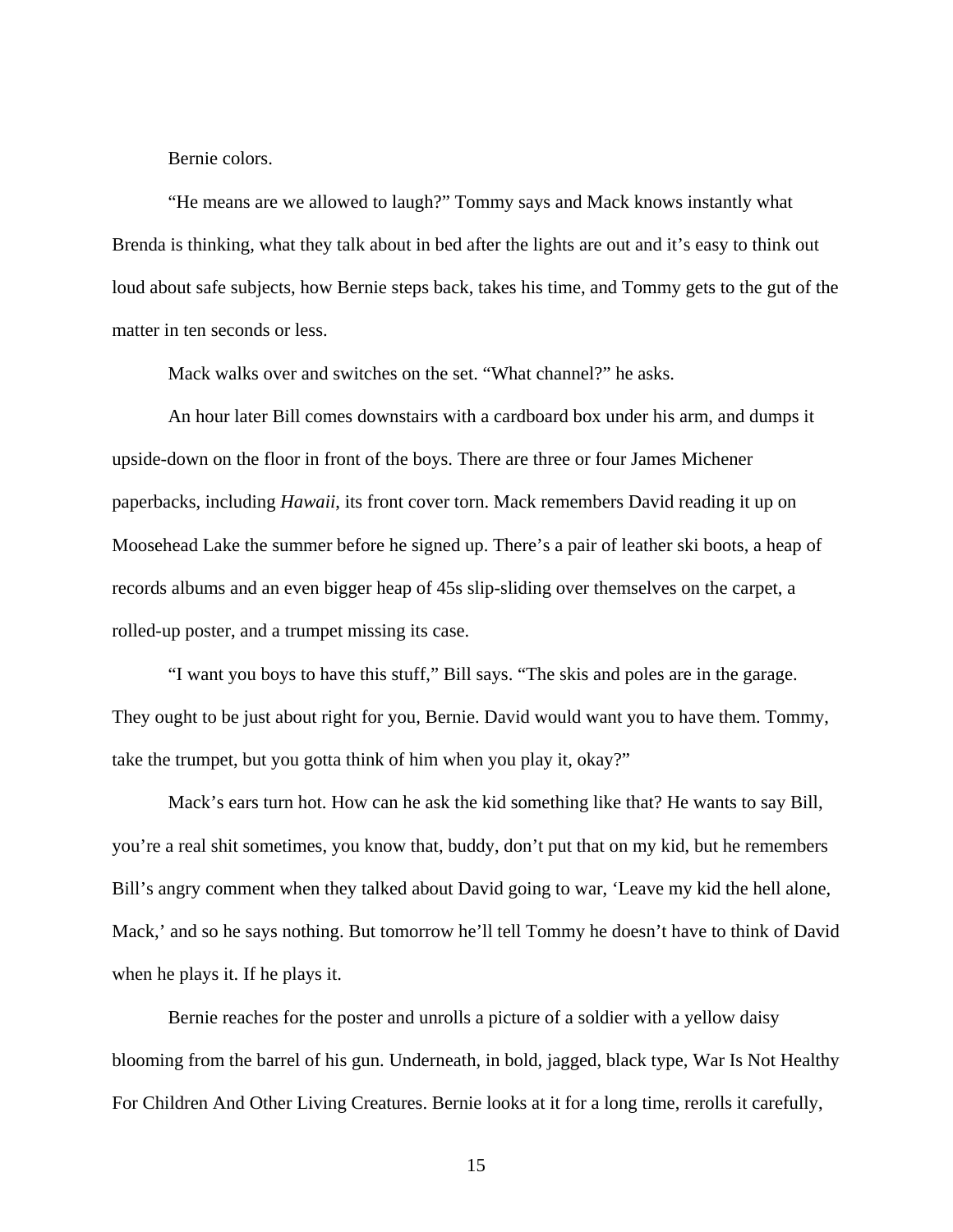and leans it against the pile of record albums. A moment later he heads for the stairs, *Hawaii* in his hand. "'Night," he says.

"Bed time for you, too, Tommie. Go on upstairs," Mack says.

"Don't forget to brush," Brenda says.

Halfway up the stairs Tommy stops and calls softly, "Dad? Mom? Is Aunt Lucia coming back tonight?"

"I hope so," Brenda says and Mack thinks, well I don't.

The three adults sit in silence.

"You know, all David wanted to do was come home," Bill finally says. "He never talked about what it was like, he just wanted to come home." He looks down at his feet. "Guess I'll go make some coffee," he says.

 And I never told David what it was like, Mack thinks. If I had maybe things would be different. "Coffee sounds good," he says.

The woodstove is going full blast in the kitchen, and Brenda thinks God, it's hot in here, tugs off her sweater. She gets out the leftover blueberry pie and brings plates and forks to the table. Bill's fiddling with the percolator, Mack balances three cups in one hand, and she hopes they don't smash on the linoleum floor.

"There's a nor'easter coming," Bill says. "Supposed to be ten, twelve more inches of snow. Not crazy about that."

Brenda knows he's picturing the long, twisty drive inland to Bangor and how Lucia is so far away from herself she won't think to put on the tire chains.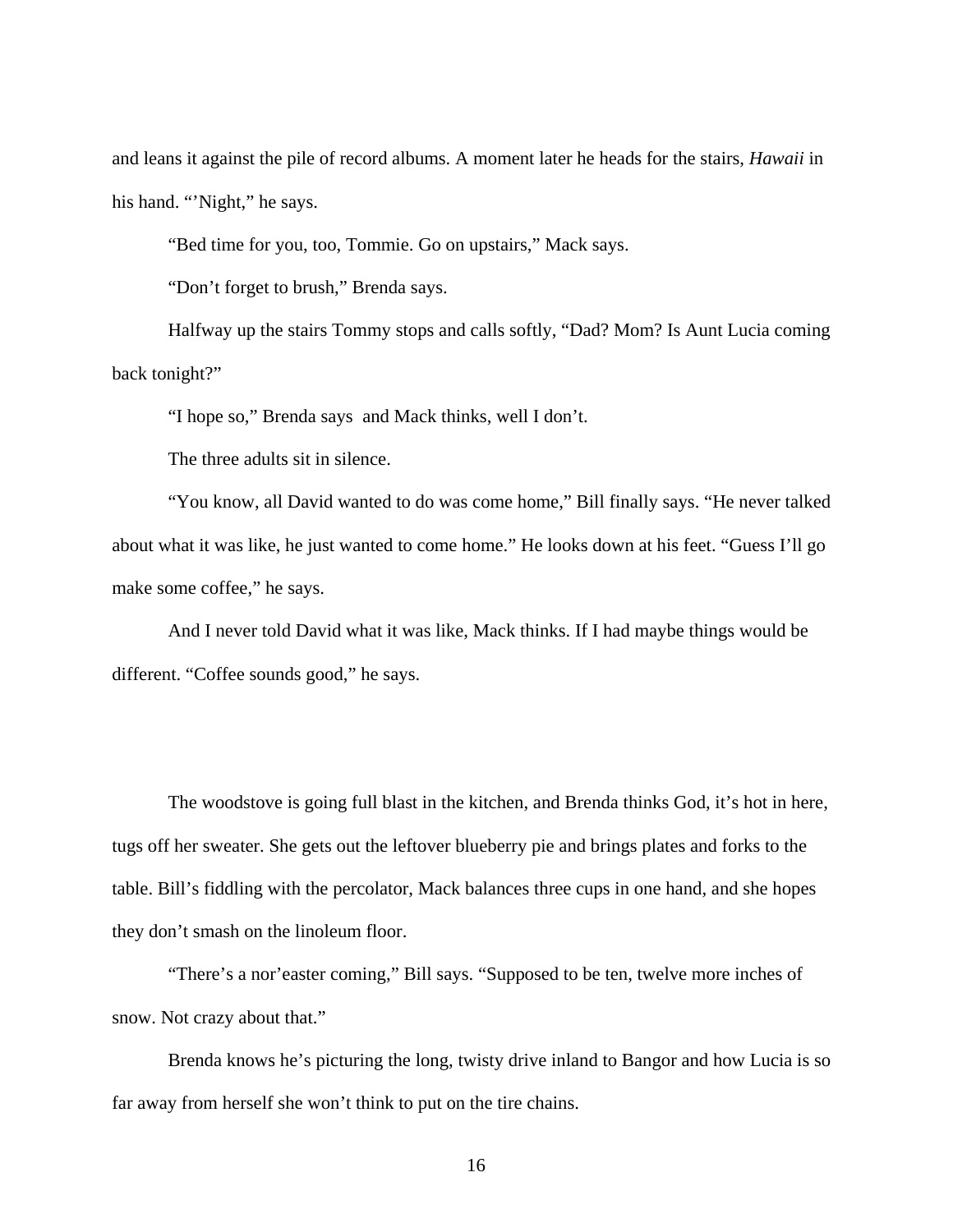"Maybe she's there already. Have you tried calling?" Brenda asks.

"She'll just hang up on me," he says, and Brenda thinks, yeah, probably.

"Hey, Bren, Mack's been talking about all the work you guys did on your house, says it's all paneled. Insulated with that new stuff, and everything."

"Yep," Mack says, and Brenda nods.

"You still driving that old Chevy, Mack?"

"Sure am," says Mack.

They lapse into silence.

Brenda wants to say, what about David, but she doesn't, she's gotten good at not asking things, so she swallows the question, reaches for the percolator and tops off the cups. The silence stretches on, a taut wire growing tighter, so thin a bird couldn't perch on it, until finally she thinks damn it, it's my brother I'm dealing with, not Mack, and the words tumble out, "So we thought David was near Laos. Didn't you tell me he was near Laos?"

"Khe Sanh's six miles from the Laos boarder," Bill says. "His unit was closest so they got sent when the fighting went to shit." He paused. "Hey, you know, you guys should move up here. Portland's a good place, not too small, not too big. Damn sight better than Olean. Why don't you try it?"

"Us move to Portland?" Brenda asks. "Why?" but she knows why.

"Why? Well, for one thing, Mack could make more money. Mack, we could buy a boat, you know, do some commercial fishing, maybe start a lobster business, it won't be that much to get up and running. Get you out of that damn factory, anyway."

"Well, yeah, I could make more money, maybe," Mack says." He nudges his pie plate toward the sugar bowl, nudges it back again. "But we like Olean. The boys are in school, there's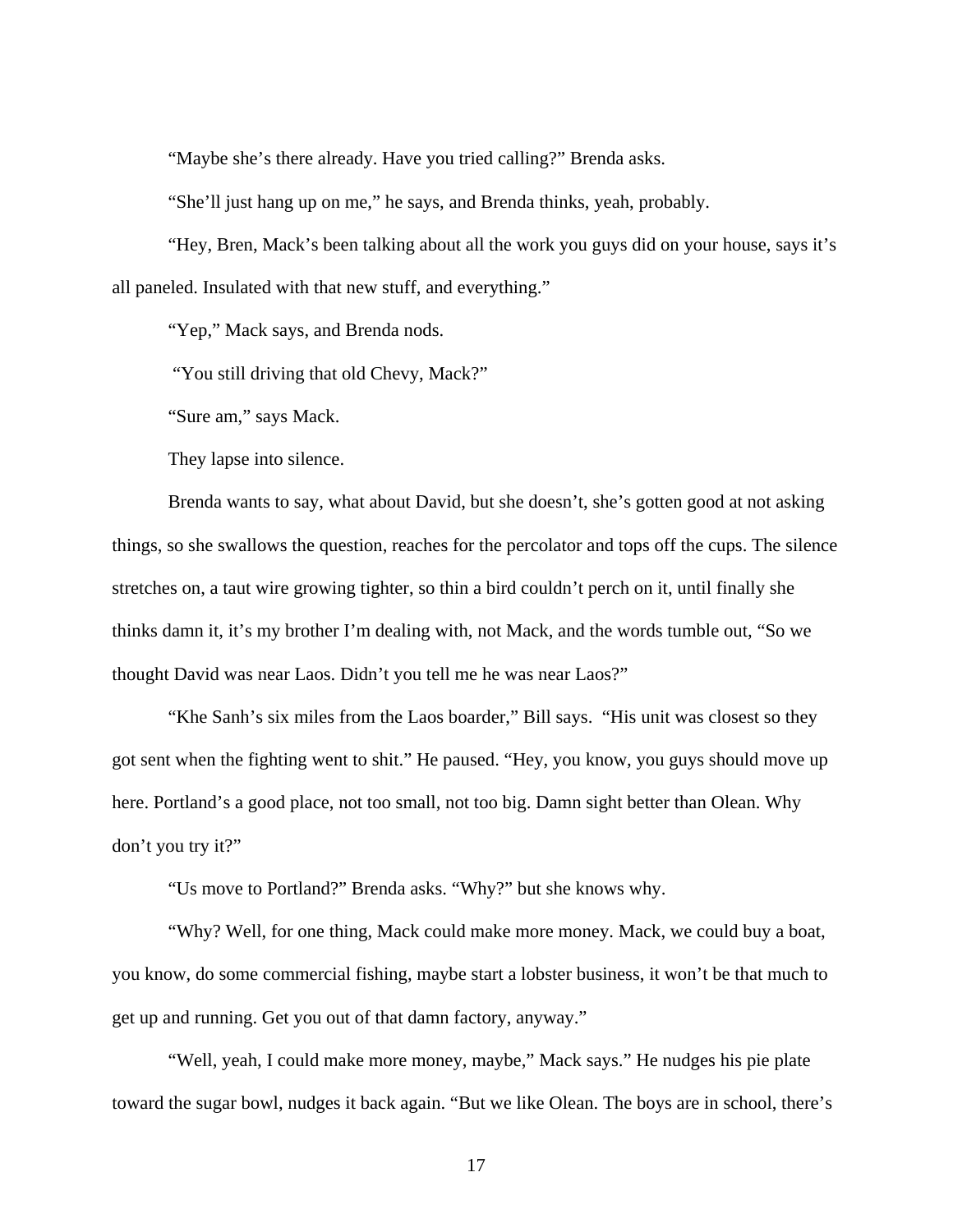the house we just redid, and I don't do so good out on the water," and he gives Brenda a help-me look.

"Billy, Mack's saying we belong in Olean. It's our home. We can't just move, you know? You know that, right?"

Bill doesn't answer, and they fall into silence again.

The quiet is making Mack tight in the gut. He takes a sip of coffee, coughs, is just about to say something, he doesn't know what, when Bill leans forward in his chair and says, "Mack? Can I ask you something?"

Mack shifts in his chair, he can't get comfortable, I don't like this, he thinks. "I don't know," he says. "Maybe."

"You were in Korea, right?"

Mack looks down at his hands and picks a thumbnail. "So?"

"So what was it like? I mean *really* like? Mack, what happened to my boy?"

Mack raises his head and blinks. He takes a sip of his coffee, puts the mug down in exactly the same spot on the table, turns the handle forty-five degrees, turns it back, takes another sip, studies Bill, wants to say Back off, leave me the hell alone. He thinks of David, and says nothing.

"Mack?" Bill says, and his voice is breaking with pain.

"I don't really know," Mack says finally. "I was just a kid, just nineteen. Bren was pregnant and all I remember was wanting real bad to get home. Then I got hit. That's it. I don't know."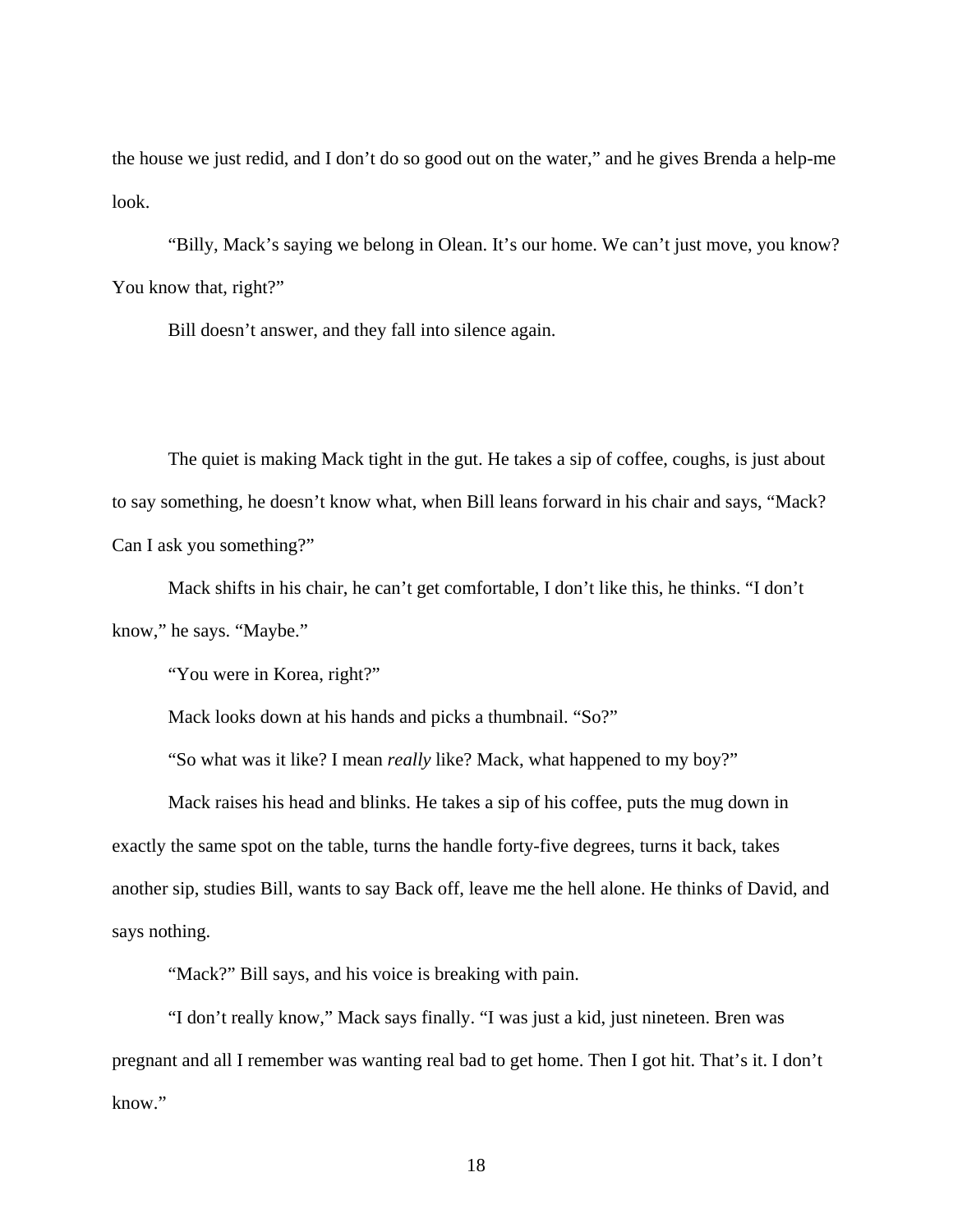"How can you not know?"

"I forget," Mack says.

Bill stares at him. "How could you forget?"

Mack hears the amazement in his voice.

"You just said you got hit. What was it like?"

Mack leans over, scratches his ankle, brushes a speck of something from his shoe.

"I wasn't hit too bad," he finally says. "They say if you're hit real bad you don't feel anything, you just go numb, get all spacey."

He stops talking, feels Brenda's fingers, she's stroking his palm, she's right there, he should have told David not to go, why didn't he say something, so now he closes his eyes, says, "First thing I remember was wondering what in hell I was doing lying face down in the mud. Jesus, the mud was everywhere, I remember it was sticky. Full of clay, I guess. God I hated that mud," and once he starts, he finds he can't stop.

"I mean, it's like…Okay, say I'm walking down the street and a car plows over the curb and hits me, I'd still know it was happening. But taking a bullet is different, you can't figure anything out, you don't know who shot you. It's not like when you kill someone, because when you kill someone you're aiming, you see who you shoot, you mean to do it. So it's different, you know? And all you want is the pain to go away, but it doesn't, it's like a bonfire under your skin. It's eating you and you can't move, and you know you're in the line of fire, you think fuck, I'm gonna get shot again if I stay here but you can't move, your legs don't work, and then you shit yourself, but you can't feel it, it just stinks, so you close your eyes and wait for the next bullet, just lie there in the shit and the mud's all bloody and it's sticky, and you wait."

He's shaking, he knows he's shaking, but he can't stop, and his war comes pouring out.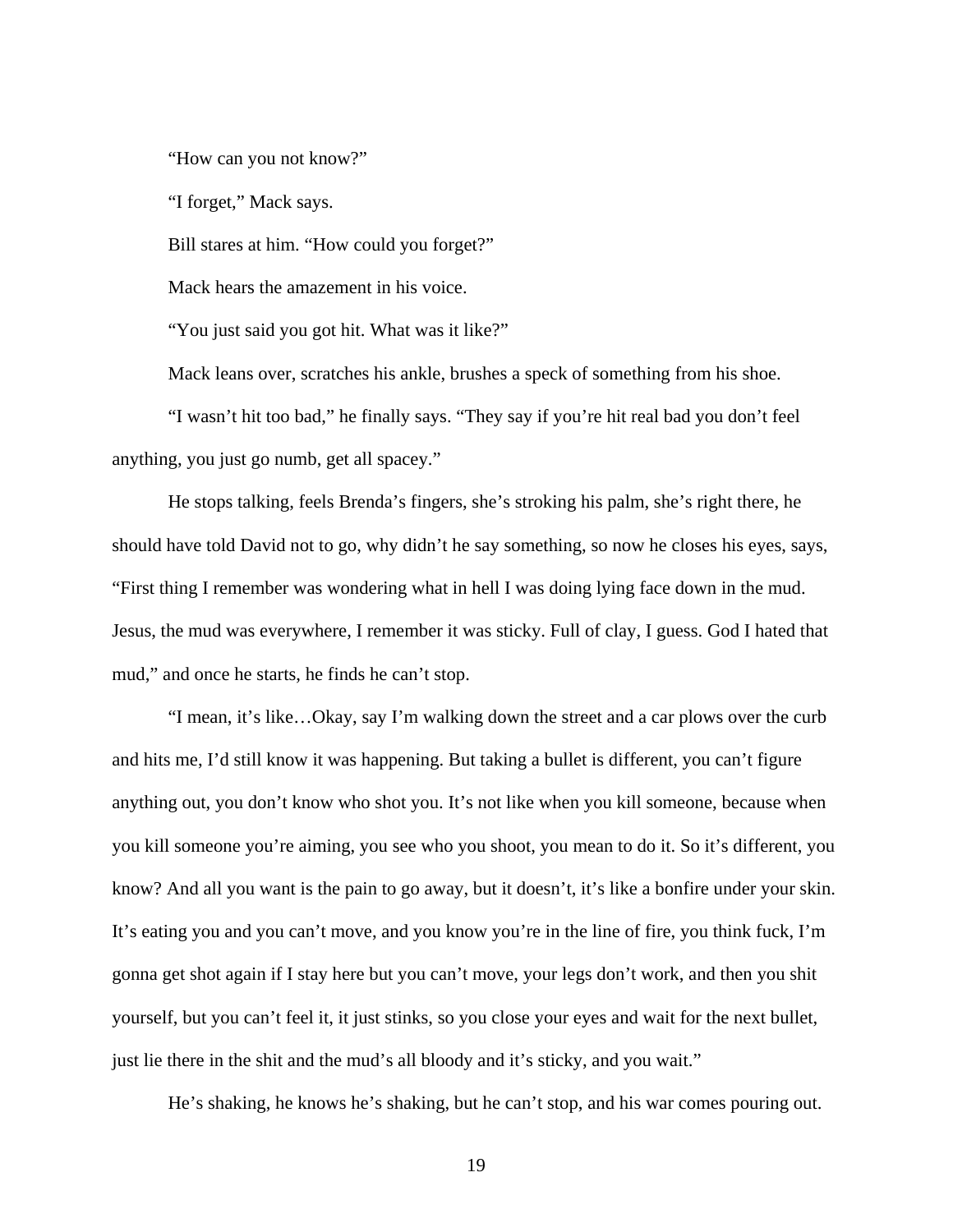"And here's the weird thing. Your eyes are shut, but you can see. You don't see who shot you, you see the guys that *you* shot, both of them, they're kids, just goddamn kids, and you see their families, see the faces, see them all sitting around the dinner table, and even after you get home and it's all over, you still see them. You see them in the face of your own kid when you change his diaper, and you see them when you mow the grass, and shovel the driveway, it doesn't ever stop, they never go away, they never leave you the hell alone, and then your nephew gets killed. And you hope to hell the score is settled, will they leave you the fuck alone now? Or are you going to have to lose your own kid, too, to even the score, because you killed two, but you've only paid for one?"

The sweat's running down his face, he feels it trickle down his neck and disappear beneath his collar. He's panting, and he shoves back his chair.

Brenda grabs his hand, says, "Mack? Oh, honey," but he shakes her off, says, "No, Bren, don't, I can't," and he stumbles to his feet.

The coffee cups are full but he empties them in the sink, slowly, carefully, gone. He rinses out the percolator and makes a fresh pot nobody will drink, but at least his hands are busy, and he takes so long doing it that by the time he sits down again his voice isn't shaking anymore.

"I don't remember too much else. I just know I was scared shitless. And I was just a kid. Just a lousy, goddamn kid." His hands are still trembling and he slides them into his lap.

 Bill sits, his head bowed, his elbows on his knees, staring at the floor. When he looks up, his face is older than his thirty-seven years, and lined in a way Mack has never noticed before. It's bright, shining with sadness.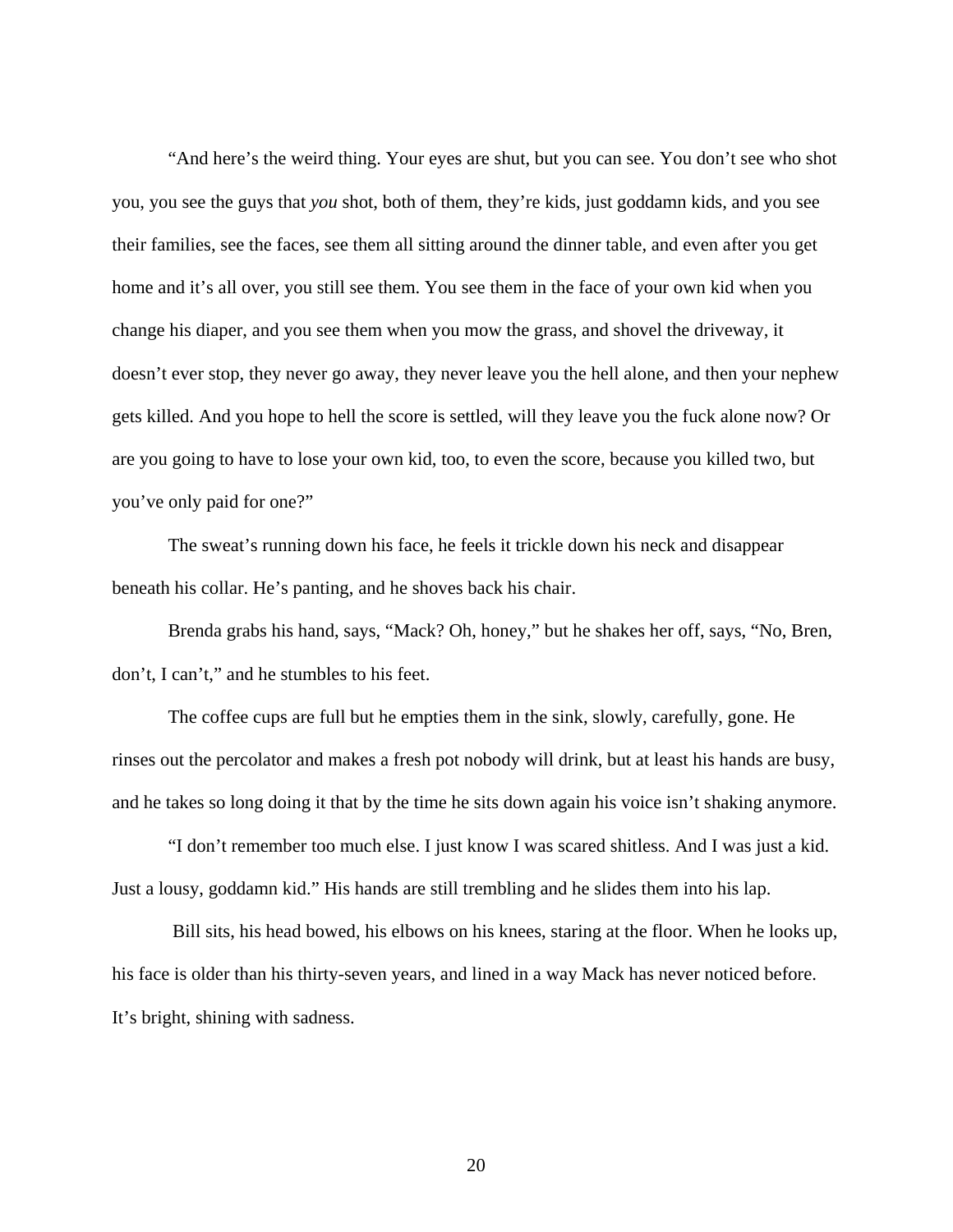Mack sees Brenda is close to tears, but she doesn't cry. She reaches over, takes Mack's trembling hands from his lap and holds them to her cheek. "Honey," she says, "tell Bill it's not his fault."

 He doesn't know if he can or not, he wonders if it's even true, but he wishes someone had said it to him, so he says, "It's not. It's not, Billy." And suddenly somehow it isn't.

"You sure?" Bill says, and when Mack nods Bill's face twists and he leans against his sister and begins to cry. Brenda wraps her arms around Bill, cradles him, strokes the back of his neck.

They sit like that for a long time, the fire in the woodstove dies out, and Mack notices how cold his feet are. It's late, after midnight.

"Bren, Bill, time to turn in," he says. "Come on, let's go, it's getting late."

Bill slips upstairs, Mack helps Brenda load the pie plates into the dishwasher, and they go into the living room, undress, and crawl beneath the single blanket and the two opened coats on the fold-out couch.

Brenda lies still, wide awake. Outside the wind is keening, the new storm is here and snowflakes pelt against the storm windows. Mack tosses beside her, and she knows he's awake, too, fighting to forget.

She tries to imagine Mack looking into Bernie's bunched-up baby face and seeing the face of someone he's killed instead, and she can't. She remembers Lucia's face, so closed and hurt, and Tommy's stricken face when Bill handed him the trumpet. And, suddenly, how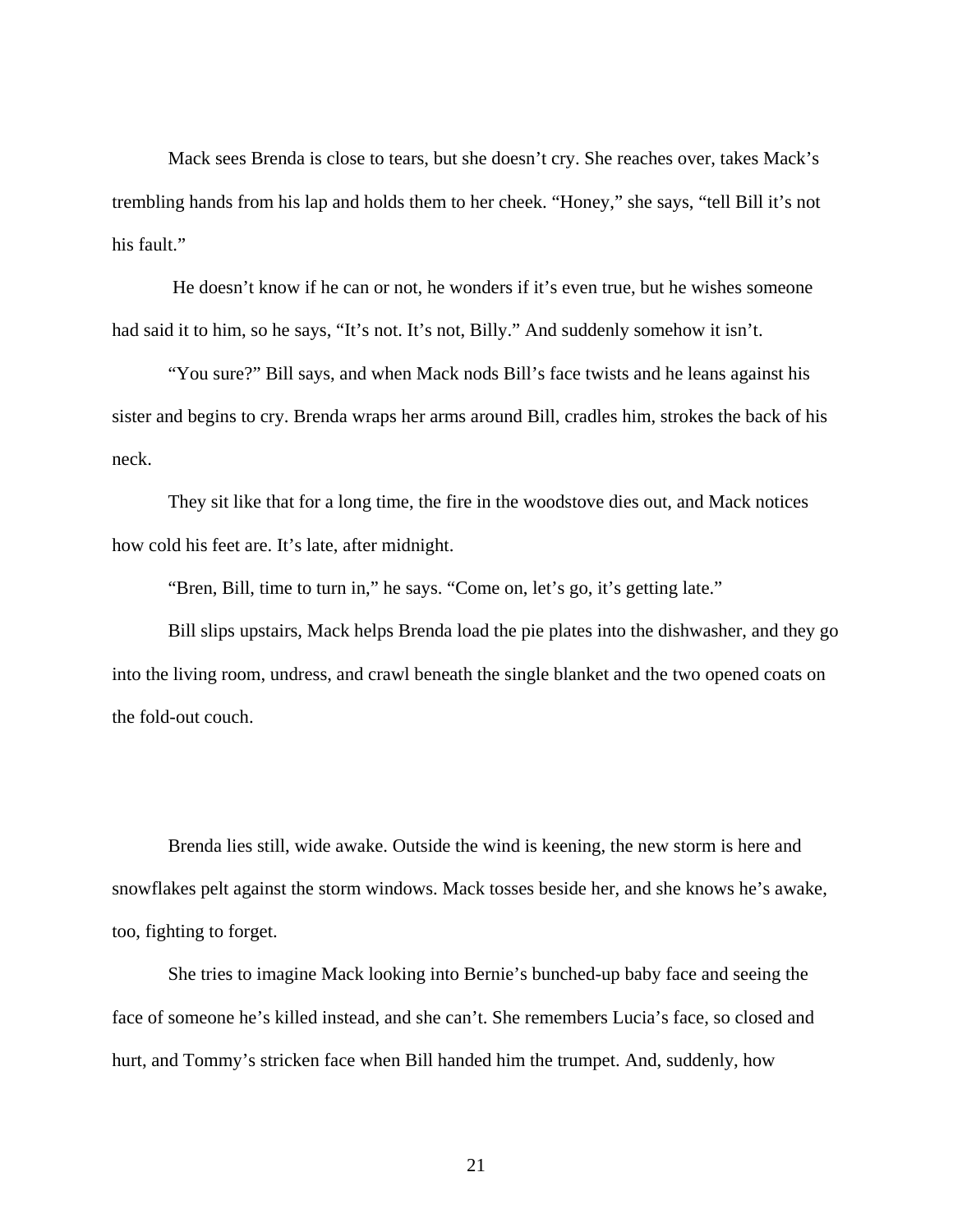Bernie's eighteenth birthday is coming up in three months. He'll have to sign up for the draft. She sits up.

"Mack?" she whispers, "what if Bernie wants to go? What do we do, do we let him? You've heard how he talks. We can't make him go to Canada. Can we?"

Mack reaches for her and she settles against him.

"He won't be able to come home if he goes to Canada," Mack says. "They say if you enlist, your chances of going to the front lines go down. He might even stay stateside."

"David enlisted."

"Yeah, but that was before there was any bad fighting. No one knew. Not even Lucia." Brenda hears his voice harden when he says her name.

"I can't blame her. I might have done the same thing. Left, I mean," Brenda says, and she feels Mack's arm grow tight, it tenses around her. "But I'd come back," she says, and Mack relaxes.

"Mack, maybe it's time to talk to someone at the VA. About the nightmares."

"Maybe," he says.

For a long time she listens to the storm rattle the panes in the window over the couch. The wind tapers off when a thin half-light slips around the edges of the living room curtains, and her eyes grow heavy. She pulls Mack's open coat around her and whispers, "Don't sign up, Bernie. But if you do, please, God, please don't have him die like David." Her sweet nephew David, who skied like a champ, loved James Michener, and who played the trumpet from a rowboat in the middle of Moosehead Lake, the sun setting in purple streaks behind him. Sweet David, whose personal belongings had been shipped home, but whose body still lay in pieces somewhere outside the base at Khe Sahn, waiting for the fighting to stop.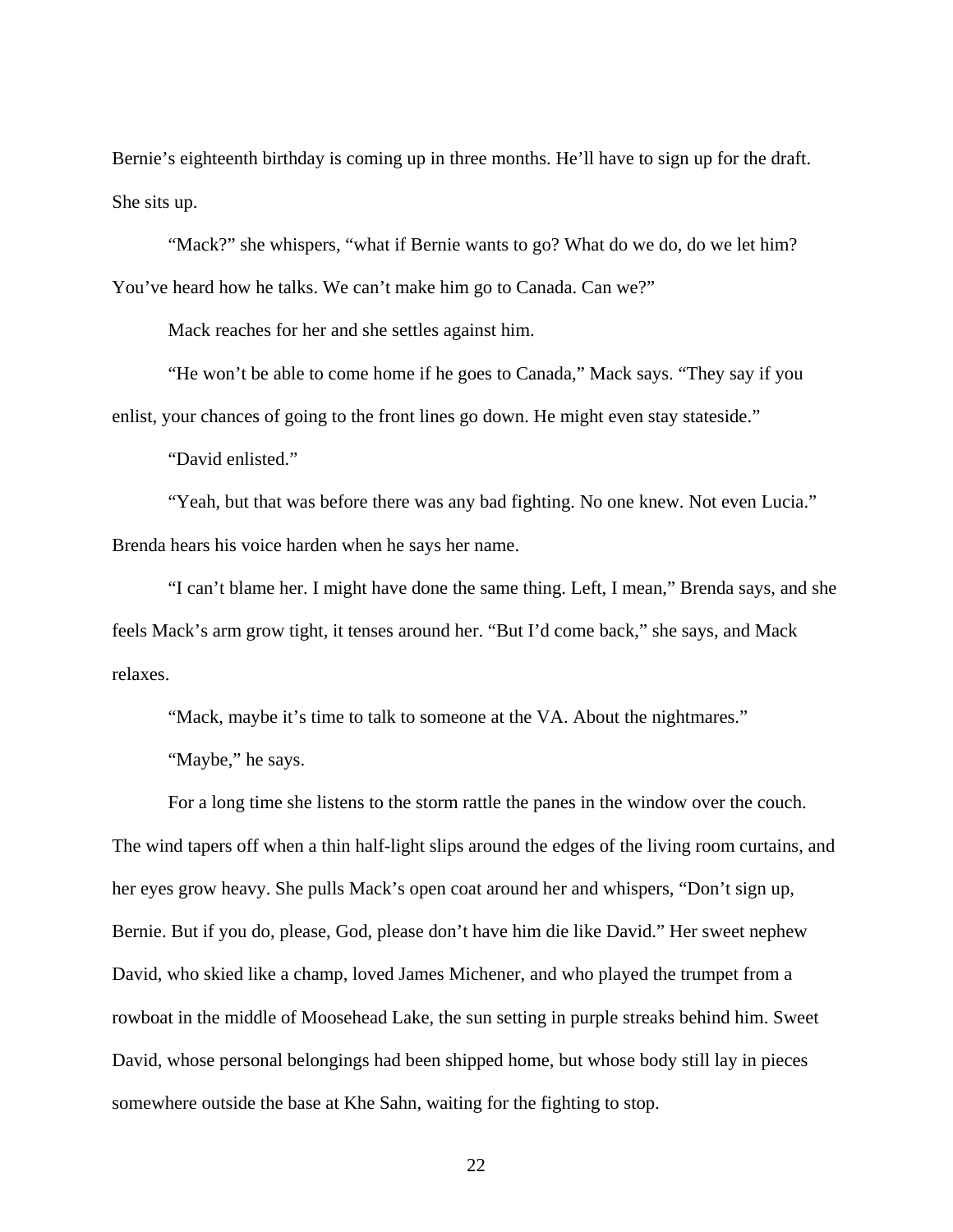Brenda closes her eyes, sees the tall, blood-splattered grass sway gently over his unmarked grave, and she begins, finally, to weep.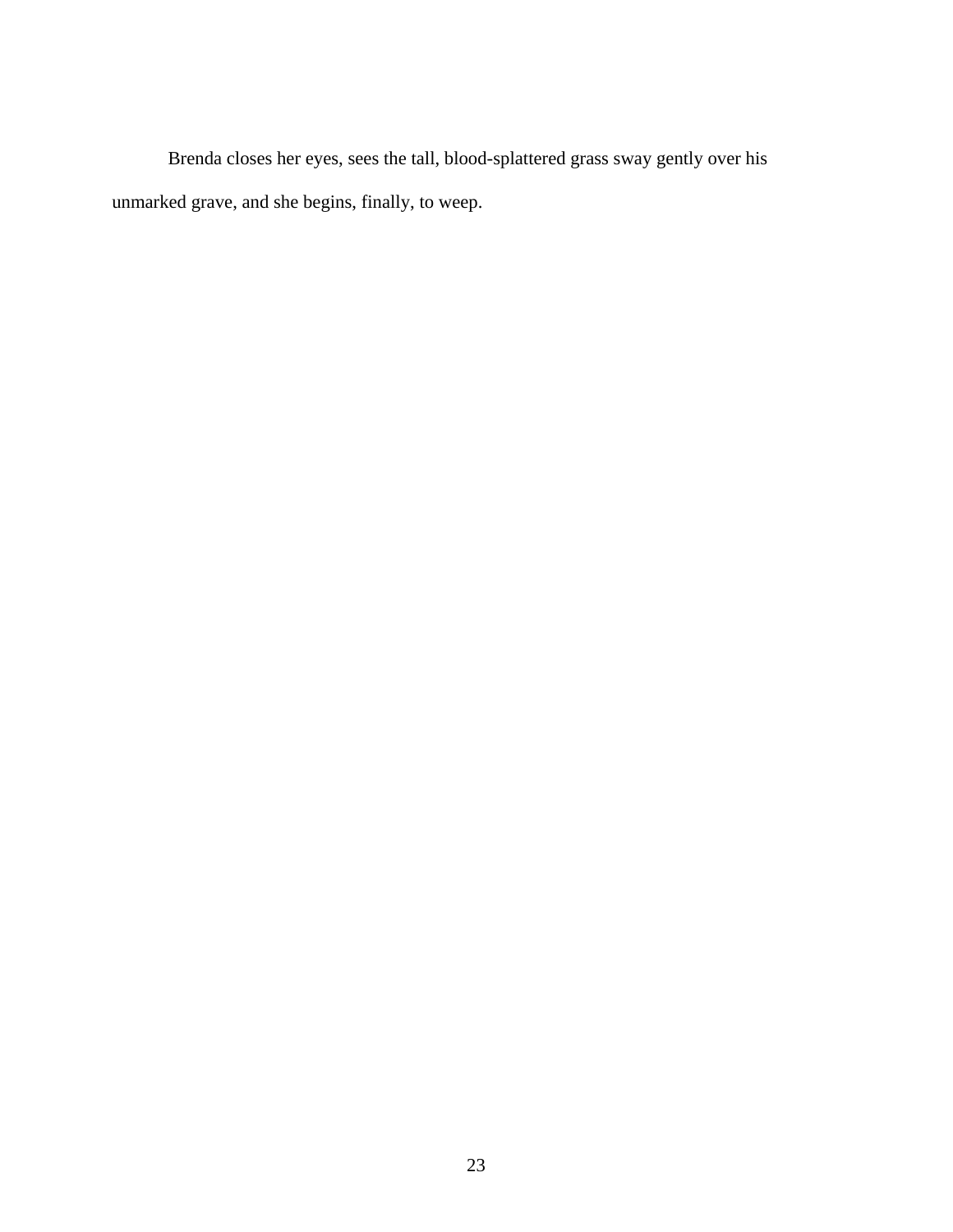#### <span id="page-30-0"></span>**HUNTERS**

She'd give anything for a cigarette. She still longed for the calm that came with the first, early morning inhale, and she still missed the smooth, slender length between her fingers, even missed the sharp stink of an overflowing ashtray. She missed matches, too, the snapping spark and sputter along with the luscious linger of sulphur. But Jack had been after her to quit for forever, and last Christmas both kids had begged her to quit as a present for them, so she tossed her pack into the trash on Christmas Eve, stared at it among the egg shells and apple cores, and sighed. Over. Done. She'd been suffering ever since, and right now she wanted one so badly she'd give anything. Her neck was an iron band and she massaged it with both thumbs.

She reached for a piece of cold toast and chewed mechanically. Almost one year and counting. And if she got through this day without sneaking one from the emergency pack upstairs in the toe of her ski boot, it would be a miracle.

It would have been so much simpler if Tate had just come out and told his father he didn't want to go deer hunting. But Tate was sixteen, so instead he punched his little sister's arm until she cried, snapped at them, and avoided any talk of the day his father had spent weeks planning. And here was Jack, Tate's polar opposite, revved up like a kid on Halloween, so eager to go he couldn't see anything but antlers. He was convinced Tate couldn't wait to go, either. It had never occurred to him that his son would rather do something, anything, else.

She studied the two of them at the early morning breakfast table, her husband fiddling with his coffee mug and Tate hunched over his oatmeal, avoiding her eyes.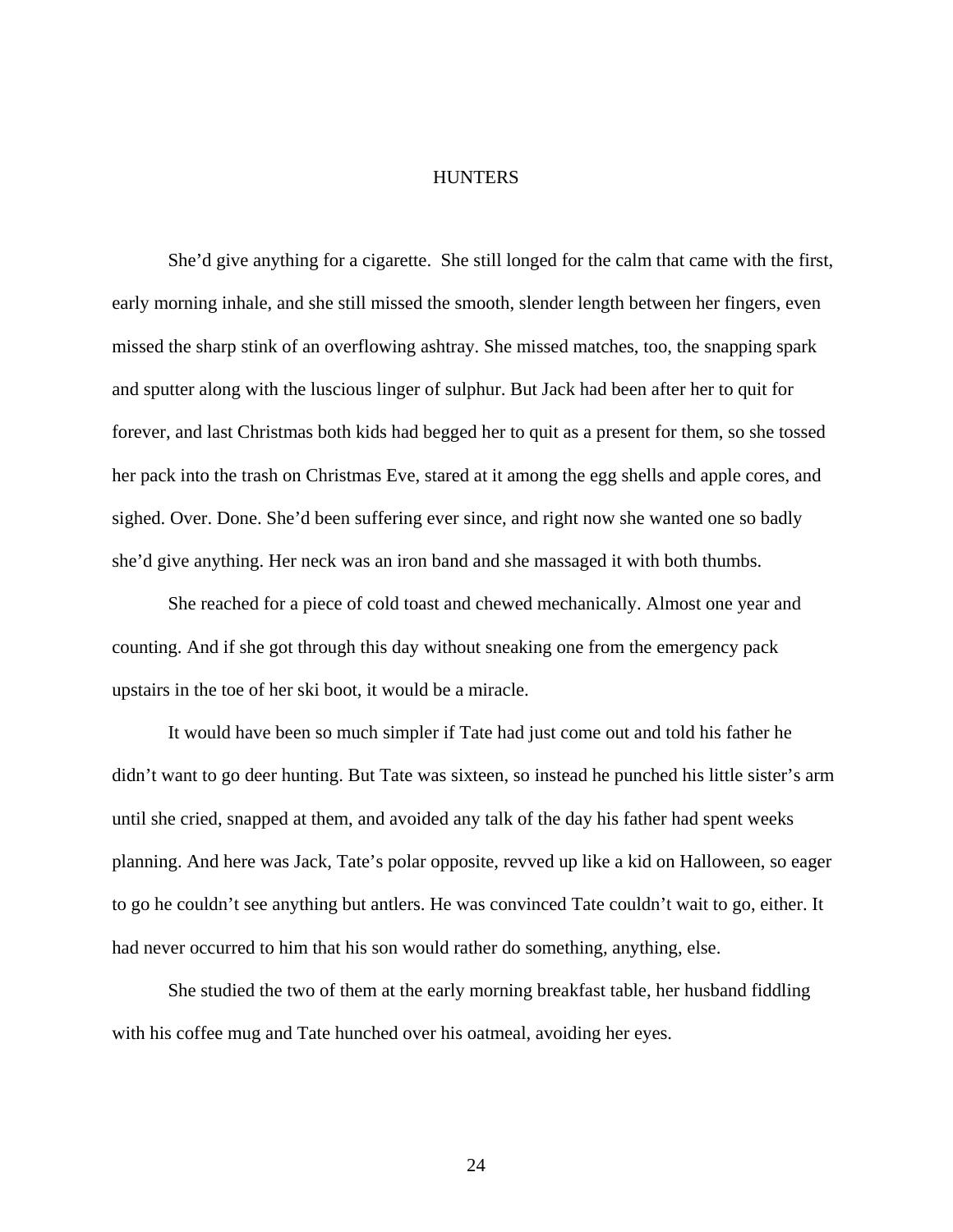"Well," she said, "I guess the sooner you go, the quicker you'll get back. And Tate, you pay attention out there, you put on that orange vest the minute you get out of the truck, and I mean it."

"Mel, quit worrying," Jack said. "He'll be fine. Hell, he was the best shot in his hunting safety class." He turned to Tate. "C'mon, it'll be full light pretty quick. Let's go, buddy."

"I'm going," Tate said. He reached for the gallon of milk in the middle of the table and tipped it over his bowl.

"Forget the milk, buddy. Let's roll."

Tate shrugged and stood up. He was tall now, taller than Jack. At seven he had been nothing but elbows and knees and now, ten years later, his hair was halfway down his back, and he was all Adam's apple and size sixteen-and-a-half feet.

And acne, something else Jack struggled to understand. When he was seventeen, Jack's face had been smooth and clear and almost too handsome, which was why Melanie had started dating him in the first place. Within weeks, dating had led to the double sleeping bag in the bed of his father's Isuzu pickup, which had led to Tate, and now here they were, seventeen years later, with a balky teenager who showed no interest in the things his father valued, and a father who showed only frustration at the things that interested his son, and a woman who loved them both.

Tate would like traipsing through Mosher's woods, she knew, the sun warm on the back of his neck. He would love the twittering rivalry of birds in the berry boughs, the squirrels swooping among the tree branches like acrobats. But the business of hunting, the heft of the gun that grew unaccountably heavier once the quarry was in the crosshairs, the trigger tug that was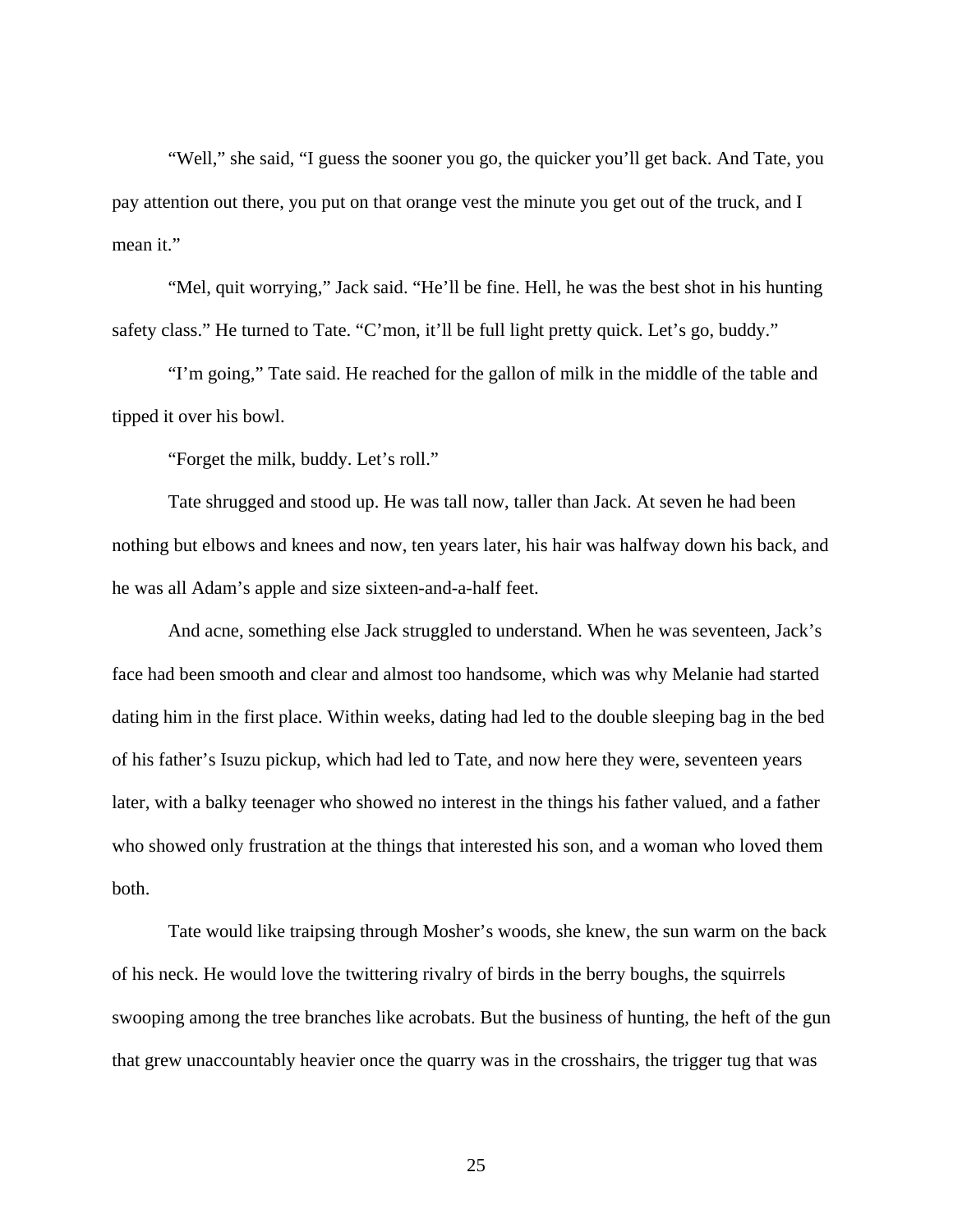supposed to be smooth and steady but never was, the eye-watering burn of cordite mingled with the raw smell of newly spilled blood, all of that was another matter.

Lynnie, Tate's eight-year-old sister, sat huddled in a blanket at the other end of the breakfast table, one bare foot rubbing the other for warmth, her fingers clutching the edges of the blanket around her shoulders. Melanie had woken her at five in the morning, as promised, because last night Lynnie had said, her eyes round and solemn in her perfect face, "I can't miss Tate's big day, Mom."

Now Lynnie sat, her uneaten bowl of Rice Krispies turning to slop, and regarded her father with the same sober expression.

"I still don't get why you have to kill deer. They don't do anything to us. Are you going to make me shoot one when I turn seventeen, too?"

Jack stopped pacing. "Only if you want to, Squirt," he said.

"So how come Tate has to?"

"No one said he has to," Jack said. "He wants to."

"No he doesn't," Lynnie said.

"Sure he does. Tell her, Tate."

"Yeah, I wanna go," Tate mumbled. He glared at Lynnie, his face flushed.

"That's not what you said last night. You said you had to."

"I did not." He aimed a kick at her bare feet. "I never said that."

"Did so," she said.

"You're a liar."

"Am not."

"Shut up."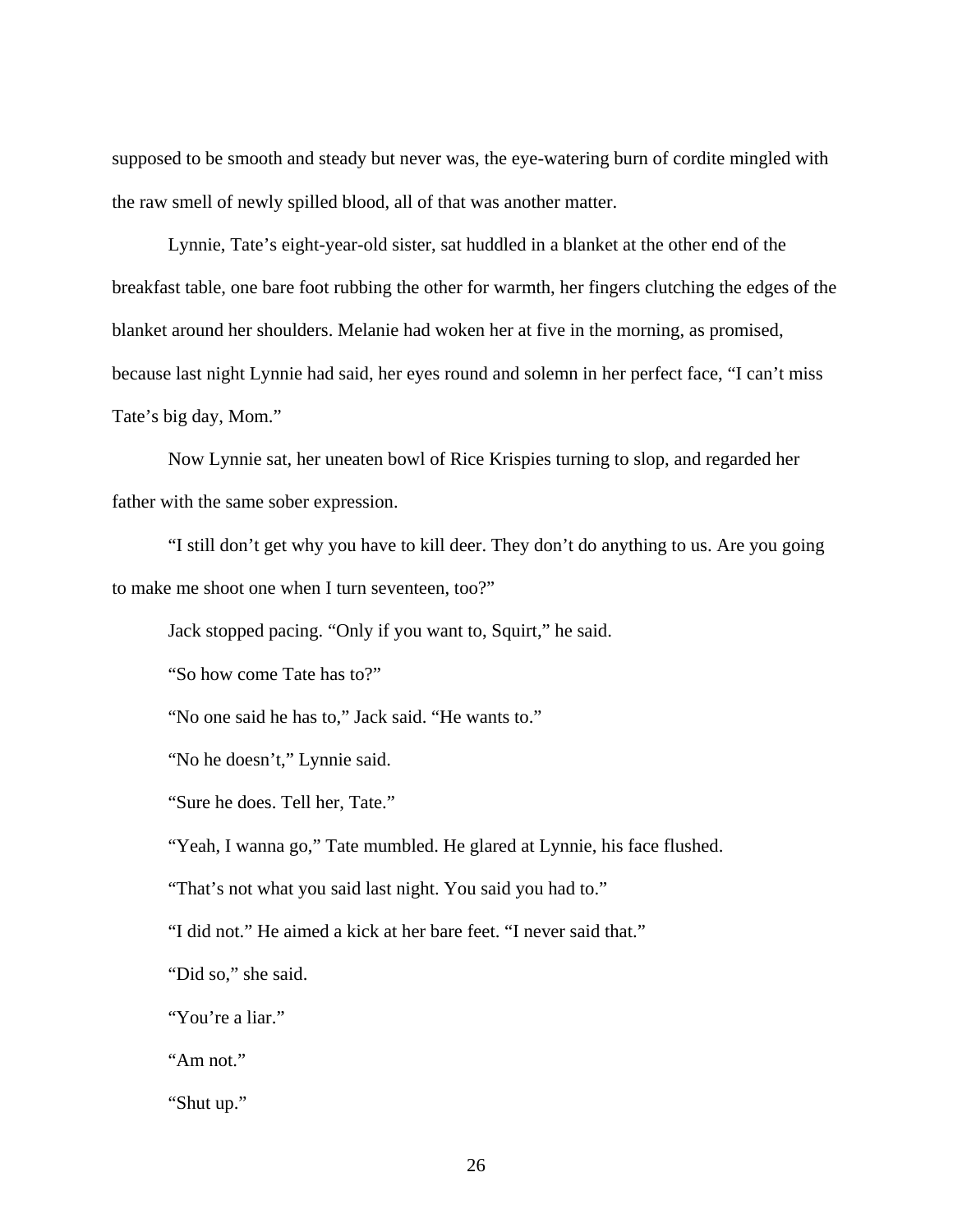"You shut up."

"That's enough," Melanie started, but Jack cut in.

"Well, that's interesting. So which is it, Tate? You going because you want to? I don't want someone covering my back out there because they think they have to."

"Oh, for God's sake, Jack, it's not a war zone," Melanie said.

"I want to," Tate said.

"Well, okay then," said Jack.

Tate pulled on his old down jacket. Feathers poked through the seams and he pulled out a few tufts and blew them at his sister.

"Thanks a lot, Snotface," he said.

She stuck out her tongue in reply.

 Jack took the lunch bag Melanie handed him. "Quit worrying," he said again. "We'll be back around three or so. With a buck, huh, Tate?"

But Tate was tying his bootlaces, and didn't answer.

Melanie watched the truck pull onto the narrow country road and imagined Jack and Tate an hour from now, navigating around ponds and fallen trees, one behind the other, neither speaking. She visualized each footfall planted with care to avoid rustling the crumbling autumn leaves, and the watery light slanting in great shafts through the treetops, glinting off their shiny, freshly-oiled guns.

Jack loved the woods as much as Tate, maybe even more, but differently. It wasn't the muted calm he loved, but the thrill of sliding through the underbrush in pursuit. It was like being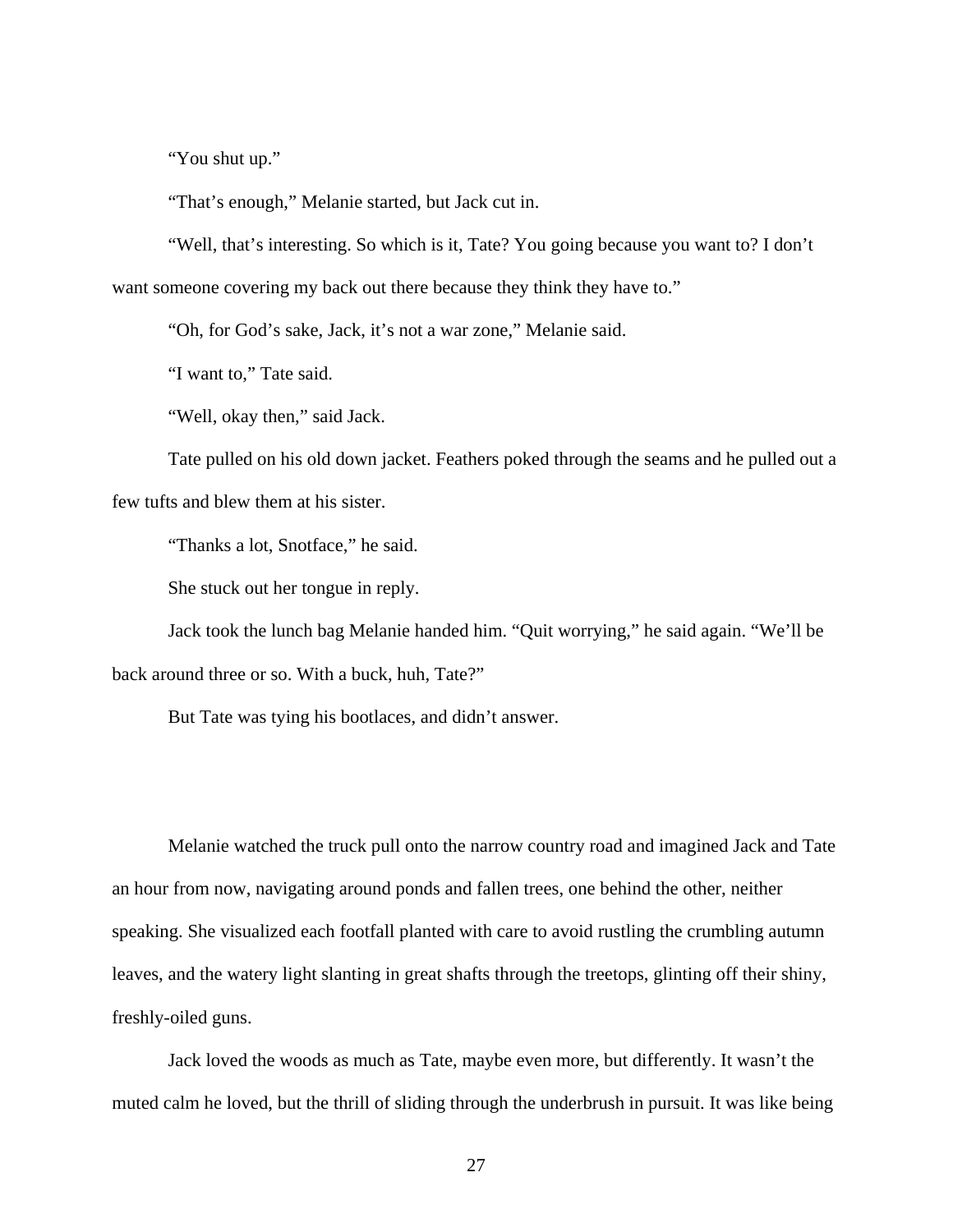a soldier, he told her once, was like the Nam stories he'd heard about from his brother, how the danger was lurking just out of sight, camouflaged, just its eyes showing.

The difference in those perceptions had always been the problem. Unlike his sister, who shrieked with terrified trills when Jack tossed her into the air and pretended he wouldn't catch her, Tate was content to sit for hours at a time with his Legos, or he was begging to tell them a story, instead of the other way around. Lynnie, so like her father in temperament and looks, reached for the neon crayons, sharp pinks and headachy oranges. Tate's hand-drawn suns were a pale tan, or even white, never Lynnie's screaming, yolky yellow. And while Melanie had no problem understanding Lynnie, or what it took to calm her down, Jack was troubled by Tate.

"Is that normal?" he asked, if Tate hadn't stirred from a book for an entire Sunday afternoon, and he looked doubtful when Melanie said yes. It wasn't that the two didn't love each other. Jack often went out of his way to find things the two of them could do together. But that was the problem: they had to work at it.

Shortly after one o'clock a chilly north wind sprang up, and the temperature dropped to the low thirties. An hour later snow flurries, so delicate Melanie had to squint to see them, began to fall. The sky was a pale, icy blue, and as she watched, the flurries grew larger and more insistent. They caught the sun and swirled in light, bright eddies.

Lynnie knelt on the couch, pressed her nose against the cold window, and watched the dancing flakes. Melanie tried not to think of bare hands on steel gun barrels and tempers growing shorter with each footstep.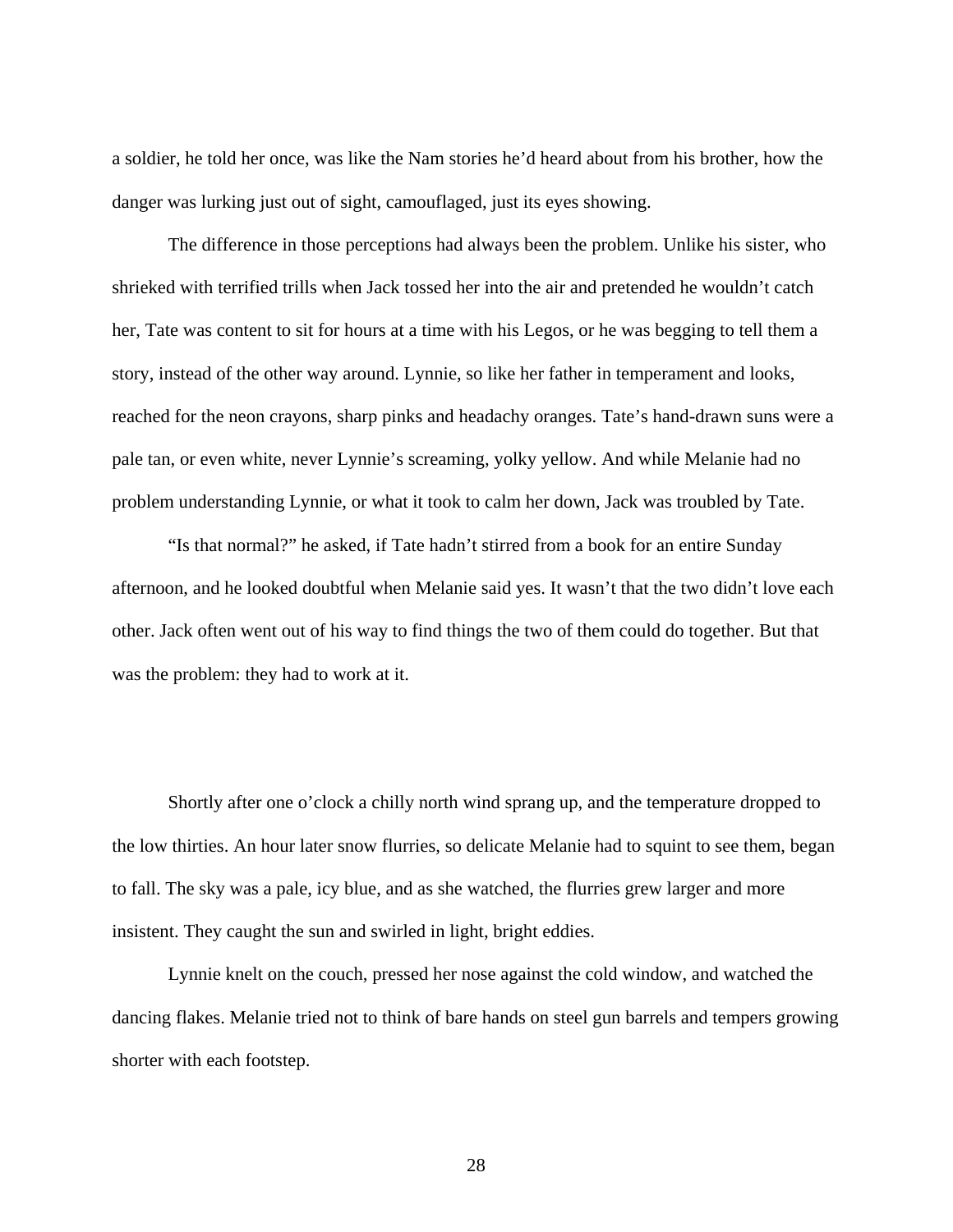She and Lynnie baked brownies and watched *Lady and the Tramp* until yawns overtook Lynnie, and by the time Lady met the Scottie dog next door, she was curled into a small comma on the couch, fast asleep. Melanie covered her with a quilt, turned off the television and turned up the thermostat.

By four the flakes had accumulated against the low stone wall separating the yard and the road. Melanie had visions of black ice, treacherous and sudden. The sandwiches and coffee she had packed for them must be long gone, and she was certain they had left their gloves in the truck, unaware the temperature would drop so quickly.

It was nearly four-thirty, and dusk was making it hard to see beyond the mailbox. Soon the watery light would be a chill, winter blue, and then it would be dark. Jack had talked her out of buying a cell phone when they'd cut back her hours in the payroll department down at the plant, and now she resented it. See, she would say when they got home, see, it isn't an extravagance at all. Or some dumb teenage status symbol. People buy them for a reason, Jack, she'd say, and she was damn well going to get one with her next paycheck.

 The bands in her neck throbbed and she visualized the ski boot in the upstairs closet. Just one. Half of one. No, she'd wait until five, and if they still weren't back she'd light one and take two drags. Maybe three. Just enough to still her, then she'd snuff it out. And this time, when the last cigarette was gone, she wouldn't replace the pack.

Where were they?

As though probing her thoughts with an uncanny mental Braille, Lynnie's eyes popped open.

"Mom? Are Tate and Daddy home yet?"

"Soon, honey. They're probably on their way, right this minute."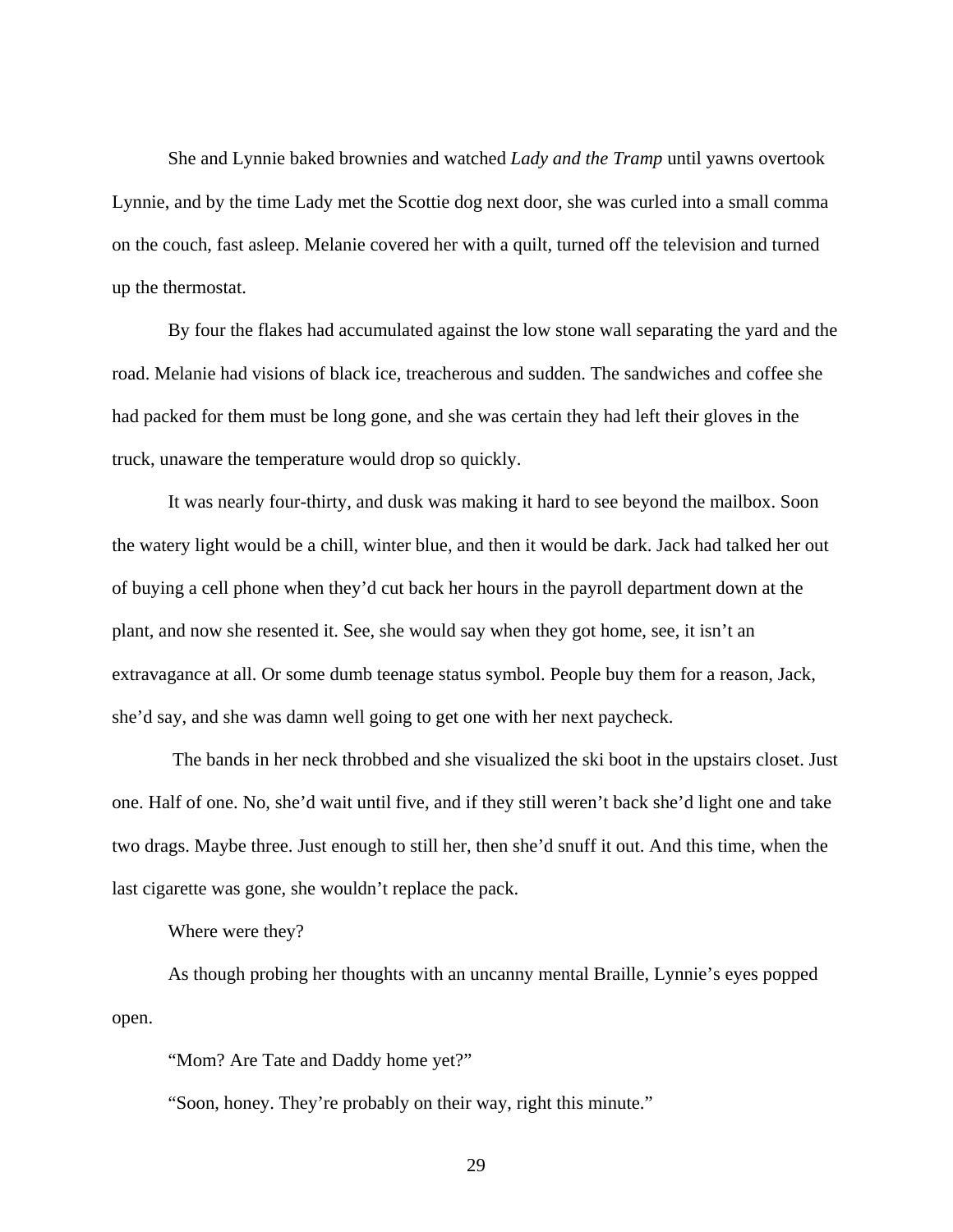"What if they fell in a stream? What if they got lost? What if they got cold? What if they got eaten by a bear?"

"They're just fine. No bears. Daddy knows what he's doing out there. Now come on, let's go build a fire in the woodstove so they can warm up when they get in. You can stack up the kindling over the newspaper. And then we'll make chili and corn bread for supper."

It wasn't until Melanie heard the crunch of tires on gravel that she realized how frightened she'd been. It was three minutes to five. Through the watery porch light she could just make out the slope of the truck's windshield and the oblong shape of something on the roof. She watched them emerge from the truck and come up the walk, side by side, saw Jack put his hand on Tate's arm and say something. The kitchen door slammed behind them.

Lynnie ran into the kitchen, the quilt dragging behind her, and stopped when she saw her brother.

"What's wrong?"

Tate didn't answer.

"Gross!" She pointed to the dark crescents beneath the fingernails on Tate's out-stretched hands, then stepped back. "Oh," she whispered. "Dad?" Her voice was uncertain. "Is that deer blood?"

Jack laughed. "That's nothing, you should see the deer. Melanie, you wouldn't believe it! First time out and he scores. And with just one shot! Sweet and clean as a whistle. I'm telling ya, the kid's amazing!" His eyes glowed. "Mel, we got us a champion here. I knew he could shoot, but who knew he was so good? Tate, we gotta think about bow hunting. It's a whole lot harder,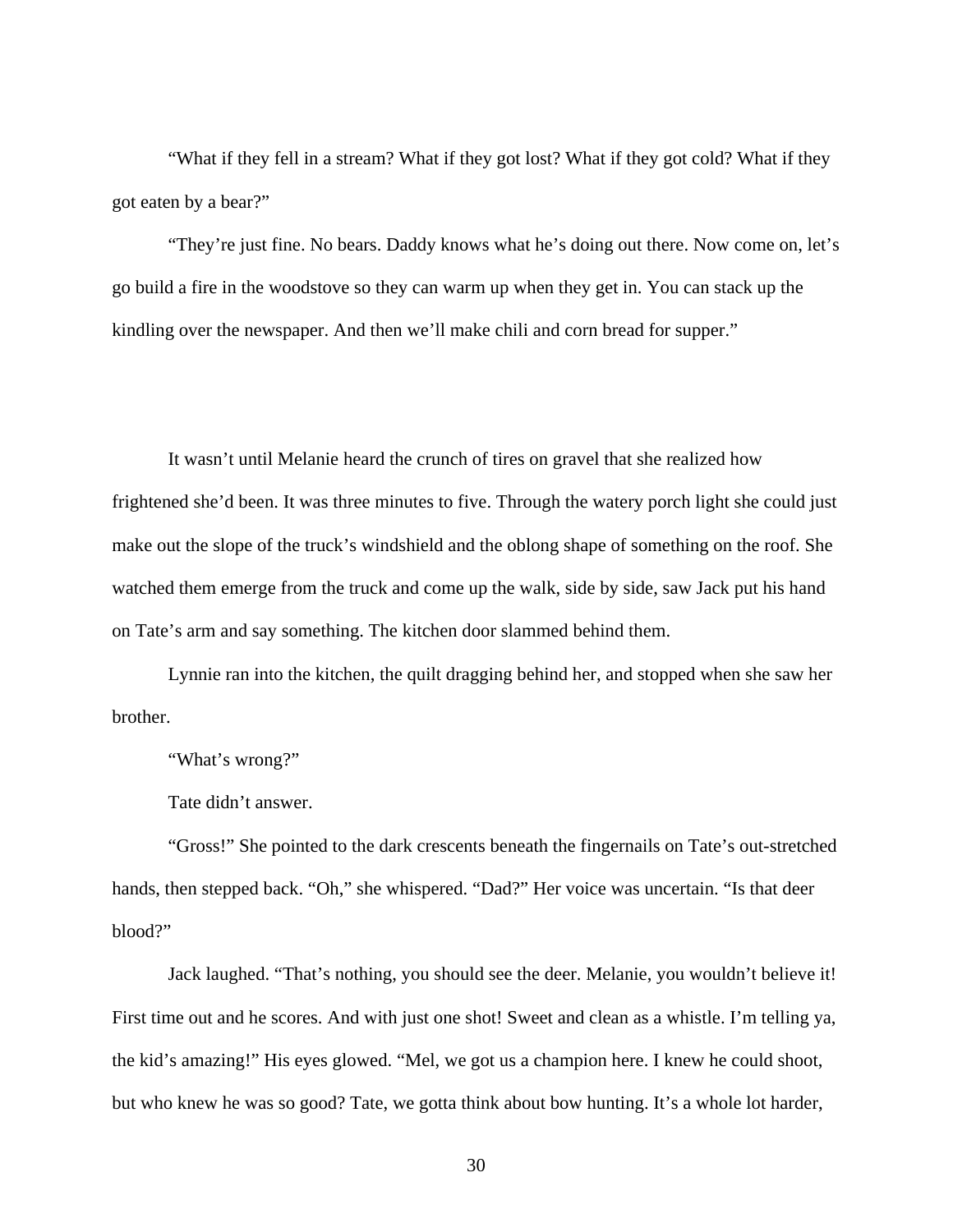but bows make rifles look like sissy sticks. Yeah, we got to start thinking about this. A good bow can cost a bundle, but it'd be worth it. What do you think, Mel, think we can swing it?"

So it had gone well. Melanie smiled with relief and squeezed Tate's shoulder. He gave her a fixed smile.

"Good for you, sweetheart," she said. "We'll check out some bows. Jack, what are you going to do with the deer overnight? Leave it on top of the truck? When does Phil Horwood's packing place close? Can you get it to him tonight?"

"He's open till nine. Come on, buddy, I showed you how to do the rough field dress, now we'll finish the job. Then we'll run it down to Phil's and he'll cut it and wrap it. Mel, give him a call, tell him we'll be down in an hour or so. And make some room in the downstairs freezer, we're gonna need it."

"Dress that thing as fast as you can," Melanie said. "Dinner's ready, I just have to reheat it. Why don't we eat first, before you run down to Phil's?"

"Gotcha. Let's get going, Tate," Jack said. "And you can watch if you want, Lynnie, it's not scary."

The door slammed behind him.

"Mom, I can't find my jacket. And Tate's gonna throw up."

It was true. Tate's eyes were glassy and he still wore the same fixed smile. He was looking down at his still-outstretched hands.

"What is it? Tate? What's wrong?" She put a hand on his forehead. "You don't feel hot."

"I can't go out there." He turned and took the stairs two at a time, and Melanie heard him retching, heard the toilet flush. Then retching again.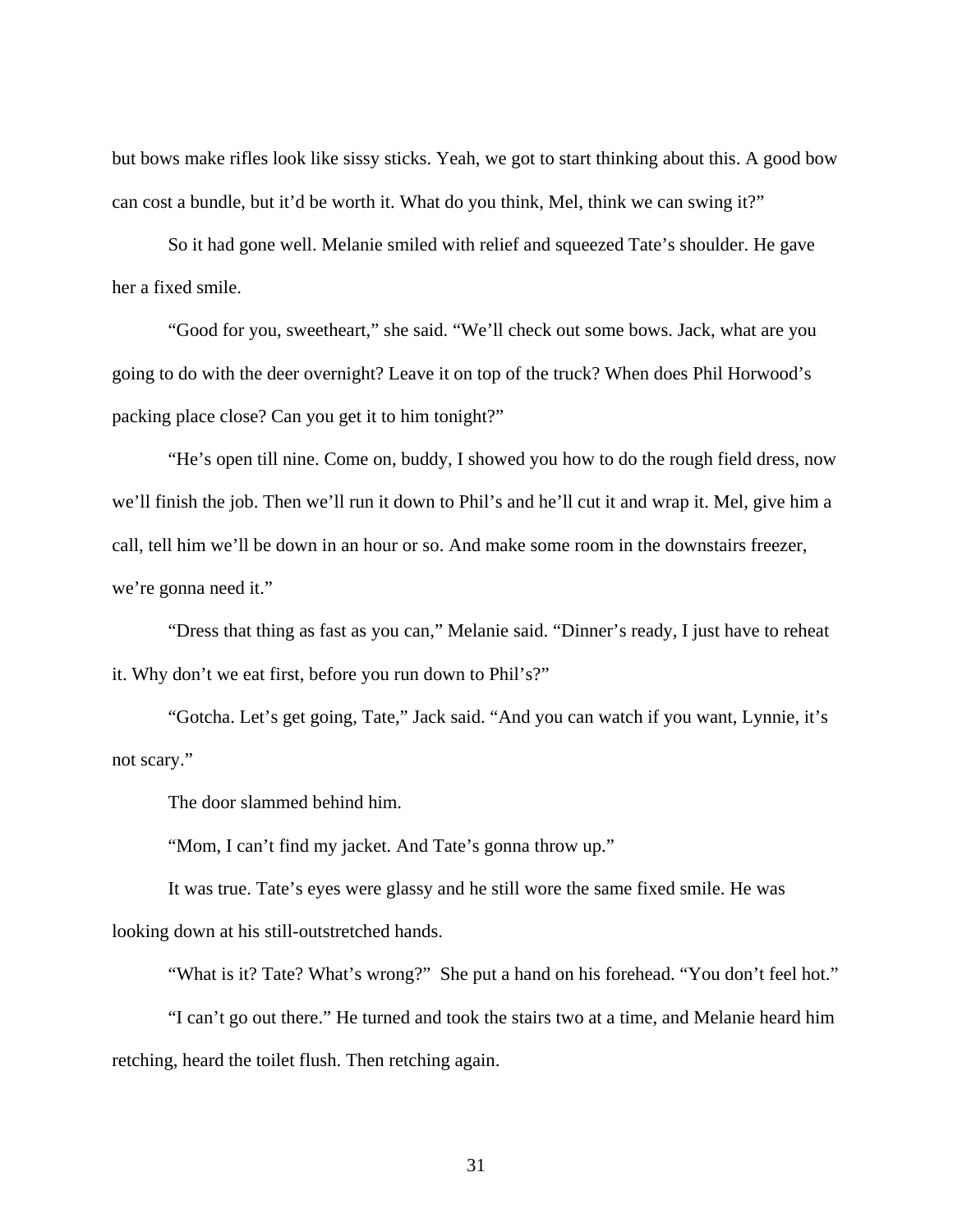She found him lying across his bed, an arm thrown over his eyes. His long pale wrist, so exposed, looked vulnerable against the red corduroy bedspread. She put two fingers on his pulse point and timed her breathing to its low, reliable beat.

"Hey," she said. "Feel better?"

He didn't answer.

"Tate, you know your uncle Keith, how he is about hunting? Well, one time when we were kids, he was about your age so I was fourteen or so, he took me squirrel hunting because I was nagging him to death, said I wouldn't quit till he did. He said I'd never be able to hit one, but I did. I hit it right smack in the eye and knocked it off the branch. But it didn't die. I watched it run back to its nest, but it only made it partway. I stood there, watching it suffer, and I threw up. Right in the middle of the pasture. I know it's not the same as shooting a deer, but it was still terrible. Sometimes throwing up when you kill something makes sense."

Tate lowered his arm. "You killed a squirrel?"

"I did. It was trying to climb the tree branch but it kept slipping, and its blood was running down the tree trunk. Some people aren't cut out to be hunters. Like me. And I don't know, maybe you."

She sat on the edge of his twin bed, waiting, hardly breathing, wondering if he would say anything.

Suddenly he sat up. "Mom, the deer was all bunched up and it ran sideways. I knew I'd hurt it bad. Even though it was just one shot, I knew it was going to die slow. And it did."

He began to cry. "Mom, I tried so hard to like hunting, I really did. I wanted him to be proud for once. But it wasn't like that hunting safety class, where you shot at sand-filled Coke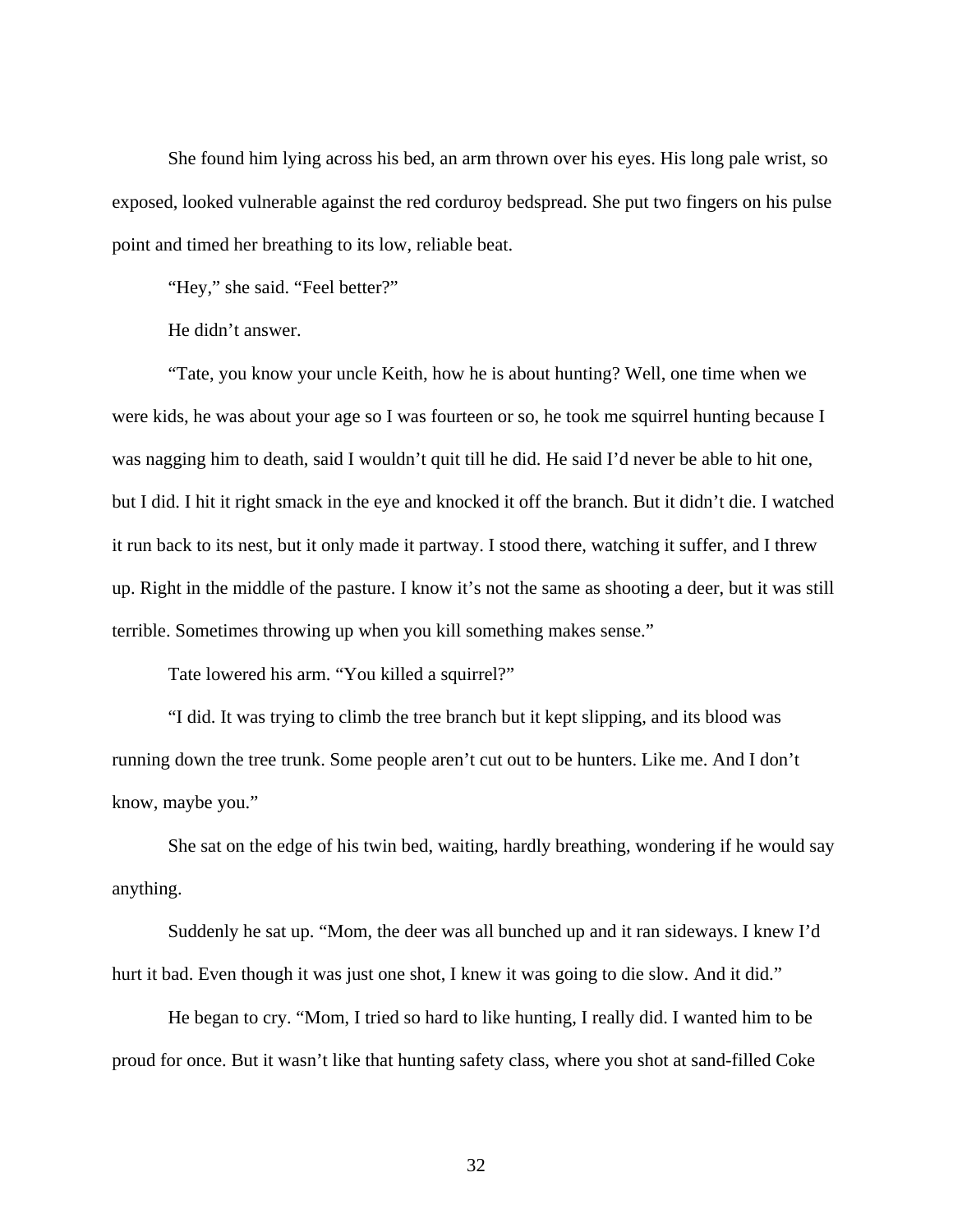cans. I don't know what I do to make him mad all the time. When I asked him today, he didn't answer, he just walked away."

She knew exactly who the "him" was. "Oh, honey," she said. She could picture the two of them, Jack the thicker, jauntier figure and Tate in step beside him, slender and tall, and hating the whole long, cold ordeal.

How could she bridge that gap? Her neck muscles were steel bands again, and she wanted a cigarette more than she had ever wanted one in her life. She wouldn't bridge the gap, that was how. She couldn't.

"Look, why don't you take a hot shower and then come down and eat? You'll feel a lot better."

She stood at the head of the stairs until she heard the bed creak and Tate moving around in his room, then went downstairs, grabbed her coat, and went out on the back steps. She couldn't remember ever being angrier. How could he not talk to his son?

The snow had stopped and the air was perfectly still and very cold. She exhaled deeply and the twin streams of breath reminded her of the hidden cigarettes. She could taste the tobacco, feel a tiny shred of tobacco on the tip of the tongue, and she automatically reached to remove it.

The buck lay on a sheet of plastic in the driveway, its legs sprawled at awkward angles. Jack was kneeling beside it, one reddened hand propping open the clean slit he had made from anus to breastbone, while his other hand worked inside, scraping. Lynnie was squatting beside him, staring into the carcass, her expression a mixture of horror and curiosity.

"Look, Mom," she said. "It's kinda gross. But kinda not, too."

"Hey, where's Tate?" asked Jack.

"Upstairs."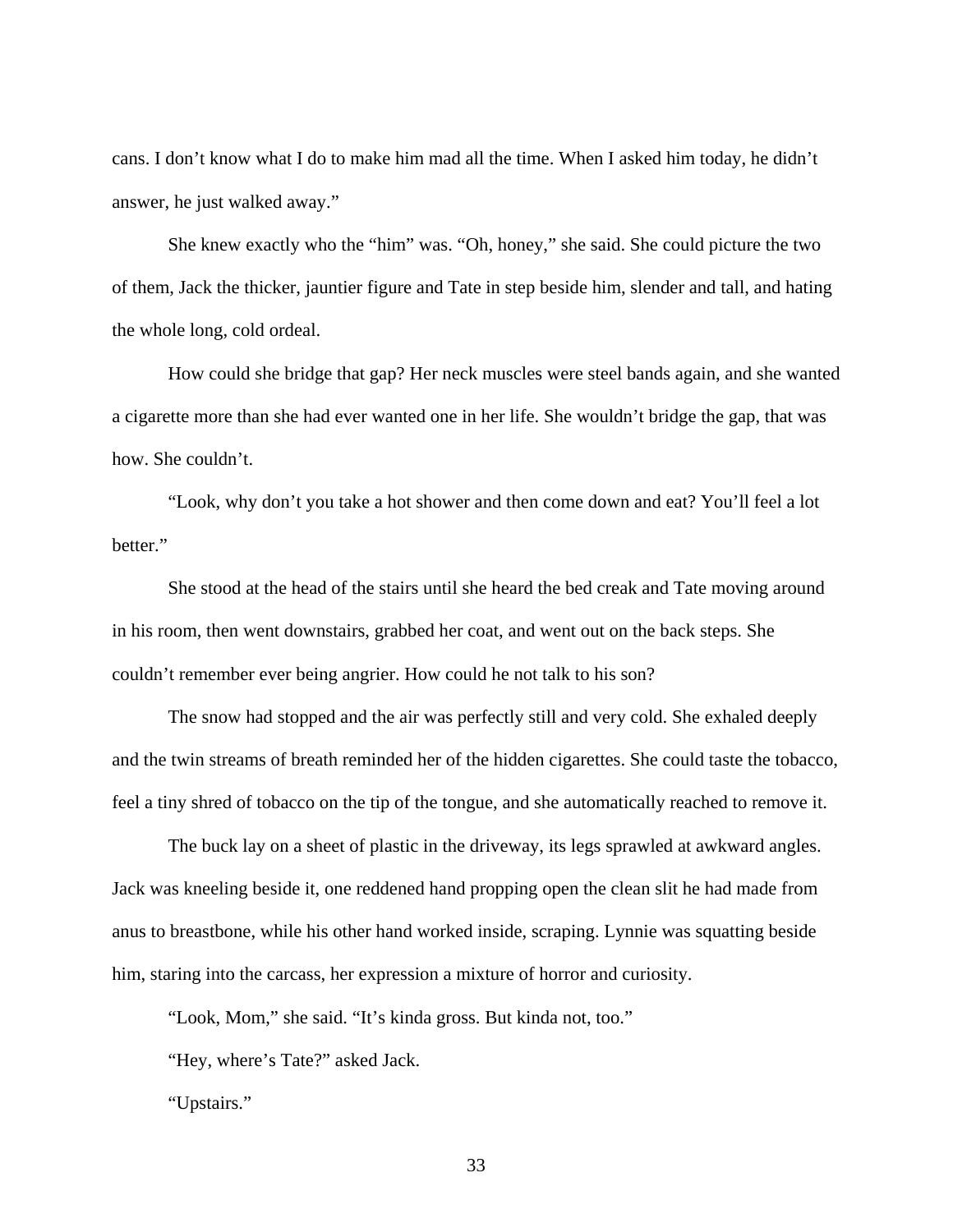She knew her voice was hard, but he didn't notice. He gave a quick swipe of the knife and a small pink blob popped out of the opening. Looking at it, lying naked in the porch light, made her queasy.

"He's getting cleaned up. Why don't you go see if he's done, Lynnie. I want to talk to Daddy for a minute. Go on, now." Her voice wobbled with anger.

When Lynnie was gone, Jack stopped scraping and said, "Well, a shower's a waste of time. He's just going to get bloody again."

"He's not going to finish dressing the deer with you, Jack," she said.

"That's ridiculous. He needs to learn this part, too."

"He's miserable."

"What do you mean, 'miserable'? He was fine an hour ago. Did you see how proud he was?"

"He isn't fine at all. And maybe it was just you who was proud."

Jack looked up at her. "What's that supposed to mean?"

Here it was. Melanie inhaled sharply, wished she had the comforting tug of nicotine to spur her on, and said, "It's pretty rotten when your own kid can't tell you that he doesn't want to go hunting with you because he's afraid you won't like him. And it's even worse when he asks you what he's done to make you dislike him, and you won't even give him an answer. For the past month you've been a shit to live with. We're all tiptoeing around the house trying not to set you off. Only now I'm done tiptoeing, so let's have it."

Jack lowered the knife.

"Come on, let's get this over with. What's wrong? And don't say 'nothing' because I know better."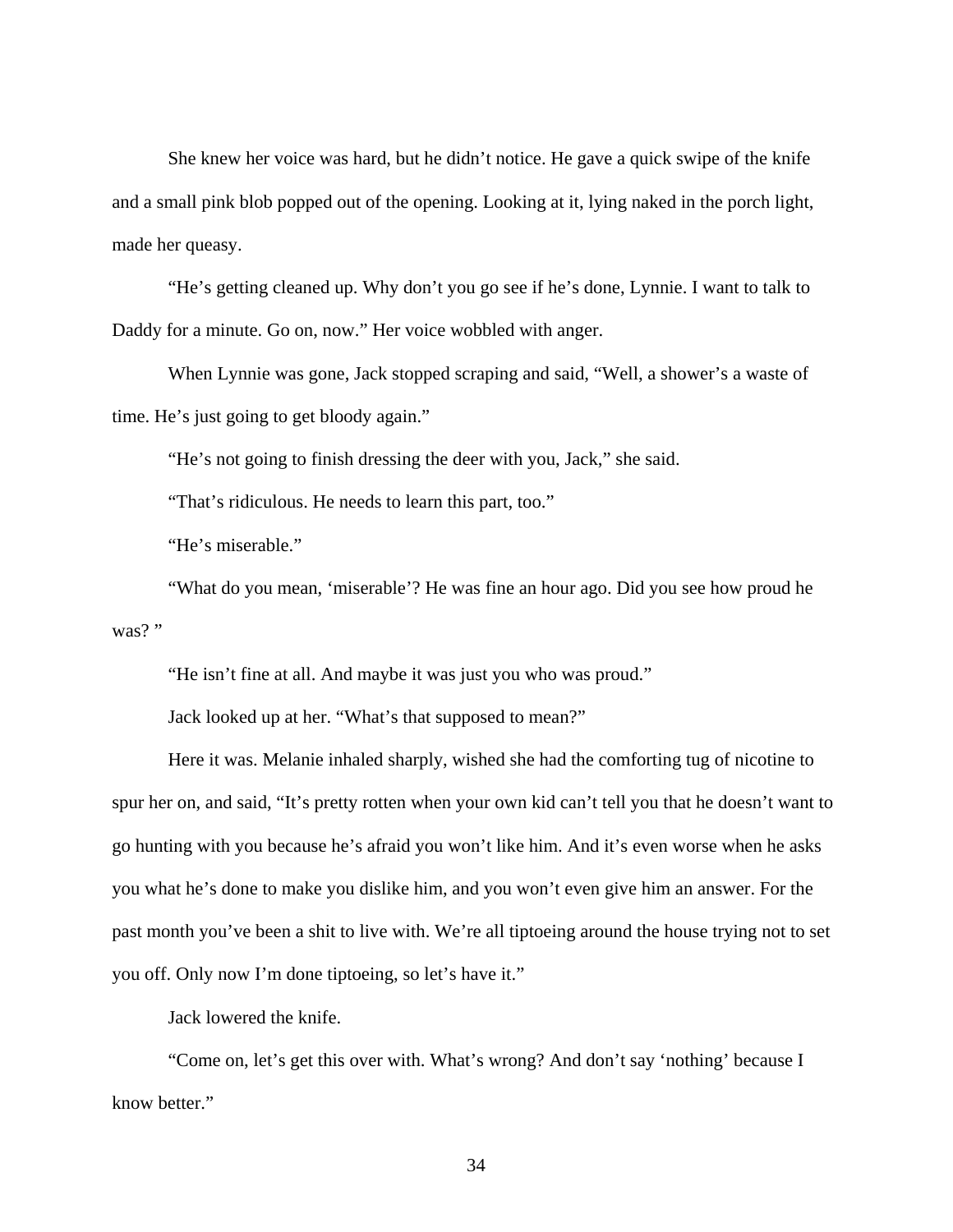"Okay," he said. "Okay, you're right. I've been pissed off lately. So let me tell you something. This afternoon Tate and I were about to cross that little stream on Mosher's back lot, you know the one by that stone wall?"

She nodded. They had taken the kids there for picnics years ago. She wondered why they had stopped taking those picnics, and when.

"I'm not stupid, I knew Tate was having a lousy time, the kid's a good shot but he's not a hunter. And yeah, I'm disappointed, but what the hell are you gonna do? You can't make him like it, right? But here's the thing. And this is what really gets me – oh, forget it."

"Just say it," Melanie said.

"Okay. We were about to cross that stream and it hit me all over again how I would have given any damn thing I owned to be hunting with my dad, when I was seventeen. Ever since that game tag came in the mail, I haven't been able to stop thinking about it. And here my own kid was, out there with his dad, and he couldn't wait to get home." He picked up the knife again, and turned back to the buck.

"That's it? You wanted to go hunting with your dad and didn't get to go? That's why you're punishing Tate? Jesus, Jack."

"You don't get it."

"You're right, I don't. I don't see why it's such a big deal."

"It's *why* I didn't get to go that bothers me," Jack said. He was scraping faster, and his face was flushed.

"Which was?"

"I didn't get to go because I was working all the time. I worked longer hours than my dad, even. Remember how I was always falling asleep in school? I would have given anything to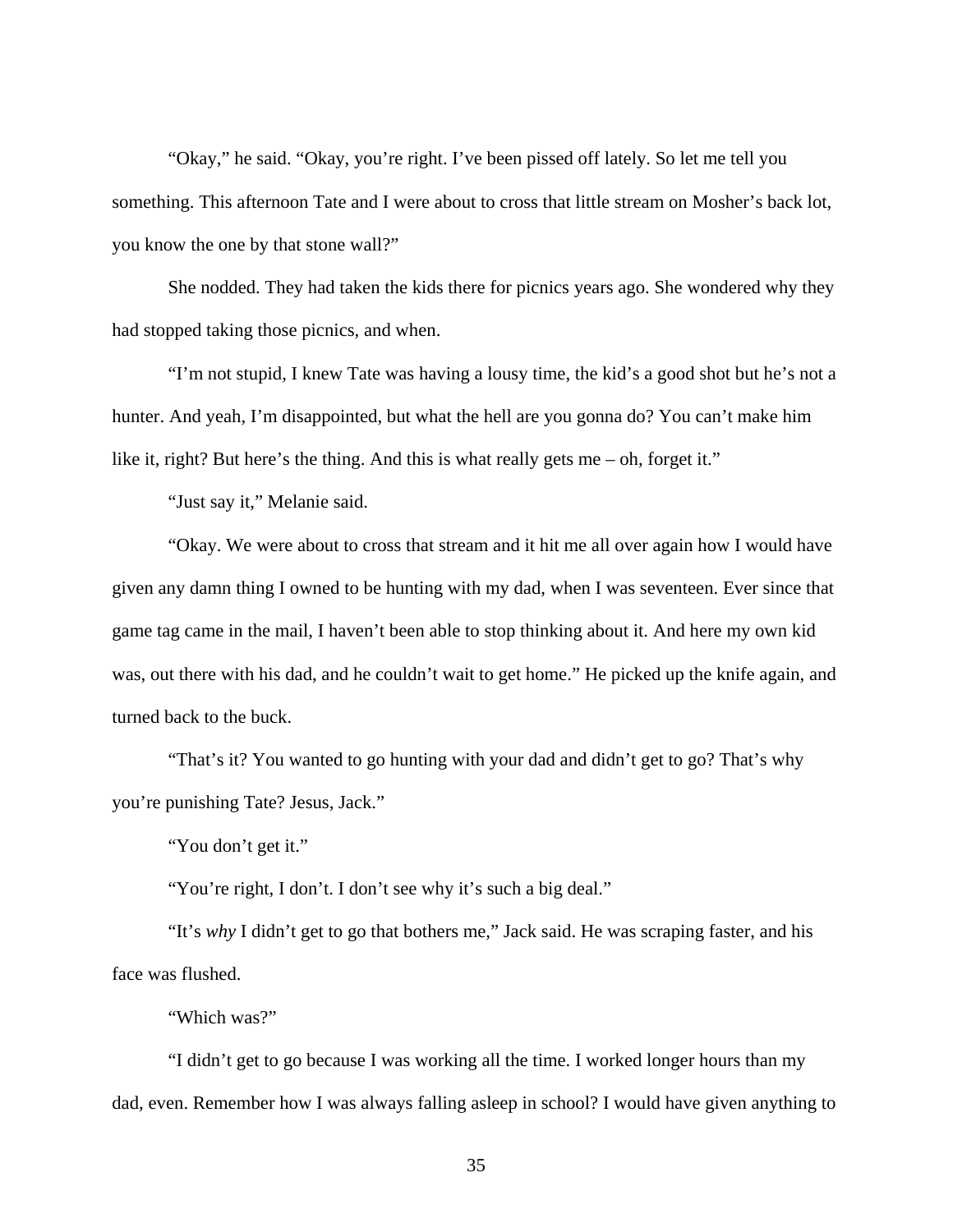take off and go hunting. And my dad used to ask me, too, and every time he asked I had to say no, so he'd go off with his buddies and then tell me what a great time they had, when he got home. It used to piss me off. I hated hearing him talk about it, but I hated not hearing about it, even more."

"So why didn't you just take time off, or skip school, and just go?"

"Because I couldn't, that's why."

So this was how it was going to be: one bite-sized piece of information at a time.

Melanie sighed impatiently.

"So why couldn't you?"

He didn't answer.

"Jack!"

"Because you were pregnant!"

The shout hung in the frozen air.

"What are you saying?" Melanie asked finally.

Jack looked up at her, his face a twist of anger and shame.

"I'm saying I was stuck down at that damn mill, taking every shift they'd give me. And I'm *still* at the mill and the only thing's that's changed is that I use a computer I don't know shit about, instead of a saw and a planer." His voice was ragged. "And here's this kid who can do all the stuff I couldn't, and he doesn't even want to." He gave a short, sad bark. "What a kick in the slats. Jesus. And it all came to me when I was crossing that stream."

He wiped the knife blade on a sheet of newspaper and tossed it onto the porch.

"Jack? You didn't want to get married, did you?"

"No."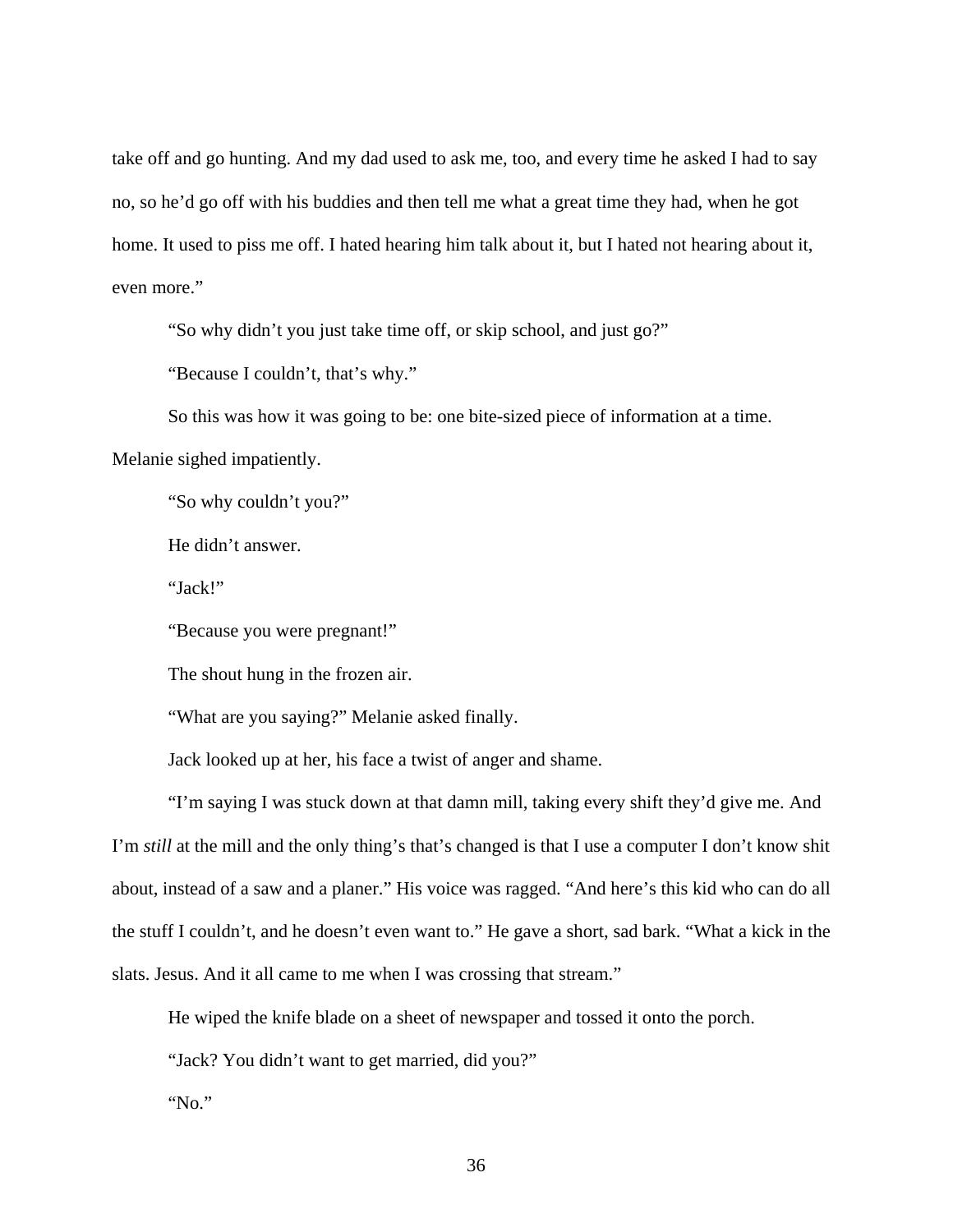He said the word too quickly, and so quietly it might have been a whisper, but it wasn't. "I never knew," she said.

"I know."

"Why didn't you tell me?"

He shrugged. "And say what? That I wasn't the father? I knew I was."

"So why did you stay? Why didn't you take off?"

"Because everyone kept saying I should stay, that it would be wrong to leave. And I knew it would be shitty to ditch you like that. But I wanted to, Mel, I wanted to run so bad I could taste it. We were just kids, the same age Tate is now, and I couldn't believe you weren't scared, but me, I was scared out of my mind. You walked up the aisle that day in your yellow dress and a big smile, and all I could think was I didn't even know who you were."

That day. And that simple, empire-waist yellow dress so snug around the middle that it chaffed the belly it had been designed to hide, her mother's expression of pity mingled with resignation, her father studying the pew backs, his face splotched red with angry embarrassment, his eyes revealing nothing, Jack's equally unreadable face, and the pause before he said his vows that went on so long that people shifted in the pews. Those were her memories.

And underneath them were the darker memories of the panic lodged in her throat, the determined smile masking the resentment at losing her pretty waistline, and her new, terrifying, unmapable future. No one had thought to ask her what she wanted. And if they had, she couldn't have told them because she didn't know. She'd never thought to ask herself. She never knew she could.

"Oh, Jack, I was so lost," she said. "And so scared. And then the baby came and there wasn't time to be lost anymore, only I still was. For a long, long time. But back then you got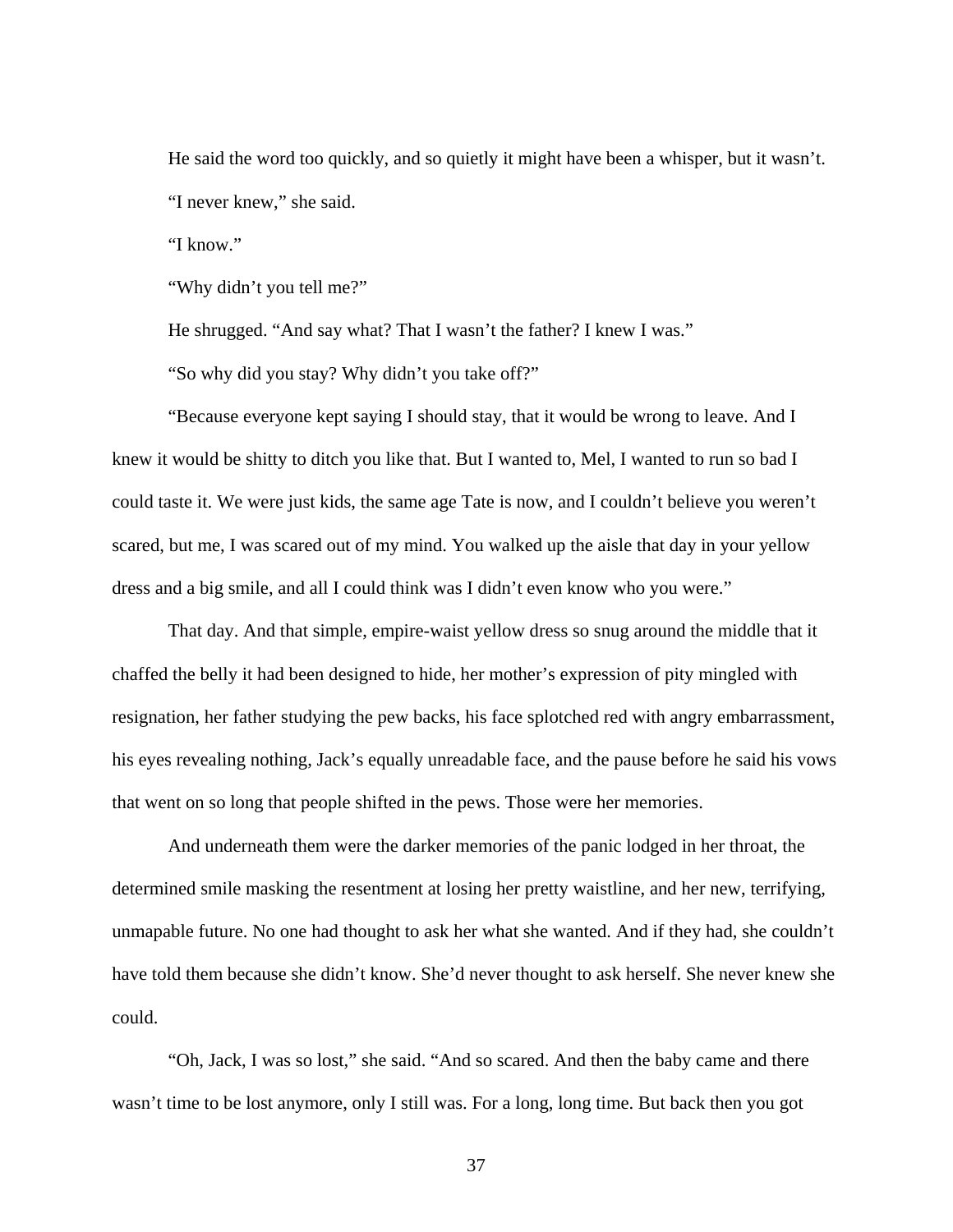married. My father would have killed me before he'd let me have an abortion, and my mom would have let him. I wasn't as lucky as you; I couldn't have run, even if I'd wanted to."

"Pretty shitty system," he said.

He climbed the porch steps and was reaching for the storm door when she grabbed his arm.

"Jack, deep down do you wish we hadn't gotten married? Right here, right now, do you wish we hadn't?"

He stood for a long time, the door handle in his hand.

"Sometimes," he finally said. "It would have been nice to do some stuff. Finish high school. Travel some. You know."

She studied her bottom coat button in the porch light. She wasn't sure she was breathing. "Do you want out?" she asked carefully. "Is this the jumping off place?"

"I don't know, Mel. This afternoon wading that creek I thought it was. Now I guess I don't know what I want. What about you? What do you want?"

"I guess I want someone to ask me what I want," she said. "And you just did. What I *don't* want is to be married to someone who doesn't want to be married to me. Do you want to be married to me, Jack?"

The door opened a crack and Lynnie peered out, her face as unsure as it had been when she studied Tate's fingernails.

"Are you guys fighting?" she asked.

Jack's eyes softened. "Hey, Squirt. Nah, we're just talking."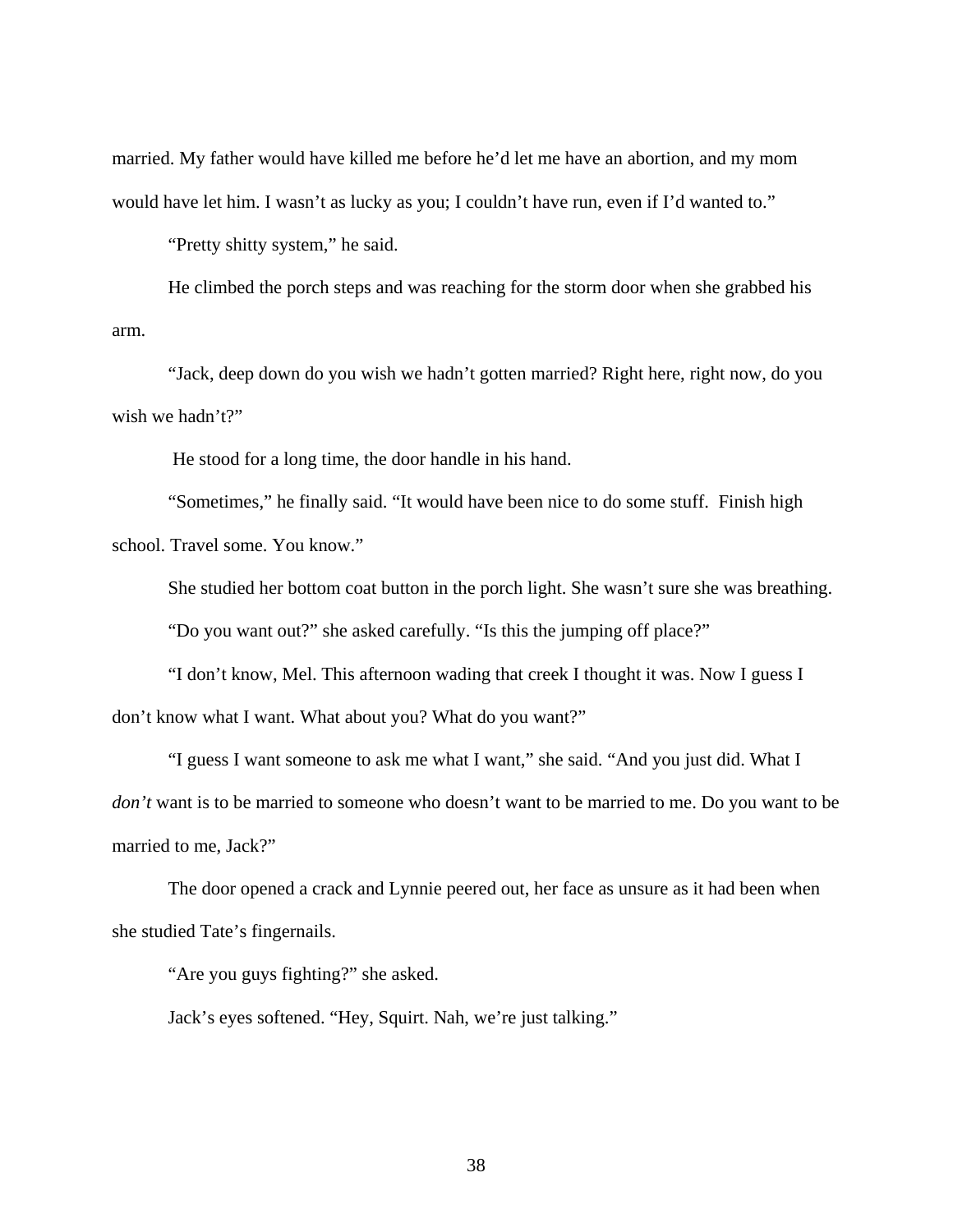"Good," she said. "And Mom, I'm really hungry and Tate said we're having deer guts for dinner but we're having chili, right? When I told him he said no, deer guts, and now I'm gonna go tell him he was wrong, and can you guys come in now?"

"Sure, honey, we just lost track of time. I'll be right there. Go get washed up for dinner and go tell Tate we're having chili. No guts."

"Okay," she said happily, and disappeared.

Melanie stood up. "Well," she said. "I guess that's that."

"Meaning?"

"I don't know what to say, Jack. I hope you figure it out. What you want, I mean."

Jack held up a hand. "You know, I think maybe I needed to say it. Out loud. Just to hear the words, you know? I never told anyone. Not ever."

"Okay," Melanie said slowly. "So does it change anything to say it out loud?"

"I don't know," he said.

She watched as he gathered the plastic sheeting around the deer, hoisted the bundle over his shoulder and maneuvered it into the truck's bed. It took an age.

"Well, this is crazy," she finally said. "I'm not going to just stand here, waiting to see what my future holds." Her voice shook. "When you figure it out, let me know."

 "Guess I'll drop this off at Horwood's, be done with it," he said, as though she hadn't spoken. He got in the truck and started it up.

"When will you be back?"

"I don't know."

"Well, will you at least be back tonight?"

"Look, Mel, I don't know. You need to stop asking me questions I can't answer."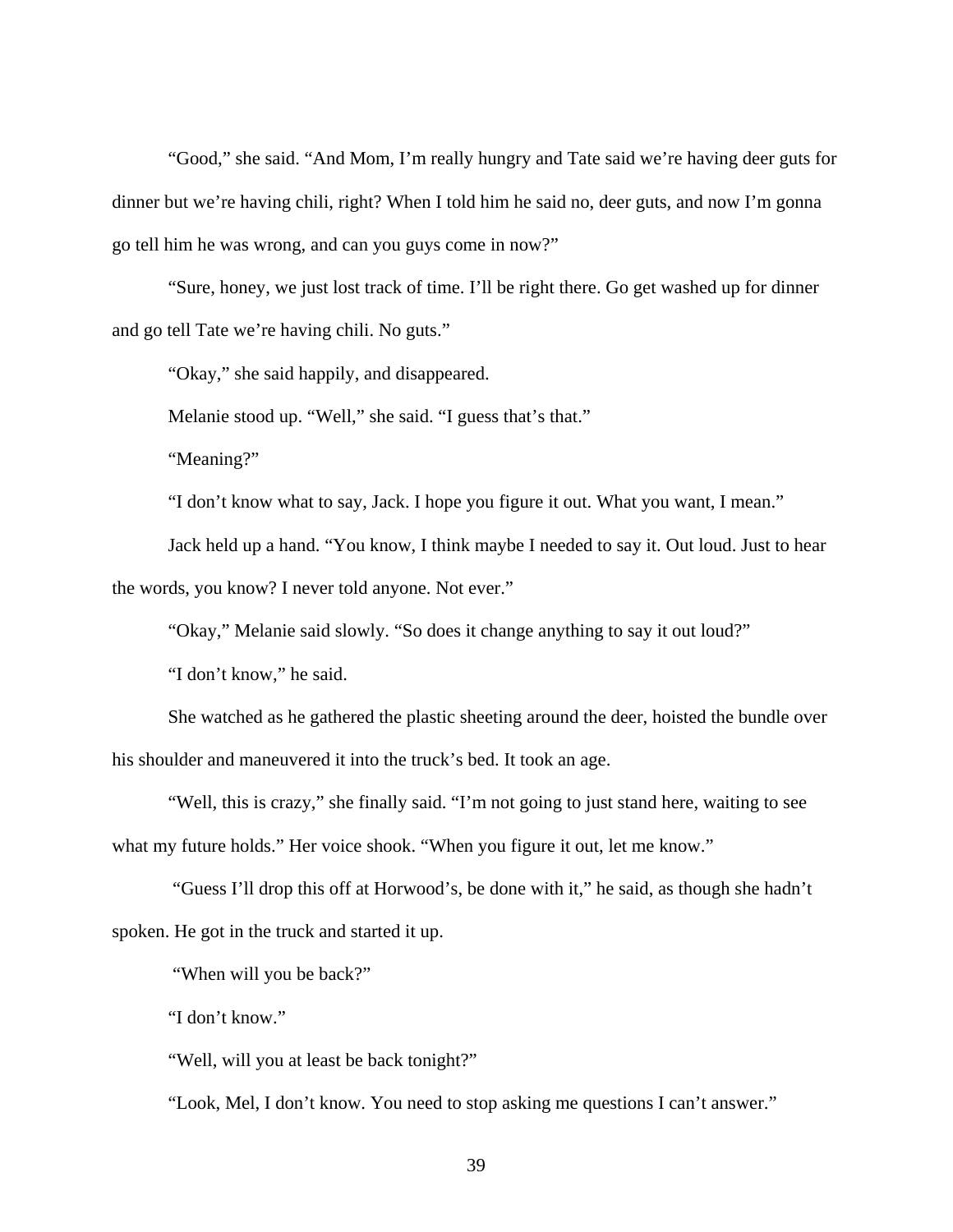"That's just great, Jack," she said, and went into the house and slammed the door.

She was holding an unlit cigarette and staring at the stars out the kitchen window when an unfamiliar pick-up drove up the tree-lined driveway. It was well past midnight and so still she could hear two voices clearly, although she couldn't make out their words. The snow squeaked under their boots as they climbed the porch steps. She drew her bathrobe around her neck and opened the door.

Jack was leaning on Phil Horwood. "Hey, Babe," he said.

"Sorry, Mel," Phil said. "My fault. We got to talking over a few down to Goldy's Bar. His truck's still there. It's around the back."

He shifted Jack onto a kitchen chair and straightened up. "Hit the hay, buddy," he said. He tipped his cap in Melanie's direction, mouthed "sorry," again, and shut the door gently behind him.

"Babe, why's your ski boot on the table?"

"You're drunk," she said.

"Nah, not drunk," he said. "Just pretty buzzed. Too buzzed to drive, is all."

"So how 'not drunk' are you?"

"I'm okay. I've been thinking, Mel. Thinking a lot. Well, drinking and thinking, but mostly thinking."

Her stomach flew to her throat. "And?"

"I figured out what I want."

"What?"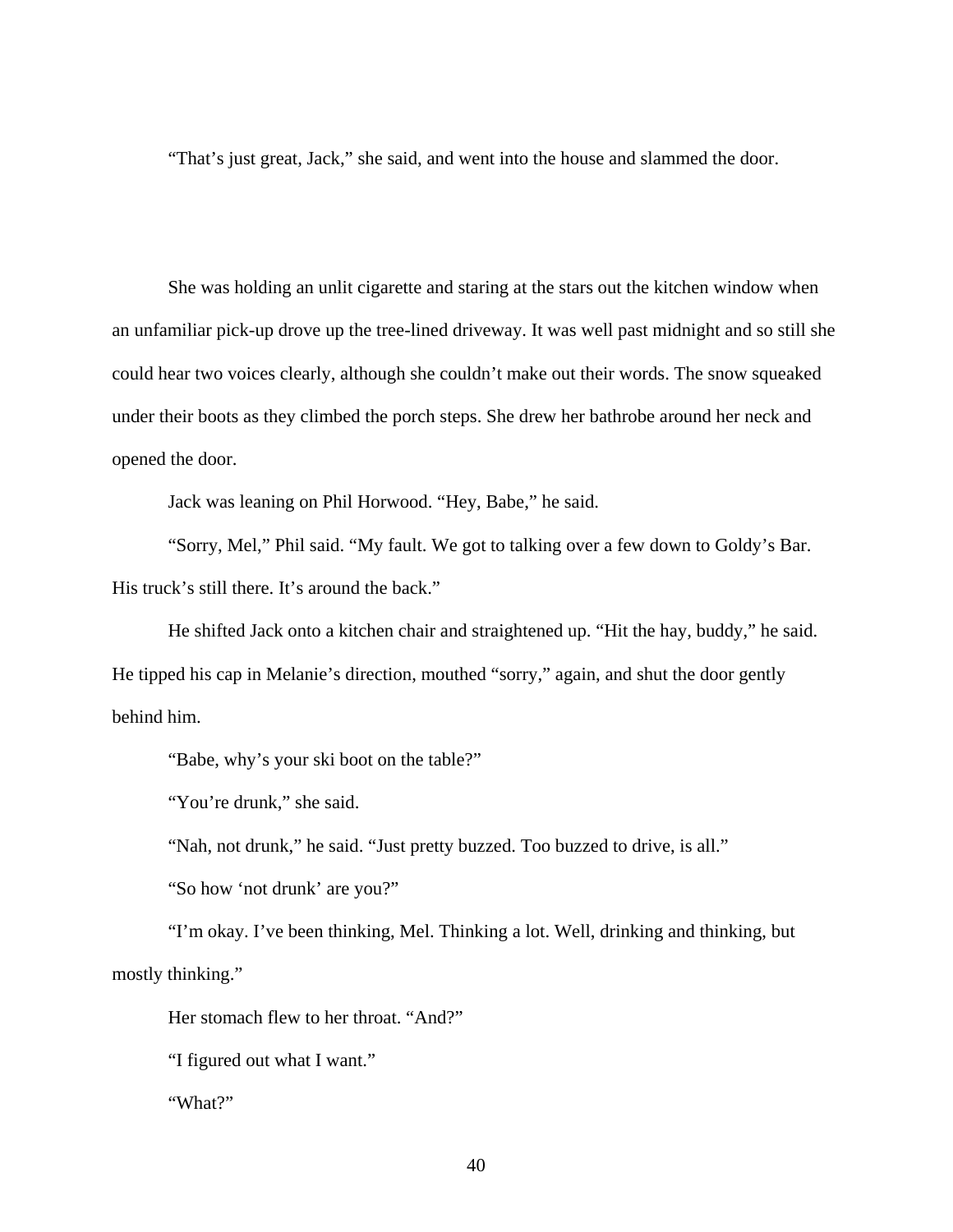"I'll show you."

He led her onto the porch and pointed to the sweep of yard, the low stone wall and the maples lining the driveway.

"I want this. All of it. And I want my girls, and my boy. I guess what I'm saying is, I want what I have."

She took a long breath, the first one in hours, it seemed, and leaned against him. "And you know what I want, Jack? I want to quit smoking. For real this time. And not for you and the kids. I want it for me. I really, really want it."

He nodded, leaned over and kissed her neck. "Let's go upstairs," he said.

Later, Jack asleep and snoring lightly beside her, she shifted her head back and forth, just to check. Her neck didn't hurt, and she didn't want a cigarette. She rested her hand on the downcovered hump of Jack's shoulder. He was a good man, a good lover, a good father. She was proud that he had chosen to stick by her when many men wouldn't have, proud that he loved his kids, and proud that he was a good hunter. And she was proud of Tate, too, because he wasn't.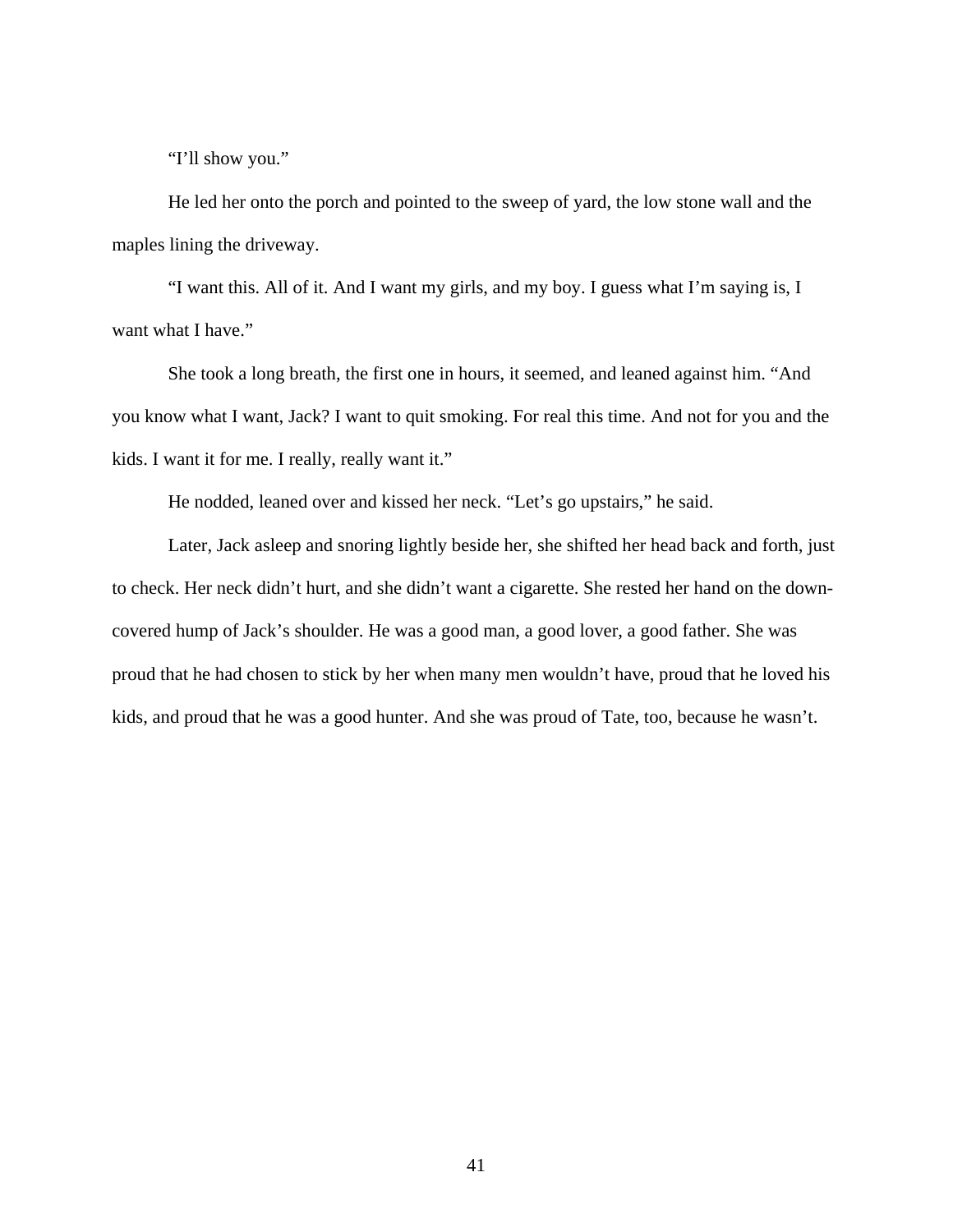## BEYOND THE PARKING LOT

Something was missing. Sophia sat back on the weeding bench, gave her flower garden a critical once-over, and said to her cat, Sister Mary Beatrice, "It's unbalanced. The peonies in front of the rock wall are too tall. Maybe the entire wall should come out. What do you think?"

The cat regarded her through golden eyes narrowed to slits.

"Maybe it's the begonias in front of them. I should have gotten the deep pink ones. And the pansies, look how they're leaning, I hate it when they do that."

She narrowed her own eyes. "Is that a dandelion?"

It was. The small blot of yellow hovered, almost out of sight, beneath the stand of irises. Sophia reached into her gardening smock pocket for the pronged dandelion digger her husband Stan had given her the Christmas before he died, snatched the weed up and crushed its spidery white roots to pulp between the fingers of her gardening gloves.

"Miserable things," she said to the cat. "Good for absolutely nothing. Gaudy heads, leafless stems. There's just nothing nice about them at all, is there? Okay. Now I'll go stake up those pansies, and then I'll—" She caught sight again of the stacked slate wall, set just so in the sloped hillside, each shear of rock perfectly and solidly placed, the shades of bluish-gray balanced in hue and tone, exactly as she had intended when she drew up the plan and had it approved by her gardening club. It looked peaceful, lovingly crafted, cool and yet muted on this soft June morning. It really *was* the ideal backdrop for her peonies, wasn't it? And so what if they looked almost embarrassingly extravagant? Those peonies had won awards, after all. So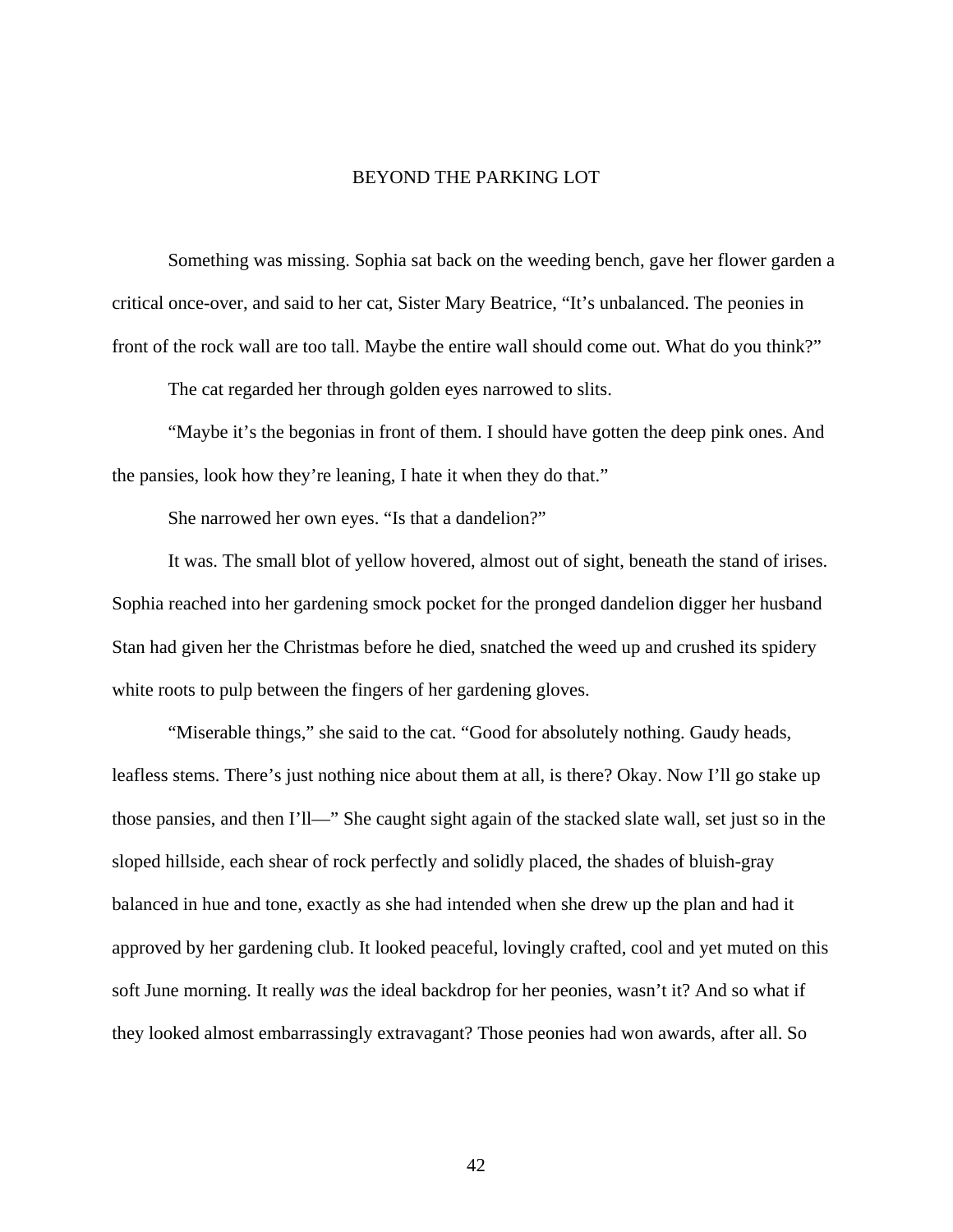why, just a second ago, had the flowers seemed so incomplete, and so, well, so something? It didn't make sense.

"What is the problem, Sister Mary Beatrice?" she asked.

The cat yawned and gave her front paw a bored lick.

The first problem was that she was talking to her cat. But Stan had been dead for three years, so who else could she talk to? Not that Stan had ever talked much. Or listened, for that matter, but still. There was Viv, but you didn't live with your friends. Thank goodness. The thought of living with Viv, well, they may have been best friends, but Sophia would rather grow a garden of nothing but dandelions than live with her.

The real problem was the odd restlessness that had been tugging at her for the past few weeks. It bobbed and fluttered, was distracting, intimidating, and infuriating. Sometimes it showed up in her dreams, which seemed to Sophia to be an intimacy most unfair, not to mention inappropriate. No one or no thing got familiar with her without her consent, and not just implied consent, either. And here she was, in her garden, the place which was the complete and utter essence of her, and the restlessness was here now, too.

No. This would not do at all. She would take a stand, right now, direct those antsy feelings to disappear once and for all.

She pulled off her leather-palmed gloves, finger by finger, smoothed the short ponytail at the nape of her neck, and stood up.

"I'm going to get ready for church," she said to Sister Mary Beatrice. "Then I'll go to the Garden Club lunch, and after that I'll drive out to Keefer's for cedar mulch. See, I have plenty of things to keep me busy. I'm not unsettled at all, so there's no need whatsoever to give trouble a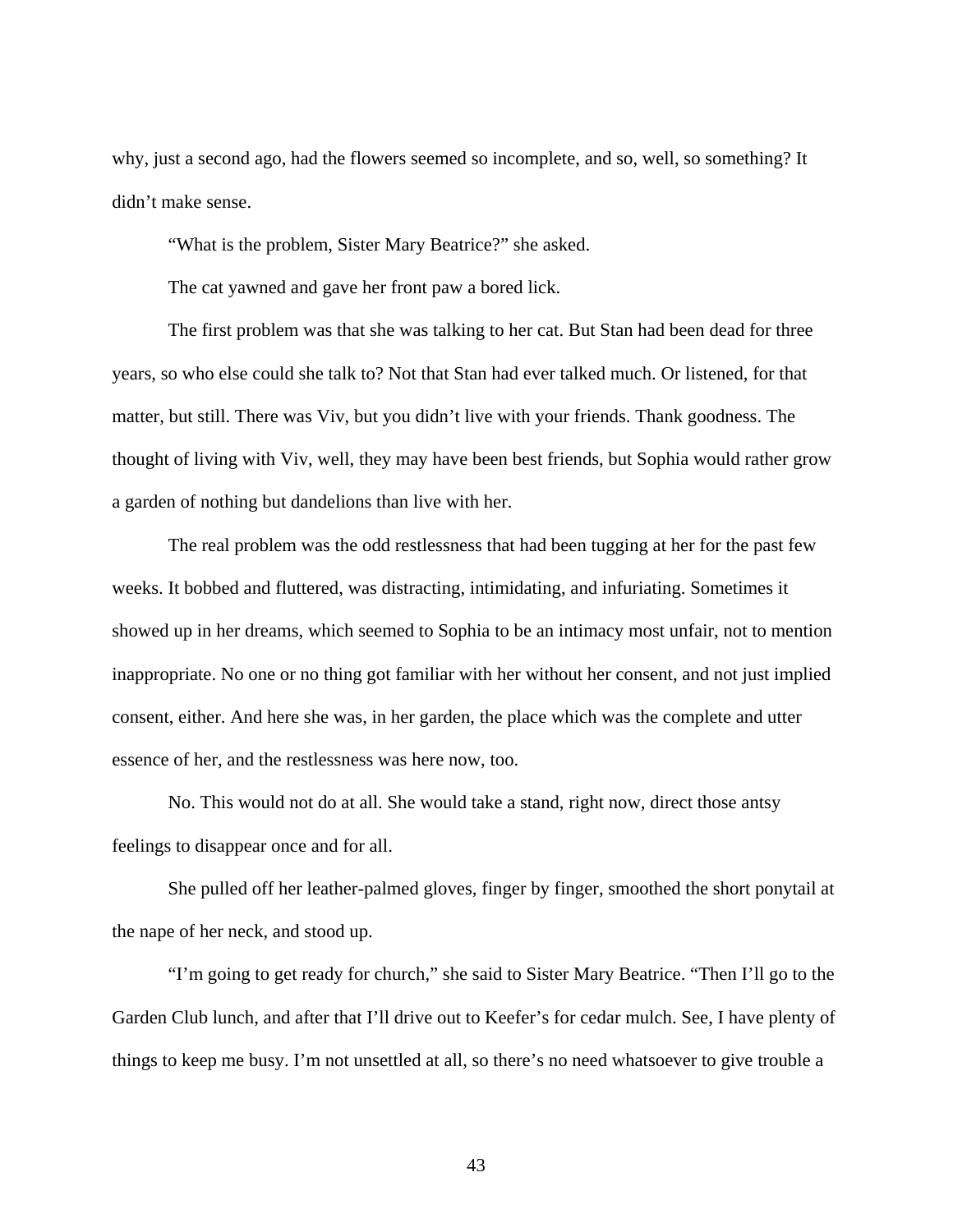name before it has cast its shadow. Don't you agree?" And with that she gathered the large, loose cat in her arms and set off for the house.

"I think I need a new hobby," she told Viv as they stood in the coffee line after Mass that morning.

"You're out of your mind," Viv said. "That's not your problem, you know."

Sophia sighed. Viv was so good at telling her what her problems were, what she didn't do right, or did only half-right, or didn't do at all.

"Don't you sigh at me. Listen."

Viv ticked her fingers, one by one. "You claim you're retired but one, you teach piano lessons all week, those same Chopin etudes over and over, plink, plink, plink, it's a miracle you don't jump off the Route 24 overpass into oncoming traffic. Personally, I couldn't stand it. Two, you run all the church meetings and then type up and distribute the minutes to the rest of us, plus you bake ten loaves of bread a week for The Harvest House, not to mention all the driving you do for those unfortunate people and three, you're president of the Darien Gardening Club and every time you turn around you have another meeting. The last thing you need is a new hobby. Go shopping. Get a haircut. Shoot, splurge and get a whole new style, Lord knows you've worn that one long enough. But no hobbies."

"Oh, I could never, ever cut my hair," Sophia said. 'But I'm driving out to Keefer's for mulch later, and I've decided to buy a birdbath for the garden, too."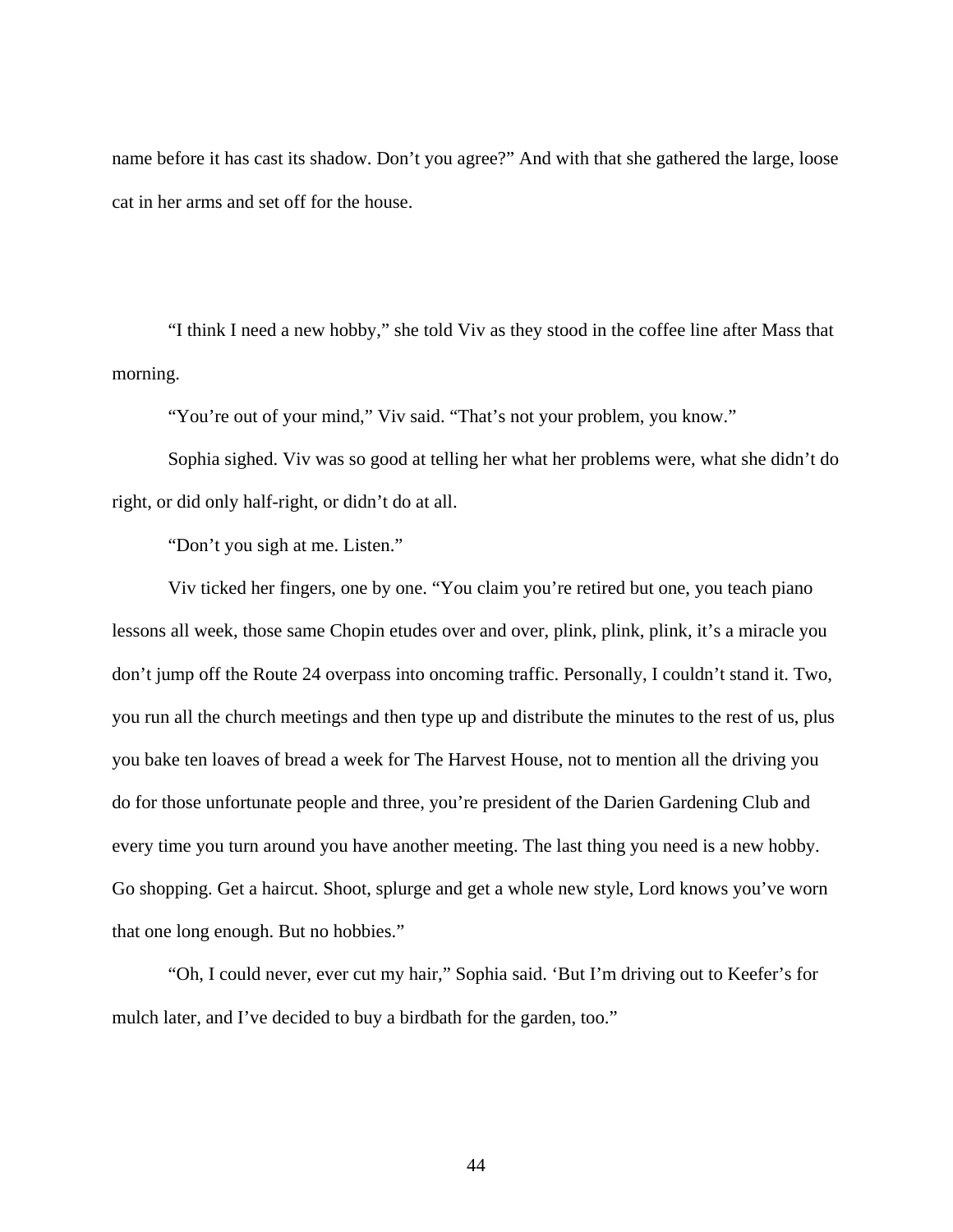How odd, she thought. It was true that she had had recent, undefined thoughts about a birdbath, but now the thought had taken form and popped out of her mouth without her knowledge. Or consent. How disconcerting.

"I'll come with you," Viv said. "I heard they're having a sale."

At one time Keefer's had been the largest feed store in southern Connecticut, but as the farms disappeared, the building had reinvented itself, first as a lumberyard and then as a countrywestern dance barn. These days it sold garden supplies, statuary, and pottery, and the current owner had commissioned an artist to paint an enormous garden mural on three of its four sides.

The parking lot was lined with statues, hundreds of them, from small, wrinkled garden gnomes holding trowels to larger-than-life brown bears standing upright, teeth bared in mid-roar. Greek goddesses dressed in flowing togas held platters of stone grapes, and flute-tooting Pans mingled with rearing stallions. Saints of every description stared benevolently at glaring eagles, arrows clutched tight in their grips. Each statue marked a parking space and all wore patriotic symbols in honor of the Fourth, still two weeks away.

Sophia parked in front of Saint Francis. A spiked, Statue of Liberty crown of green Styrofoam perched, rakishly atilt, on his head, and Fourth of July confetti fed the small stone birds on his plinth.

"Oh, for heaven's sake," said Viv. "Why didn't they just put up a big flag and get it over with?"

A flash of annoyance swept Sophia. "Oh, Viv, don't be such a fuddy-duddy. It's funny."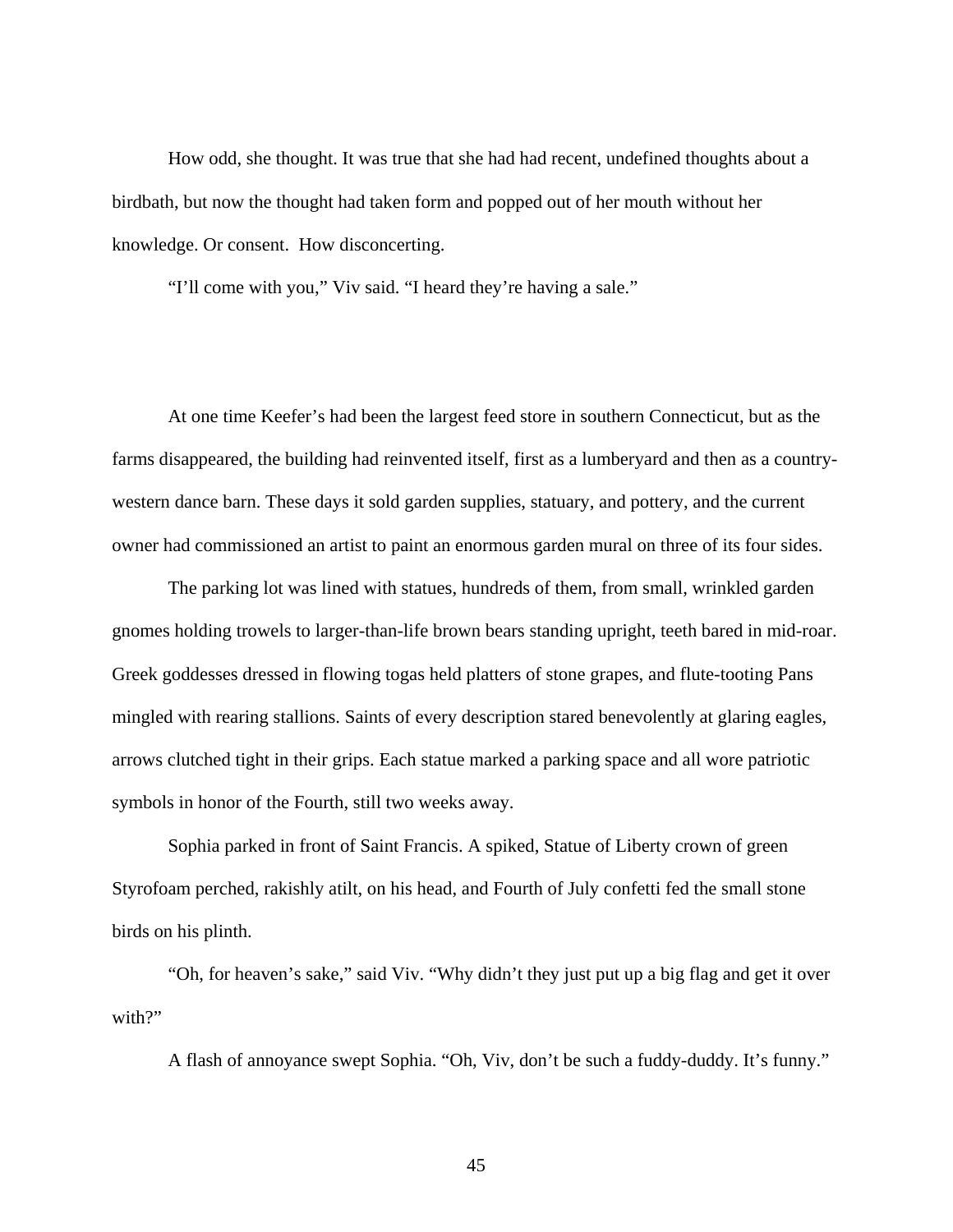"No, it's trashy. It looks like that 'Rent-A-Wreck' place in the middle of town with those ratty plastic flags strung all over the place."

"No, it's funny. Remember what fun is?"

"How come you're so snippy all of a sudden?"

"I don't know," Sophia said. She had been wondering the same thing, and was amazed to discover that she wanted to stamp her foot. My, she thought, next thing I know I'll be sticking out my tongue. What in heaven's name is wrong with me? I'm fifty-six years old, and here I am, acting like I'm eleven.

"And what, exactly, is that?" Viv asked. She grabbed Sophia's arm and pointed across the parking lot.

Sophia squinted in the direction of Viv's finger. "Oh, my," she said.

The statue across the parking lot was completely naked except for a circle of red, white, and blue tinsel stars looped carelessly around one wrist.

As Sophia drew nearer, she could make out soft chisel marks along the sinewy calf of the right leg. A small chip was missing from the right knee, and a well-defined crack ran across four toes on the left foot. A darker crack, no thinner than a pencil lead, ran like a thread around the undecorated wrist. The rest of the statue appeared sound, from the slight creases in the knuckles to the long length of rippling torso that came to rest in a frozen tangle of pubic hair. Its stone penis slept against one leg. The statue stood on a three-foot high pedestal that was deeply weathered, and the intricate, wavy scrollwork flowed upward to the life-sized man himself.

It was remarkable in its entirety, but the statue's face drew Sophia more than anything else. It wore an expression of longing, a deep, implicit yearning, as though its only desire was to explore the world beyond the parking lot that the stone eyes had only imagined. As if on cue, the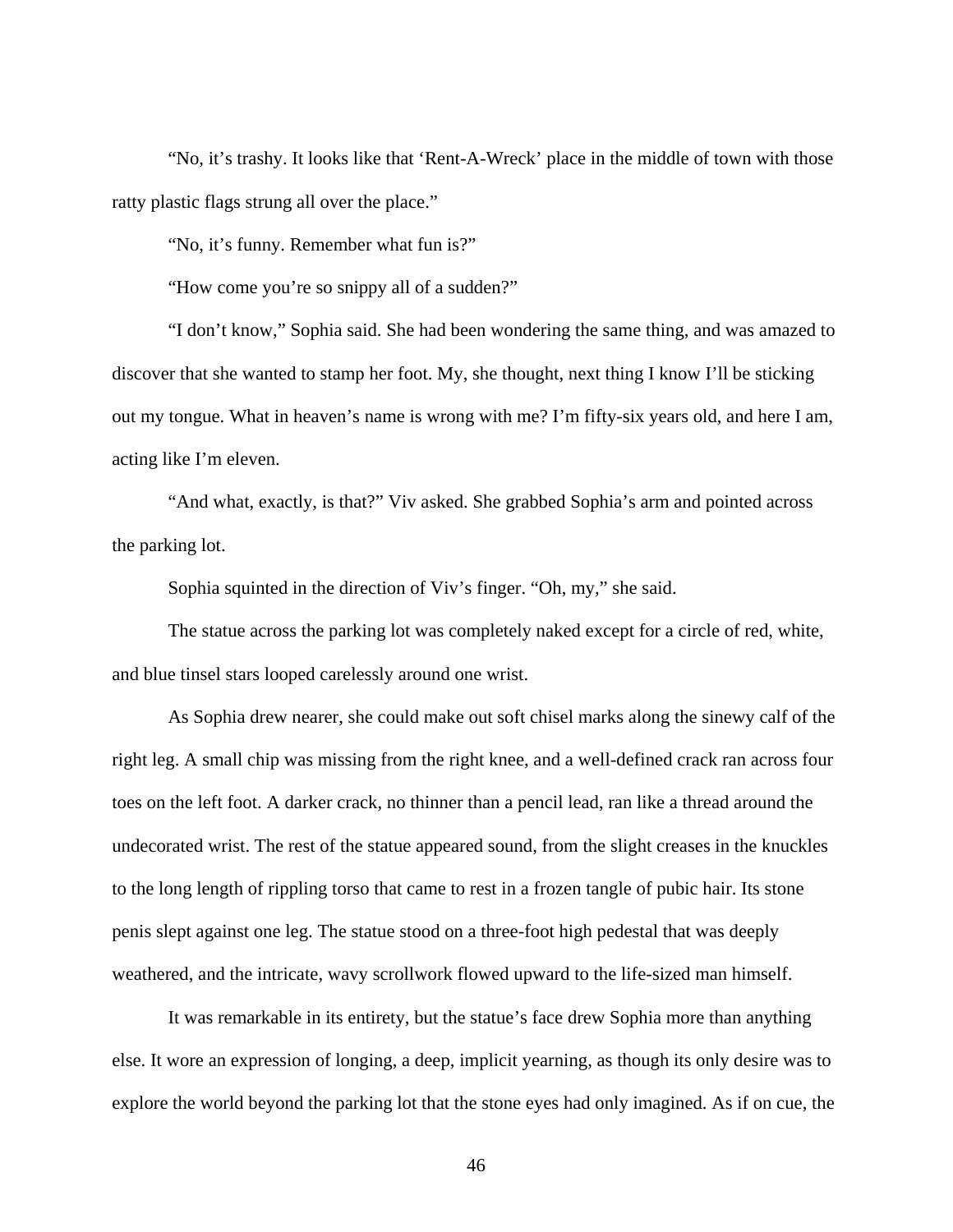restlessness she thought she had banished opened its eyes, stretched, and began to bob and weave like a tiny boxer within her.

"Oh," Sophia whispered. "I want it."

"If you like this one, you'll love our statue of David," said a voice behind her.

Sophia turned and looked into the face of a middle-aged salesman. A name tag attached to his green shop apron read, 'Welcome to Keefer's Garden Barn! My name is \_\_\_\_\_\_\_\_. The name 'Pete' was scrawled above the line in red magic marker.

"This one's got a few problems," he said. "Someone backed into the pedestal a few weeks ago and the impact traveled up, cracked an arm. And some toes. I just keep it here for show. We have a bunch of other ones inside. Better ones."

"Oh, but I want this one," she said. "It's perfect. It's art."

"Art, my foot," Viv said. "It's obscene, that's what it is. Sophia, you can't possibly want it. And you certainly don't need it."

It was true, Sophia thought, she didn't need it at all. She was here for a birdbath, not a statue, and most certainly not a naked one. Stan had implemented several shopping rules right after they got back from their honeymoon to Niagara Falls twenty-six years ago, among them a restriction against impulse purchases. He equated name brands with waste to the point of selfishness, and eventually, although reluctantly, she had given up the idea of wanting anything remotely frivolous at all. Or expensive, like children.

But oh, the statue was an exception. It had to be an exception.

"You know, Viv," she said slowly, "Stan used to tell me I didn't want things all the time. Or need them."

"And for good reason," Viv said.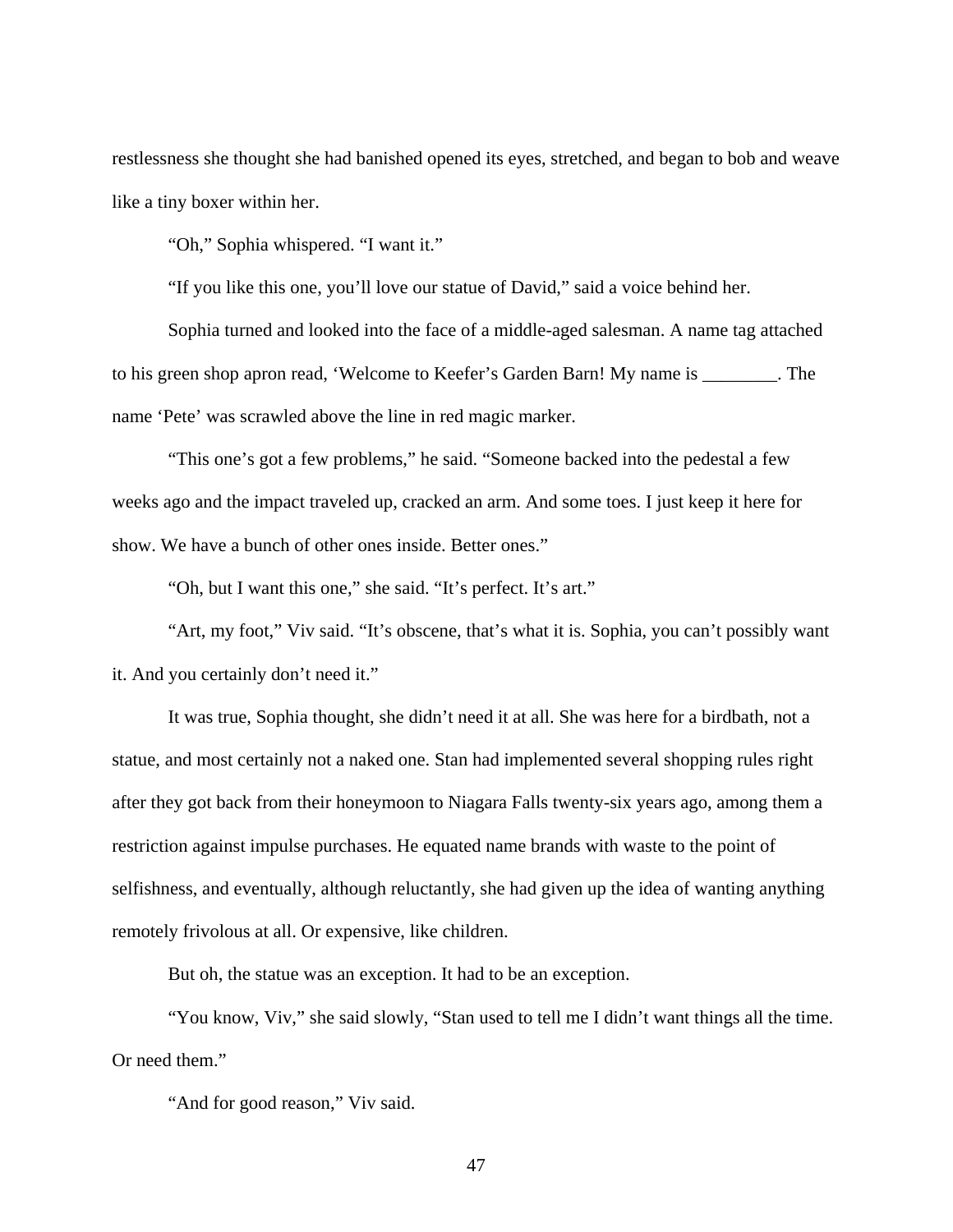"But I *did* want them. And I want this statue."

"You don't know, it could cost a million dollars. But go ahead, waste your money, see if I care," Viv said.

"I don't understand why you're so upset about a statue," Sophia said.

"For heaven's sake, do I have to spell it out for you? It's naked!"

Pete cleared his throat. "I'll come back later," he said.

Sophia touched his arm lightly, and her restlessness fluttered. "No, stay. Please. Tell me about the statue. What's it made of?"

"Well," Pete said, "it's what they call a hydro-stone plaster mix, which means it won't show wear like plain concrete. Now, it's not the high-end resin and fiberglass material, that'll wear like iron, last forever, but this here's a good, sturdy product. It'll last a long time."

Viv pointed to the ring of stars around the statue's wrist. "Seems like you could have made better use of that tinsel," she said. "Ever think of wrapping the stuff around its waist? Or, better yet, using a big flag?"

"You know, that thought never occurred to me," Pete said, and he smiled.

Viv did not smile back, but Sophia did. She liked the laugh lines around his eyes, and his small, even teeth.

"I'm Pete Keefer," he said, holding out his hand. "Owner, manager, accountant, you name it."

"Sophia Kozak. And now, Mr. Keefer, how much does my statue cost?"

"Pete," he said. "Name's Pete. And as far as cost goes, it was \$1200, but that car hit it pretty hard, so how's \$700 sound? Shoot, call it \$650. And we deliver free if you live in Darien. How's next Wednesday, say around three o'clock, sound?"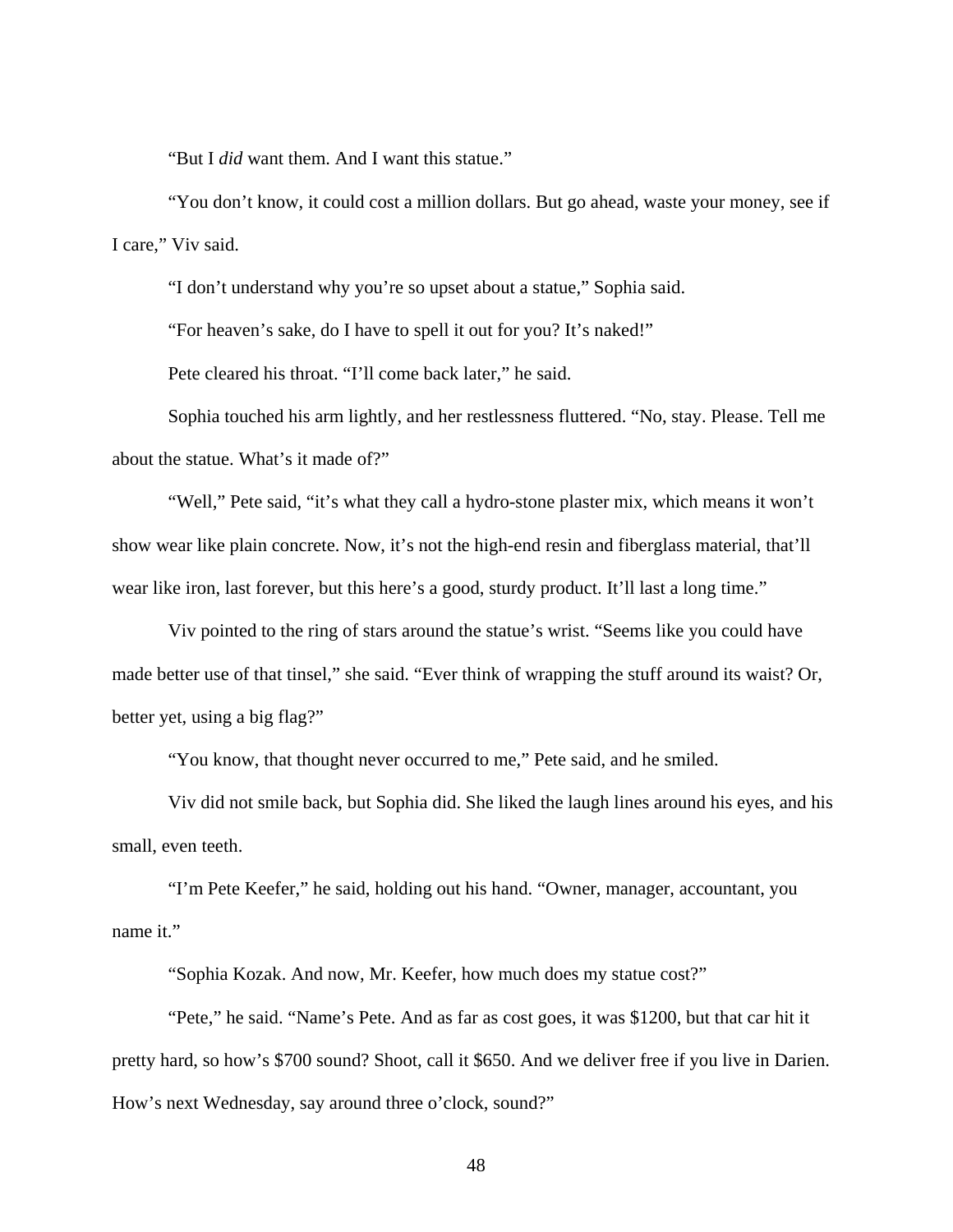"Perfect," Sophia said.

"Will you excuse us for a minute?" Viv took Sophia by the arm and pulled her several feet away.

"I don't even know where to start," she said. "Have you thought about your Garden club? How are you going to explain a man in your peonies, let alone a naked one? They'll die ten deaths, especially Mrs. Patterson. And Stan, my Lord, the poor man is spinning in his grave. He would never let you do anything so foolish."

"You're right," Sophia said. "He wouldn't. And I can't do anything about Elva Patterson. She'll just have to faint." She withdrew her arm from Viv's grasp, walked back to Pete and said, "I need a birdbath, too, a fountain one, with a heating element so the water won't freeze."

On the way home, Viv sat rigid, her fingers locked in her lap. As they neared the center of town she said, "I'll just say it. Sophia. You're not yourself. You're unpredictable, argumentative, and, sorry to say, just plain self-centered. I don't know who you are anymore. I think you should see someone, I really do."

With a flush of recrimination, Sophia thought, Viv's right. I haven't been myself lately. It's that restlessness. It has me doing crazy things. She opened her mouth to explain, even apologize, and found herself saying instead, "You were pretty rude back there yourself, especially to Mr. Keefer."

"Well, excuse me for living."

Viv tapped her fingernails on the buckle of the seat belt with angry little clicks. The sound reminded Sophia of the many times Stan had walked across her freshly mopped floors in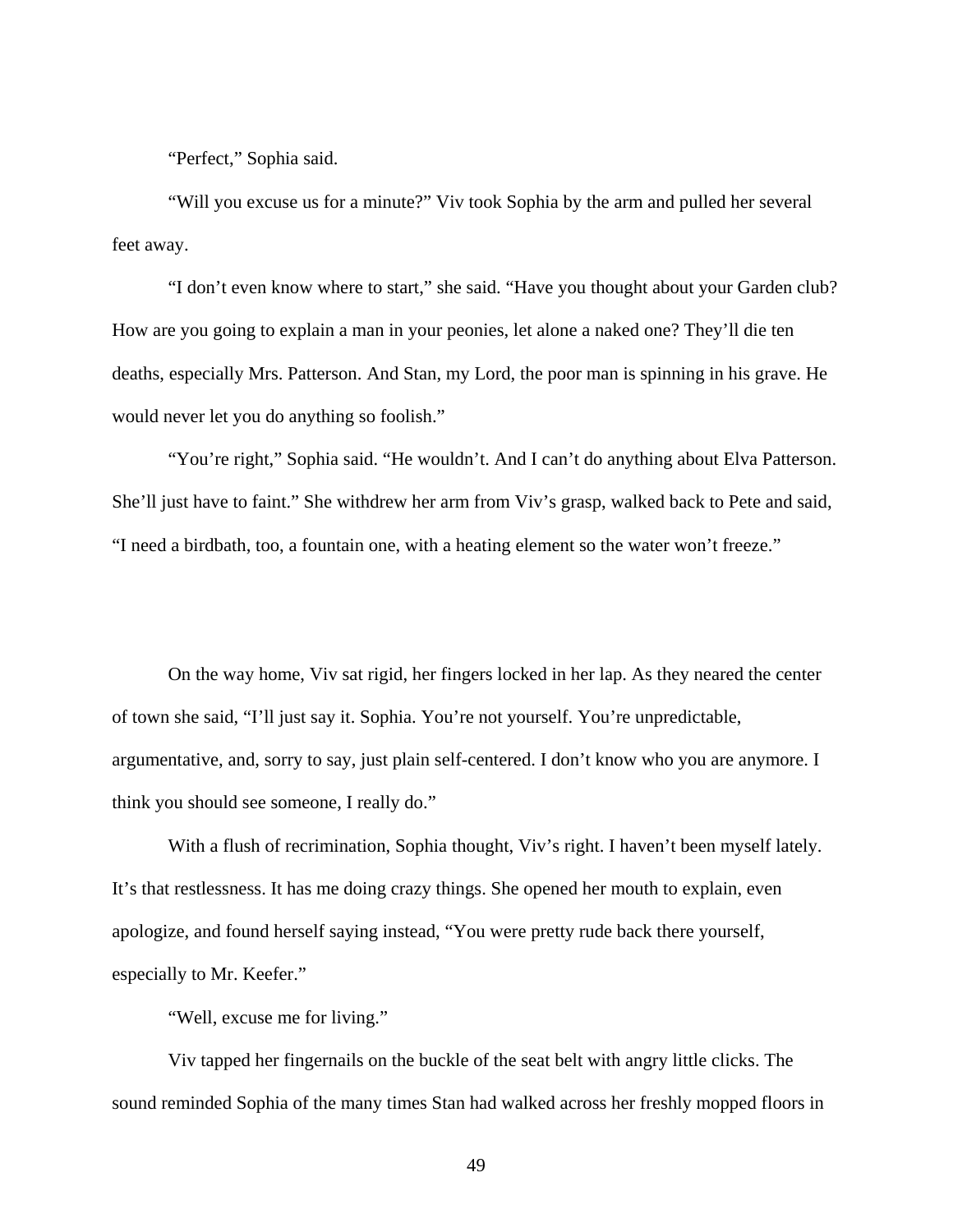his golf shoes, scattering snips of turf as he went. It was not the first time Viv had reminded her of Stan. Both were bossy, unreliable, and selfish most of the time. And knowledgeable, intrepid traveling companions, which almost made up for the rest.

They drove the rest of the way home in silence.

 The following Wednesday at three o'clock four workmen arrived in a mud-spattered pick-up. Pete pulled up a few minutes later. The five men wrestled the statue onto a dolly and dragged it through her side gate and into the high-fenced back yard, and heaved it onto the spot she had cleared in the middle of her largest marigold bed. Next they installed the birdbath behind her row of peonies, and connected the water and electrical lines. An hour later water bubbled from the mouth of a dancing, upright fish, splashed into the top tier, and spilled into the larger, curved tier below it. Sister Mary Beatrice sat on a cast iron bench across from it and watched the flowing water, her tail twitching with tight, anticipatory flicks.

It was nearly five o'clock by the time the men left. Pete stayed behind on Sophia's patio, turning his Yankees cap over in his hands, waiting as she dug through her purse for her checkbook.

"I must have left it on the kitchen table, Mr. Keefer. I'll be right back."

"Pete," he said.

When she returned, she found him squatting on his heels in the middle of her garden, examining the row of forget-me-nots that marched around a stand of snapdragons and came to rest at the edge of the marigold patch that surrounded her statue.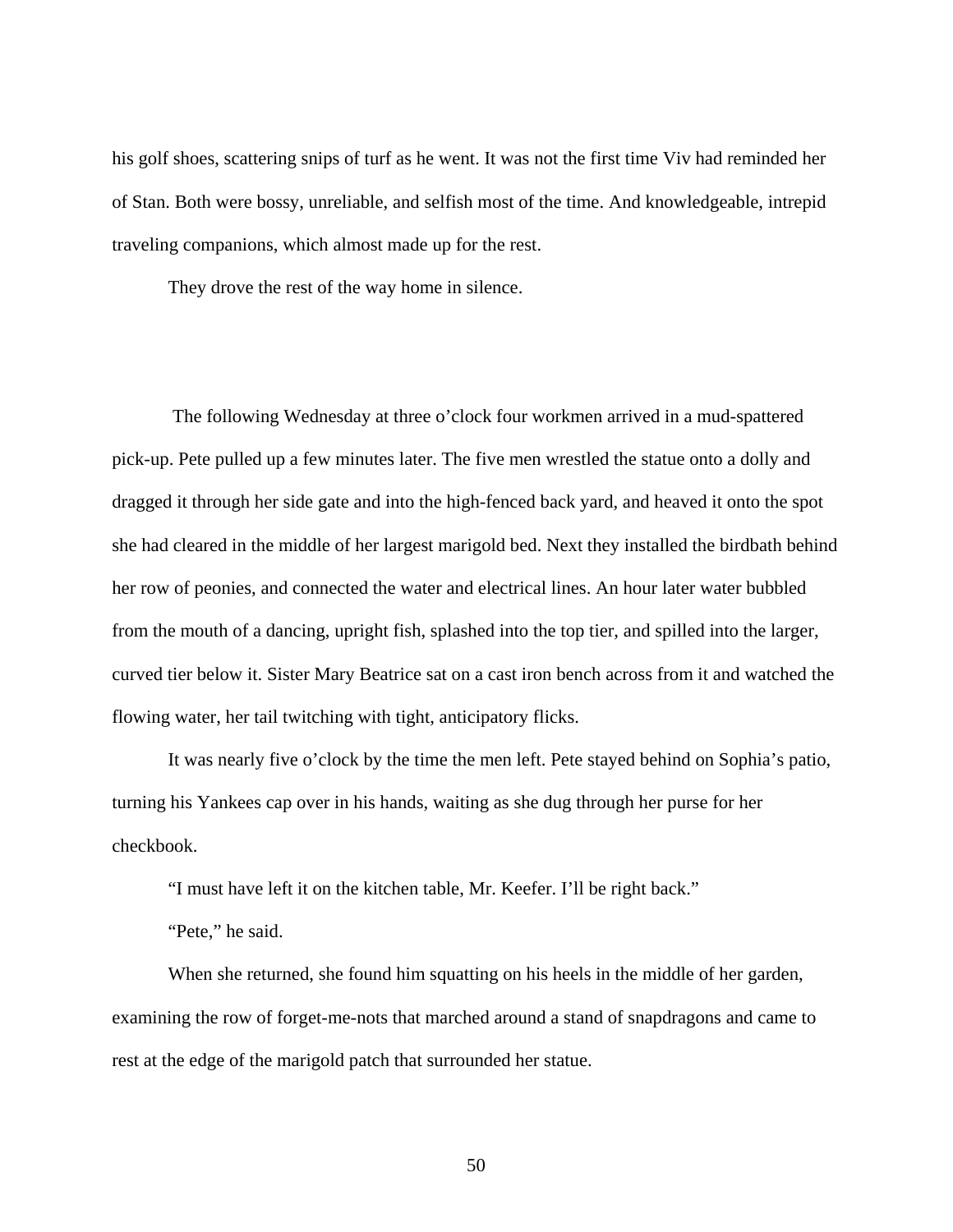"This is some garden," he said. He had a gravelly voice, low and almost gruff. "Some cat, too." He reached down to stroke Sister Mary Beatrice, and she arched her back and curled herself wantonly around his boots.

 The restlessness she had spent the better part of the last week dampening was back, bobbing in her stomach. Now that his cap was off, she saw that his hair was significantly gray, with darker hair in back, and it curled slightly at the nape of his neck. Stan had been bald as a balloon. She pressed her hand against the flutter and had the sudden, inexplicable desire to stroke the nape of his neck. Quickly she shoved her hands in her pockets. This would not do at all. Maybe Viv was right, maybe she should see someone.

"This is where I'm happiest," she said.

"How many hours a week you figure you spend out here?"

"Oh, lots," she said. "After Stan, that was my husband, after he died, I started spending every spare minute out here. Before that I just dug up dandelions."

Pete pointed to the forget-me-nots. "They sure look organized," he said.

"I'm a perfectionist," she said. "I like clean lines."

"That's funny, your statue has cracks all over the place."

"I know," she said. "I can't explain it. Call it a whim, I guess."

"Whims can be good things," he said, and gave her the same smile he'd given her in the parking lot. He picked up the cat and held her against his chest.

"How did you come to own the Garden Barn?" she asked.

"Buying the place was Janey's idea," he said. "She had a thing about gardens, flowers mostly, could make anything grow, she looked at it and it took off. At first I did the books and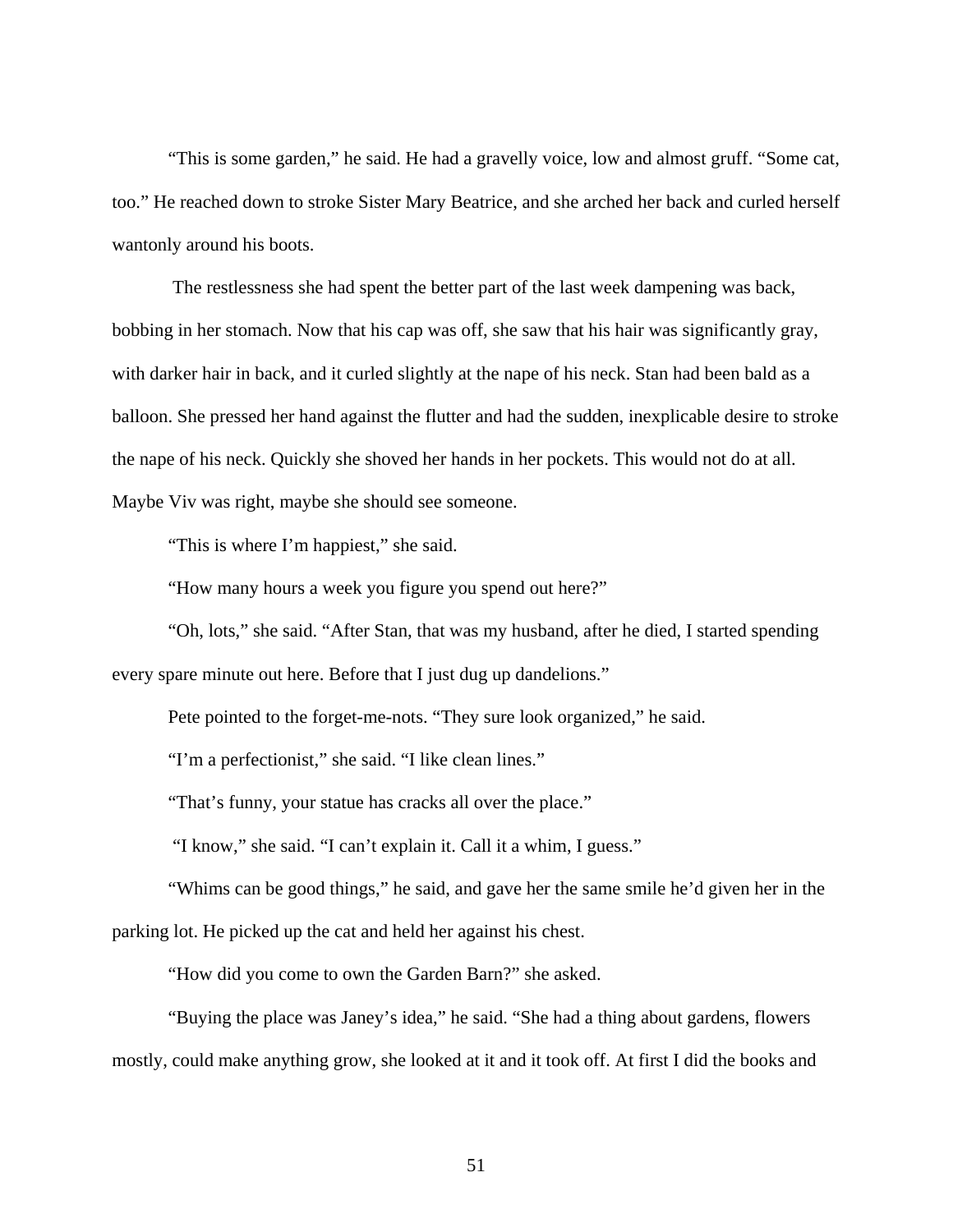she worked the floor, but after she, well, after she died, it got to where I couldn't stand the quiet in the office. The floor's always busy."

"How did--?"

"Breast cancer," he said quickly. "It'll be seven months on July ninth. It got her mom and two sisters, too. She kept putting off the x-ray, that mammogram, and then one day she had a little cough. By then it had spread all over, and six months later she was gone."

"What a terrible thing," Sophia said.

Pete blinked. She reached over and took his hand. It was warm, and softer than she expected. His fingers trembled in hers, and he withdrew his hand.

"I never told anyone about how she wouldn't get that x-ray. Not her dad, not her brothers, nobody. We used to argue about it. She was just too scared to know, I guess." He cleared his throat. "Hey," he said suddenly, "would you have dinner with me sometime?"

"I'd like that," she said.

He stood, brushed back his hair with one hand and pushed his worn cap on with the other. He held out his hand and she was surprised again by its softness.

"I saw your phone number on the check. I'll give you a call. See you."

"Wait. Please," she said, although she had no idea what she was asking him to wait for. The flutter turned into bees and swarmed high in her chest as she reached up and touched his cheek. "I'm so sorry about Janey," she said.

He took her hand, turned it over and studied her palm intently.

"I watched you get out of your car the other day and I liked how you were. That's why I came over, instead of sending one of the high school kids. I always knew Janey was it for me, so I was pretty surprised by how I felt, when I saw you."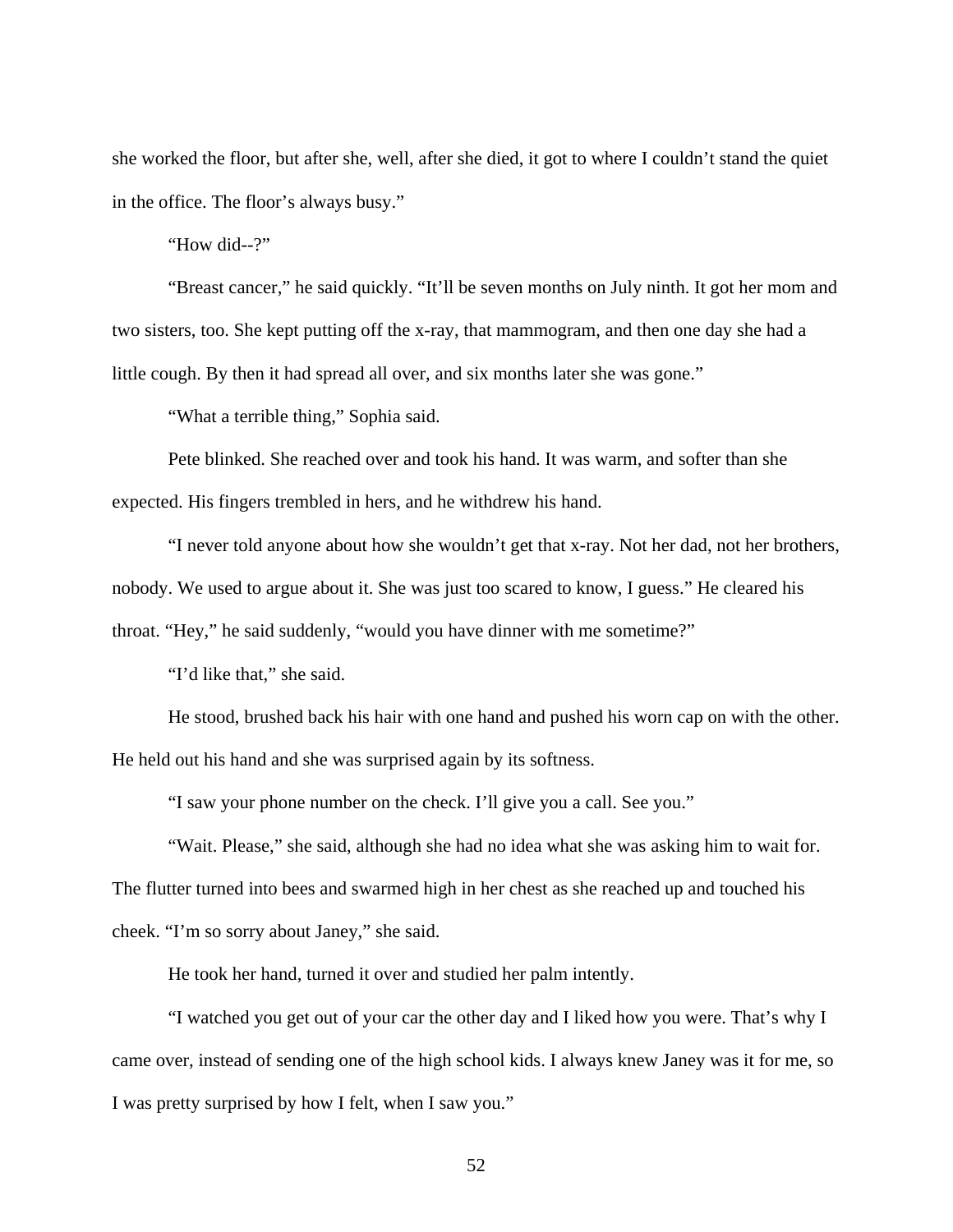"Me, too," she said. "I was surprised, too. The entire last month has surprised me."

Later that night Sophia called Viv.

"Are you still mad?" she asked.

"I don't know yet," Viv said.

"Can you stop being mad for a second because I have news, and if I don't tell you I'm going to burst. I'm having dinner with Pete Keefer. And I'm really, really sorry about before, it's just everything's been crazy, and I don't know what's happening anymore, but he asked and I said yes, and this will be my first date in twenty-six years and I'm scared to death."

There was a long pause.

" $Viv$ 

"Just promise to call me the minute you get home, and don't forget anything. I want every last detail. Okay? And have a good time."

"I will," Sophia said. "And thanks, Viv."

Three days later an Italian meal at Darien's La Strada restaurant turned into dessert and coffee at The Cappuccino Café, followed by a walk around the pond at the outskirts of town. It was a warm night, and lightning bugs flashed on and off in the grass. The croak of frogs mingled with the call of peepers in the rushes near the pond's edge. Pete pulled a red plaid blanket from the trunk of his car and they sat for a long time on the stony bank, watching the moonplay on the water.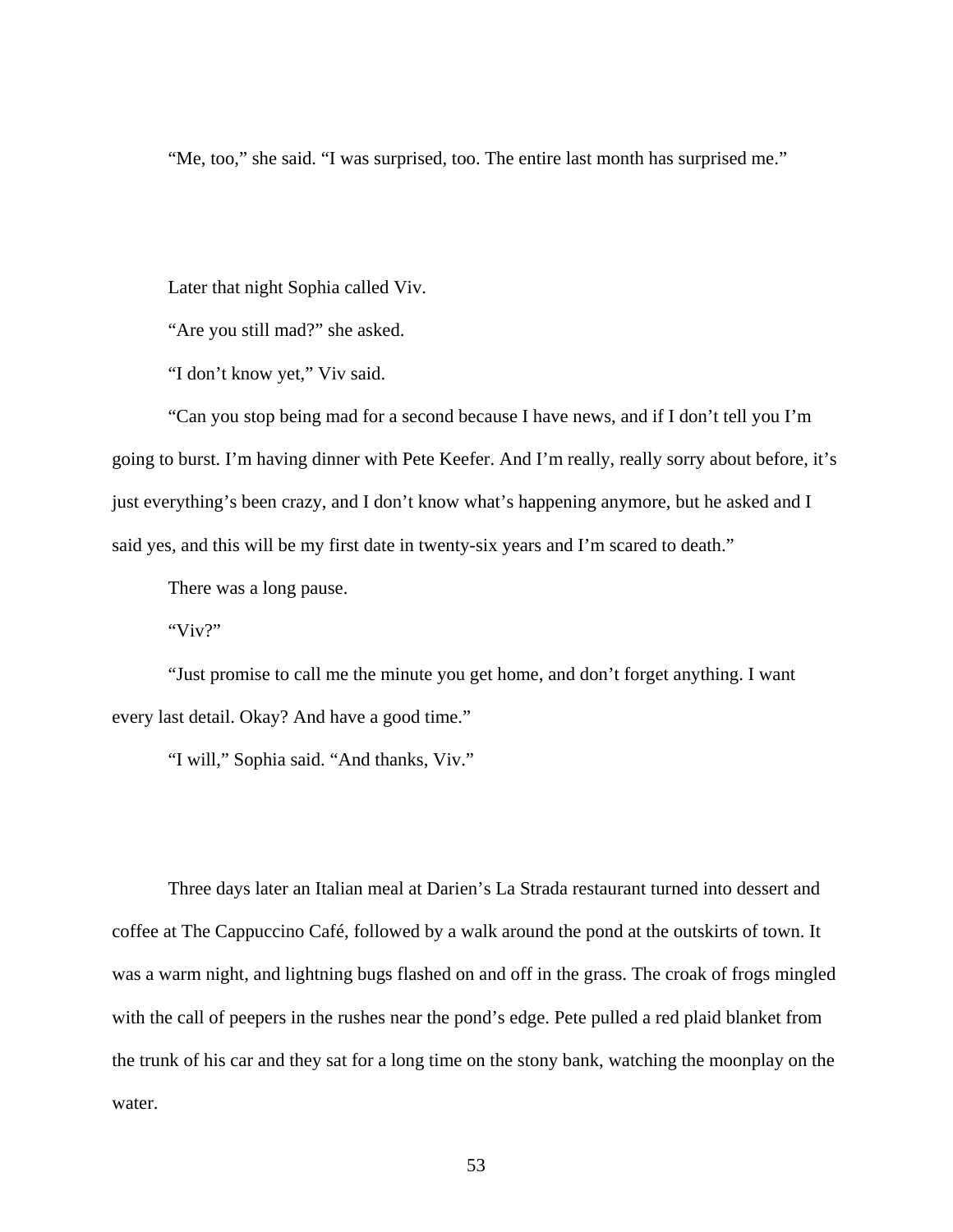"So what happened to your husband?" he asked.

"Stan? He had an aneurism on the fourteenth hole of the golf course. He was golfing with my friend Viv's husband, and Don told me later that Stan looked at him, said, 'Damn, I'm thirsty' and died. Just like that. That night I found a letter stapled to his will saying he didn't want to be buried here in Connecticut after all, he wanted to be buried in Albany, New York, behind the church he went to when he was a kid. And we'd just finished paying for two lots here. He'd never said a thing." She shrugged. "But that was just Stan being Stan. It was a huge hassle, getting him buried in New York."

"Janey used to hum this hymn under her breath, over and over, so low I couldn't hear it, but I couldn't not hear it, either. Sometimes she'd start humming and I'd want to kill her. It got to where I'd leave the room. That song's in my head all the time now."

"Can't live with, can't live without, I guess."

"Oh, don't get me wrong, I could live with Janey just fine," Pete said. "It's living without her that's hard. But it's getting better."

"It's even nice, after a while," Sophia said.

"That's what I hear."

 "He's really pretty wonderful," Sophia told Viv later that night. "And, oh, Viv, he's got grandchildren! Two of them, little ones, twin girls. His daughter's thirty-two, married. She and her husband live in Hartford. Lucky."

"You're taking it pretty fast, don't you think?" Viv asked, and once again Sophia felt the familiar flash of annoyance.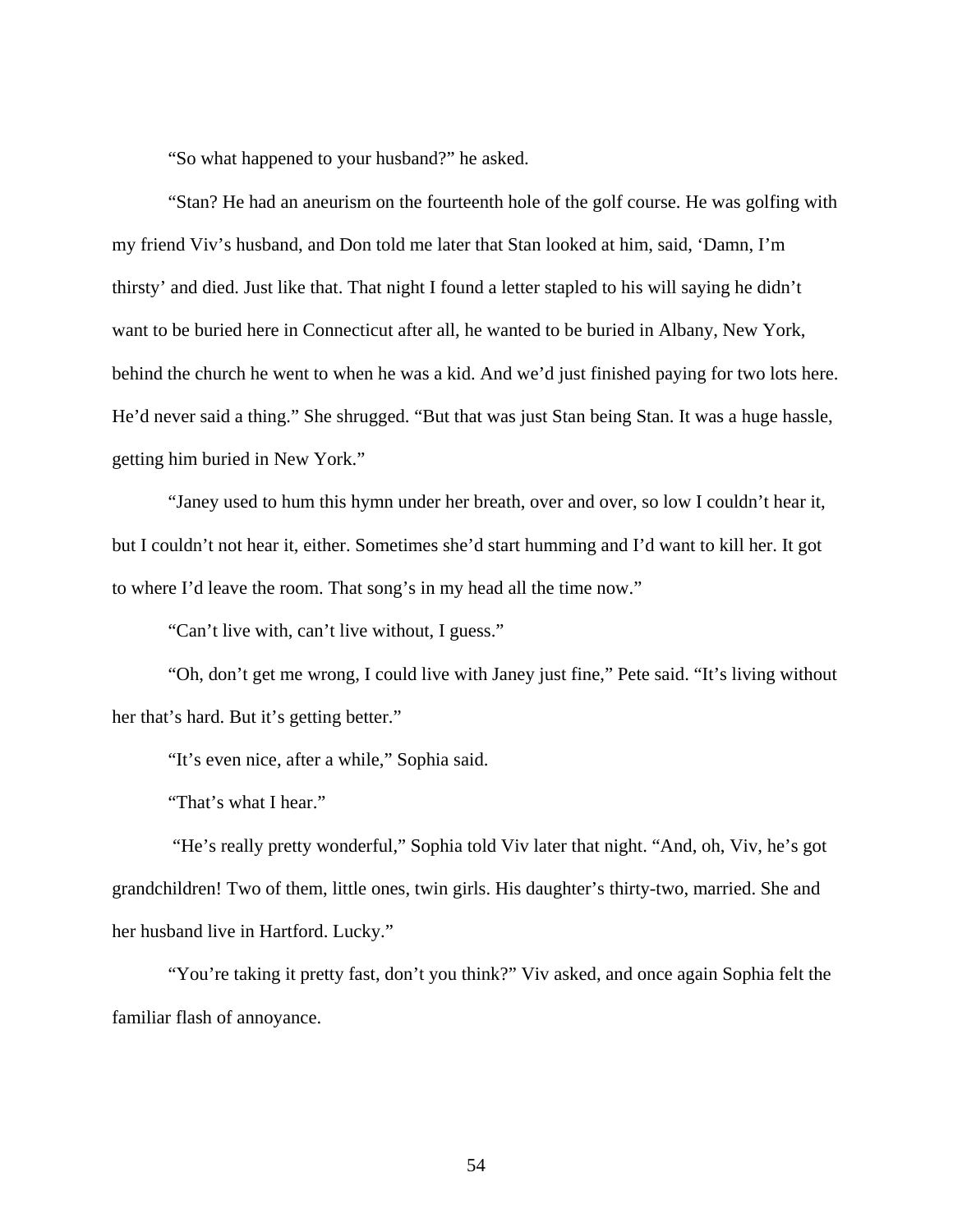"Don't start, Viv. I'm not in any hurry," she said. She glanced out the dark window toward the garden, imagined the cool stone of her statue gathering the night moisture, and knew it wasn't true.

Dinner followed dinner and on their seventh date, nearly two months after they met, Sophia suggested a dinner in her garden. It was late August and her garden was at its peak, each of the meticulously tended blossoms velvety and just the right size, each leaf a rich, glossy green.

After dinner Pete brought the red plaid blanket from the trunk of his car, and they sat close together on the bench by the fountain, the blanket pulled around their shoulders. Twilight had deepened, and the moon shone white and was perfectly round. Sophia looked up at her statue, and although she was not cold, she shivered.

"Here, this will help," Pete said. He slipped an arm around her and kneaded her shoulders with one hand. Her heart chugged as though she had just finished ten laps in Viv's pool. This was a kind man, she thought, a good and kind man. A man she could love.

"Did you grow up in Connecticut?" she asked, but instead of answering he began to rock sideways, teasing her, coming close and closer with each sway, smiling his wide smile, getting nearer and nearer until he was kissing her and she was kissing him back. The bees in her stomach swarmed.

He took the blanket from her shoulders, spread it on the grass in front of the statue and pulled her down. Sophia settled on top of him and pushed her toes against his boots. She slid her hands to his waist and stroked the hollows of his hips beneath the rivets in his jeans.

"It's been so long," she said. "I think I've forgotten."

"No, you haven't," he said.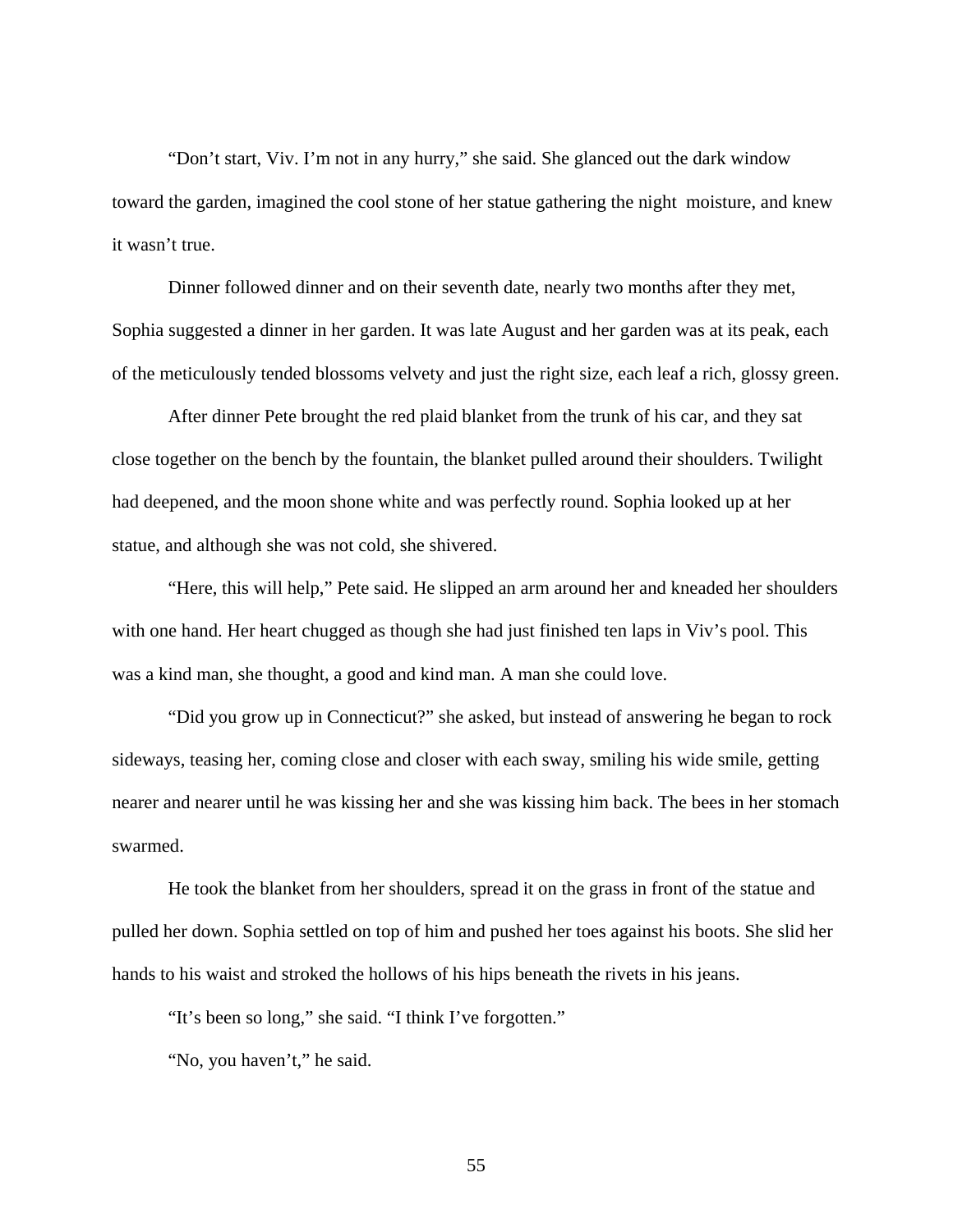His hands moved over her shirt and slacks and they slipped away. She wasn't aware he had taken off his own clothes until breast met chest. Her hands traveled the small ridge of goose bumps that ran the length of his spine. He touched her slowly, quietly, until she forgot his hardness, her slickness, almost forgot him. She rolled beneath him and wrapped her legs around his back. No, she hadn't forgotten after all. But she had forgotten the wonderful weight of a man. He called out, was it "Janey"? and she came a split moment later and bit the soft flesh of her inner arm to keep from moaning out loud. No, he had not called her Janey. He had not. No. He couldn't have.

The night slowed and became still. He sank away and she touched her cheek to his, held him loosely until he dozed. She lay quiet in the moonlight, widely awake and speechless at the new, unembarrassed woman she had become. She brimmed with moisture, full and soft as her pinkest peony, and she wondered why, only months ago, she had thought them sometimes showy to the point of ridiculousness. She looked around her, took in the faintly bubbling birdbath and the bed of orange coreopsis behind it, and stared for a long, quiet time into the face of her statue.

But something was wrong. It was the same flutter of knowing she had had several weeks ago. She sat up, eased from under Pete's arm and crept close to inspect the stature in the crisp moonlight. Yes, something about the statue lacked balance and flow. The stone man was perfect, but the statue itself was all wrong. She had no idea why.

After several minutes of puzzling, it came to her. The statue cried out for flowers that swayed, with tall, waving stems and full blossoms that bent, open-throated, toward the man on the plinth: purple irises, cascading lobelia, even the leggy, periwinkle cornflowers she had, until now, considered a waste of good color. These marigolds, so tightly constricted, looked like soldiers settling in for a siege.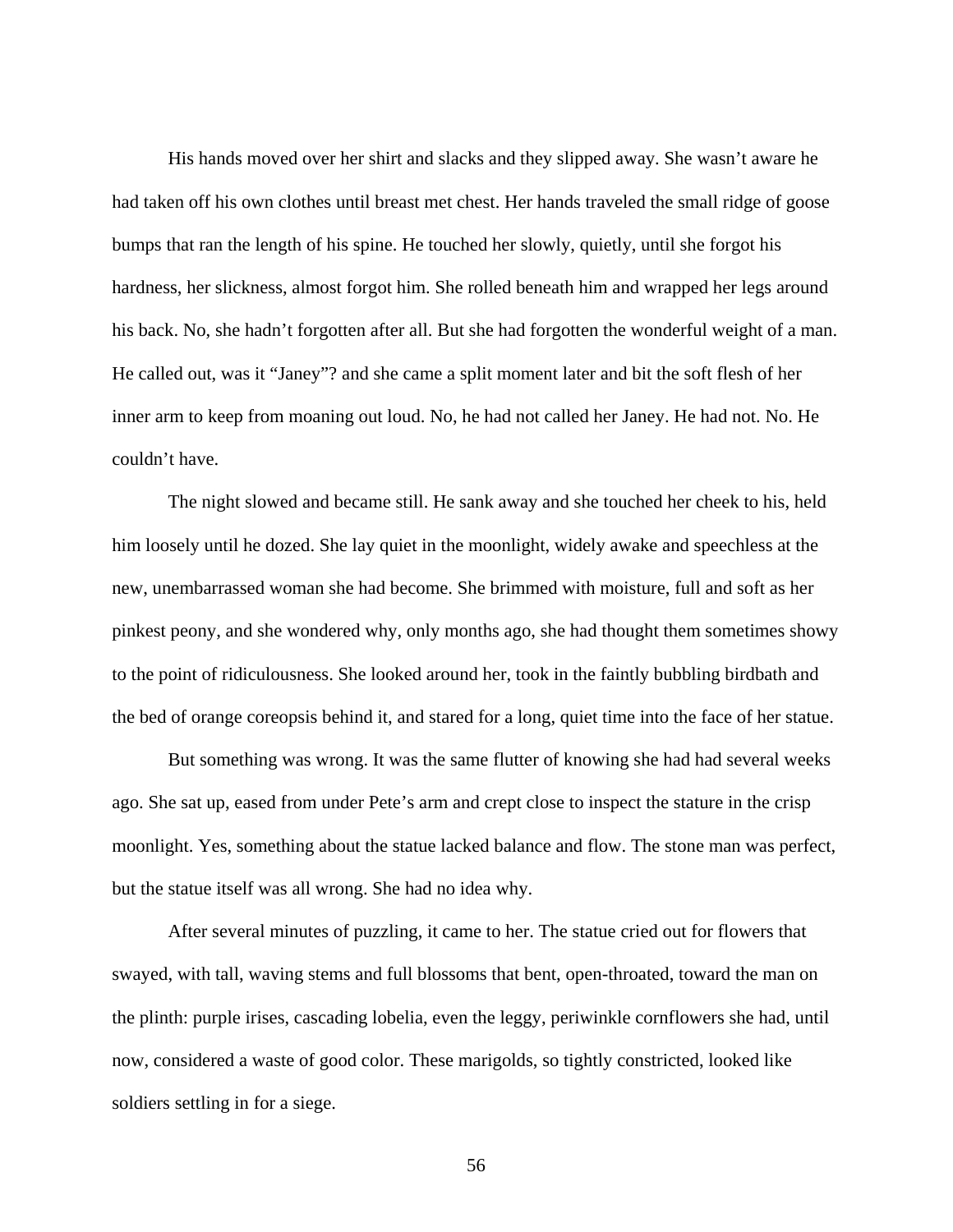She reached across Pete for her watch. It was a few minutes after eleven. She slid on her shirt and panties and knelt in the soft dirt of the marigold bed. She sank her hands deep in the rich soil, loosening roots, tugging, tearing, ripping out the small yellow flowers in handfuls. She had uprooted more than half of them when she heard Pete stir.

"Sophia?"

"I'm over here." She looked down at her smeared arms and dirt-caked fingernails and laughed. "And I'm a sight."

"What are you doing?"

"I've got to start over. My statue needs purples and blues, big wild flowers. Oh, wait till you see it! I'm going to use up the entire stock in your store!"

He was silent.

"Pete?" she asked.

"Sophia," he said, but he didn't say anything more.

"Oh, I'll buy the plants, Pete, I wouldn't dream of taking them for nothing. Do you have honeysuckle? I'm going to plant a huge bank of it, then put in some ivy that'll grow up the statue's base, and I may even get an arbor. For the first time in my life I'm thinking of planting for fragrance as much as color and height. Oh, Pete, it's going to be so beautiful!"

Pete stood. "I shouldn't be here." He turned his back and pulled on his jeans.

"What do you mean?"

"I can't do this," he said.

"Do what? What can't you do?" Her heart was thumping so hard she thought he might hear it.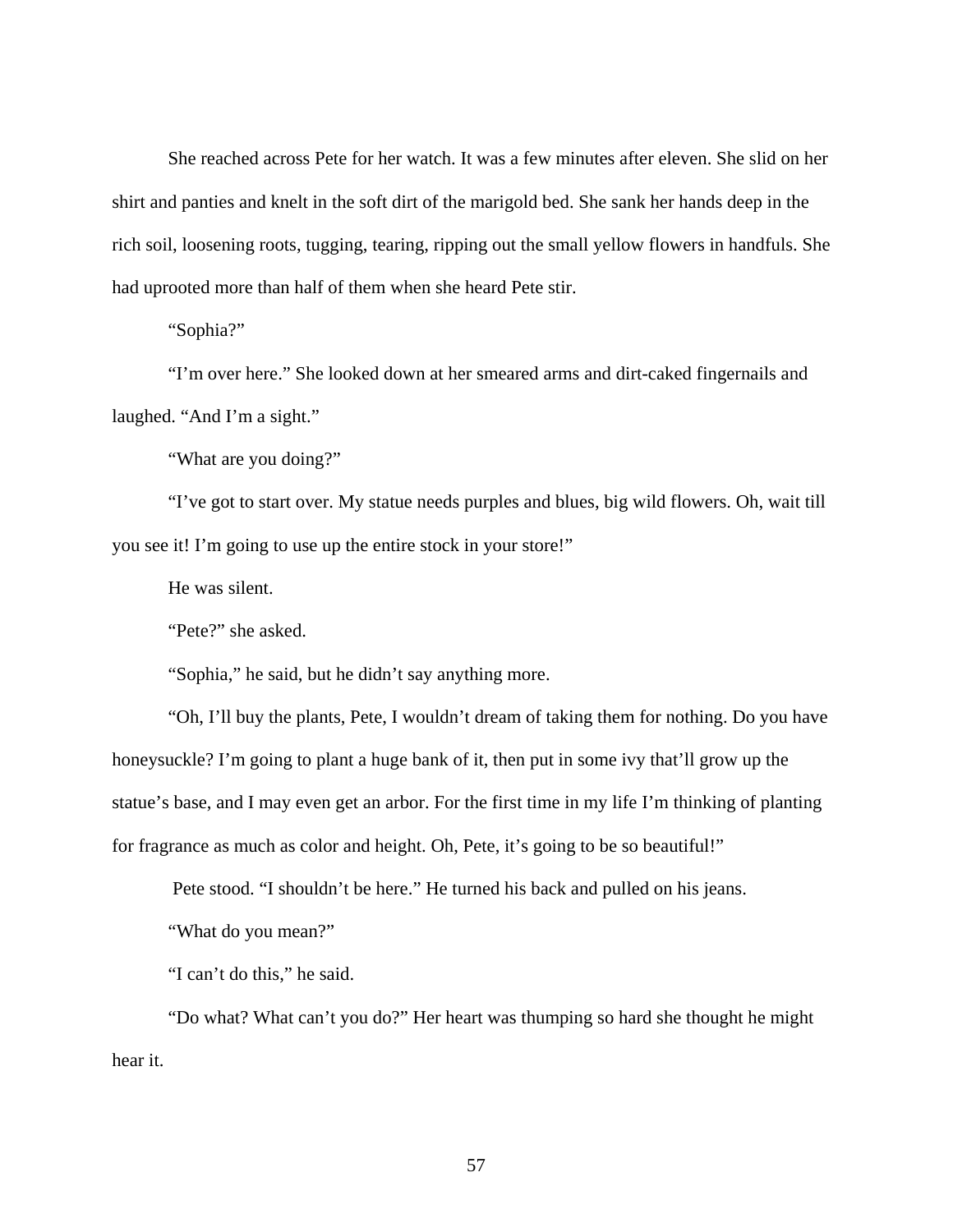"I wanted you to be Janey." He gathered his shirt and the blanket in one sweep. "I can't see you again."

She lost sight of him in the dark and had to strain to hear the soft click of the gate latch.

"Well. I guess that's that," she said aloud. Sister Mary Beatrice emerged from beneath the fountain and Sophia lifted her up and buried her face in the soft fur.

"I should hate him," she said. But she didn't. "I should be furious." But she wasn't. Ah, wait, there was some anger. But each wave of it was interrupted by an even stronger swell of something else that had nothing to do with Pete. She wanted to fling off her shirt, whirl through her garden, arms outstretched.

The next morning she cancelled her pupils' piano lessons and spent the time uprooting the remaining marigolds. At noon she called Viv.

"Hi," she said. "Want to go to Home Depot for some plants? Then I'm getting my hair cut. Short, I think. Then I thought we could go to the travel agency and plan a trip to Greece. Let's go sit in the sun and eat wonderful olives. What do you think?"

"Sophia, what happened?"

"Quick, yes or no, Viv. No planning, no thinking. Do you want to go?"

"I'll go," Viv said.

On the way to her car Sophia caught sight of a smudge of yellow in the side yard. She walked across the lawn and nudged the dandelion with her foot. How odd that it was almost pretty, she thought. How had she never noticed before? She took another look at the dandelion, sidestepped it, and continued down the driveway.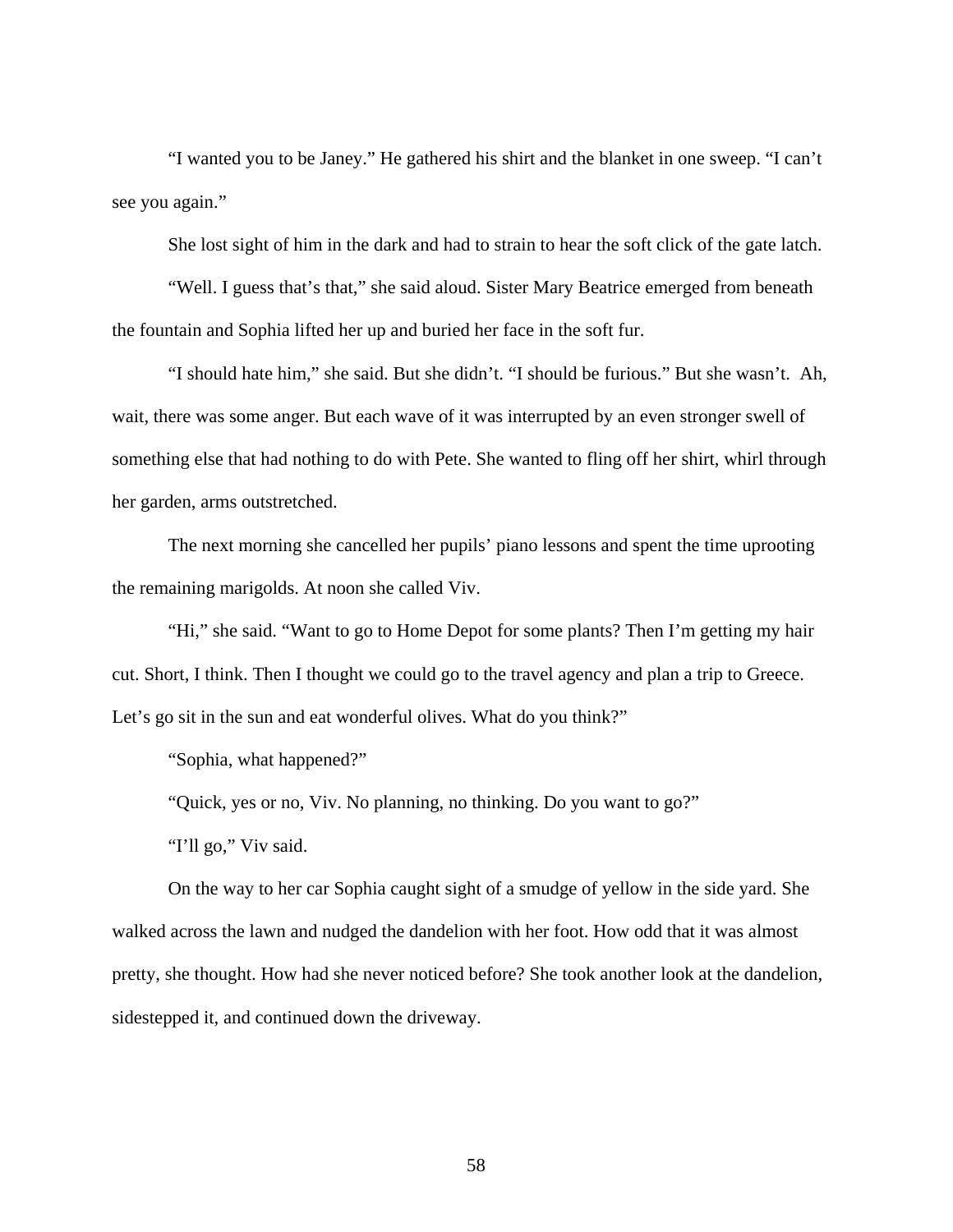## BARDENBROOK

Two weeks before my fifteenth birthday the fishing boat my father named after me capsized in a September squall, and he drowned when the pilothouse buckled and swept him over the side. I could understand how the *Carly* could have gone down in a storm, but the drowning part didn't make sense. My father was a third generation lobsterman, and like all fishermen up and down Maine's coast, he was trained to kick off his hip boots in under five seconds. I'd seen him do it. But this time he didn't, or couldn't, and he sank like the *Carly*'s engine block when they filled with water.

By the time Skeet Cormack found my father's body, the entire fishing community of Bardenbrook was huddled around the pier at the fisherman's co-op, waiting. The morning fog, rich with creosote and diesel fumes, was starting to burn off, and the pieces of the *Carly* that rescue workers had piled on the gray rocks beside the town dock were transforming, little by little, from shrouded, land-bound whales to large shredded sections of fiberglass hull. The only sound was the slap of waves against pilings, the soft sputter of Zippo lighters, and the hum of panic in my head.

Skeet had been fishing a half mile from the *Carly* in his trawler, the *Rebecca Ann.* She was a rust-streaked scrap heap which suited him fine, because he was mostly scrap himself. He'd twisted his left leg in his winch way before I was born, and lost an arm to his hydraulic hauler right after my fourteenth birthday. He kept his left sleeve pinned, and walked with a cane he'd carved from ambrosia maple. His limp looked so painful it made me wince to watch him walk.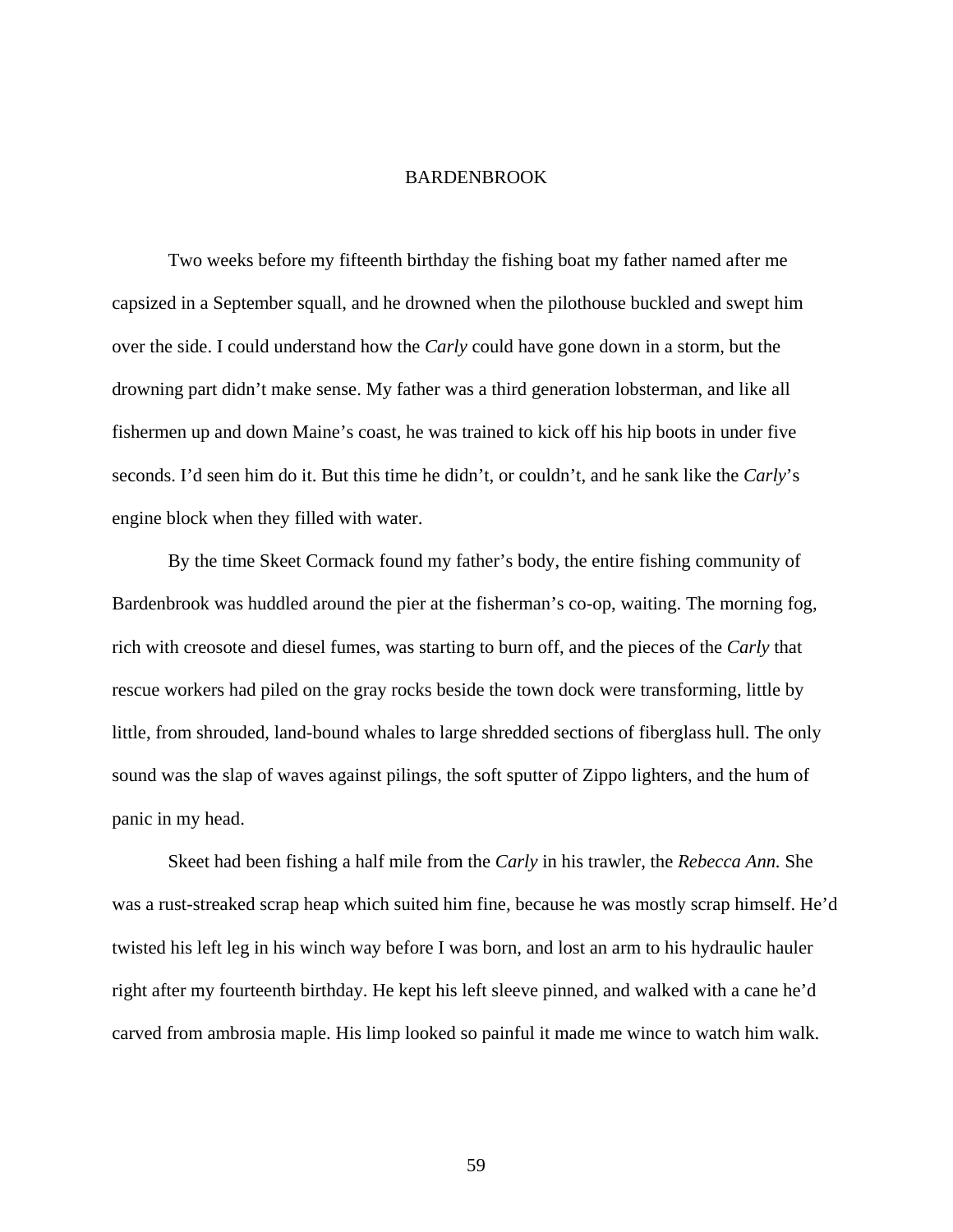Even so, the man out-fished everyone else in Bardenbrook. Seine slipped through his fingers like smoke instead of cranky, hard-to-knot polypropylene, and he could spot a wide stretch of ocean better than anyone. "I bet there's a mess of yellow fin right about there," he'd say, and an hour later he'd be winching up a two-hundred pounder. No one knew how he did it, and he said he didn't know, either, but no one believed him.

When my father turned sixteen, Skeet, who was closing in on thirty back then, took him into his fishing business as an apprentice. From then on they were trap-building buddies, football buddies, Nascar buddies, and Texas Hold 'Em buddies. And drinking buddies, until Skeet quit cold turkey when he lost his arm. They were Mutt and Jeff from the start, and people said after he hoisted my father's body onto the Rebecca Ann's deck, Skeet pulled my father onto his lap and rocked back and forth, keening in high, strange wails. They said it was terrible.

The last we'd heard from Skeet was the morning of the accident, but since then, nothing. He always radioed in at least twice a day, and sometimes more, and by the afternoon of the second day I was scared that the *Rebecca Ann* had gone down, too. Why hadn't he called in? Then I was furious. Who did he think he was, not calling? But then, the morning after he found my father, he came by our inn, The Gull Feather Bed and Breakfast.

 I was sitting on the countertop, drumming my heels on the dishwasher and swinging between numb and a crazy hyper-alertness. Something was wrong with my hearing. When Skeet's truck pulled in the crushed-shell driveway the crunch of his tires sounded like gunfire, but the heave of the engine he and my father had spent three months rebuilding sounded choked and small, like the gag in a throat before puking.

"Ma, Skeet's here," I said. I wasn't sure if I shouted the words or whispered them. "No," she said. "No more people. I can't."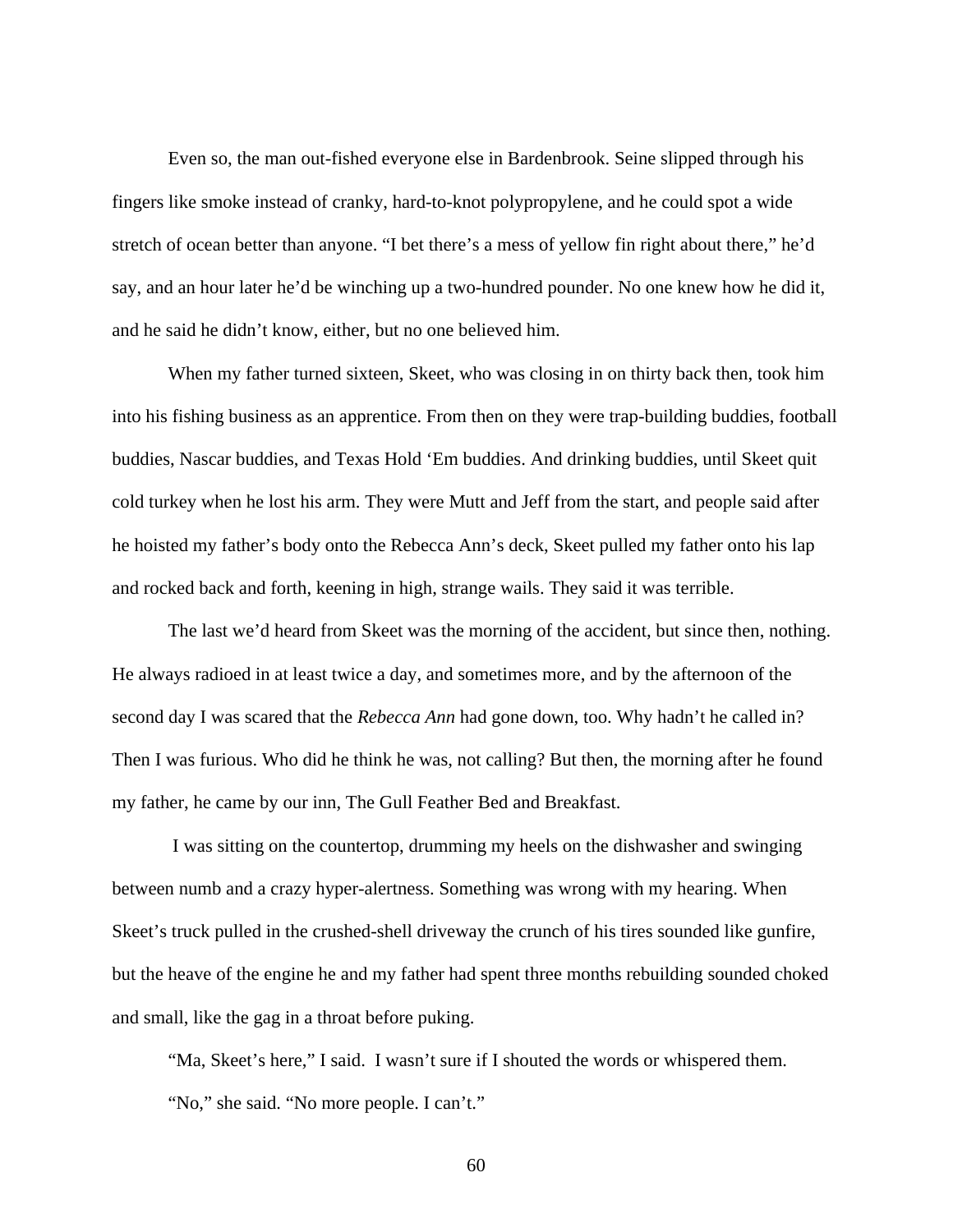She was a mess. She had always been thin, but now she looked skinny. Her face was puffed and blotchy, and the dark red hair she always pulled back in a ponytail was loose around her shoulders. She hadn't combed it, and it was matted and tangled in back. She wore my father's blue bathrobe over her clothes.

Any other time she would have said what she always said when I sat on the counter, that she didn't care if I was fifteen, I wasn't too old to have my butt popped, and get off it, right this minute, she made food on it. She also would have said, "Shoot, I can't believe they rebuilt that old engine again. Three times, for God's sake. It's not like Skeet can't afford a new truck." But today she only said, "I can't," and her voice was a million miles away.

"Carly, go out and tell Skeet I'm resting," she said. "Please, honey, go on."

"No way," I said. I was still mad at him for not calling. Besides, this wasn't an ordinary day when she could make me get a newspaper for another pair of tourists, or grab a clean set of towels and run them up to the Pelican bedroom, or quick put on another pot of coffee because another couple called and they'd be here in ten minutes and everything had to be just so. "Go tell him yourself," I said, "and FYI, if I took someone else's pills you'd ground me till New Year's, but you're over there popping Tessie Henlow's Valium like it's going out of style."

It was freeing to squabble with her, normal and sane and predictable, and usually she argued right back, but today she just held up her hand.

"Carly, I can't do this. Not today."

She went to the sink and her hands wandered to a stack of dirty plates. She transferred them, one at a time, from the sink to the drain board, without washing them. She didn't cry, but I could tell she wasn't far from it.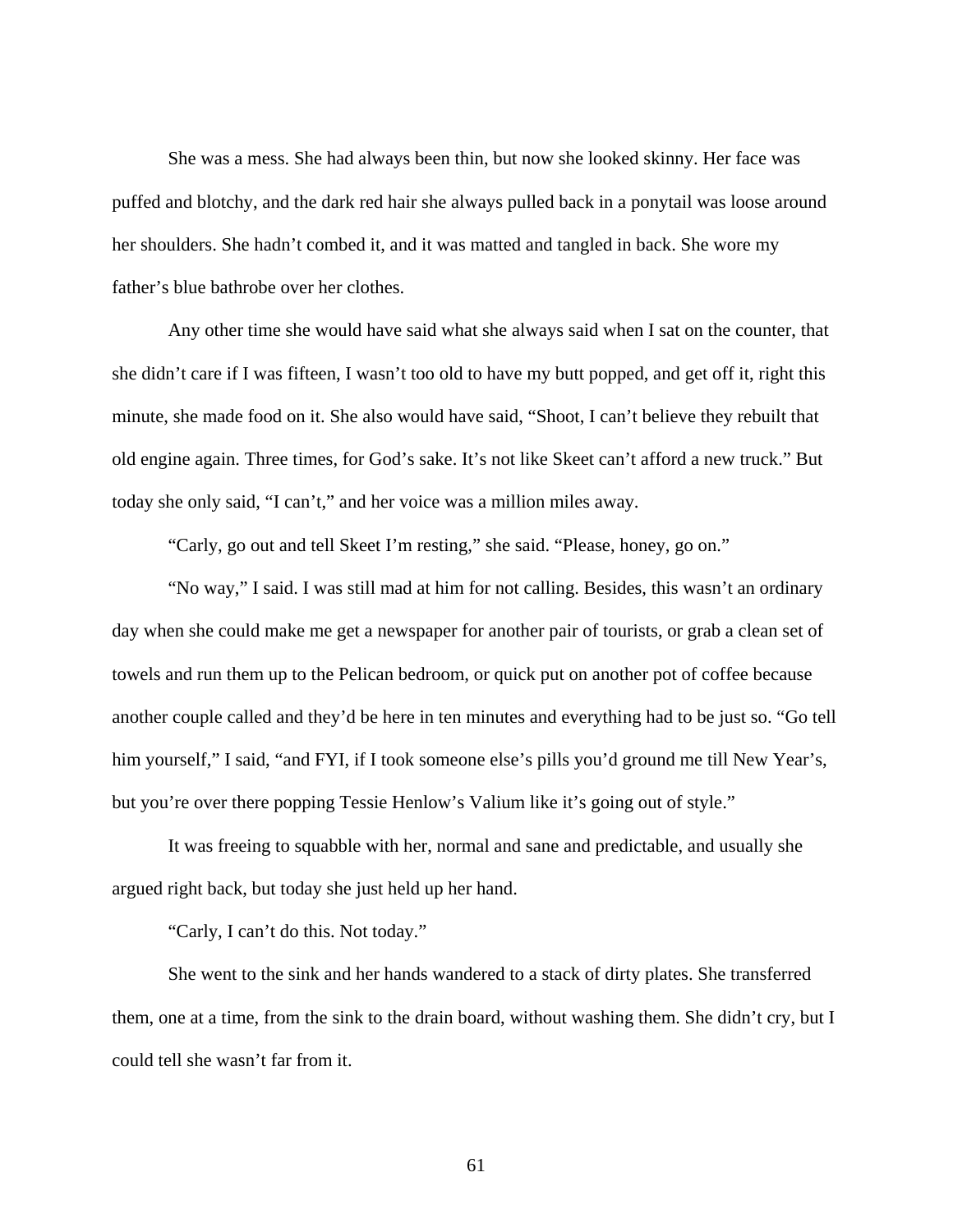I slid off the counter and wrapped my arms around her waist from behind. "I'm sorry," I whispered. "You can yell at me if you want, or ground me, or something."

She didn't turn, or pat my hand, or say, "It's okay." She didn't do anything.

Skeet never knocked on our inn's front door but today he rapped once with his walking stick before he came in. His thick gray hair usually looked like a kelp bed, but now it was slicked off his forehead in an Elvis hump, and the comb marks gleamed wetly. He looked ridiculous. He limped to the first chair he came to, situated his bad leg and settled back.

"That's Dad's chair," I said, but he was looking at my mother with sadness all over his face, and he didn't move.

"Ellen, I got something to tell you," he said.

Skeet had always been a let's-get-right-down-to-business kind of guy, and I was afraid he was going to talk about finding my father's body. He always called my mother El or Ellie, too, not Ellen, so I knew whatever he was going to say was going to suck. But I wanted to know about the accident more than I wanted to *not* know, so I stayed.

"Ellen, Mike and I had words before he cast off. I couldn't take it anymore and I told him to choose. Our fishing business or that other. But not both, he couldn't have both. And he didn't like what I had to say."

His words sounded rehearsed, like he'd practiced the best way to tell us.

"It stopped," my mother said.

"What did?" I asked, but Skeet kept right on going, and the faster he talked, the faster he started sounding like his normal self.

"Yeah, well it didn't, neither. Plus he'd had a few. I saw the empties by the cooler. And he was madder'n'hell. Then a couple hours later the storm blew in. So I went out to where I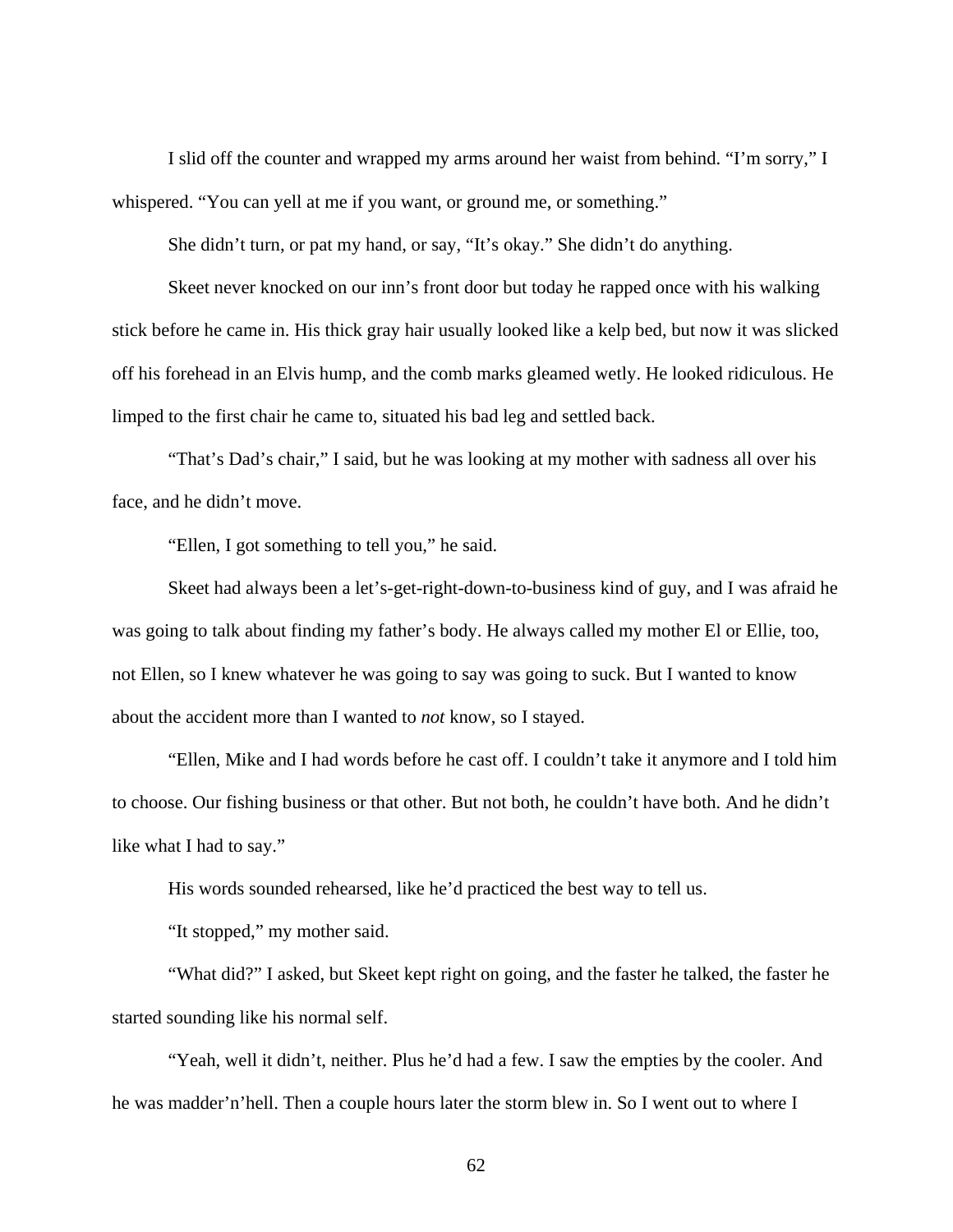could see the *Carly*, but the wind was whippin' so bad I couldn't get the *Becky Ann* to come to. Then I saw her tip up, and then the pilothouse went, and then…" And he started to cry.

Hearing Skeet bawl was just as bad as hearing about the *Carly* over the CB radio when I was eating a blueberry bagel and daydreaming about Ron Cook asking me to the Homecoming dance. I jammed my fingers in my ears.

I'd never seen Skeet cry, not even when he lost his arm a year ago. Back then he just lay in the hospital bed all shriveled up and old-looking. But a week later he was the same old Skeet, flirting with the nurses and saying hell, no, he didn't want a fake arm, all he needed was a pea coat and a parrot. It wasn't funny, but at least he wasn't crying.

The fight my parents had in the car on the way back from the hospital back then wasn't funny, either. It started when my mother said she wasn't surprised Skeet lost his arm because he was so careless all the time. "You'd think he would have learned his lesson when he got his leg all banged up, but no. All you fishermen get careless sooner or later. It drives me crazy."

She was walking a dangerous path, and I knew it. She hated the fishing, had always hated it, and my father hated it when she brought it up. I hated when she got on him, too, because they said such mean things to each other. Nobody ever won those fights, and nothing ever changed.

I knew she was scared, because I was scared when he went out, too. A lot could go wrong, and plenty of times it did. Most of the calls that came over the CB were chatty, the wantme-to-pick-up-something-at-the-co-op-on-the-way-home kind of calls, but then there were the other ones. The ones that made my stomach twist. They were about blown engine valves or electrical meltdowns and they came every few weeks. The bad ones about storms that turned out to be worse than The Weather Channel predicted came every couple years. The terrible ones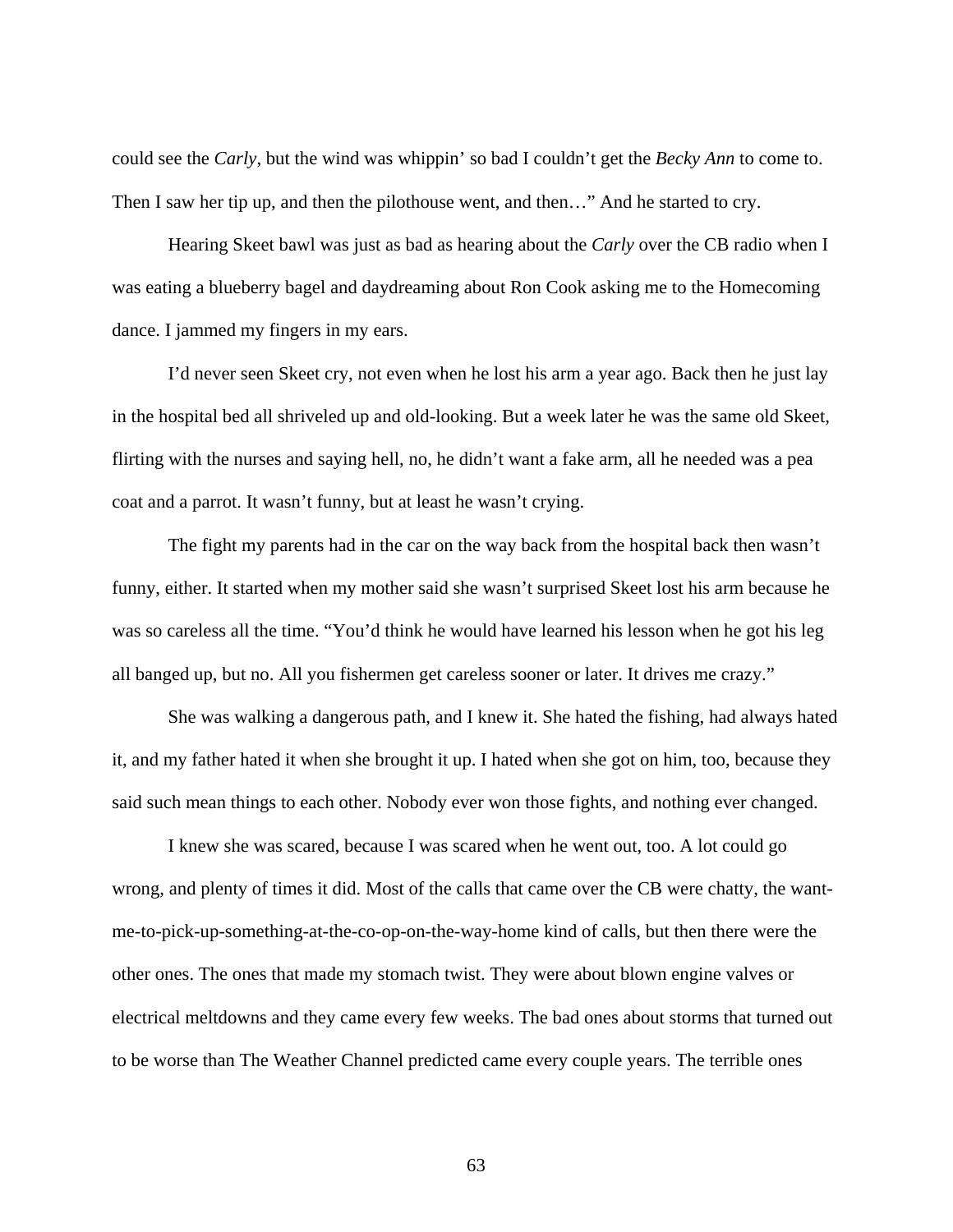about squalls that blew in from nowhere and swallowed boats whole were few and far between, but they always came.

"Every time you go out, I wonder if it's going to be your turn," she said. "I wonder if you're going to get cocky, lose an arm or a leg. Or your life."

Her voice was beginning to rise and I made myself small in the back seat and waited for it to be over.

"When do you get to be the one I hear about on the radio?" She began to cry.

"Oh, for shit's sake, Ellen," my father said.

"God, Mike, I hate it so much. Why can't we just run the inn year-round? We could print up some fliers, you know, do the winter wonderland thing: sleigh rides, ice-fishing on Webber's pond, cross country skiing, roaring fires, hot cocoa. People from away love that stuff. Let's try it. Just for one year. If it doesn't work out, I won't say another word. I promise. Please, Mike, let the fishing go. Sell the boat. Please?"

Even though his back was to me, I knew the expression on his face by heart. He was pissed and sorry and sad, all at the same time. But mostly pissed. His hands were clamped on the steering wheel so hard his knuckles looked like rigid little mountains.

"Back the hell off, El," he said.

Nobody talked the rest of the way home. When we got in the driveway he got out of the car and slammed the door so hard the shimmy vibrated right through my sneakers. Then he was in his truck and the rear tires were spitting gravel in their hurry to get gone.

I woke when he pulled in the driveway. It was two in the morning. My mother was stirring, but when I snuck downstairs to see if they would pick up where they left off, he was alone in the kitchen.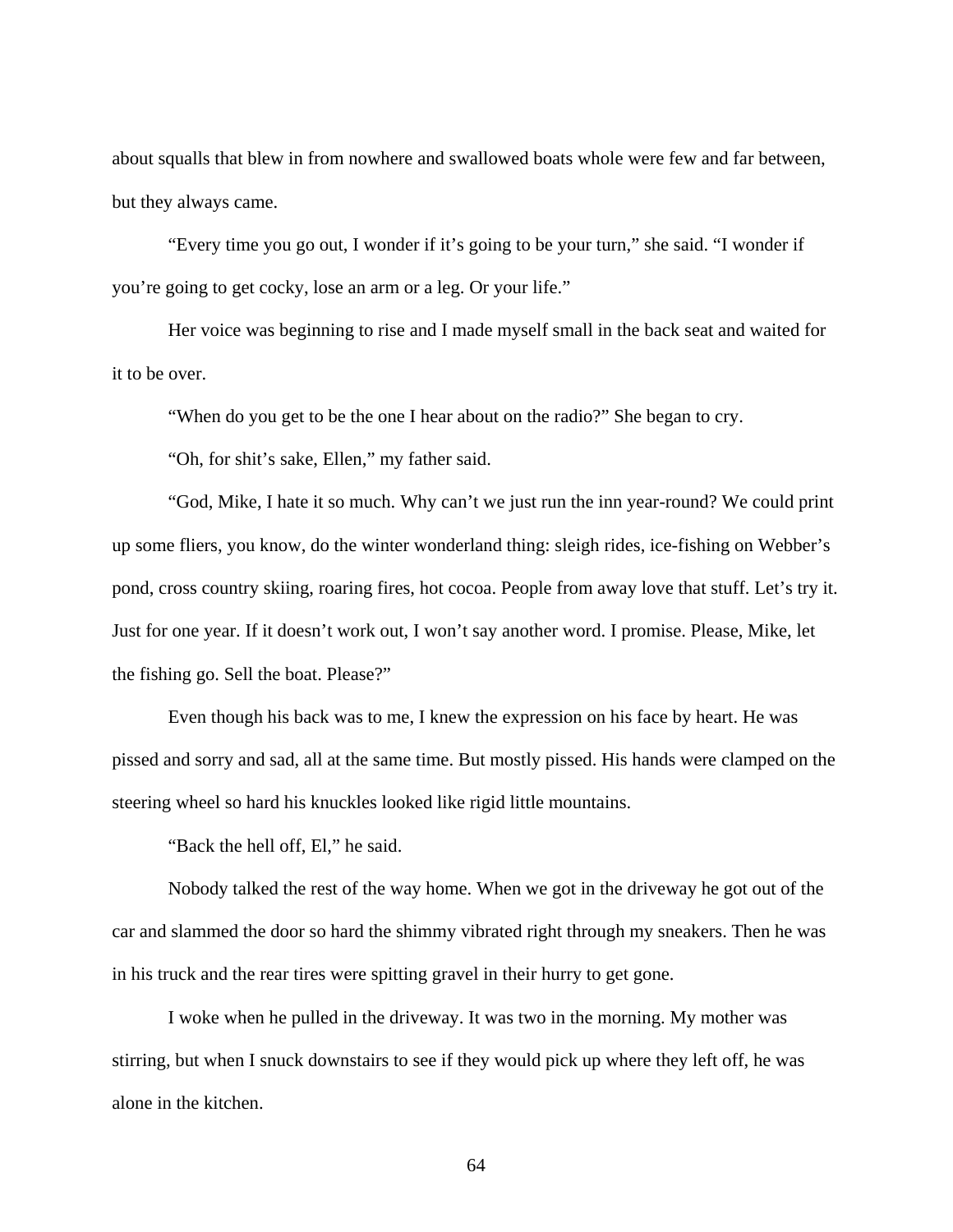He gave me a slow, lazy smile and I knew it was all bad. He hadn't been drunk for over two years, and now he'd gone and blown his best dry spell yet. When she found out, my mother was going to go from mad to furious. She'd be on him every waking minute until he started his AA meetings again, and she'd pester me to go to Alanon with her. No matter how many times I'd tell her I hated it, it was dorky, she'd keep at me until I broke down and went.

He nudged the chair next to him away from the table with his boot. "Come sit," he said.

His plaid flannel shirt smelled like the fisherman's hangout, The Old Stone Jug. It was a luscious confusion of odors: whiskey, wood smoke, his Lucky Strike cigarettes and something else, something musky, almost spicy and not quite sweet, all swirled together into one giddymaking bigger smell. I leaned over and gave his shirt a deep, satisfying sniff.

"She's not mad at you anymore," I said. We both knew I was lying, but I figured by now he'd be too far-gone to notice.

"Bullshit," he said. "But you listen to me, babygirl. One of these days you're gonna get yourself a guy, and when you do, cut him some slack. Don't knock what he does for a living. You'll be getting someone pretty quick now, and when you do, he's gonna want you real, real bad, so bad he can taste it, and that'll be it. You'll be gone. But like I said, cut the guy some slack."

I thought about Ron Cook. He was seventeen and he'd been an apprentice fisherman for over a year. He stayed in school, though, and sat at my lab table in biology, and two seats behind me in English. Every time I looked at him, I wondered what it would be like to kiss him real slow under the glittery, revolving mirror light at the Homecoming Dance. I wondered what his lips tasted like, whether they were sharply sweet, like tangerine Lifesavers, or bitter and stinky like the cigarettes all the fishermen smoked. I wondered what his hands would feel like when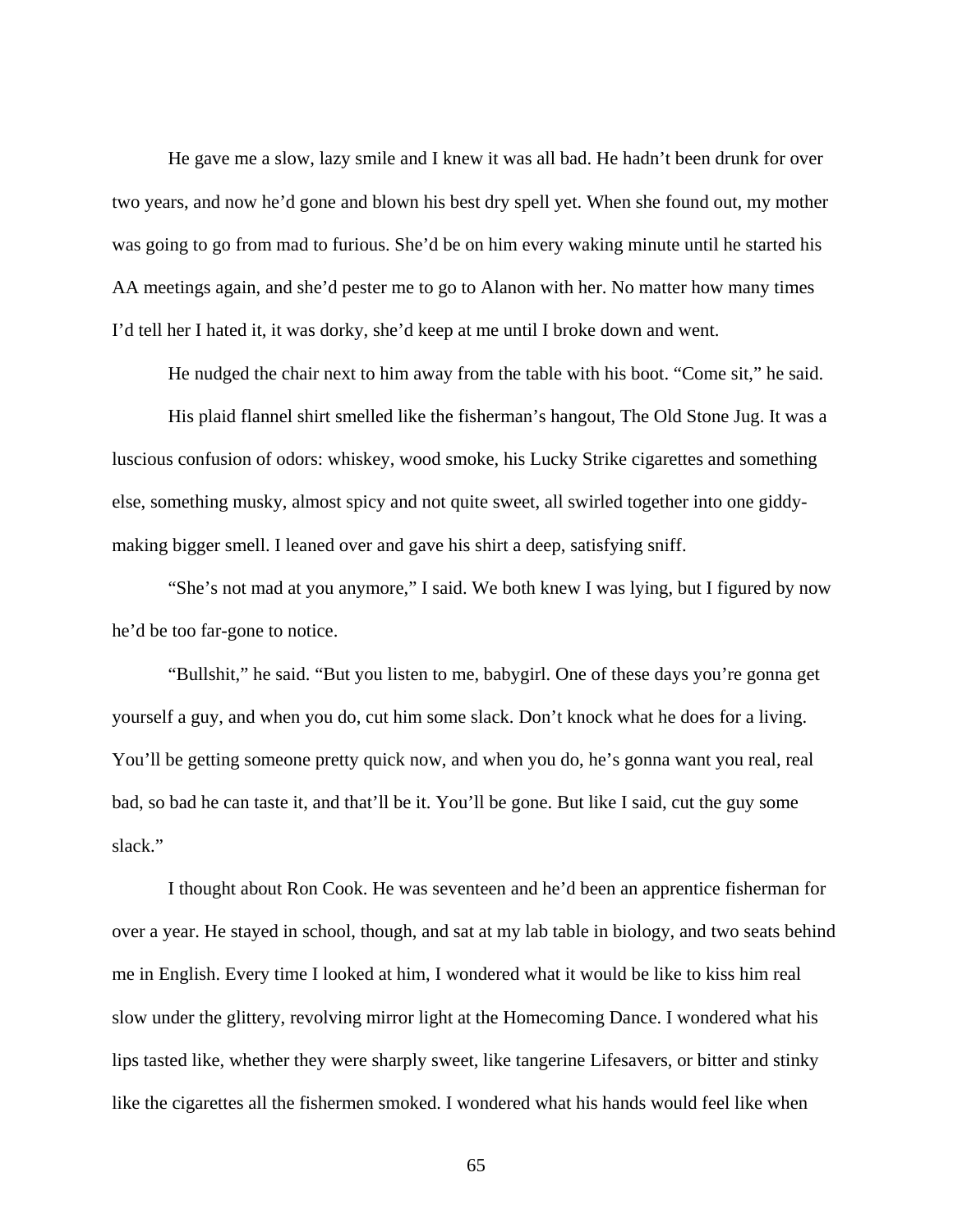they circled my slim waist and then began a soft, sliding descent to the top of my butt, and maybe even lower, and I knew my father was right about wanting someone so bad you could taste it.

"Daddy?"

"Babygirl?"

"Is it okay for a girl to want a boy real bad, instead of the other way around? I don't know yet if he likes me."

 "Am I losing you already, Babygirl?" he asked, and then he got all teary, the way he always did when he drank.

I knew he'd start crying for real in a minute, so I slipped away when he went hunting for the bottle of Jim Beam my mother kept behind the canning jars in the pantry for making fruitcake.

After that my father had a light buzz on every morning by the time I left for school, and he was quietly and totally drunk by dinnertime. He stopped getting teary-eyed at the drop of a hat, too, and somewhere in there he stopped calling me 'Babygirl'. Within days my mother was crying on the phone while she ordered fresh flowers for the entry hall table, and the fancy, French-milled soaps for the upstairs bathrooms.

And now, almost a year to the day later, Skeet was the one crying, and saying, "I shoulda got turned around, I shoulda tried harder."

"Stop it, Skeet," my mother said. "It's not your fault. It's no one's fault. Not mine, not yours, not anyone's."

But she was wrong. It *was* Skeet's fault. My father had always headed for shore when the clouds came up thick and fast, always, always, but he'd had a few beers, and everyone around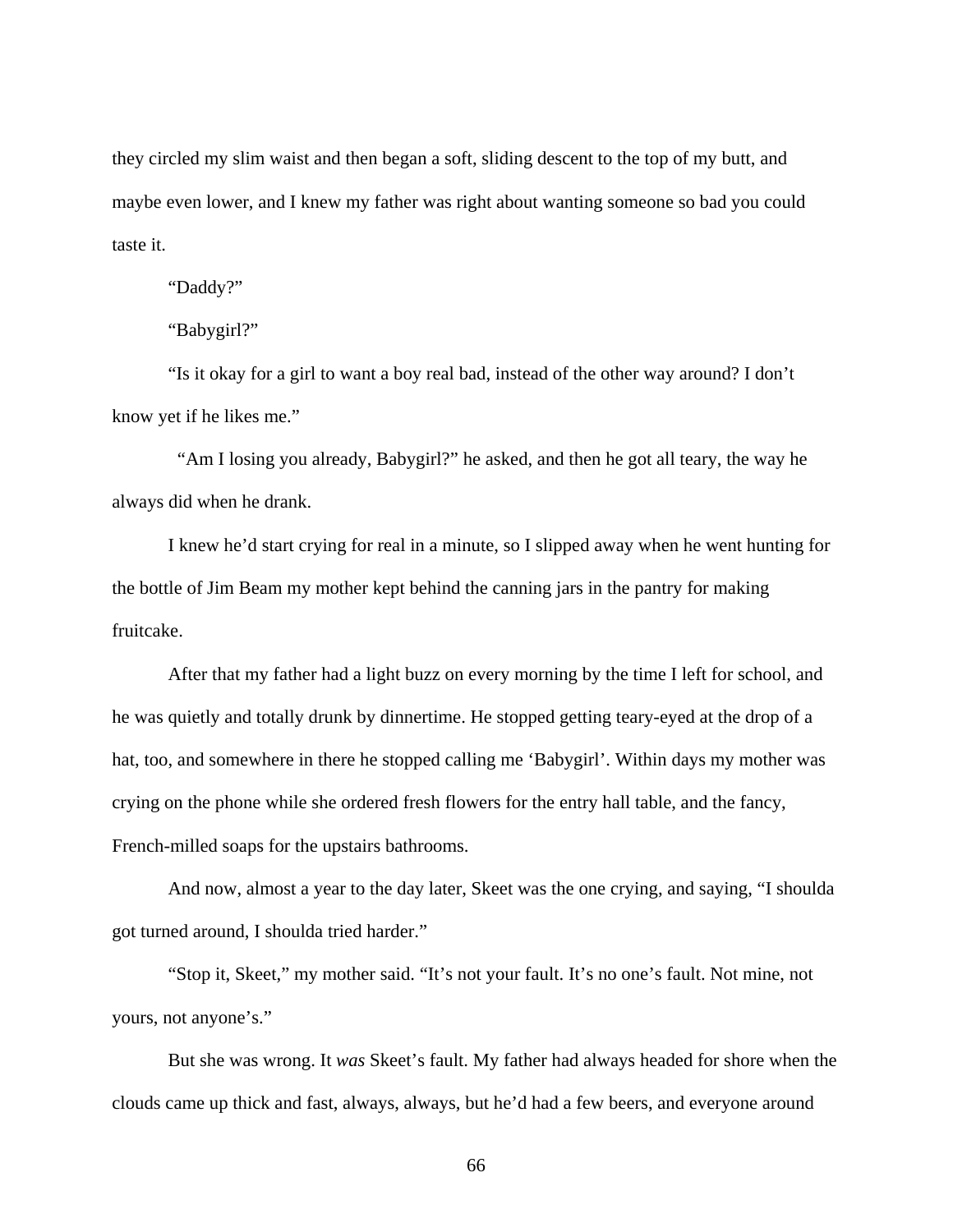here knew he didn't think straight after he'd been drinking. Skeet, of all people, knew it. He should never, ever have let my father cast off.

I couldn't stop myself. "It was too your fault, Skeet. You should have stopped him from going out."

My mother gave me a startled look.

"Carly, no," she said. "No, honey." For Skeet's benefit she added, "She's in shock. We all are, I guess."

"I am not," I said.

I knew I was right. The new truth was as bitter as the glue that seeped from the milkweed pods down by the seawall. My father was dead and Skeet was a sad, stupid, broken old man and I hated him.

A few days later the whole town gathered in the large downstairs rooms after the funeral. By three o'clock The Gull Feather was overflowing with fishermen in dark suits and their wives in frumpy dresses, holding foil-covered casseroles because there was no place left in the kitchen to put them. No one said a word about the accident. By then it was all over town that I blamed the accident on Skeet, and nobody said anything about that, either.

My mother wore my father's favorite dress, a slender, cherry red sheath with shiny black buttons, and she appeared every now and then, a vivid splash in that navy blue sea. Ron Cook stood next to his father. They had helped tow in the shattered sections of the *Carly*. His suit looked brand new, and I wondered if he'd bought it for the funeral or the Homecoming Dance.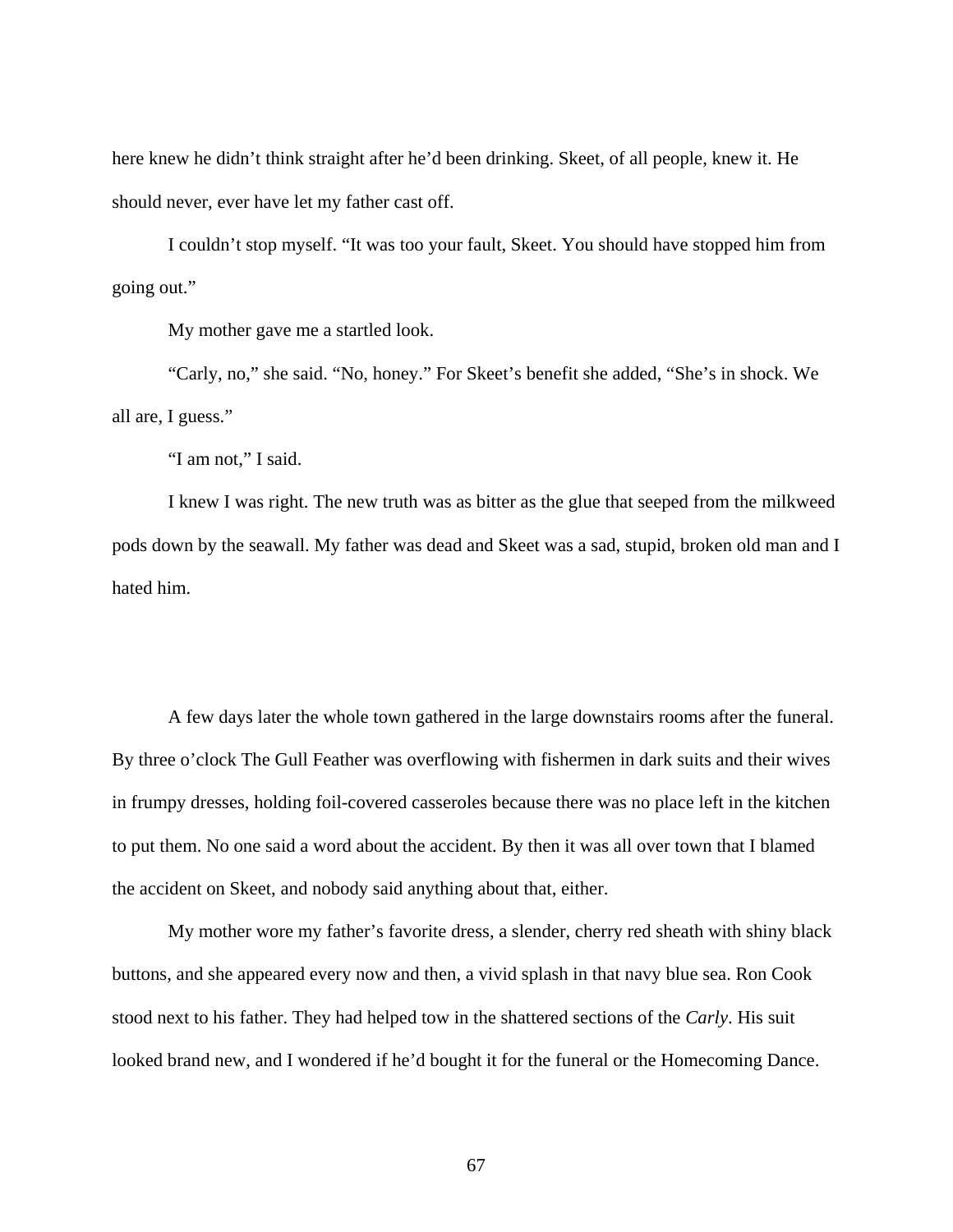Mrs. Bayley, the immense twitter of a woman who taught Sunday school at the Baptist church, burst into tears when she saw me and pressed a small blue handkerchief into my hand. 'Kind deeds are fruits' was embroidered around its hem in fancy blue stitching. The man next to her, her fisherman husband by the looks of his dark, deeply etched face, never looked at me.

My friends from school, twitchy in church clothes, huddled in a knot on the bottom three stairs.

One, Allison Reese, whispered, "Jeez, Carly, I know you're upset and everything, but I don't get why it's, like, Skeet Cormack's fault."

"Because it just is," I said.

She shrugged. "Whatever." She sidled away, and didn't say goodbye when she left. Ron Cook never said anything at all.

Later that afternoon I sought out Uncle Charley, my mother's oldest brother. He was a policeman in Manlius, the next town over, and he knew everyone in three counties. Charley was still wearing his uniform, and he looked shaky and sad.

"Just got off work," he said. He gave me a hug, then backed up a few paces and studied me. "What's all this crap I keep hearing about Skeet Cormack?"

He hadn't said 'all this crap I keep hearing about you,' and I loved him for it.

"It's not crap," I said. "It's all true."

"Aw, no," he said. He put his beer bottle on the fireplace fender and hunkered down next to it.

"Sit," he ordered, and spent the next twenty minutes telling me how Skeet had searched harder and stayed out on the water longer than anyone else. "So you best not blame him, Carly, he's a hell of a guy. Hell of a guy."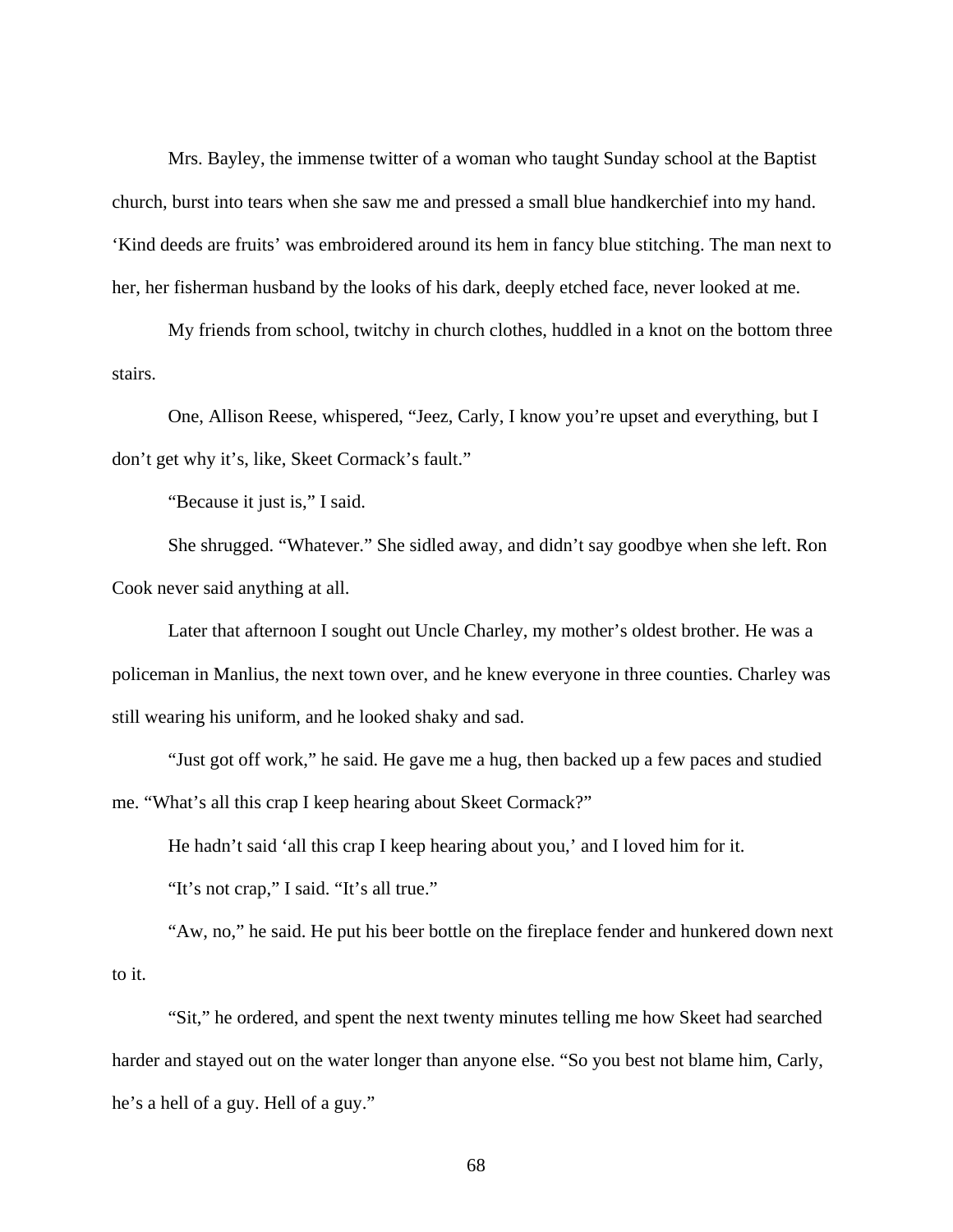"Yeah, right," I said.

Charley raised his eyebrows, but he didn't say anything. He stood, gave a huge yawn and stretched.

"Guess I better go check on Ricki, see what she's up to," he said.

Ricki was Charley's wife, which, technically anyway, made her my aunt. She was really the town slut. Or she had been, till she married Charley. And I wasn't the only person who felt that way.

Ricki was something else. She had long, streaked blonde hair that she fluffed constantly with three-inch, French-tipped nails, and even though I knew for a fact she was forty-six, she said she was only thirty-something, but she wouldn't say thirty-what. She dressed like someone in high school, in skin-tight capris, and tiny, spaghetti-strapped tank tops that stretched across breasts so perfectly round I knew they were implants.

But silicone boobs and fancy nails weren't the things that made her so different than any other woman who paid big money to look hot. What set Ricki apart, and made her so slutty, was the sexual stun gun she aimed at any man within fifty feet of her. When she gave a group of men her challenging, come-hither look, and smiled the wide smile that showed off her blazingly bleached teeth, they got primal. They stood like tripods, arms folded across their chests, and stared openly at her breasts with jackal eyes.

She held court at The Old Stone Jug, and men bought her drinks by the boatload in exchange for a booty dance. I'd been in the Jug once to collect my father, and I'd seen her leaning up against the varnished oak slab bar, laughing and flinging back her waist-length blonde hair, a long line of beers stretched out in front of her.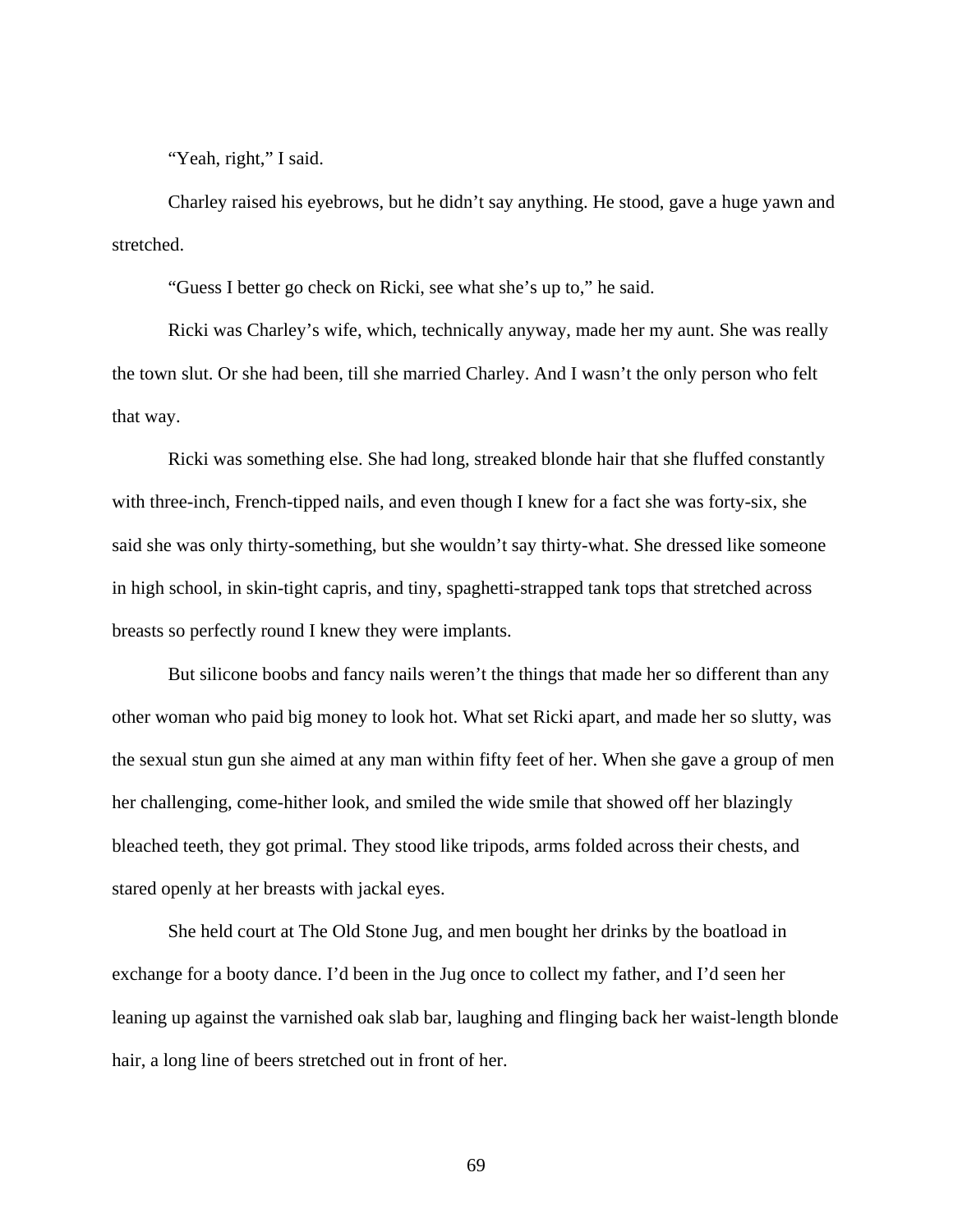And Charley loved it. He was proud of those implants and didn't give one red damn that she'd slept with anyone who bought her a drink. He'd tamed her, and she was sleeping with him now. I couldn't believe he'd married her, worse, eloped with her, and I called her Tits Muldoon behind her back. Mostly, though, I just ignored her, and when I couldn't do that, I acted like I was better than she was, just to piss her off. And it always worked. I was careful, though. Word was she was a thousand times smarter than she looked, and I knew for a fact that her mean streak had a long memory.

She didn't like me any more than I liked her, and neither of us gave a damn that we didn't like each other. Until she began to flirt with my father. From that point on, I watched her with narrowed eyes, like a rottweiler sizing up a mailman, and called her The Herpes Hag. And I quit caring if she heard me.

Ricki started making eyes at my father a year ago, right after Skeet lost his arm. All of a sudden she was popping into the Gull Feather every afternoon, asking my mother if she could help change sheets or make the breakfast muffins. When my father got home from the co-op, she was right there waiting. Soon she was teasing him in a silk-slidey voice and calling him 'Michael', not 'Mike' the way everyone else did. When she first started it, I told my father how stupid it sounded. He was drinking for real again, and he smiled into his beer and said, "Aw, it's just silliness, Carly. You're just reading her wrong, is all."

I wasn't so sure, but my mother was.

"I'm not wasting a second thinking about her," she said. "Ricki's nothing but a lamebrain and a flirt, honey, so you keep on ignoring her . She'll get over it eventually."

I believed my mother until she rented a blonde Cher wig and dressed exactly like Ricki , down to the overflowing bra and the spangly, orange and black come-fuck-me-shoes, for The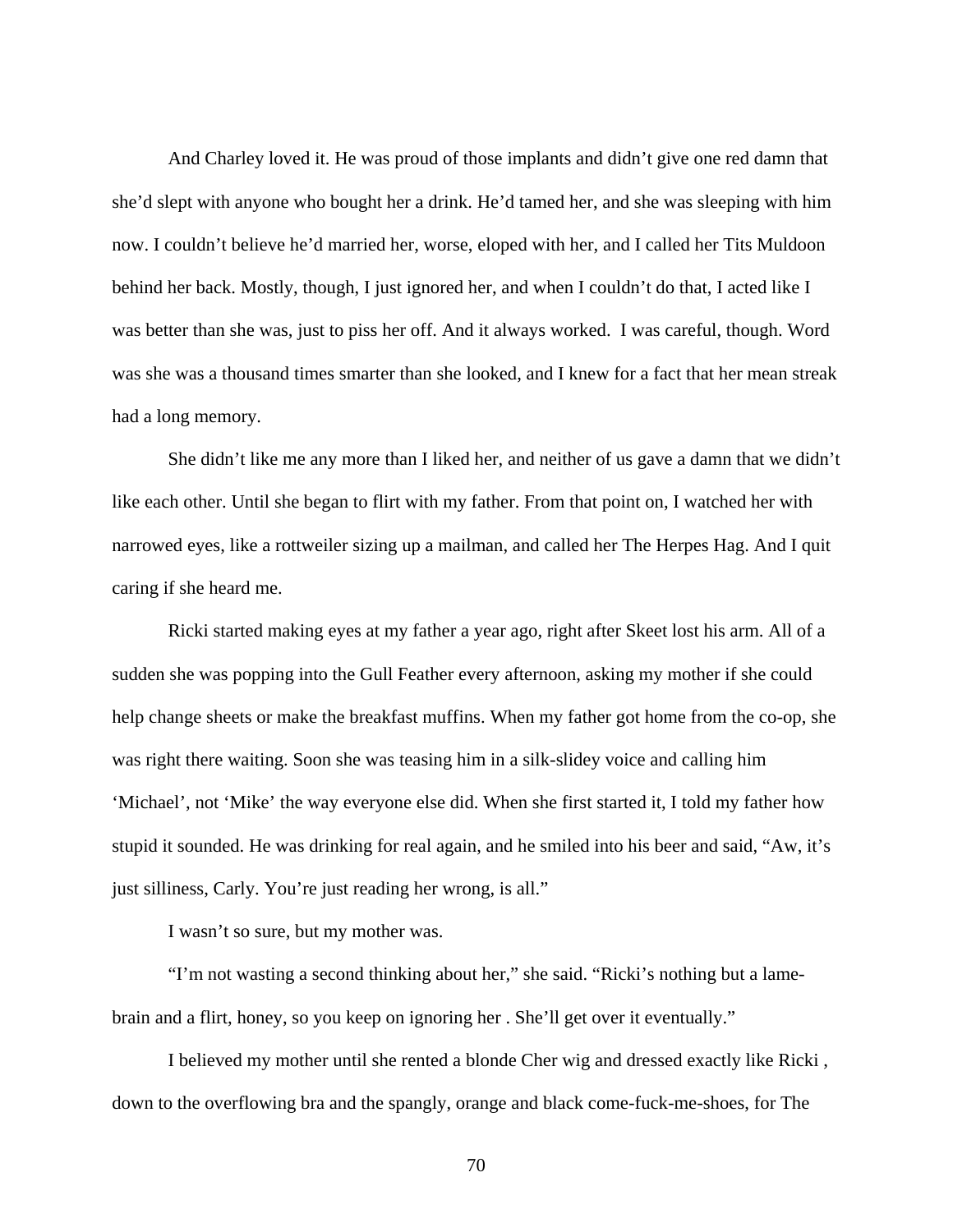Gull Feather's annual Halloween party. She wore a Hello-My-Name-Is tag with the words SLUT QUEEN written on it in hot pink magic marker.

Charley thought it was funny, and Skeet told my mother, "You done good, Ellie-girl," but my father was furious.

"Ellen, you look ridiculous," he said.

"That's the whole point," she answered.

Ricki, her boobs cascading out of the Playboy Bunny outfit she'd rented from Portland,

gave my father her hot-shot smile and said to my mother, "Love the shoes, El. Aren't they sexy, Michael?"

I wanted to slap her.

Later that funeral afternoon, when the townspeople began to drift home in twos and threes, Ricki came looking for me.

"I want to talk to you," she said.

She wore four-inch strappy sandals the same dark green as her dress, which, like everything else she wore, was too tight in front. Her newly streaked hair hung in a gold shimmer down her back, but her face looked pinched and puffy.

She took my arm and pulled me toward the bathroom off the downstairs hallway.

"Let go," I said. I twitched my arm away.

"The hell I will," she said.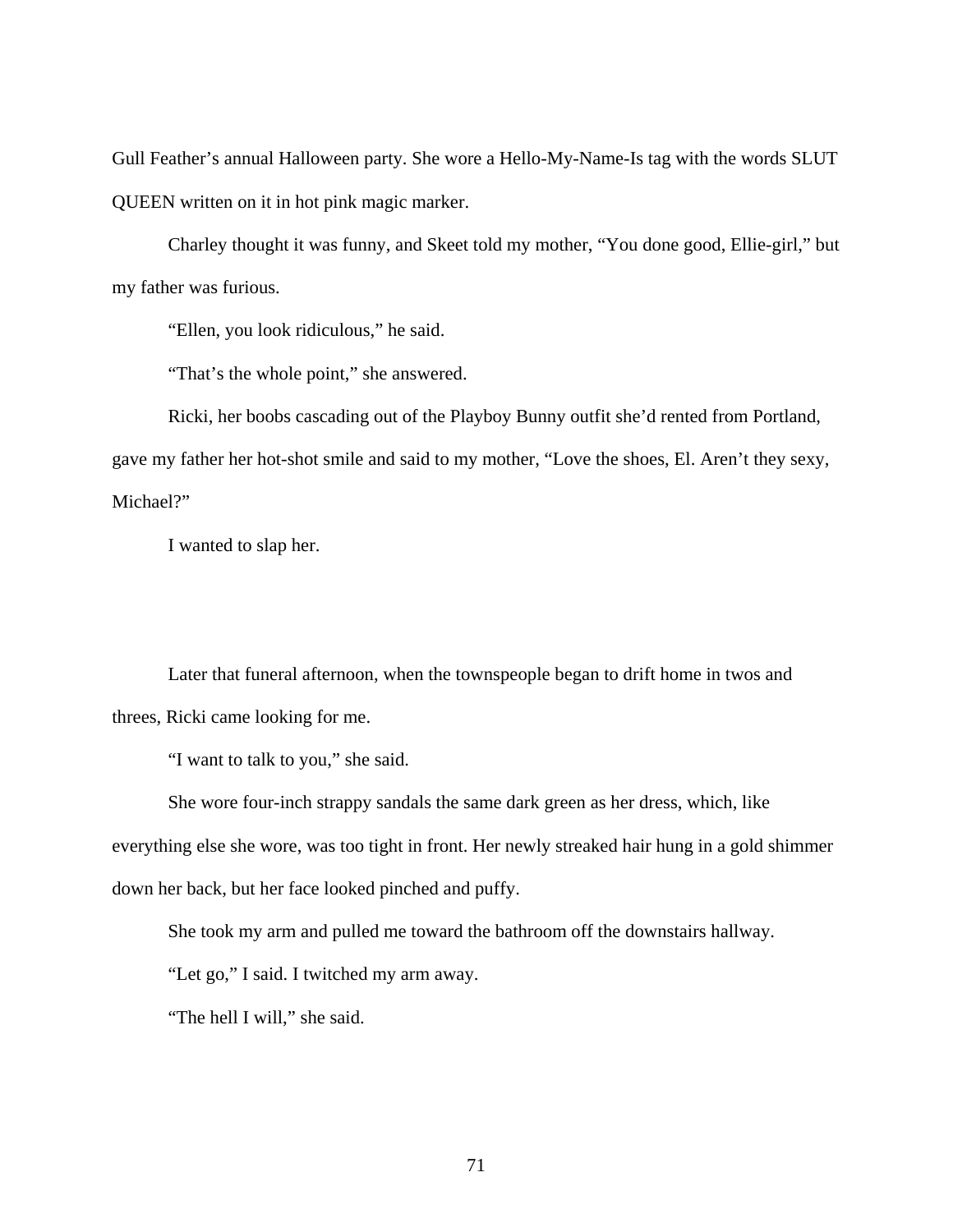She tugged my elbow and I tugged back. She dug her three-inch nails into my upper arm and hauled me behind her like a shopping cart into the bathroom. She shut the door and turned on me.

"You've got some explaining to do, Missy."

"I don't have to explain anything to you. And besides, I don't even know what you're talking about," I said.

"Don't you lie to me. Or play dumb, either," she said. "Right now you're in some pretty deep shit."

She fished a partially smoked Salem from a pink cigarette case and tapped it, whap, whap, whap, against the heel of her palm.

"How's that addiction of yours coming along?" I asked.

Ricki never took more than three drags from a cigarette. She claimed she only smoked to stay thin and said she couldn't possibly get addicted from three little puffs. The fact that she smoked two packs a day, three puffs at a time, escaped her completely. I'd never heard anything so dumb in my life.

She lit her stubby cigarette and studied me, slit-eyed, through the drifting smoke. She didn't answer.

"I'm leaving," I said.

She shoved her foot against the door.

She took her third drag, held the cigarette tip under a single drip of water from the faucet, and tucked it away in its little pink case.

"Okay," she said. "Now listen good because I'm only going to say this once. If you say one more word about Skeet Cormack, I'm going to slap you from here to Bangor. Got it?"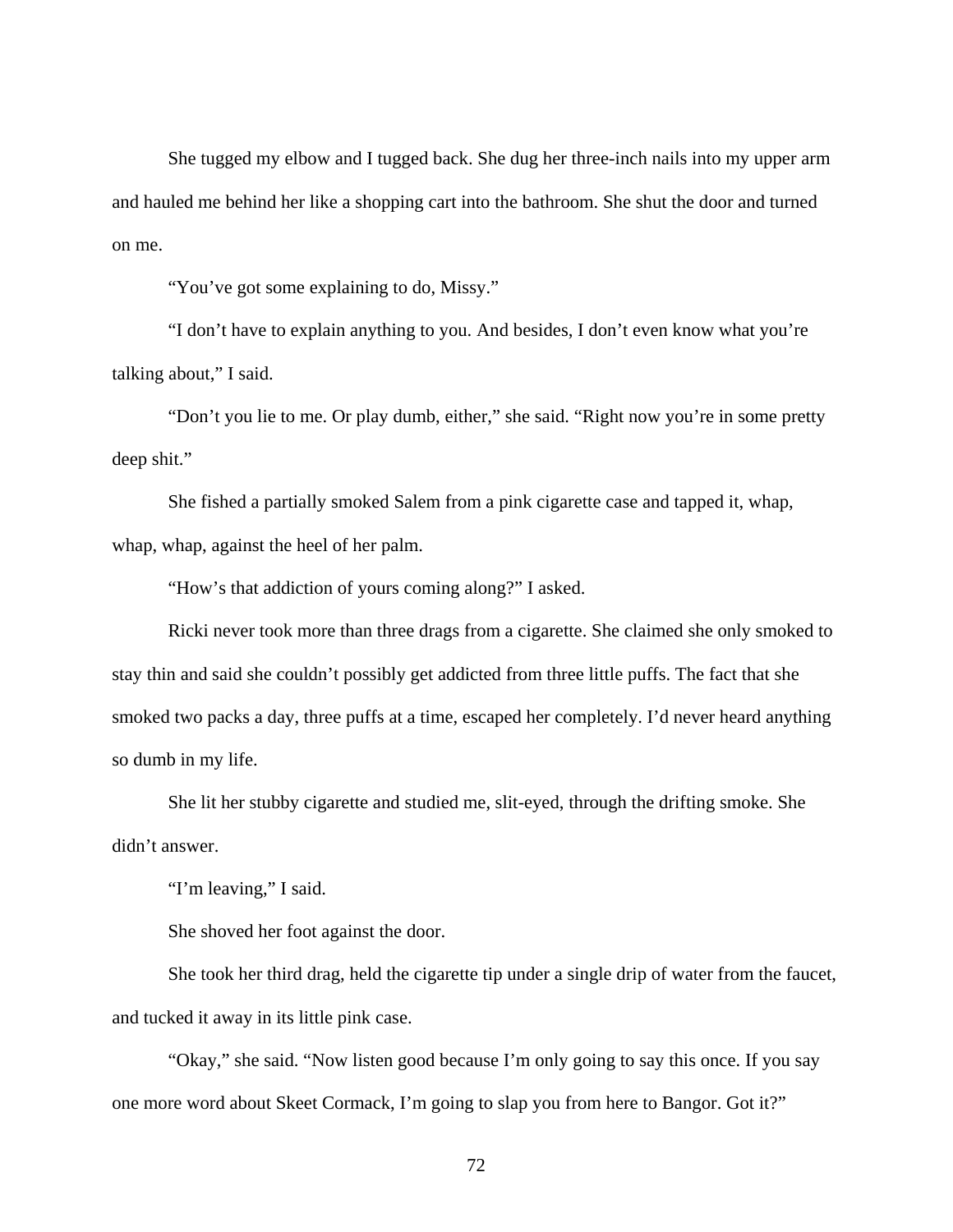"Yeah? Hey, I have an idea. Why don't you stick to slutting around, and mind your own fucking business?" I'd never said the f-word to an adult before and it felt powerful and perfect.

Her eyes went flat, and for a minute I thought she might slap me for real.

"That man meant the world to your father, so you show some respect, do you hear me? Who do you think helped pay for your father's boat? Huh? He should have named it after Skeet but no, he went and named it after you instead. And you know what else? Skeet gave him, not loaned him, *gave* him the money when this place needed a new roof. Did you know that? Not to mention that Skeet made him a partner after only ten years. And who else would help your father build those stupid wood pots every year when everyone else uses the metal ones now? No, you better thank God for Skeet, girlie, because that man has been nothing but good to you your whole life."

I wanted to say something huge and biting, something so mean it would stop her in her tracks and wash away the guilt that was overtaking me, but before I could think of anything she burst into tears and sobbed, open-mouthed, like a five-year-old. And she *looked* like a five-yearold, silly and pathetic in her slinky, too-tight dress and teetery shoes.

A small twist of pity took root in the pit of my stomach. Maybe my father had been right, maybe I *was* reading her wrong. Maybe she just didn't know how *not* to look trashy.

"Here." I thrust the kind-deeds-are-fruits handkerchief at her. "It's okay, I haven't used it or anything. You can have it if you want. Go on, take it."

But she reached for some toilet paper instead.

"If you have to blame someone, blame your father, not Skeet," she said. "He should have headed in at the first sign of the storm. God, it was always so dangerous. I worried every time he went out. Whenever it rained I didn't breathe till I knew he was home safe."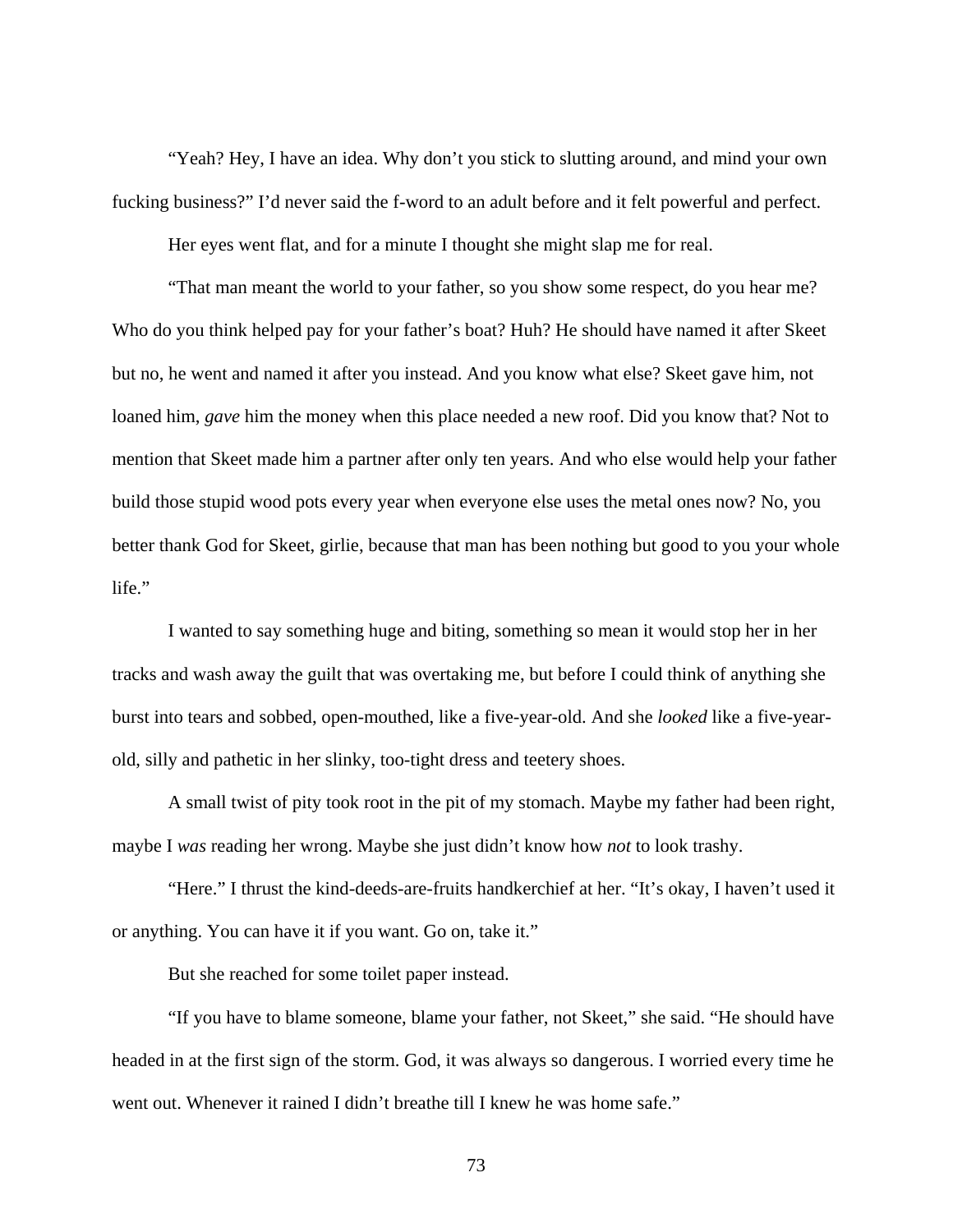She sounded so much like my mother that it infuriated me. My pity vanished.

"Mom hated it too, you know," I said. My voice was trembling and I couldn't stop it. I cleared my throat.

"Yeah, well, a lot of good it did."

She blew her nose and folded the toilet paper into a tiny, careful square. When she leaned across me to toss it into the small wicker wastebasket beside the sink I caught a whiff of something musky, almost spicy and not quite sweet on her slender wrist.

Wait, I thought. I knew that wonderful, giddy-making smell. I searched my memory, and then I knew.

The world slid back and forth the way it had when I heard the *Carly* had gone down. I stifled the crazy desire to laugh. Then I wanted to hurt her. I imagined myself on all fours, snapping like a mad dog at her trim little ankles, so saucy with their chintzy, tinkling ankle bracelets. The thought was so funny my stifled laughter erupted in gales.

"Daddy said you were nothing but a whore. A slut queen. He called you a slut queen. Slut queen! Slut queen! Slut queen!"

I was sobbing with laughter.

Her face was ashen, but as I watched, her expression switched from sad and pinched to meanly triumphant.

"Oh yeah? Then why did he ask me to move to Portland with him? He wanted to start over. We were leaving at the end of the month."

I quit laughing. Somewhere inside I knew it was true.

"Liar!" I screamed.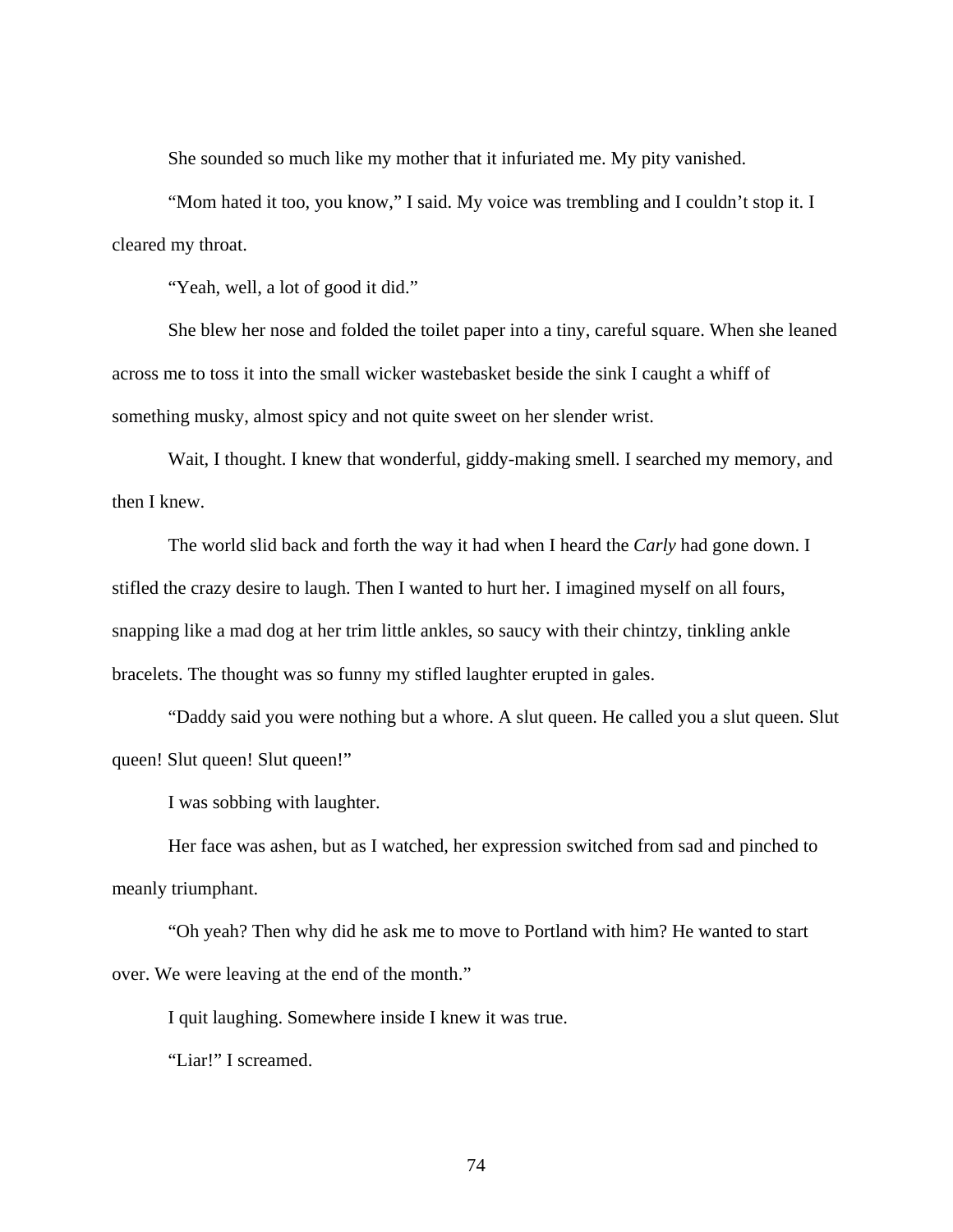I shoved her against the towel rack so hard the bar fell out and clattered on the floor between us.

We stared at each other, first defiantly, then steadily and hatefully. All I could smell was that perfume.

She dropped her eyes first.

"I won," I said. I left the bathroom, and shut the door behind me with a gentle click.

A moment later I was standing in the kitchen, watching my mother stack foil-wrapped casseroles in the freezer. I couldn't remember walking down the hall.

"Hi," she said. She was wearing my father's bathrobe again. "Where've you been?" "Nowhere."

"Well, I'm going up to bed. I put a new message on the phone saying the inn's closed for a while. You don't have to answer it if you don't want. And I'd like you to take care of the tomatoes on the drain board. And put the pies away. I know we have to talk about Skeet, but I can't right now, I'm exhausted."

"Mom? Can I ask you something?"

"Not right now, Carly, I'm too tired."

She shut the freezer lid with a loud thunk.

"Wait, Mom…. Mom! When did you know about Ricki?"

The freezer hummed in the quiet room.

"Mom?"

She sighed. Finally she said, slowly, "I'm not sure anyone really knew, not for sure. Well, Skeet, I guess. I don't think Charley knew. He suspected, but I don't think he knew."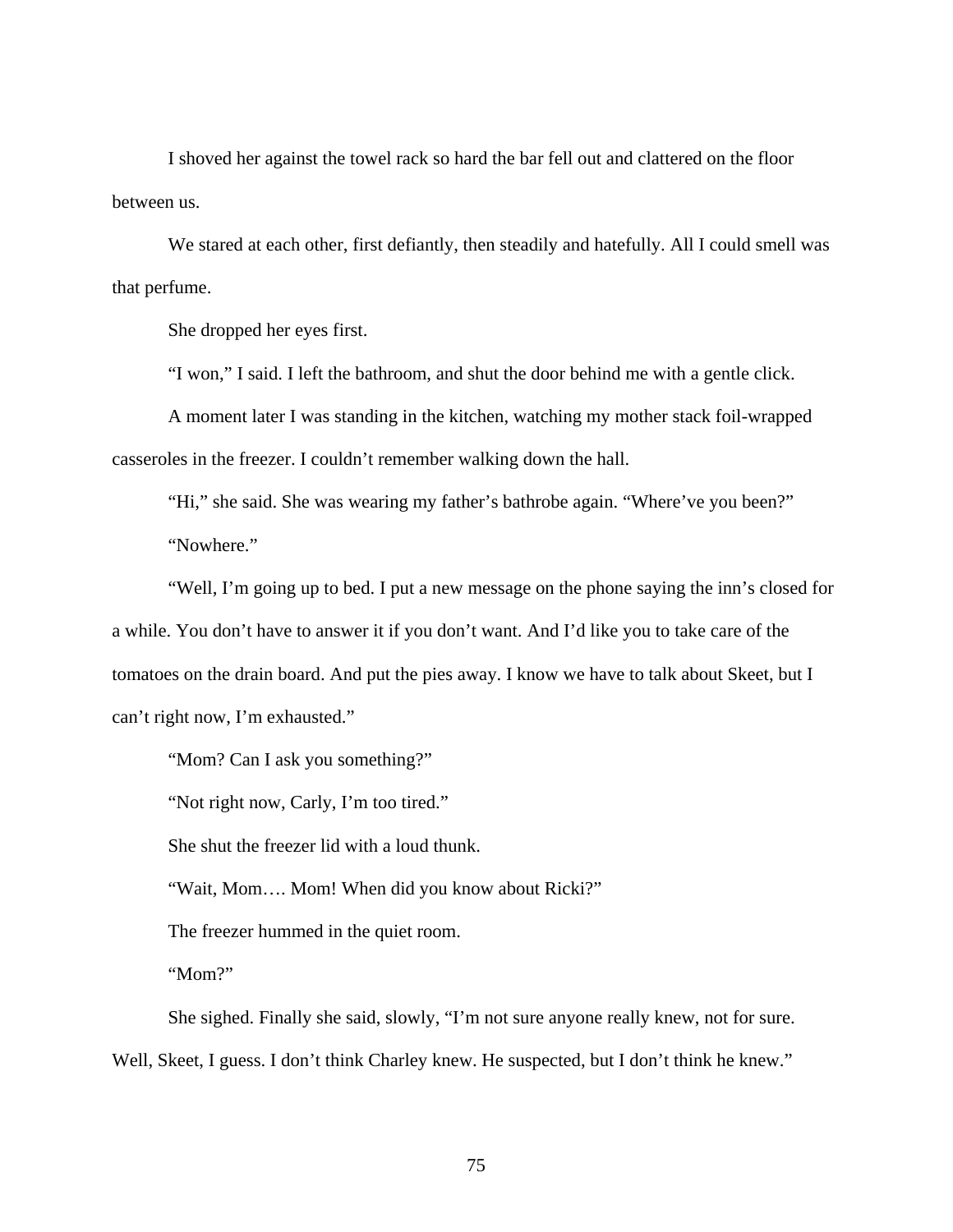"How can you stand there and lie to me?" I said. "How could Charley not know? You did, I know you did. You told Skeet it had stopped. That meant you knew!"

"All right, yes, I knew. Okay? It wasn't information I wanted to share. Look, Carly, this isn't the time. I'm so tired, honey. We'll talk about all of this, I promise. Just not right now. It's too soon."

But I knew we wouldn't.

I spent the next day on the backyard seawall overlooking the bay. Nothing looked familiar, not even the late-season sailboats tacking across the harbor in huge zigzags. A great V of geese swept high over my head, heading south, and their honks collided with the shrieks of the harbor gulls. The noise sounded like the inside of my head.

The ocean was a harmless, everyday gray with a light, lacy chop. Trawlers cast off and others returned, the older ones like Skeet's coughing diesel behind them like black cigarette smoke. At lunchtime I wandered down to the store on the pier and bought a bag of chips and a grape soda. Someone asked Bert, the store's owner, "What's she doing here?" and I turned in time to see him shrug.

"Who the hell knows?" he said.

My face burned.

I ate on the sun-bleached dock, threw chips to the seagulls, and watched the fishermen pull up in their rust-eaten pickups and slide into the wharf store for six packs and cigarettes. Not one of them spoke to me. Late in the afternoon, the *Melinda*, the boat owned by Ron Cook's father, brought in an enormous yellow fin tuna and everyone gathered around the pier scales,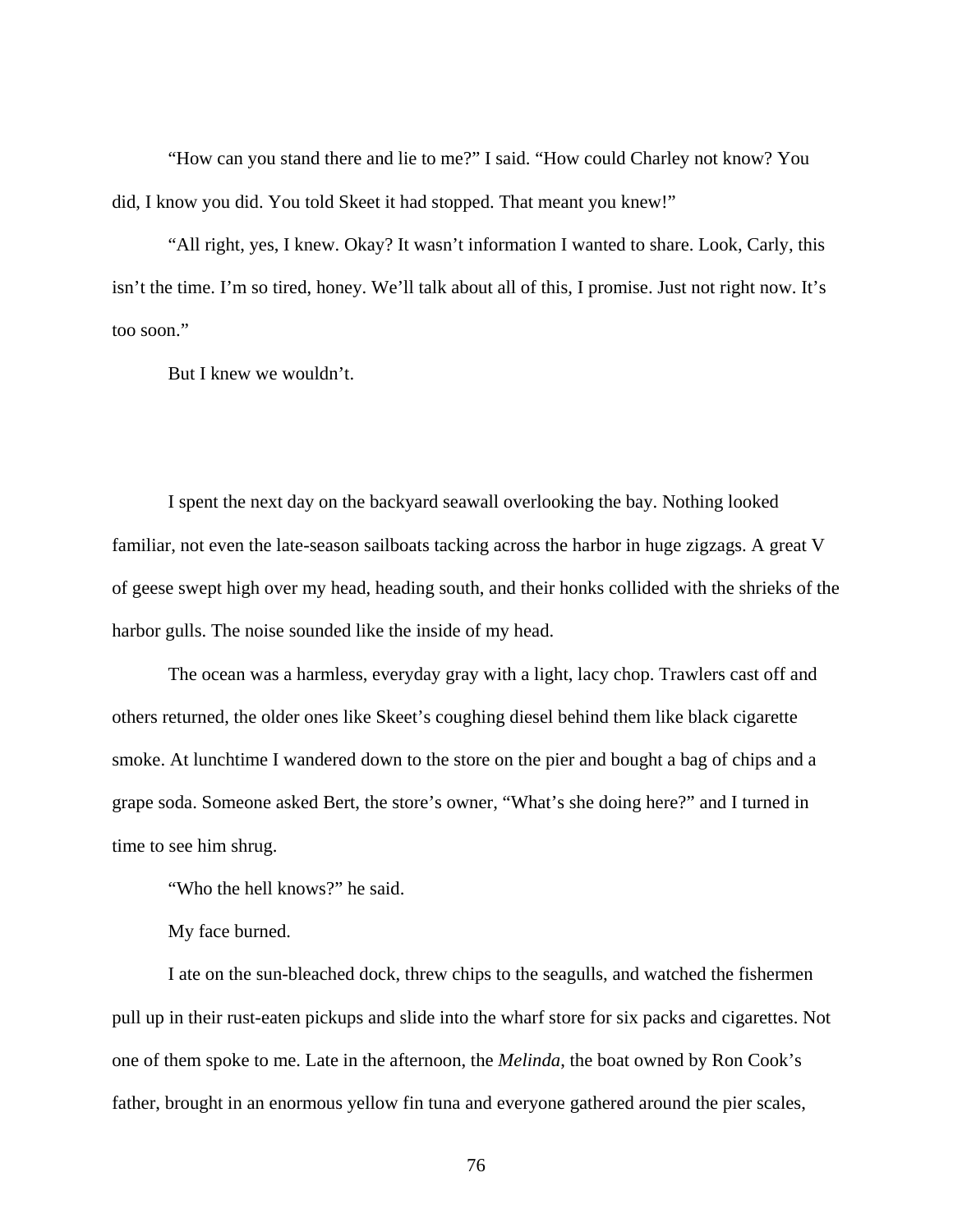high-fiving and passing out beers, happy as Christmas. It was like my father's death had never drawn these same men, shaken and sober, to our house only the day before. I saw Ron in the crowd, a beer in his hand, and tried to catch his eye, but he never looked in my direction.

I checked on my mother three or four times, but she always said the same thing, "I'm okay, Carly, just tired, I'll be down in a bit."

At dinnertime I gathered a handful of gold and scarlet maple leaves and put them on a tray with some reheated clam chowder and a bowl of Cheerios, but she was asleep. The house, awash with tourists and fishermen before the accident, was filled with a silence so loud my footsteps echoed. I slept in my clothes on the couch in the den, and had monstrous dreams of my father hanging, bootless and blue, from twisted fishing nets.

I spent the next day on the couch in the den watching Jerry Springer reruns. The women looked like obese versions of Ricki. At night I flipped between The Cartoon Network and The Disney Channel until I slid into another nest of nightmares.

The next day I turned fifteen. I knew my mother would never forget my birthday, and I waited for her to come downstairs with my presents and ask me what kind of cake I wanted and what I wanted for dinner. I'd say fried clam strips with extra tarter sauce, creamed corn, and a double fudge chocolate cake.

When she didn't show by lunchtime, I microwaved a quart jar of for-company-only lobster chunks, dipped them in melted butter and ate standing over the sink. For dinner I smoked three of my father's Lucky Strike cigarettes, and gagged down a full, eight-ounce glass of the Segram's Seven I found in the mudroom behind his extra pair of waders.

Six hours later I started puking, right there on the kitchen floor. I threw up so many times I lost count. By the time I was done, it was three in the morning and I wanted to die.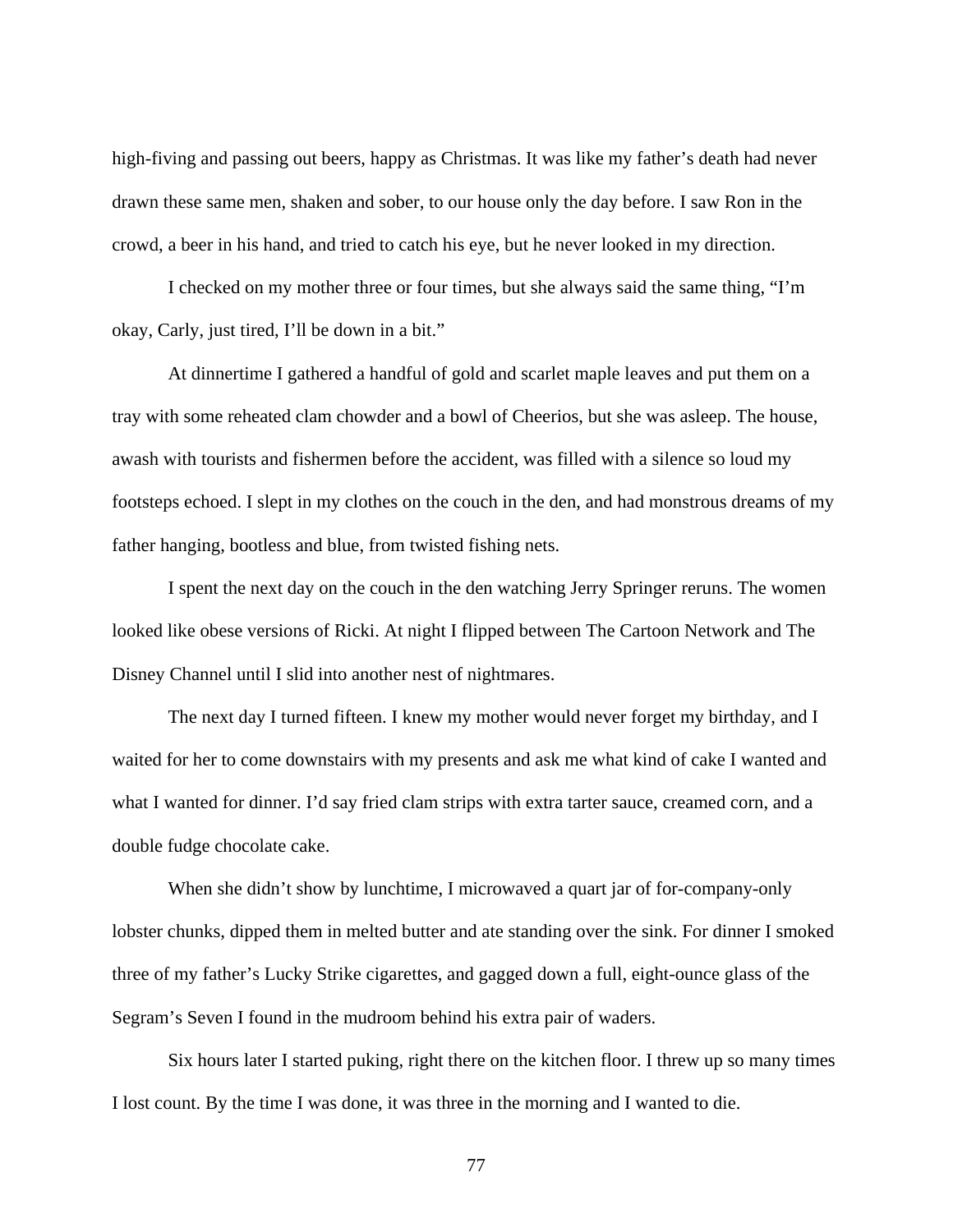Late the next afternoon, when I was standing on the seawall, my head pounding and my stomach muscles screaming from dry heaves, a long, shrill whistle sounded behind me. Shit, I thought. Skeet. Why couldn't he leave me alone? I turned toward the sound, and he waved at me like he was flagging down traffic. It was too late to hide.

It took him forever to limp across the backyard.

"Where's your coat?" he asked when he got close. He struggled out of his ratty canvas jacket and draped it over my shoulders. "Could use some coffee," he said. "You comin'?"

He didn't wait for an answer.

"Jesus H., it smells like chum in here," he said when he saw the kitchen. He maneuvered around the large puddle of vomit, and walked around poking his nose in the gouged-out pies lining the counter, the opened bags of chips, the gallon jugs of milk sitting out and stinking, and the tomatoes rotting on the drain board.

"Where's Ellie?"

I shrugged.

"Say again?"

His voice had an edge. I shrugged again, but nodded toward the stairs.

"Damn, ya think the smell would wake her," he said. He leaned against the counter, folded his arms across his chest, and stared at me.

A long thread of silence spooled out between us, and I hoped he could feel my hatred stretched along its length. I watched the clock's second hand. I'd be damned if I was going to talk first, but after a three-minute eternity, I couldn't stand it anymore.

"So you and Dad had a fight about Ricki that day, right? He told you he was ditching us, was that it?"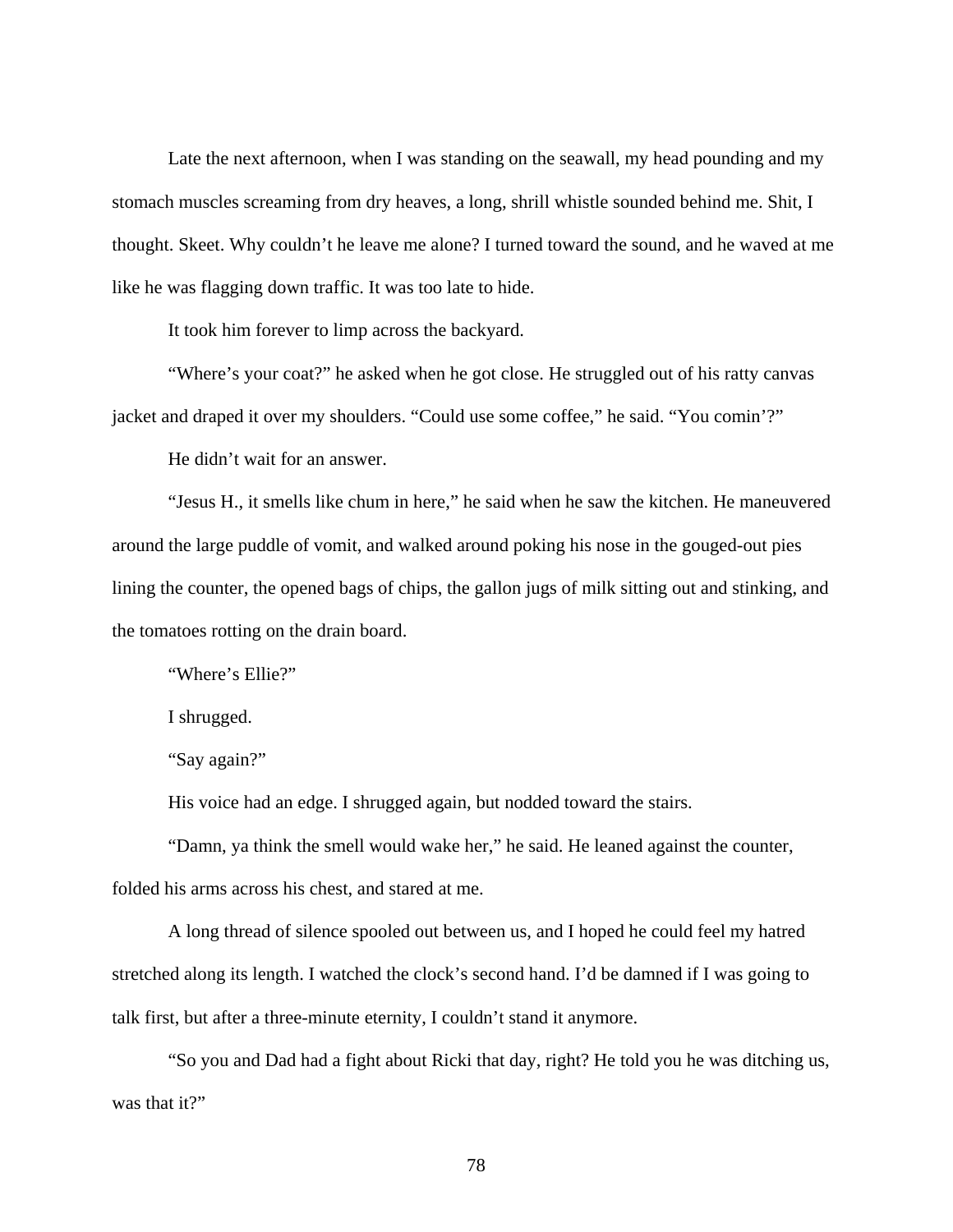"Pretty much," he said. He pushed back his cap and scratched his kelp-bed hair. "Okay, look, he said he was moving to Portland with her, and I said he was full of shit. I said if he left, I wanted out. He could kiss the business goodbye. So he got pissed and took a few swings at me and I punched him back. So yeah, we had a fight that morning, and we both said hard things, and I'm not real proud of it, but there it is."

"You knew he was drunk. And you didn't try to stop him. You didn't. You didn't do anything!"

He reached over and gripped my wrist, and it hurt.

"You ever try to get your dad to do anything he didn't want to? Huh? Especially when he'd had a few? How'd it work for ya? Didn't work worth a damn for me, not one time. Hell, Carly, you're plenty old enough to know it ain't that easy. And the worst part is, the older ya get, the harder it gets, and that's just a damn fact."

I glared at him. He glared right back, but at least he let go of my wrist. He watched me rub it with my other hand.

"Listen," he said, "I hold me to account for what I do. I don't go around blaming other people when I done something wrong. And right now it wouldn't hurt you to do some thinking about what your dad's done. Wouldn't hurt you to do some thinking about what you've done, either. And that chippie, too. Don't forget her."

"You mean the whorebitch?"

He gave a small smile. "That's the one. But he was more than willing. Hell, he was champin' at the bit. Girl, your dad couldn't wait to get gone."

I knew it was payback, and I knew it was true, but it hurt a lot more than my wrist, and the tears came.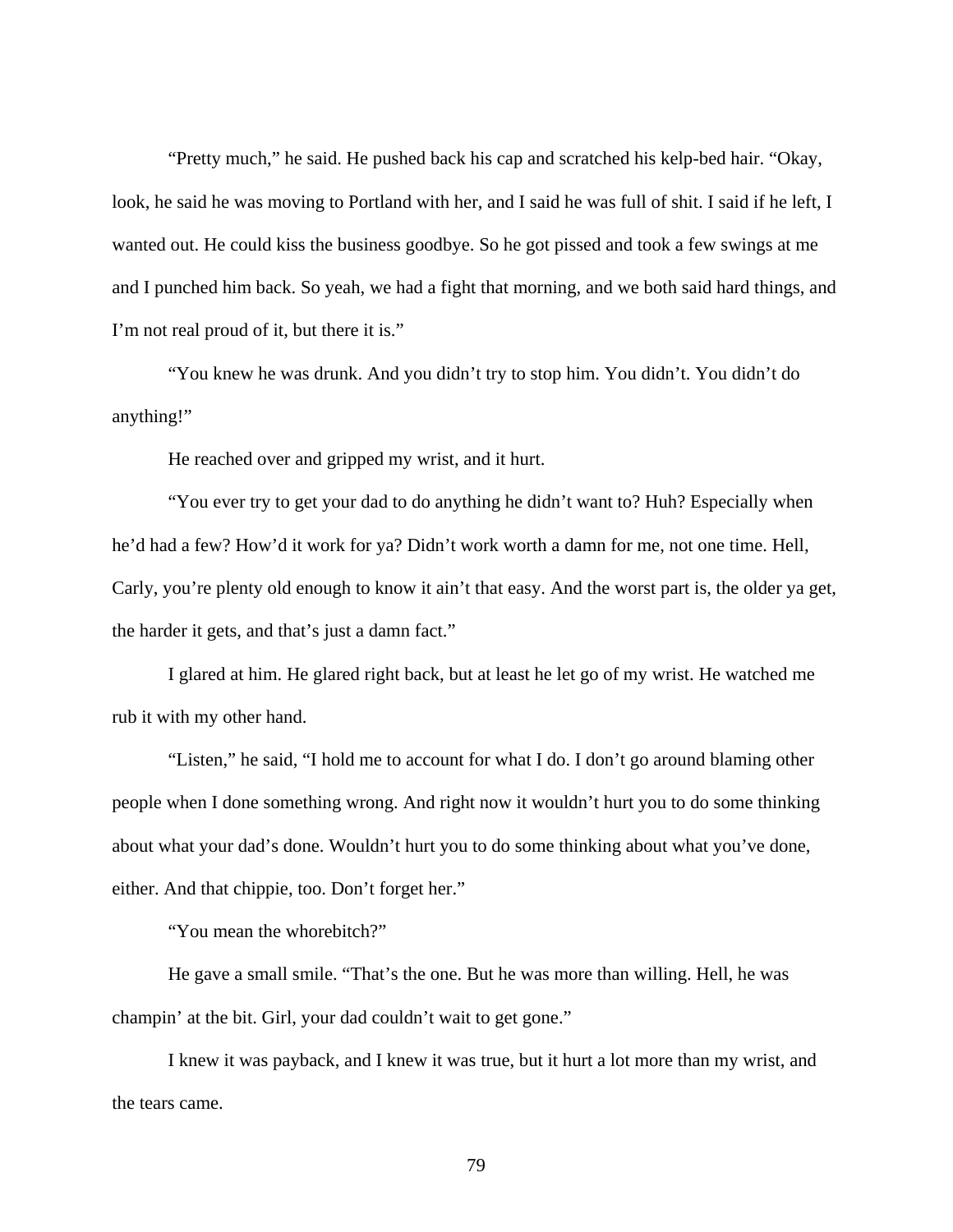He reached over and took my hand. His was huge, rope-rough, and ice cold, but even though I still hated him, it helped. We stood in silence, side-by-side against the counter, hands loosely linked, for a long time.

"Well, tell your mom to call me when she gets up," he said finally, and I said I would.

After he left, I filled a big plastic bucket with soapy water and scrounged around under the sink for the big yellow floor sponge and some garbage bags. I figured it would take at least two, maybe three hours to clean up my mess. And if I was lucky, my mother wouldn't come down until I was done.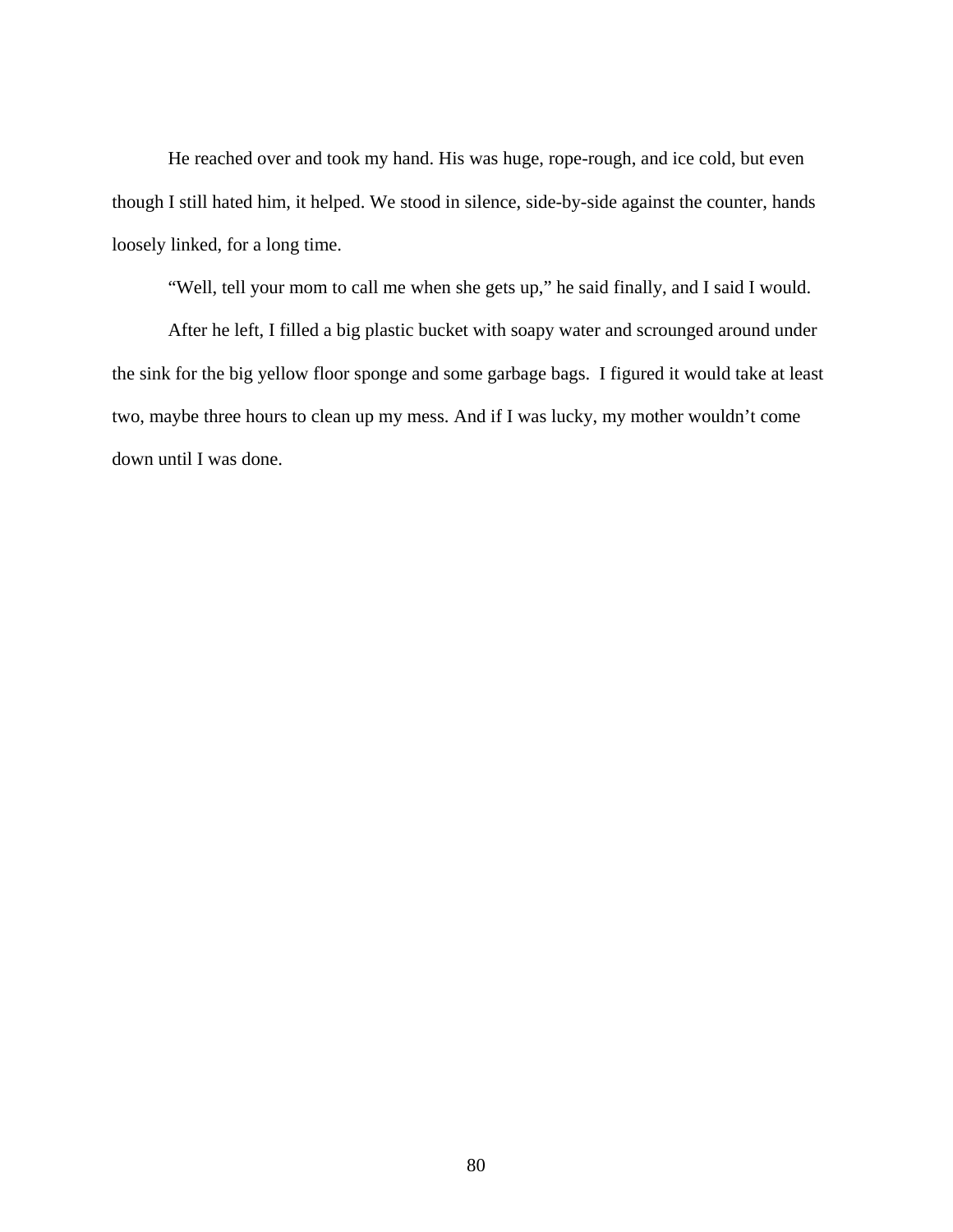## SUNDAY WARS

My grandfather had a large watercolor of Zurich over the roll-top desk in his study. Serene in its heavy gilt frame, the city sparkled at night in a light rain. Street lights reflected streaks of brightness down narrow avenues, and the avenues themselves shone like dark, turbulent rivers, dotted with the glimmering lights of cafes. The painting was dark, deep and peaceful. Unlike my grandfather, his life, or his marriage.

 My grandparents bickered constantly. The sniping began on their first date and ripened during their courtship. At first it was sort of sweet, my Aunt Gracie said, how they'd argue about a word in a poem or who beat whom into the water down at Farnsworth's swimming hole. By the time they were married in 1927, the fights were routine and frequent. Now, thirty years later, what had once been careless tit-for-tats were winner-take-all strafings, calculated to inflict heavy damage, and the fights took off faster than my Cousin Jimmy's brand new '56 Chevy Bel Air sport hardtop. They always ended with my grandfather stomping off to his law study at the top of the stairs to brood beneath his painting of Zurich, while my grandmother stabbed at her embroidery and muttered to herself in an angry monotone.

"Why don't they just ignore each other?" I asked.

 Aunt Gracie and I were clearing the table after the weekly family dinner at my grandparent's huge brick house on Peachtree Street in downtown Atlanta, and my heart sank at the number of dishes, their contents gummy, still waiting to be fetched to the kitchen. Nineteen place settings made boat loads of dirty china, and I wished, again, that Leticia's day off started after the dishes were done instead of right after church.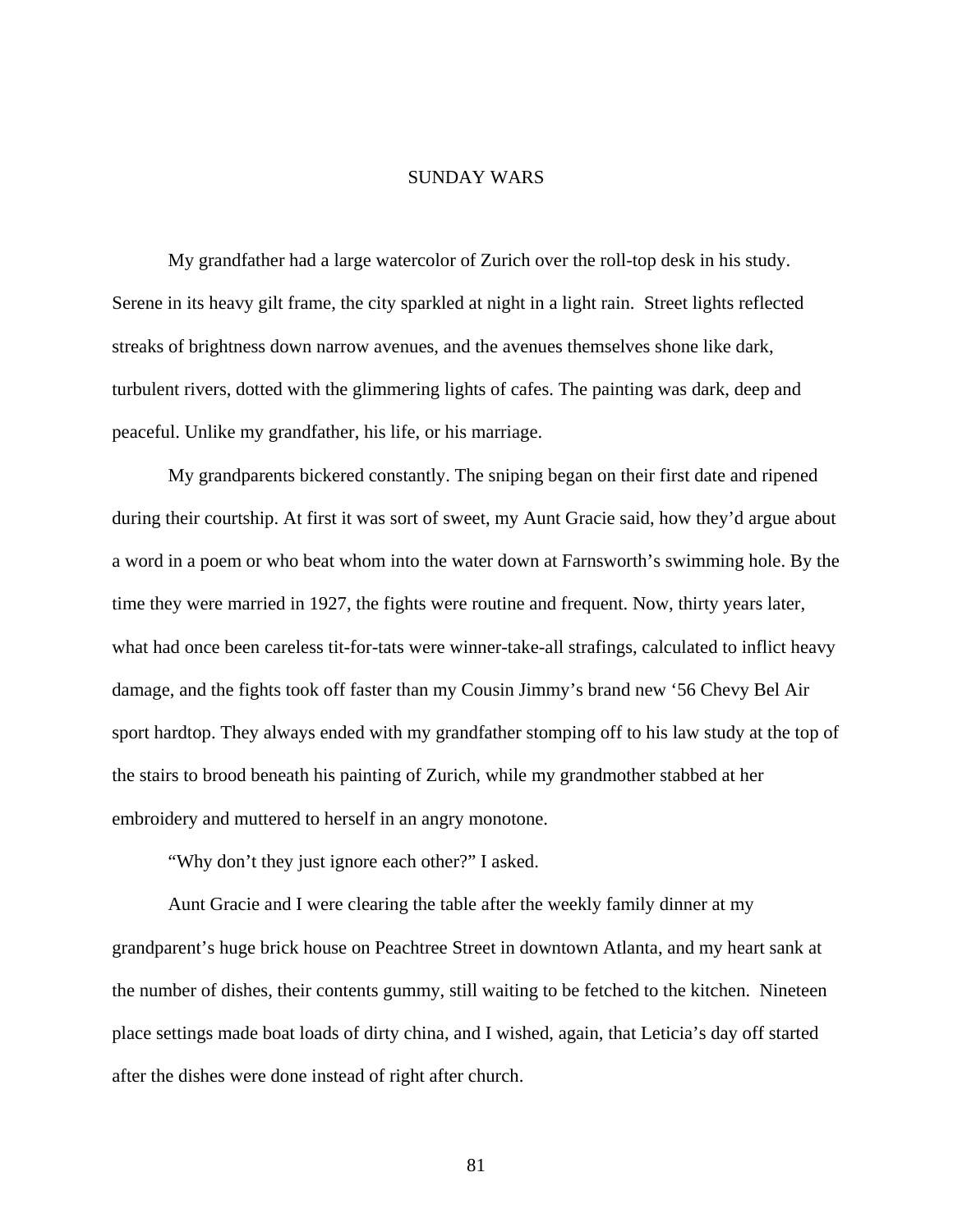"Why? You want to know why?" Gracie lowered her wire-rimmed glasses and her pale, seventy-year-old eyes peered into mine for so long I wished I'd kept my mouth shut.

 At least I hadn't asked why they just didn't divorce and get it over with. I knew the answer to that. Only no-count people divorced. Northerners, mostly. Here in the south people had affairs, ran off on rainy nights, or murdered each other as a last resort, but they didn't divorce. No one in the family, except maybe my cousin Jimmy, would dare do such a thing.

 "Well, let's see," she said. "For starters, your grandmother's stubborn, but she's not pigheaded the way your grandfather is. Here, Birdie, give me that dish, it's Wedgwood. For heaven's sake, girl."

She snatched the tottering, topmost dish from the stack in my arms.

 "For another, your grandfather's memory's as long as a giraffe's legs. He can hold a grudge like no one else on earth. Plus he hates to lose. You know the story."

The story. Everyone in Atlanta knew it, and they still talked about it. It happened five years ago, back in 1951, when I was eleven. My grandfather lost his first case ever, and he lost big. They say he didn't twitch a muscle when the jury foreman read the verdict, or even blink when he polled each jury member, one by one, and found all twelve of them had voted 'not guilty,' 'not guilty,' 'not guilty,' all the way down the line.

He took the perfectly folded white handkerchief he always kept in the breast pocket of his hand tailored, three-piece suit, gave his forehead a quick swipe, thanked the twelve jury members for their service, then turned and tipped an imaginary hat at the opposing counsel.

Later that day he sent everyone on the winning side a case of bonded, twelve-year-old Kentucky bourbon, including the defendant. That night he called the man at home, told him he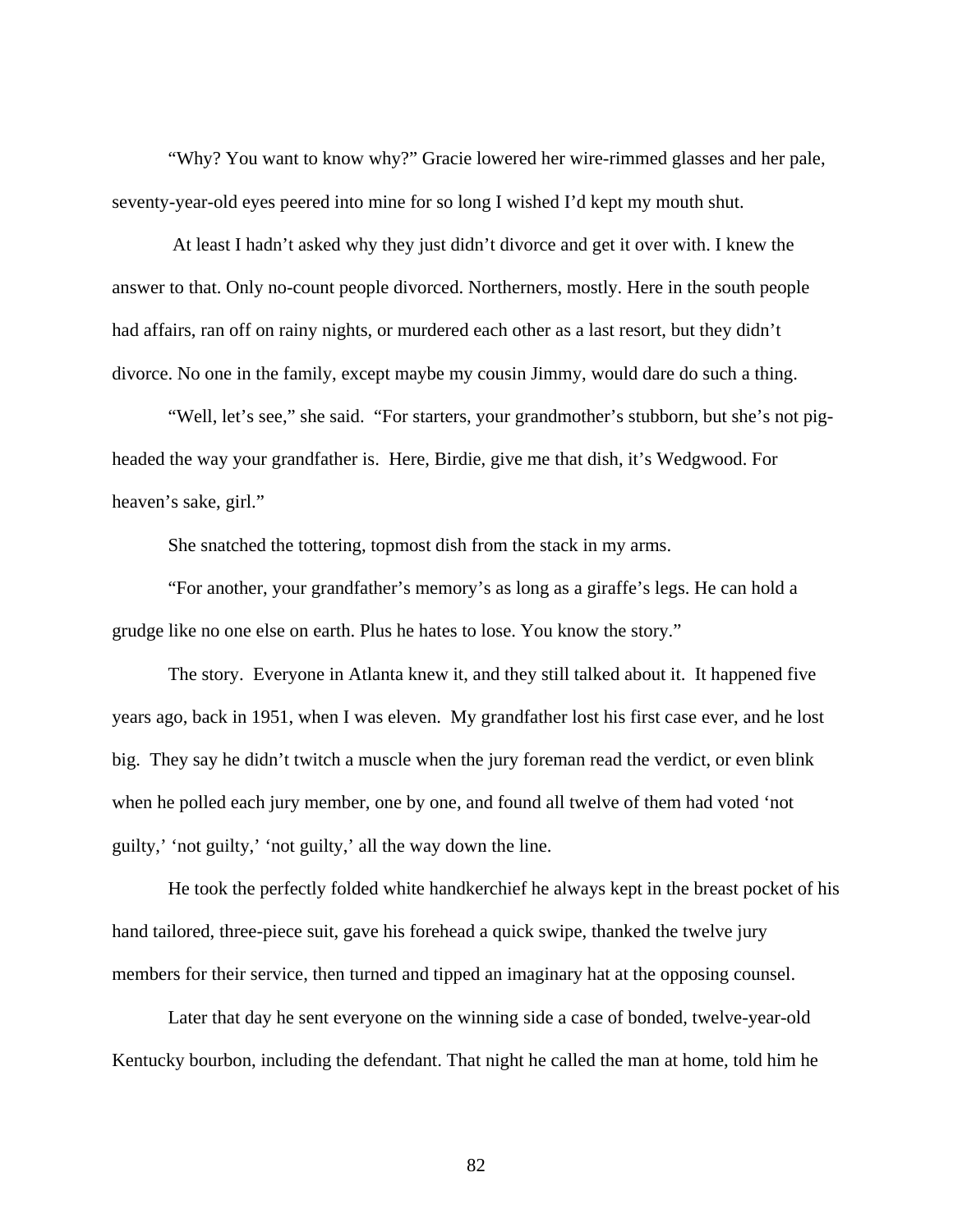was an embezzling bastard son of a whore bitch, and if he ever put his big toe over the Fulton County line again, he'd track him down and set the dogs on him.

"Mastiffs," he said. "I got two of 'em. Mudflap and Fart. Mean bastards, big yellow teeth. Trained 'em up myself. Now get gone. And leave the whiskey on my office steps. I'll send someone to fetch it, directly."

Never mind that the only dog we'd ever had was an ancient, lumpy, and lopsided pug named Mabel who took an age to gum the table scraps Leticia heated on the stove for her every night, and stared out at the world with eyes milky from cataracts, the man was gone by noon the next day.

By dinnertime the next day, Mudflap and Fart were household names, and the owner of Roland's department store, who'd lost thousands to an over-ambitious bookkeeper, promised to name his next-born son after my grandfather. I couldn't imagine such a thing. One Robert Emmett Baxter was enough.

For weeks after that trial my cousin Jimmy went around crooning, "bastard son of a whore bitch" and "Mudflap and Fart, Mudflap and Fart," under his breath, and tittering like someone demented, until I wanted to pop him one. But that was back when he was fourteen.

Now, five years later, Jimmy would eat a can of fishing worms before he'd titter at anything, no matter how funny it was. These days he was all smirking self-confidence, and when he wasn't ramming around in his graduation present Bel Air and blazing up trouble in Buckhead, he was idling in the back yard hammock, waiting for summer to end and the fall semester at Auburn University to start, his eyes shut, whisper-singing Elvis songs off-key in a low, throaty voice. I watched him by the hour from my bedroom window, and when I said my bedtime prayers I had to keep my mind on my business. I had a suspicion God would be better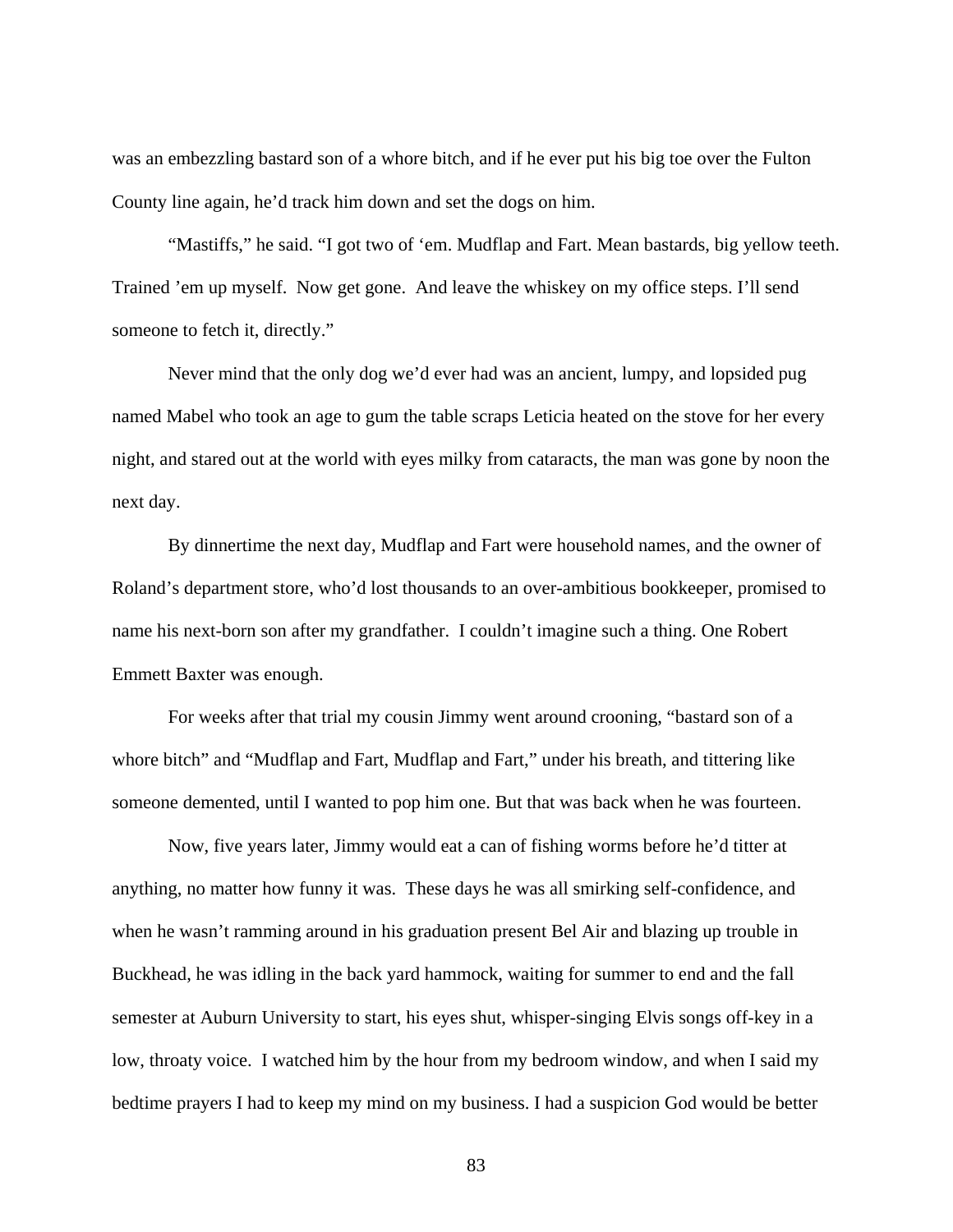off not knowing all the places I wanted Jimmy to touch me. And how much I wanted to touch that boy right back.

"Birdie, whatever are you doing?" Aunt Gracie asked. "Why are you looking at the grits like they hold the key to some fortune?"

I blushed. "I'm not."

"Thinking about anyone I know?" she asked. "And speak of the devil. Hey there, Jimmy-boy. Where'd you come from?"

"Hey, yourself," he said. "You still clearing, Birdie?" His eyes were sexy-lazy, and he was blasting his high-voltage smile right at me. "Come on, move it, girl. We got business."

"Wanna help? It'd go a lot faster," I said.

"I'm not doin' dishes. Hell, no."

"Watch that mouth," Aunt Gracie said.

"Yeah, yeah." He took our great aunt's small, lined face in his hands, and kissed her cheek. "I'll start watchin' my mouth when you take up with one of the men who follow you home from church like homeless dogs. They look sorrier than Mabel there."

Mabel heard her name, looked up from her dog bed in front of the hutch, and murmured something in the back of her throat.

"Troublemaker," Gracie said, but she popped a pink after-dinner mint in his mouth.

Gracie had lived with my grandparents from the time they came back from their honeymoon in Paris, and had never been out on a date in her life. And no man had ever followed her home from church.

"Hurry up, Birdie," Jimmy said.

He gave me a wolf grin, and the hair got warm on the back of my neck.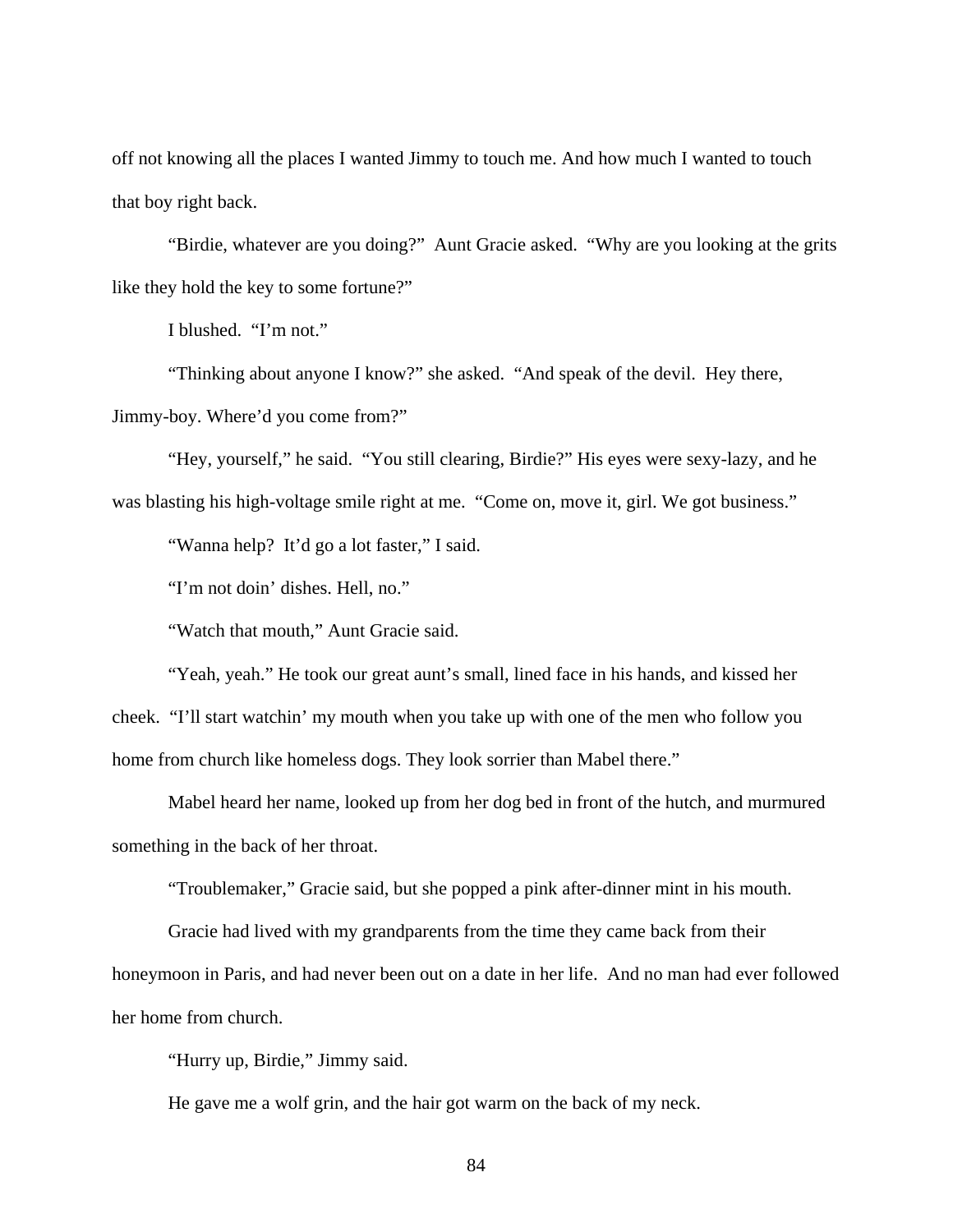"You owe me seventy-five cents, a quarter from last week and fifty cents today. I got it all right here." He pulled out a small, black leather notebook from his back pocket and flapped it at me. "Ain't no hiding from me, little girl."

Jimmy was a gambler. Six days a week he bet on anything that flew into his head: a buck if it rained next Thursday, a quarter if the tenth car to round Peachtree Street was blue, and until he'd graduated from high school, fifty cents that the principal didn't have the guts to call Uncle Hoyt about Jimmy smoking in the boy's bathroom again.

But Sundays were different, sacred in their own wager-filled way. My grandparent's saved up their worst fights for the big family dinner, and the Sunday Wars, as we called them, were as inevitable as the country ham my grandfather sliced with his antler-handled carving set. Accordingly, all Sunday bets had to involve our grandparents, they had to be about the fights, and the only people allowed to bet were family members. But not, of course, our grandparents themselves. On Sundays they dined in ignorance, unaware that the rest of us were quivering on the edges of our seats, tuned like wartime antennae for the first drop of sarcasm or the first whiff of annoyance that might signal the upcoming skirmish.

Jimmy alone set the terms for the bets. They could involve something minor, such as which course was being served when the fight started, or something major, which in Atlanta meant God or politics.

In the event that there wasn't a fight, all bets were off, and we started over the next Sunday. But that had never happened. None of us could even imagine eating a Sunday dinner in peace.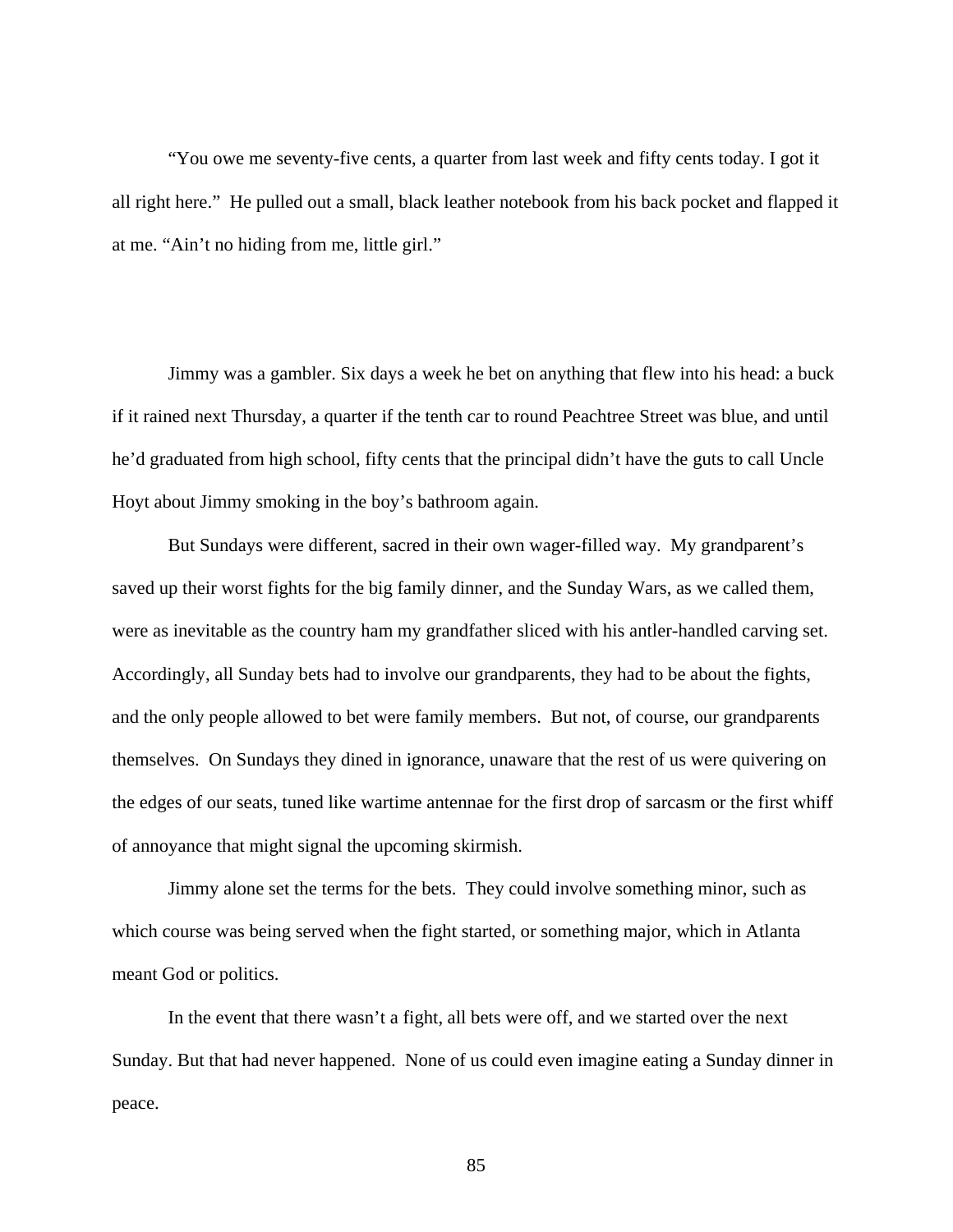My daddy, Robert Emmett Baxter, Jr., granddaddy's eldest son, said the Sunday Wars were making Jimmy the richest man in the family, and that was saying something. Like his two brothers, Uncle Forrest and Uncle Hoyt, my daddy worked in my grandfather's law firm and like them, he placed his Sunday bet with Jimmy quickly and quietly on the gray granite steps of the First Baptist Church before the family collected itself for the short, half-mile walk back home. Mama and the aunts and cousins were more discreet. They placed their bets closer to home, but on the sly. One by one they'd find a way to slip Jimmy a dime or two and whisper their hopedfor winner in his ear.

After dinner, when the bet had been decided, the women headed for the kitchen to spare Leticia a bad mess on Monday, while my grandfather went upstairs to nap. Only then did the uncles and cousins troop down the crushed stone walkway between my grandmother's flower beds, and into the clearing unseen from the upstairs windows, and settle up. The women joined the men after the dishes were done, their coins knotted into tight little wads in the corners of their handkerchiefs.

Everyone appreciated Jimmy's bets for the creative things they were and for giving the family something to focus on as the verbal grenades sailed over our heads, and no one begrudged him a hefty percentage of the take.

Gracie was the lone dissenter. She said she'd catch fleas and scratch to death before she'd bet against her own sister, and she would have, too. The two were thicker than tar on a January road. I thought it was curious that Gracie never once mentioned the bets to my grandmother, but Jimmy had been Gracie's favorite from the time he drew breath, so I guess loyalties undisturbed were loyalties unquestioned, and she was willing to be temporarily blinded on Sundays.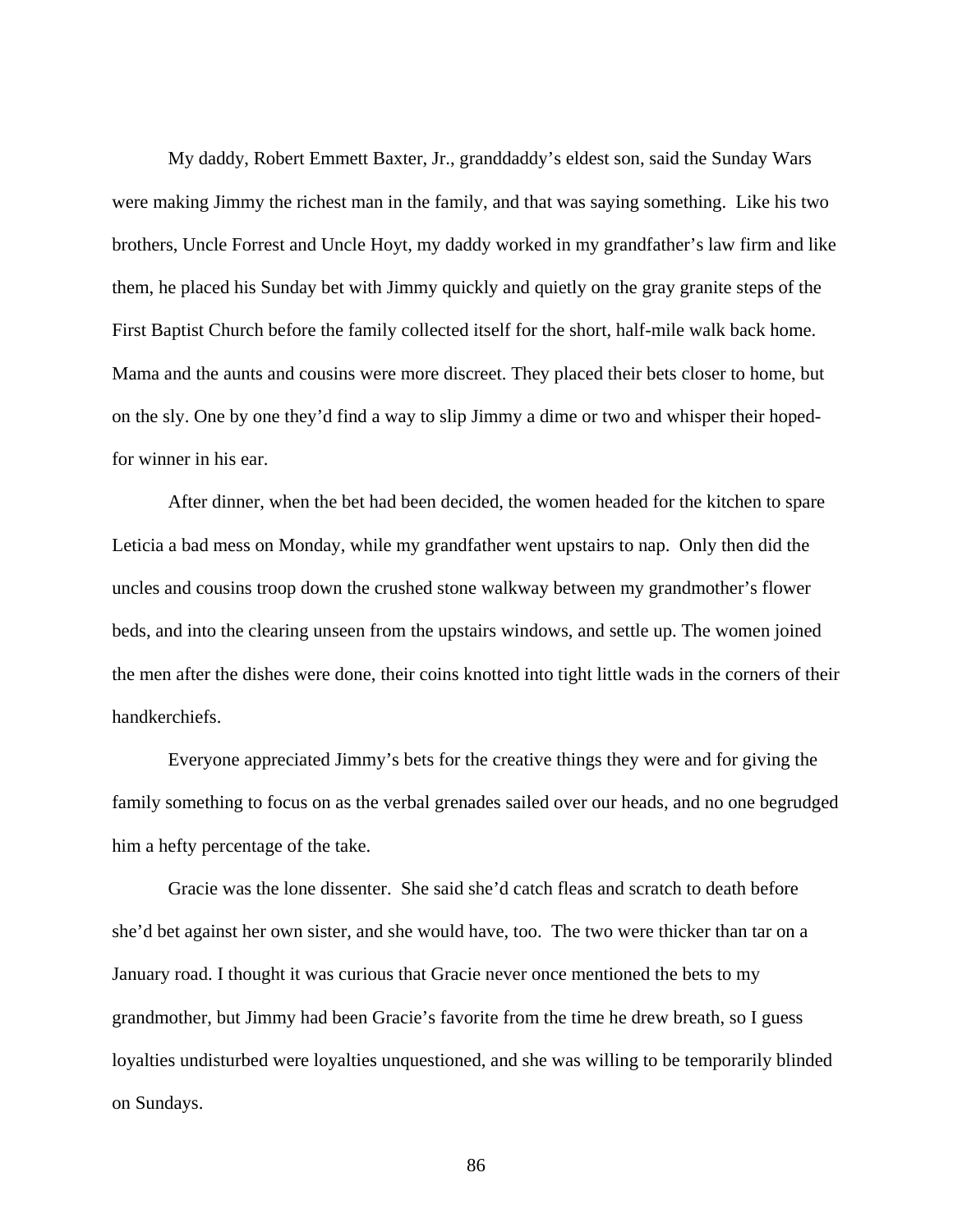Today's dinner bet had been of the God or politics variety, and Aunt Doreen, Jimmy's mama, won the pot hands down when my grandmother said, for the hundredth time, "Lord, it's just a disgrace, havin' a Republican in the White House."

 My grandfather, who had never voted for a Republican in his life, and said he'd rather roast in hell on a handmade spit, said, "Your problem is you don't know what you're talking about." Ike was a military man, no, a military genius, my grandfather said, and if anyone deserved to be president, he did.

"Now Robert," my grandmother replied, "You know good and well Mr. Eisenhower doesn't have the sense God gave a yellow-bellied sap sucker. That new-fangled Federal-Aid Highway Act of his is going to be the ruination of Atlanta, just you wait and see. It's going to turn this city into another big Yankee mess, noisy and dirty and just plain no-count. And that would please you just fine, wouldn't it?"

And with that, they were off and running. All the bettors nodded almost imperceptivity to Aunt Doreen and I was out a quarter. And now I owed Jimmy money I didn't have.

 The next Sunday was my sixteenth birthday. Five minutes into the walk home from church I was sweating like a draft horse, and hoping Jimmy hadn't noticed the underarm stains on my pink linen dress. As usual, my grandparents walked in front. My grandfather swung his walking stick with authority and nodded to everyone we met. My grandmother walked beside him, dressed in her customary black. She was thin as a hat rack, and her back was a tall, rigid line. I wondered how she could bear to wear a high-necked dress on such a day. The rest of the family ranged behind them, and Jimmy and I brought up the rear.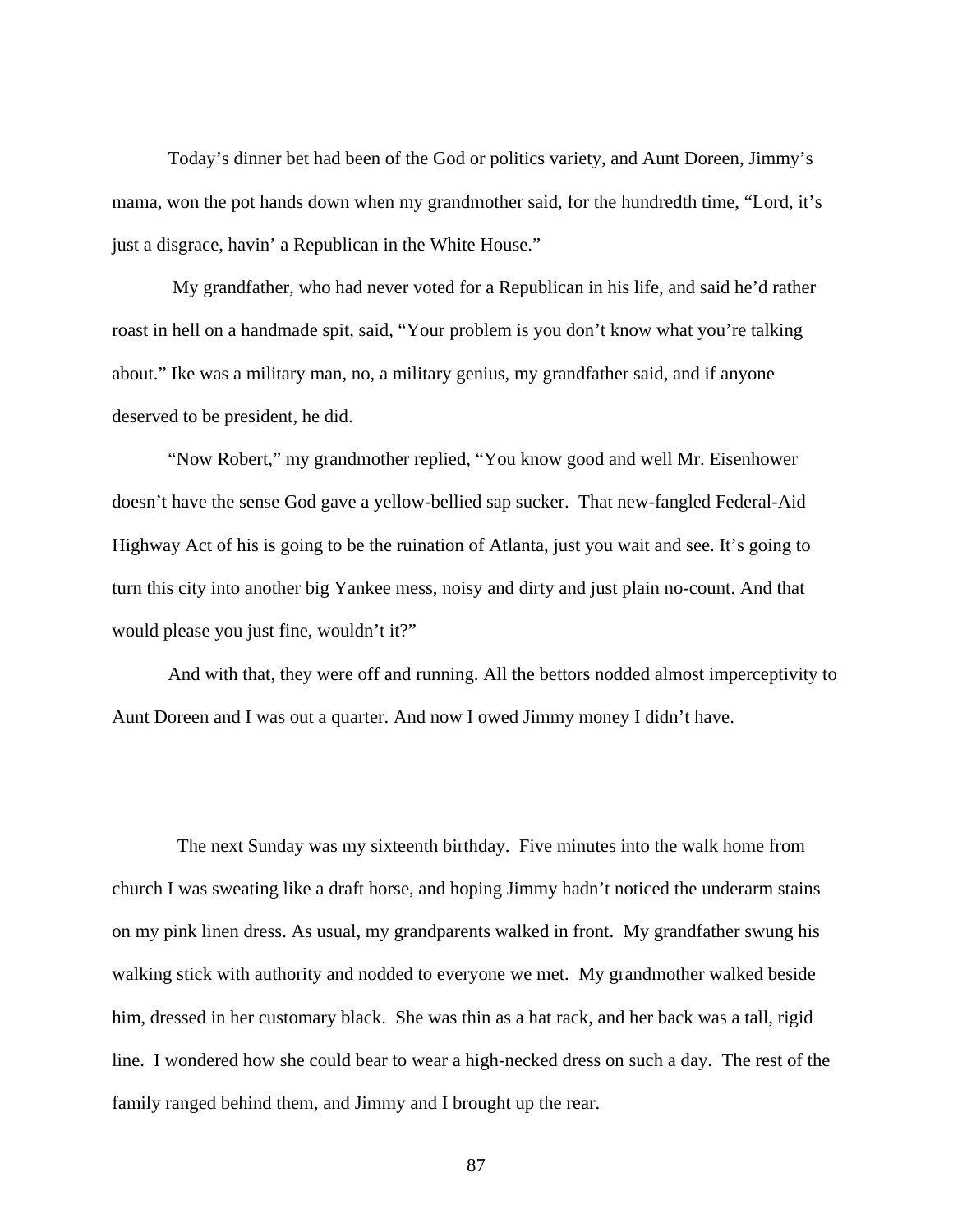"Hey, Birdie," he said, "who's gonna start the fight today? Him or her?"

"I'm not sure I'm betting today," I said. "I'm getting mighty sick of losing." I didn't mention the money I owed, and he didn't ask.

"Tell ya what. Seein' as it's your special day, I'll give you a big hint. Grandma's already mad at Leticia for burning the biscuits. Then she snapped at Gracie. I were you I'd put my money on her."

He'd remembered my birthday! He leaned close and I smelled lava soap and astringent aftershave.

"No lie, and then Gracie sassed her back, and now Grandma's madder'n hell. Look at her up there, her back all tight, like she's constipated."

"Can I bet something besides money?"

He looked at me appraisingly, as though he were evaluating a race horse. "Like what?"

"Oh, I don't know." Did I have the courage to offer a kiss? I took a deep breath and heard myself say, "I don't know, you pick."

"Okay, I'll think of something," he said. "So. She starts it, you win and all debts are cancelled. He starts it, I win. You can't beat those odds, Birdie. It's a birthday present. Deal?" "Deal."

"That's my girl," he said, and gave his hips an Elvis pump and swivel.

"I saw that!" My grandmother had turned and was striding toward us, the two cherries on her black straw hat bobbing indignantly. "Mercy Maud, where are your manners?"

The fury radiated from her like heat waves.

"She looks like a dust devil," Jimmy said, but not quietly, and when she got within range she smacked him with her clutch purse.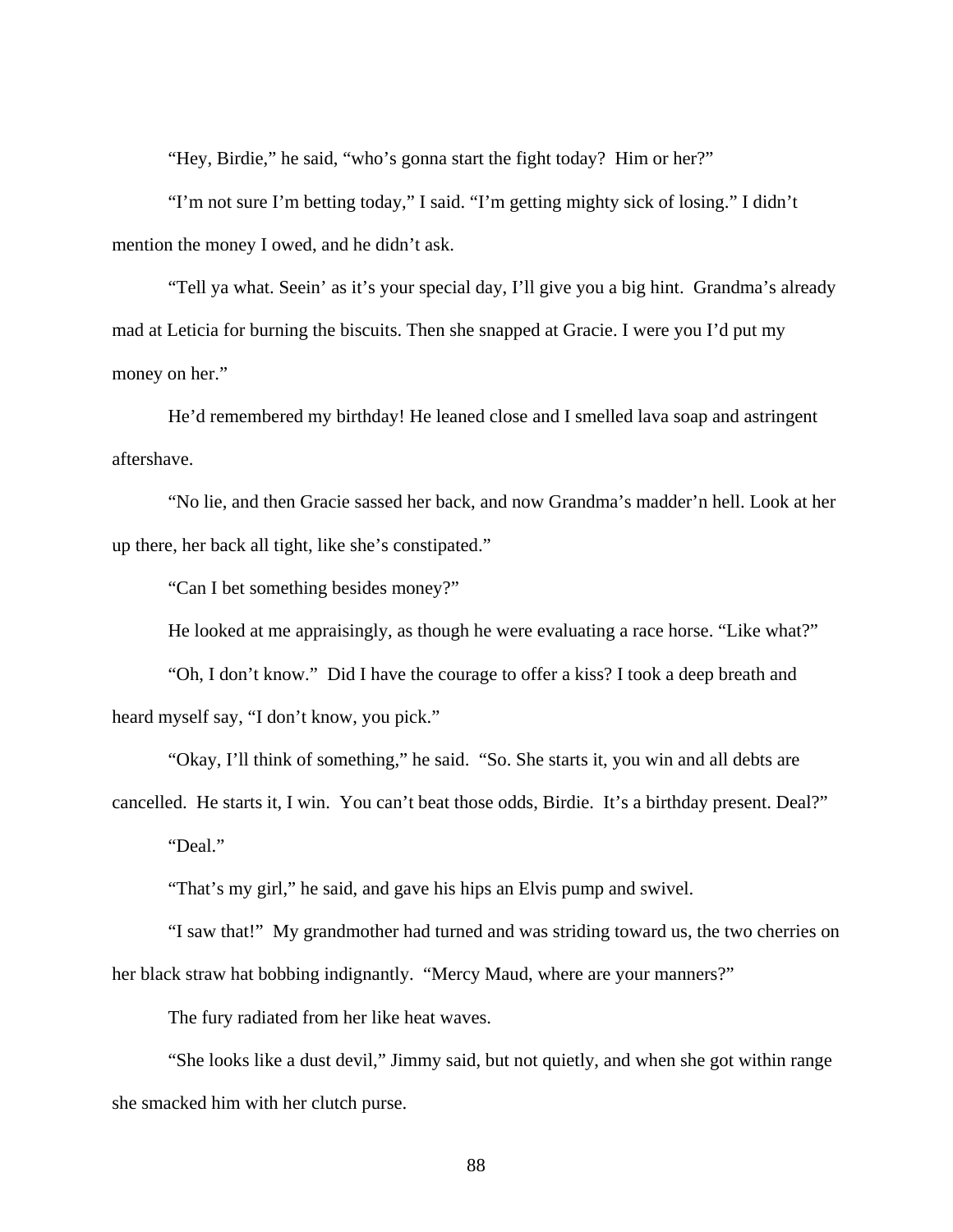"Lord help, I come back here wanting to talk to Birdie for a minute and what do I see the minute I turn around? You looking like nonsense come alive." She fanned herself with her purse. "And right here on Peachtree Street! I hold you just as much to blame, Birdie, I really do, the way you egg him on. It's disgraceful. Mercy, it's hot out here. Now Jimmy, get gone, I want to talk to Birdie alone. And you mind your manners or I'll mind them for you."

She waited till he was out of earshot and said, "Girl, I want to see some space between you two. Jimmy's enough of a handful without you chipping in. Just last night he was three hours late getting that Sawyer girl home, and her daddy called Hoyt and said next time he was calling the Sheriff. That boy can't get to Auburn fast enough to suit me, and your cow eyes aren't helping. I won't have the Baxter name going up in smoke because the boy's got unruly hormones. Roberta, are you listening to me? Roberta!"

"What? Oh, yes, ma'am," I said automatically.

Sunday dinner was strangely quiet. By the time my grandmother cut into my birthday cake, a chocolate mint double-decker spiked with so much Crème de Menthe I could smell it from the kitchen, the aunts and uncles and cousins were sending each other questioning glances.

"Happy Birthday, Birdie," my grandmother said, handing me a small silver plate. She smiled but her eyes were narrowed, and they said, 'Remember our talk.'

 Ten minutes later my grandfather put down his coffee cup, took the white damask napkin from his lap, folded it neatly in eights and placed it gently to the right of his water glass. My grandmother followed suit. Dinner was over.

Nobody moved. This was history in the making.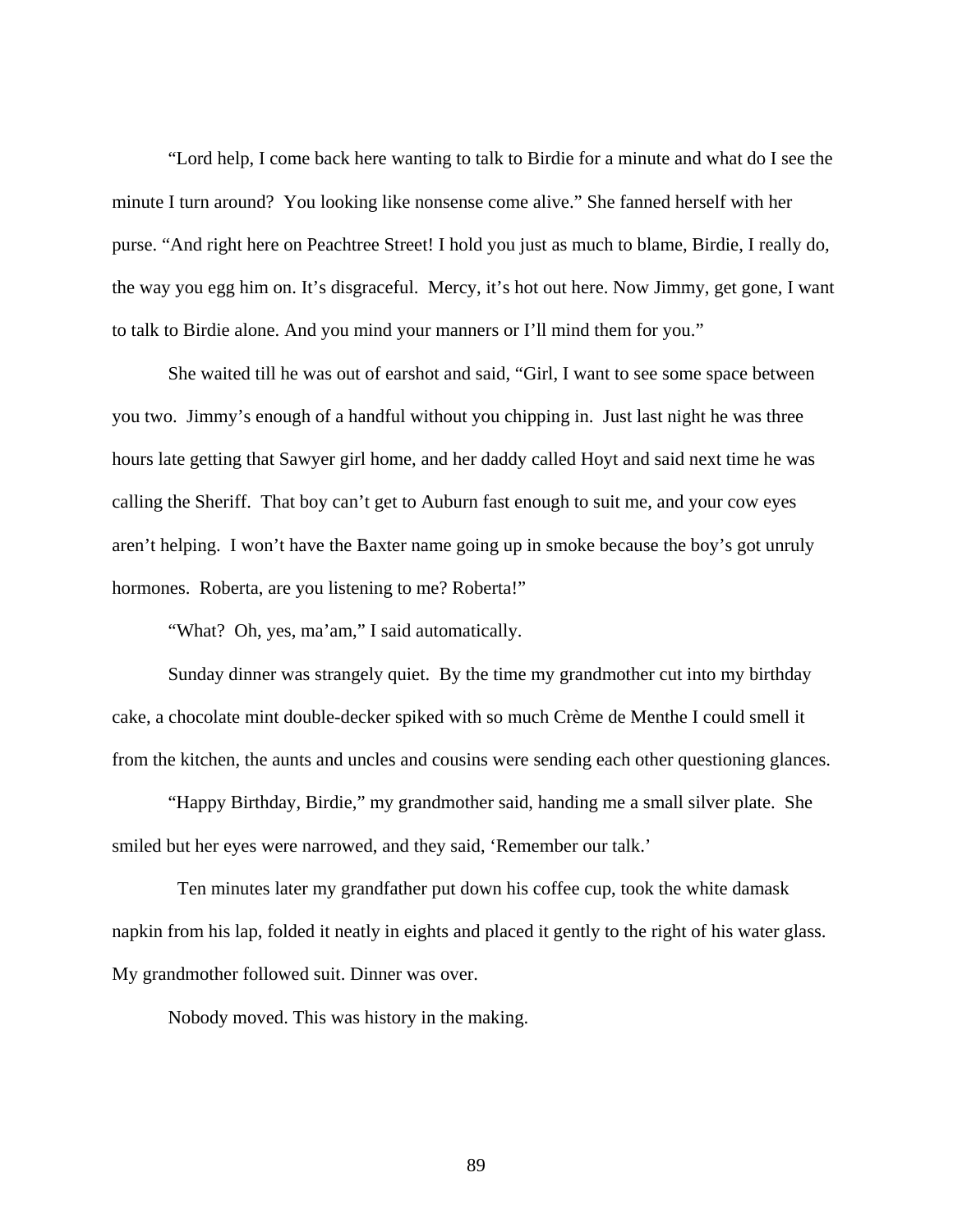My grandfather smoothed his napkin twice, almost tenderly, and cleared his throat. Everyone sat up a bit straighter and looked at him. Even Mabel raised her head off her paws and gazed at him expectantly.

I knew the family was expecting the fight to start, but I wasn't. I knew a draw when I saw one. When my grandfather was angry, he tossed his napkin in a crumpled heap in the middle of the table; he didn't smooth it lovingly. Something was afoot.

"Well," he said. He smiled at us all, again almost tenderly.

Everyone was silent, tensed.

"I've decided to move to Zurich," he said. "I leave on Wednesday."

My father stopped chewing. Jimmy lowered his fork onto his cake plate without making a sound. Gracie's coffee cup was frozen in midair. Her wrist quivered. My grandmother simply sat, her mouth slightly ajar, as though an unspoken question was propping it open.

"I beg your pardon?" Daddy asked carefully.

"I don't intend to be back," my grandfather continued in his best lawyer voice, "so she," he gave a brief nod in my grandmother's direction, "will have to stay next door with you." He said this last to my mother.

"Well, I guess that would be…fine," Mama said. She looked helplessly at my father. "Robert?"

My father swung his head back and forth furiously, as though he were shaking water from his ear after a swim in Lake Lanier. He knew as well as I did that my grandmother couldn't live with us. Mama was from Baltimore, which practically made her a foreigner, and the two of them were like oil and vinegar – they did well mixed together briefly, but they separated as fast as they could, quickly and politely and for as long as they could, without drawing attention to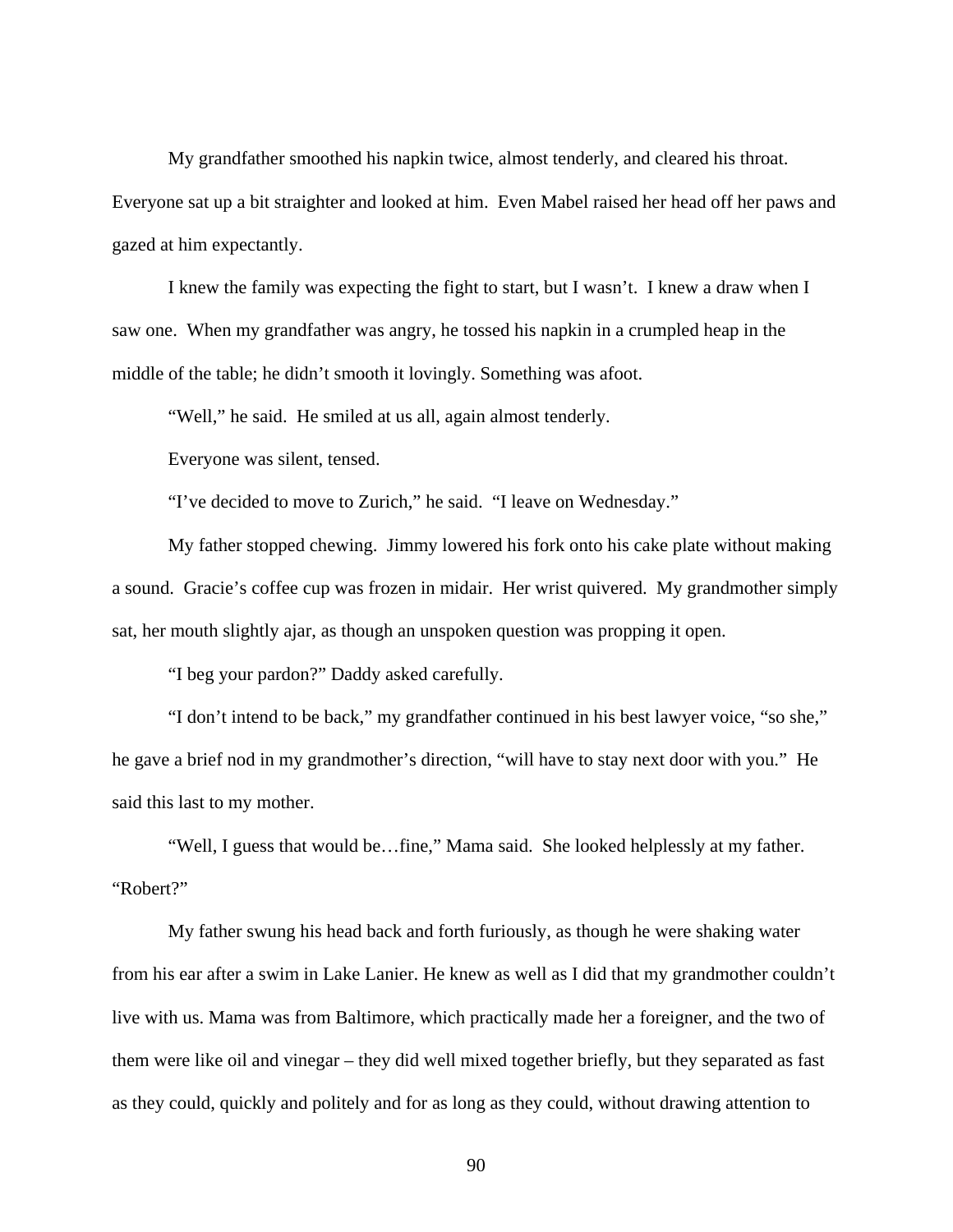themselves or their mutual dislike. Mama had never said so, but I knew she hated living next door to my grandparents. Normally vivacious and talkative, my grandmother's presence drove her to silence.

My grandmother hadn't moved. I waited for her typical angry squawk, but instead she gave one short, sharp cry, and began to tremble. Then she was rocking back and forth and back, open-mouthed, and weeping soundlessly, her face as tight as a clenched fist. As though in sympathy, Mabel raised her small, squashed face to the ceiling and began to howl long and loud, as though giving my grandmother voice, and she would not be shushed.

I had never seen my grandmother cry before, and the sight was even more shocking than my grandfather's announcement. I didn't know what to do any more than the adults did, so I did nothing. Nobody looked at anyone else. The special cake, *my* special cake, turned to sand in my mouth.

She finally stopped crying, Mabel stilled her howling, and still we sat, waiting for something to happen. The only sound in the room was the click of Mabel's nails on the oak floor as she made her way around the table, begging for scraps of reassurance and finding none.

My grandfather looked around the circle of shocked faces. He fished a ten dollar bill from his wallet and tossed it down the table toward Jimmy. Jimmy, his face scarlet, didn't reach for the bill and it fluttered between us and came to rest against my water glass. I didn't reach for it, either.

"Starting now, all bets are off," my grandfather said. He stood up, pushed back his chair, and strode from the room.

Watching that stride, I remembered a time when my parents and I were standing on the corner of Peachtree and Powers, talking to Mr. Loudermilk, owner of the Kirby vacuum store. It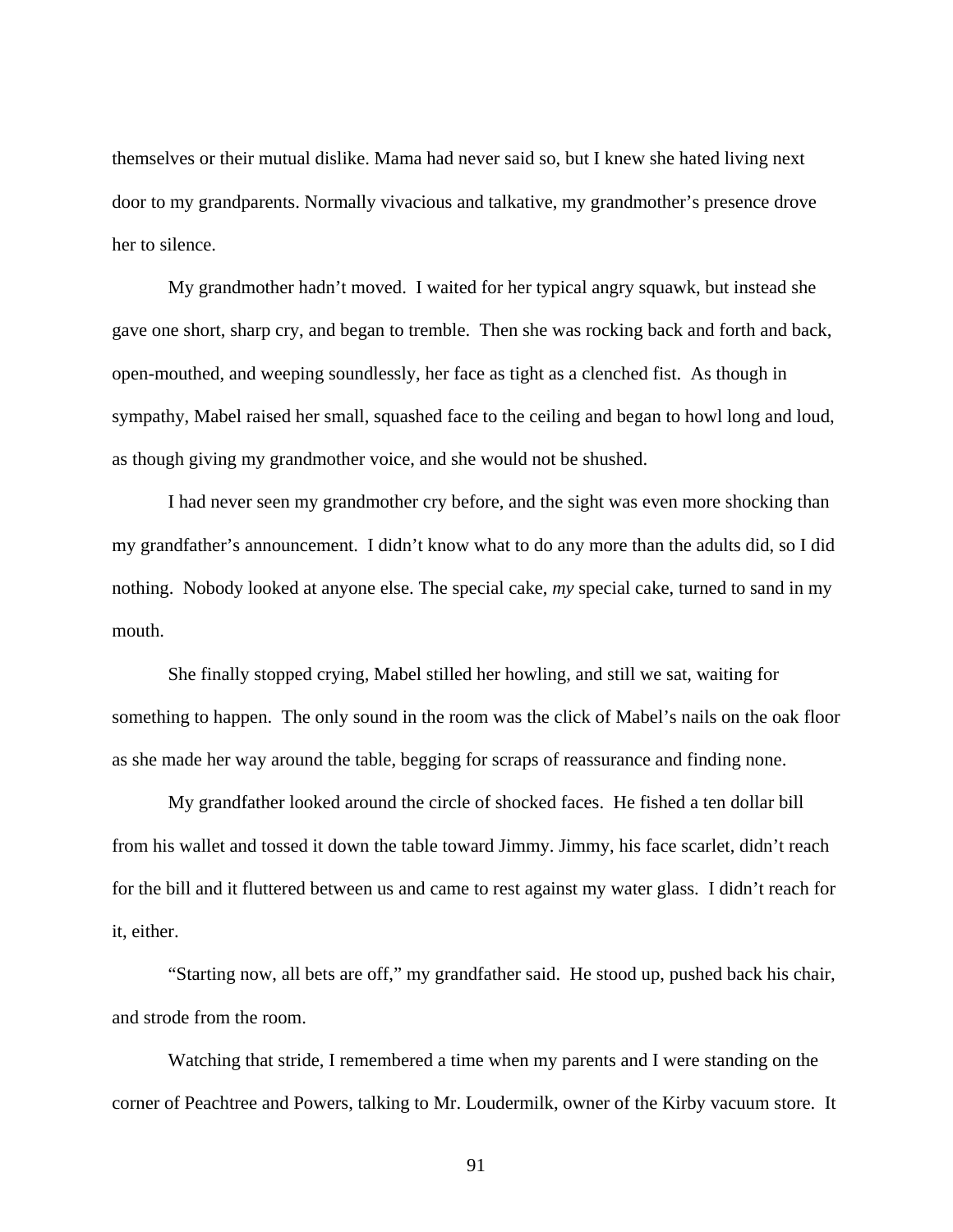was a warm Atlanta evening in mid-summer and I was six, and bored, barely listening until the man said, "Lookit him go! Don't he have the gait of a racehorse, though? Nobody else walks like him, like he owns the street, and the air, too."

I looked at the object of Mr. Loudermilk's pointing finger and saw my grandfather marching up the other side of the street.

And now, as he walked from the dining room, his face shining red and his hair shining so white, his gait was proud and quick, like the smooth, well-oiled motion of a pacer in mid-stride. He looked happier than he had in years. I took a sip of my water, put the glass down, and began to cry.

My grandmother was related, in a typically southern, convoluted way, to Braxton Bragg, the southern general at the Battle of Chickamauga. Georgia red clay ran in her veins. She was as southern as paper shell pecans, and she had been bred to believe her very soul depended on grace and good manners. My grandfather's departure wasn't about to make her any less gracious, and I spent the next three days watching her pain-staking civility with amazed eyes.

She helped Aunt Gracie iron my grandfather's shirts, she picked out the ties that went with them, and she packed his socks, underwear and shaving kit in the biggest valise, though she did it with her lower lip caught between her teeth. I sat on the big bed and watched her folding the crisp white handkerchiefs he tucked into his breast pocket. She looked like sadness itself. But refined sadness.

Friends who had known her for decades said she had been pretty once, but years of squabbling had given her a pinched, sallow look, and since my grandfather's announcement, she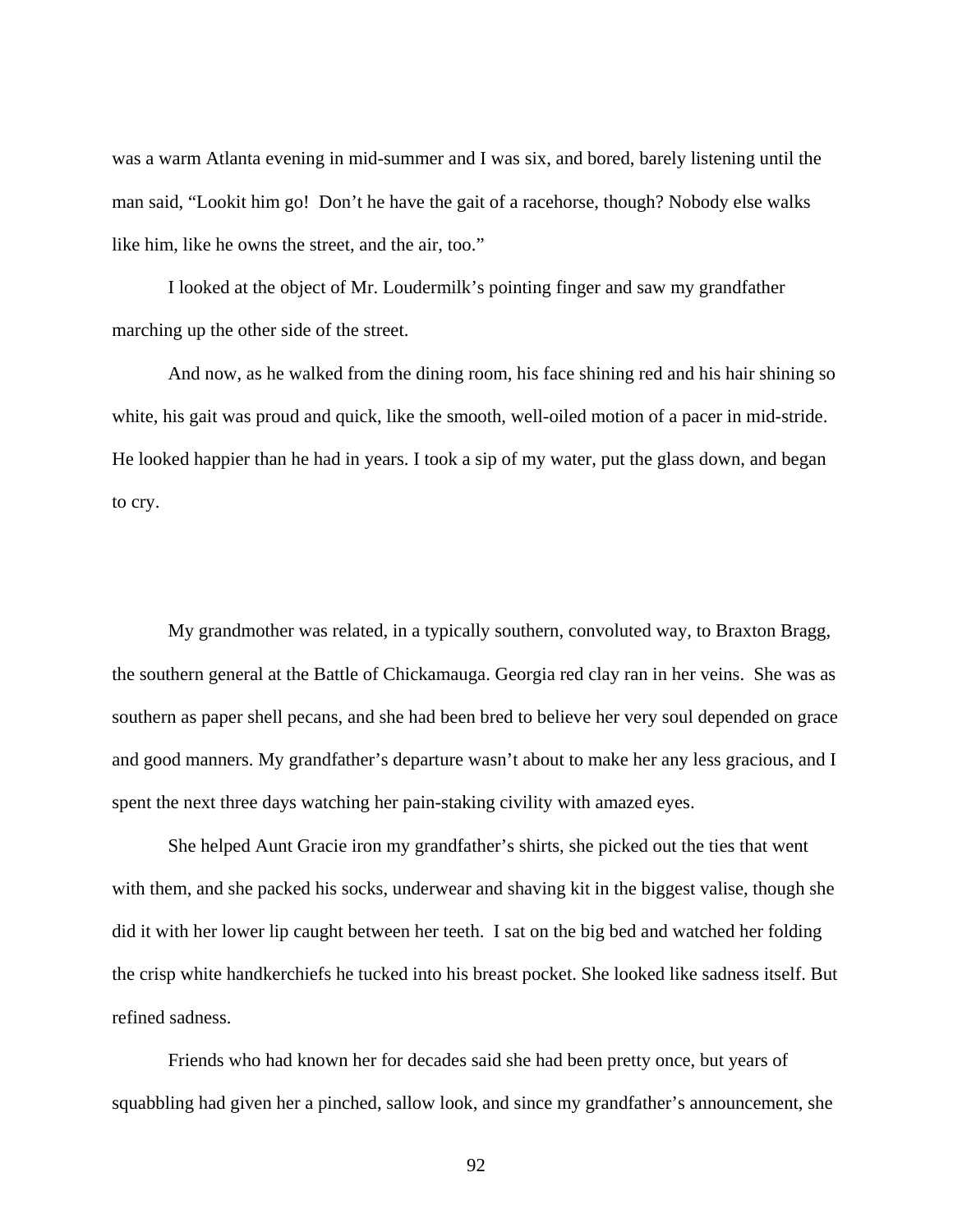seemed a pale imitation of herself. Mabel had taken to following after her, and the two of them seemed more lopsided and lonely than any other two beings on earth.

I had only seen Jimmy once since the dinner, and then only long enough for him to say, "It's not right, Birdie, what he's doing. She's a good woman, he's just…"

He wouldn't say any more, and when I said, "Go on, finish your sentence," he just shrugged and went silent.

"Come on, Jimmy," I said and I pulled his arm. "Let's go on down to the Rexall and forget about this for a while."

 "Quit, Birdie," he said. He shook off my arm. "Damn, he's doing her dirt by runnin' off like this." And he walked away.

So Jimmy was as confused and frightened as I was. I was pretty sure he was asking himself the same questions that kept me awake. Who else but my grandfather could run the family? It wasn't that I doubted my father's ability, exactly, but he hadn't had any practice, and he hadn't been able to talk my grandfather out of running away, either. Nobody had.

Well, then maybe I could. My grandfather had stopped going to the courthouse, and spent his days behind the closed door of his study. The day before he was due to leave, I waited until my grandmother was down in the kitchen giving Leticia the daily dinner plans, then took the stairs two at a time, up to the room at the top of the stairs. I tapped gingerly on the thick, oak door and waited for the white china knob to turn.

"Who is it?" he called.

"Roberta," I said. "Can I come in?"

He opened the door. "*May* you come in?" He studied me for a long moment, and conflicting emotions flitted across his face. I had grown up knowing I was his favorite because I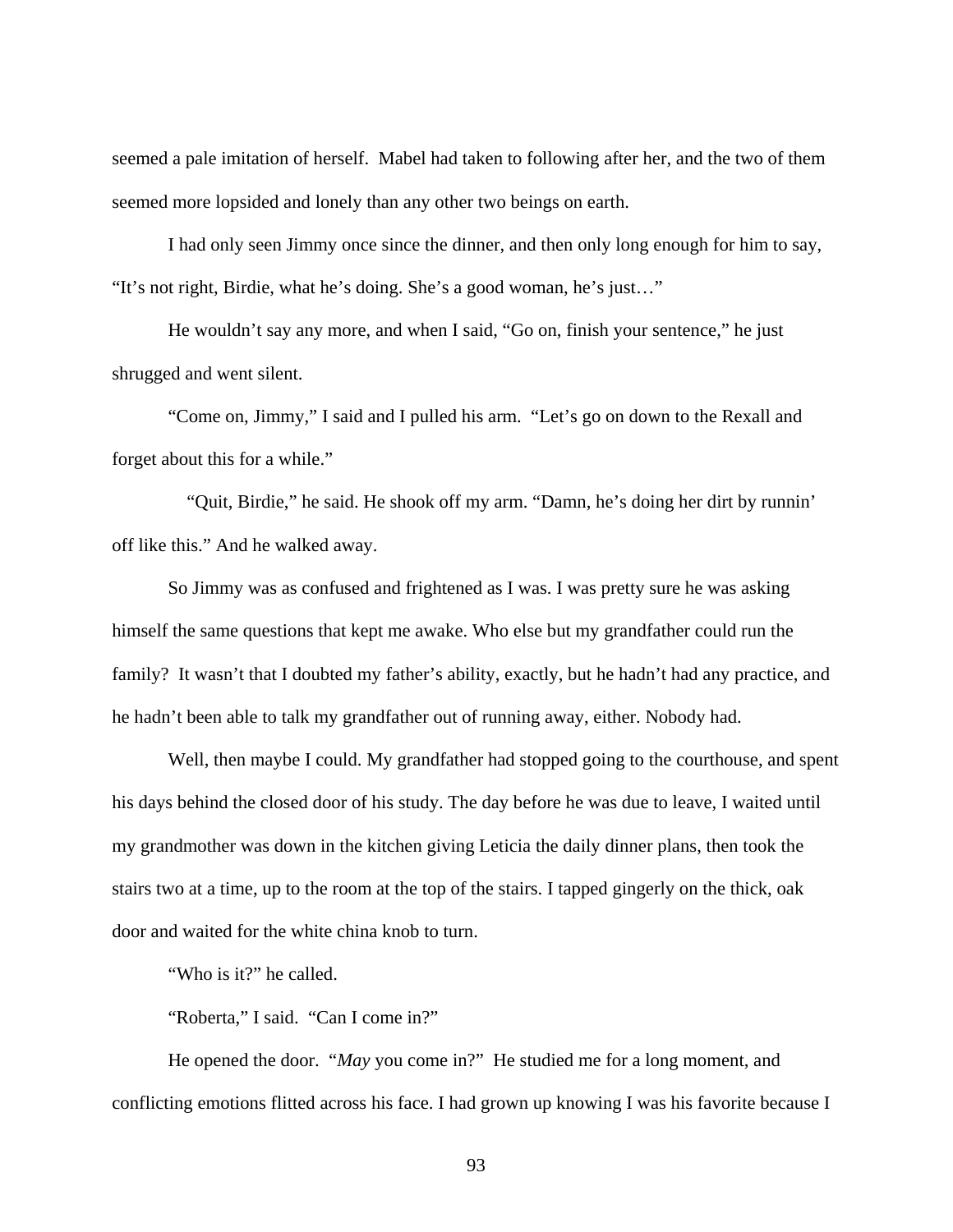was the first daughter in a generation, and named specifically for him, and it was true that he had always been more considerate of me than most, but until today I had never thought to trade on that good fortune.

"What is it?" he asked. His light blue eyes were as fierce as ever, but his voice was kind, and my stomach stopped quavering.

"May I come in?"

He drew the door open. His study was dimly lit even at two in the afternoon, the heavy maroon curtains drawn tight against the blazing afternoon sun. Behind him was the large painting of Zurich, with its damp streets shining in the light of the street lamps.

He followed my gaze. "It's lovely, isn't it?" he said.

Without warning, a longing to see a part of the world so unlike my own which, just as suddenly, seemed starched and smothering, overtook me. I wanted to go to Zurich with him, wanted to stand on the wet street corner under the awning of one of those cafes, my hand in the crook of his elbow as we stepped off the curb, and began the short walk back to our glittering hotel, where a light supper waited on covered silver platters.

"Oh, Granddaddy, I want to go, too," I said. My words surprised me as much as they did him, but not as much as the tears that followed. I sobbed.

"I do so appreciate the offer, Roberta. But no," he said. He handed me the handkerchief from his breast pocket, put his arm around my shoulders, and together we stood in silence, watching it rain in Zurich.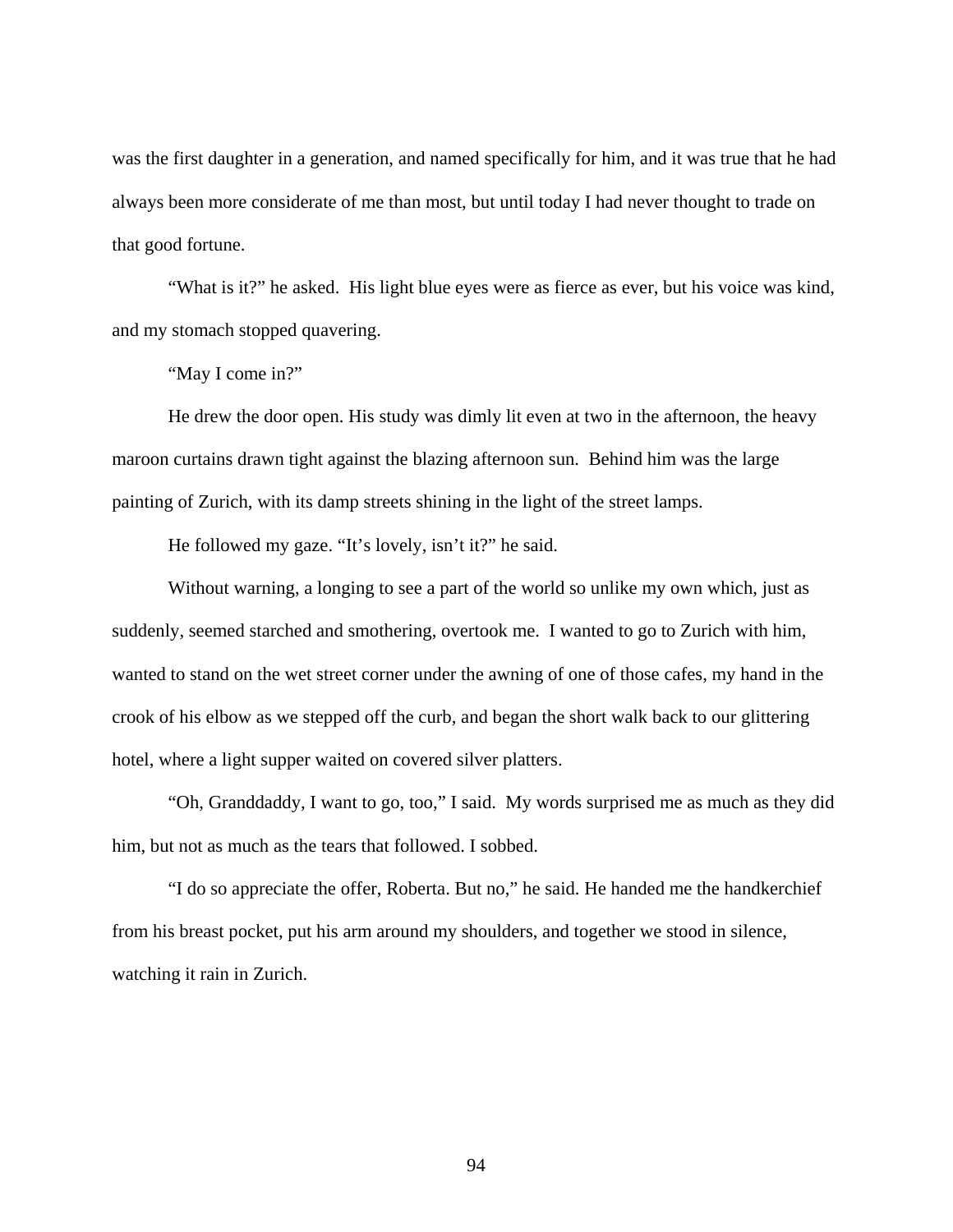The next day we dropped my grandfather off at the Atlanta train station. He shook my daddy's hand, thanked him for taking his caseload, and gave him a ring of keys so heavy they put a permanent sag in my father's suit coat pocket. He gave a small smile to me and a curt nod to the rest of the family, and boarded the train. He ignored my grandmother.

Halfway home she dissolved into tears and wailed so loudly, right on Peachtree Street, that I didn't know where to look. She slapped away Aunt Gracie's proffered hankie, and began to pant her grief in short, hard breaths. By the time we got her home, she was screeching.

Oddly, it was my mama who bustled her up the stairs, forced four large spoonfuls of sugared bourbon down her throat, settled her into her long white nightgown, and then into bed. We left my grandmother sobbing under the covers in the darkened room, with Gracie sitting on the bedside chair next to her, wringing her hands.

Three weeks later my grandfather returned as unexpectedly as he'd gone. I was rocking on my grandparent's porch swing when the front gate opened and he appeared, the large valise stuffed to the gills.

His clothing was rumpled and he was unshaven. He looked battered by exhaustion, and at least ten years older than his seventy-two years. How was it possible to age ten years in just three weeks?

"Holding down the fort?" he asked. His voice was rusty, as though from disuse, and he cleared his throat.

I gave him a quick hug. He smelled old, like dirty socks and unwashed scalp, and I pulled away.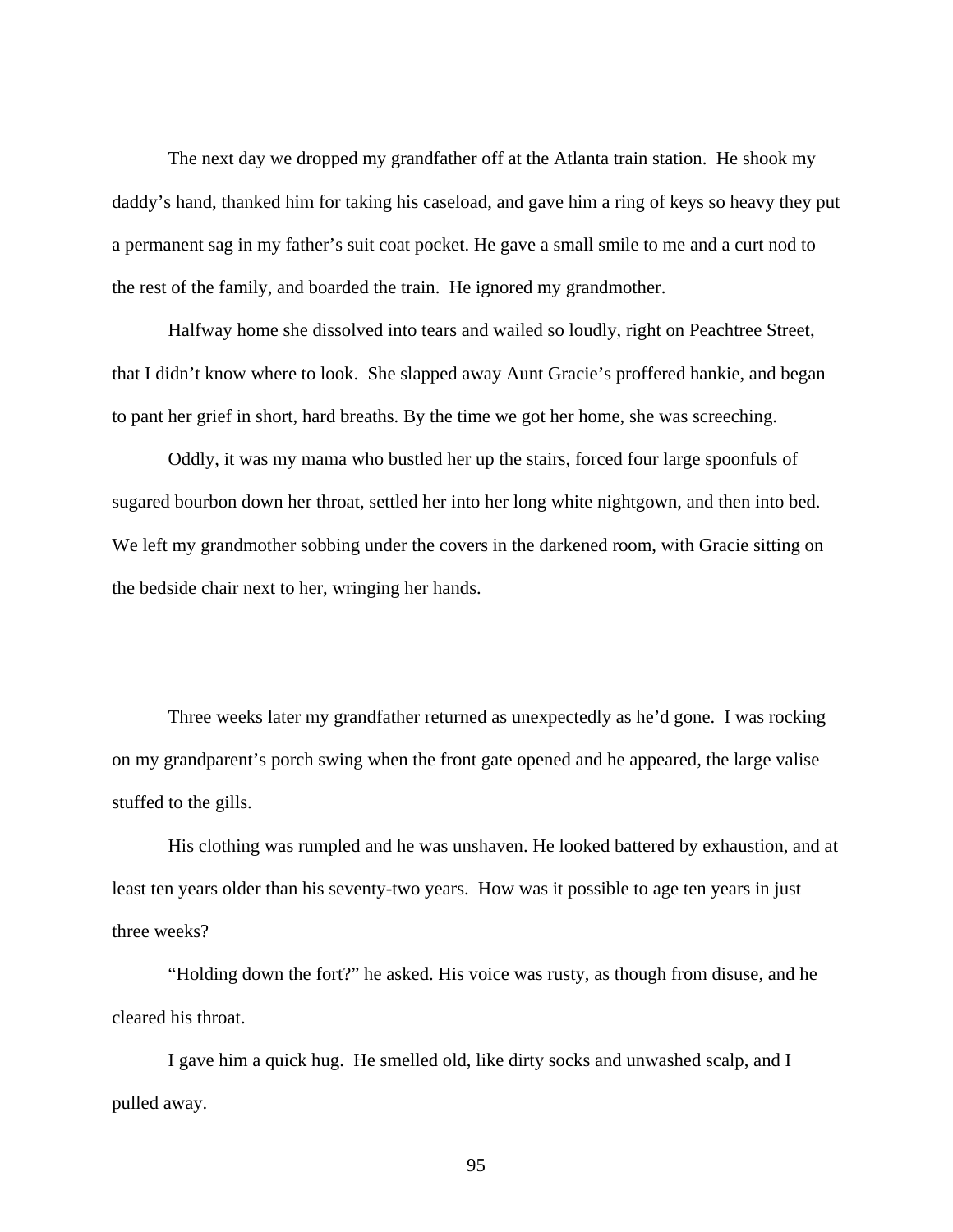"Did it look like the picture?"

"Did what look like the picture?"

"Zurich," I said.

"Zurich? Oh, I didn't get that far," he said vaguely.

"Where were you?"

"Philadelphia, mostly," he said, and he walked past me and into the house.

This wasn't the grandfather I knew. There was something desperate in the way he walked, leaning on his walking stick instead of swinging it wide as he did on the way home from church. It had become a cane.

I thought about it for a long time, there on the porch swing. Maybe he had grown old when he opened the curtains and stood in his hotel room, alone, staring out at the soot grays of the city chimneys. Or maybe it had been raining, and he had gone out into the late night streets and heard nothing but his own, echoing footsteps. And maybe that was when, after all the years of watching my grandmother grow rigid, and thin-lipped from arguing, he realized that he, too, had grown old, and the days of galloping hard to the top of the legal profession were over. It hadn't been about Zurich at all.

I walked across the street and knocked on Uncle Hoyt's door. Aunt Doreen answered. "Hey, Birdie, Jimmy's not home," she said. She was making biscuits and her hands were dusty with flour.

"Granddaddy's home," I said.

"I told Hoyt he would be," she said. "I knew he wouldn't be able to stand not having your grandmother to fight with. But wasn't the quiet nice while it lasted?"

Jimmy had a different take.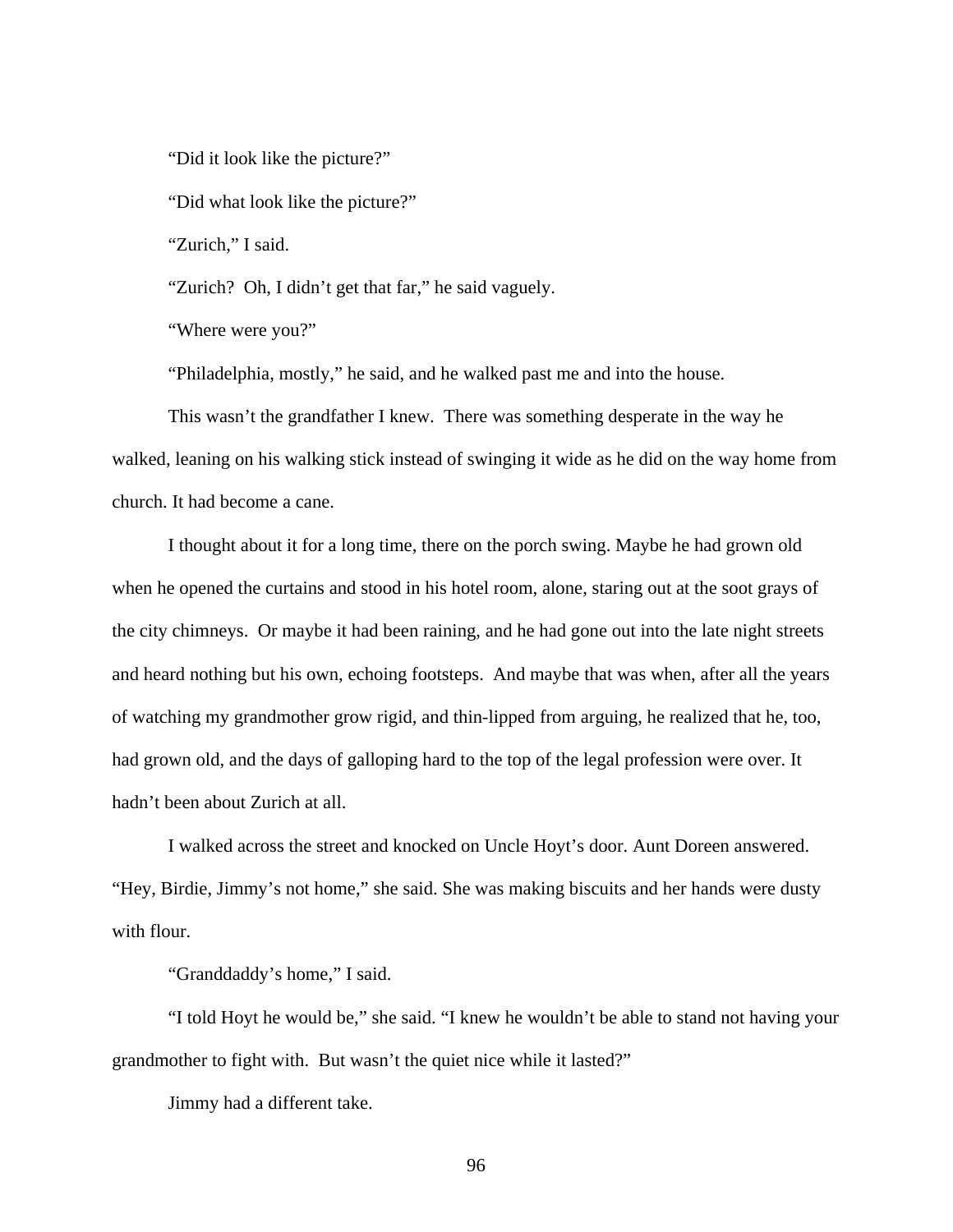"I've been thinking," he said later that evening. We were sitting on my grandparent's front steps, waiting for the family to gather to welcome my grandfather home. Leticia had roasted an entire suckling pig in his honor, and the smell of pork cooked with yams and brown sugar made me want to yowl with hunger.

"Granddaddy just needed a rest from grandma. Shoot, it's a man's right to take some time off from a woman when he wants to. I know you don't have the first clue what I'm sayin', but us men, we know all about it because we're the ones who have to put up with y'all. What'd ya bet they're fighting before Leticia gets the buttered biscuits on the table? I say a quarter. How about it?"

"Says who?" My anger was instant and clean and strong. I wasn't my grandparents' grandchild for nothing.

"Okay, make it a dime Deal?" he said.

"Jimmy, grow up." I stood up and walked into the house.

After supper my grandfather handed out the gifts he'd brought home with him. He gave Mama and the two aunts tall crystal vases etched with hummingbirds that hovered near the thin rims. Daddy and the uncles got striped silk ties, and he brought Jimmy a brown woolen sweater with the words Philadelphia, City of Brotherly Love stitched across the back in white wool. It was hideous. The smallest girl cousins got toilet water in small gilt bottles, the babies got blankets, and he handed me an ivory-backed mirror and hairbrush set. He doled out the gifts from a big, Christmas-sized pile, one by one, until there were none left. There was a sudden stillness when we realized he had brought nothing for my grandmother.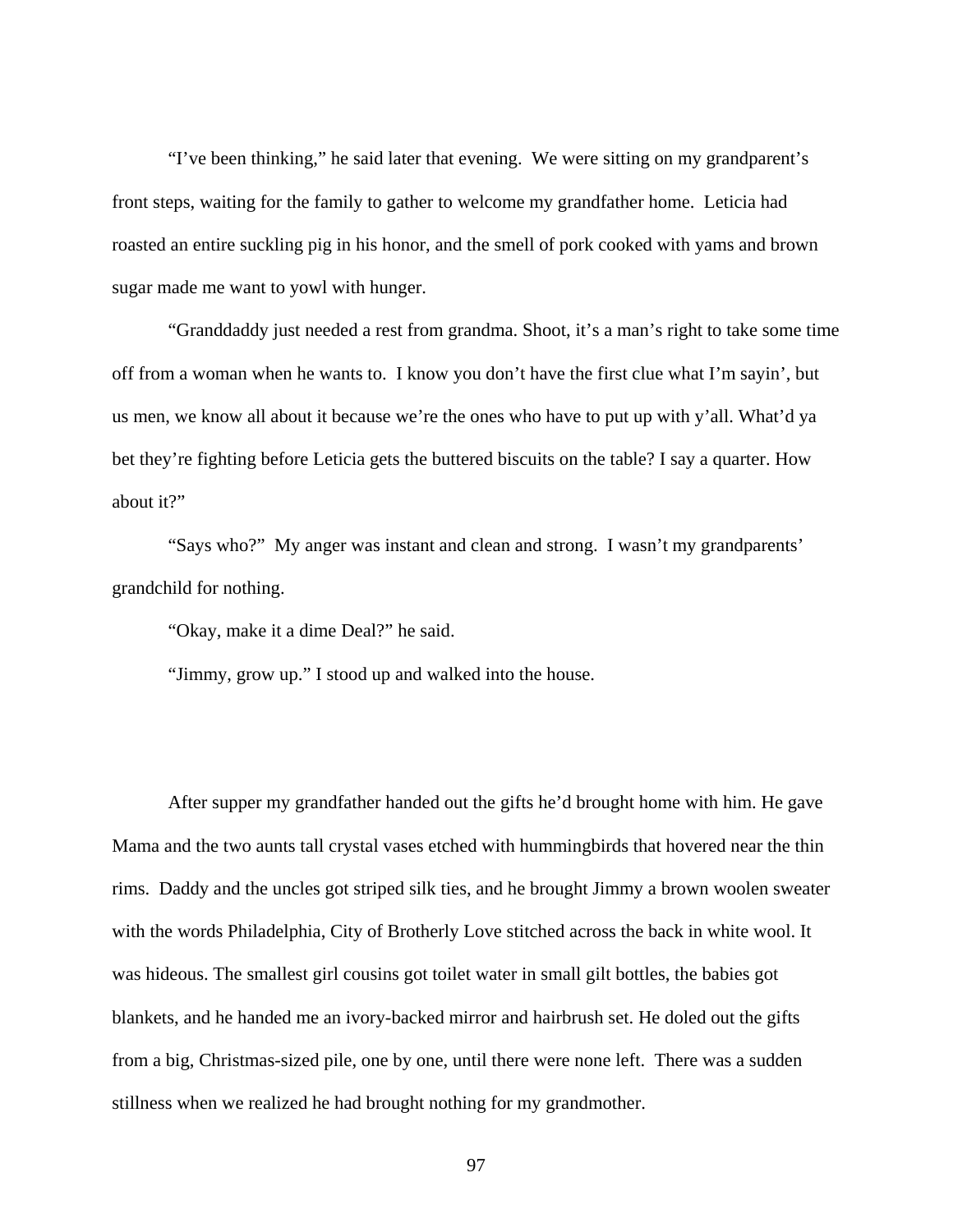"And for my wife," he said, when the silence had reached the breaking point, "I have something special." He left the room for a moment and returned with a long black garment bag. Fineman's Finest Clothing was stenciled across it in large gold letters.

"Go ahead, open it," he said.

She unzipped the bag slowly, drew out a shimmering, ice-blue, watered-silk gown, and gasped. It rippled across her lap in silvery waves. Stitched to the low V-neck was an enormous, deep feather boa, dyed to match. It whispered between her fingers. She smoothed the boa with her hand and held the dress up over the black one she was wearing. It fell in loose, perfect puddles around her feet.

"Goodness!" she said. "It's a wonder you even remembered my size, Robert." But there was an obvious ring of pride and affection beneath the scolding.

My grandfather reacted as though he's been jabbed with a stick. I took a breath and waited, but he only opened his mouth and then snapped it shut. There was a dead silence until he said, "Of course I remember. My bride wears a tiny size 8."

And to our shock, he walked over and put his arms around her. She wound her wiry arms around his waist and rested her head on his chest. Mabel sighed heavily and readjusted herself in sleep.

"Well, I think we need some flowers for these vases," Gracie said. "Go on, y'all, there are some fresh red roses down in the garden."

Jimmy caught up with me by the badminton court and tugged my elbow. "Hey, Birdie, what do you bet he's kissing her right now? Got a quarter that says he is. I can sneak in there right now and find out. Okay, a nickel. Deal?"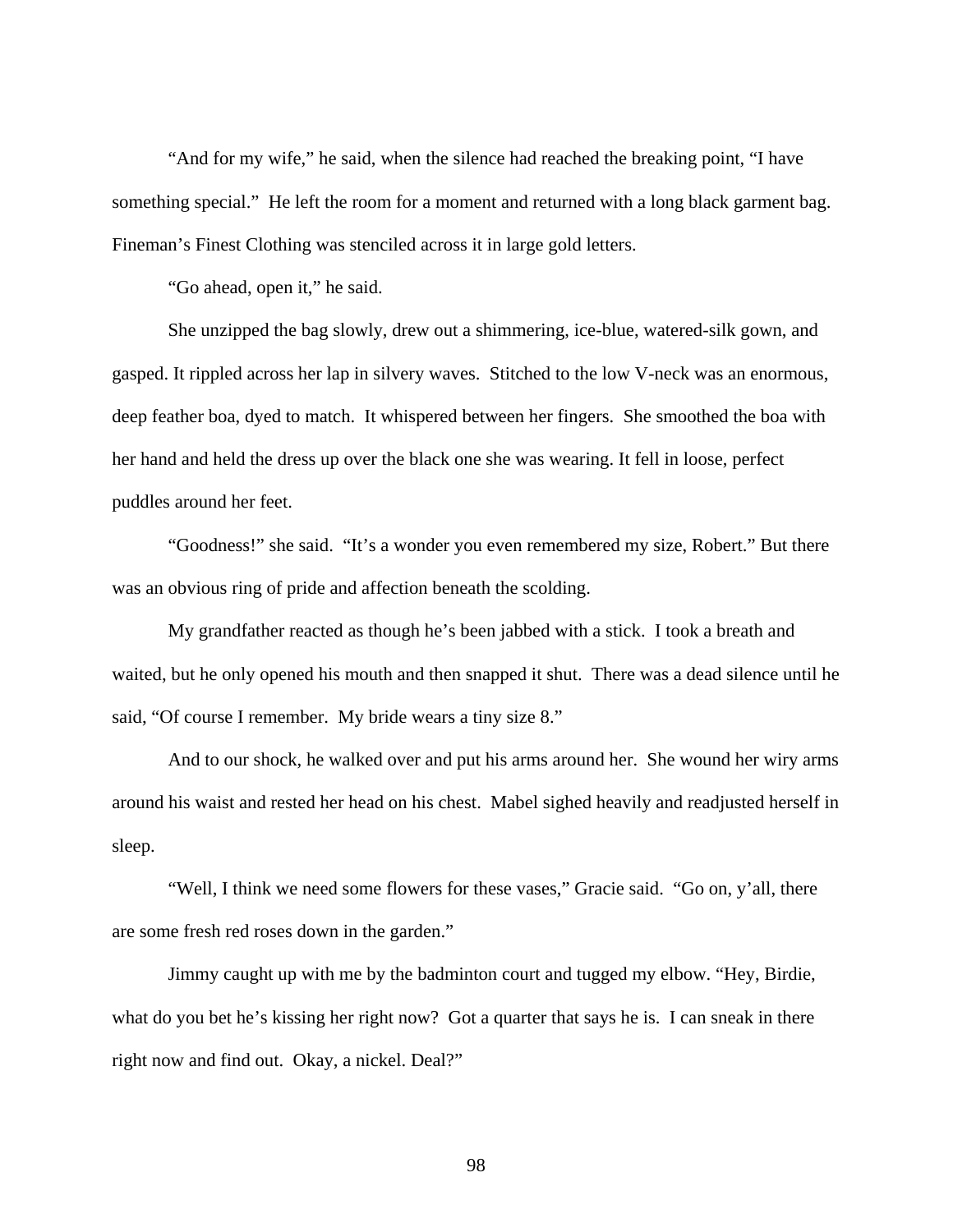"You know what Jimmy?' I said, "Until now I never knew he needed her as much as she needed him."

"What are you talking about? You're crazy, that's what," he said. "So what's your bet?"

"Go away, Jimmy," I said.

The roses were still bright, even in the near dusk. I broke off a blossom, tucked it behind my ear, and went to join the rest of the family.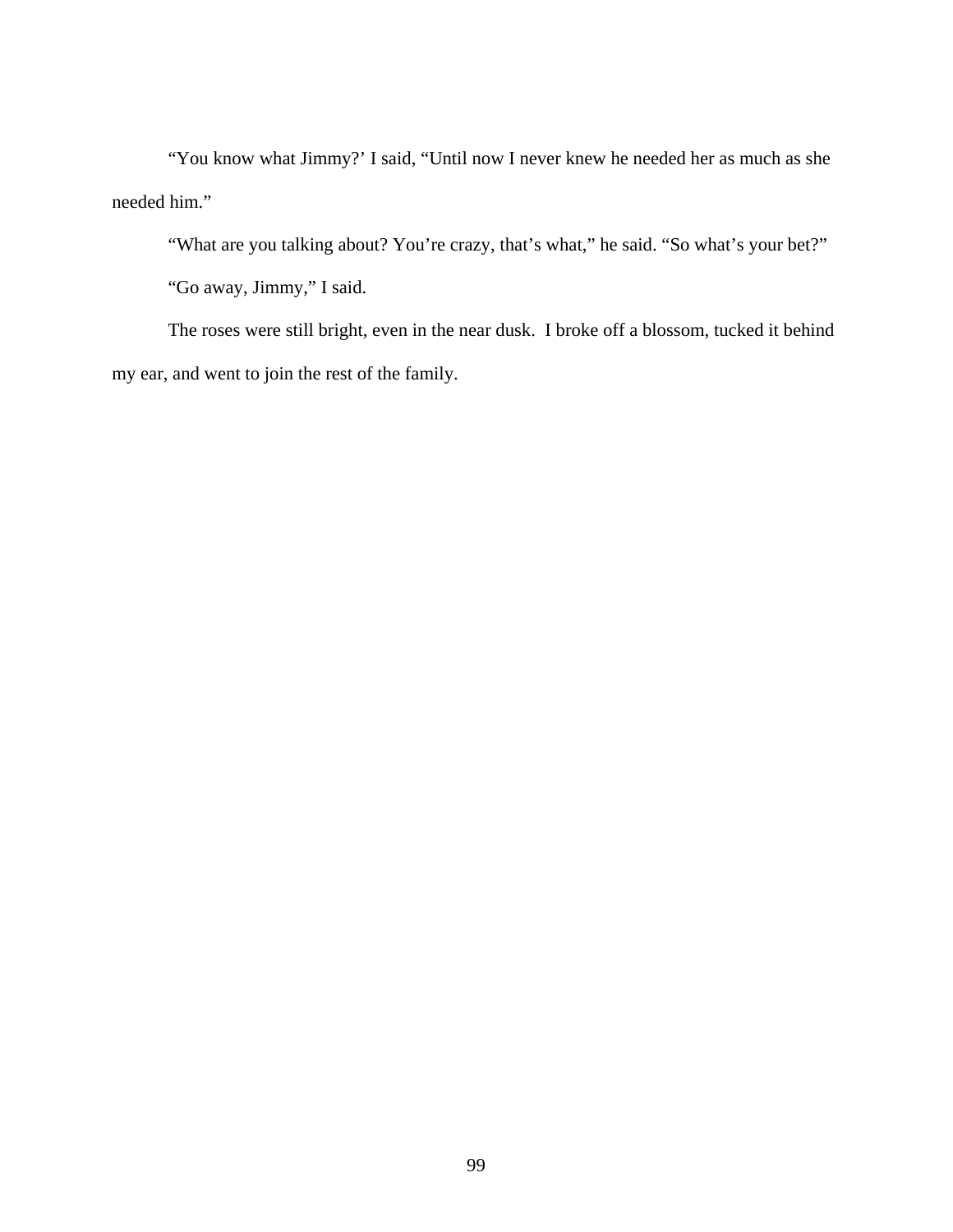## THE SUMMONING

For Charlene Shepherd, 1944 - 1995

From the moment she learned her cancer had spread, Stella's dreams grew increasingly muted. As the pain ripened, the edges of her dreams softened and diffused and often, when she awoke, she could only remember the pale, watercolor taste they left in her mouth. She imagined the colors draining from them as they fluttered against the morphine membrane that cradled her. Finally, one blue August morning, her dreams stopped altogether. She grieved their loss more keenly than her missing right breast.

Three months later, on the night of her fifty-first birthday, she was summoned from sleep by a small, momentary sound. It was almost, but not quite, familiar. She lay perfectly still, the shadowy half-light filtering through the rice paper blinds, and wondered at it.

Of course. It was the same minute noise that had interrupted her empty sleep for weeks. Tonight, however, was the first time the noise had roused her completely. What was it? She struggled to bring the rest of her thoughts into focus. A light rain was falling; could that have been the sound? No, it was more of a rustling than the gentle pattering of drops on leaves.

She wondered if Beth could hear the sound, too. She shifted her head until Beth was in her line of vision. As if in answer, Beth turned, her hair a tumble of dark on the pale orange pillowcase. A sadness had overtaken Beth's face, even in sleep. Stella reached to smooth Beth's forehead, weighed the possibility of waking her, and wound a strand of the deep auburn hair around her finger, instead. She took such comforts whenever she could now.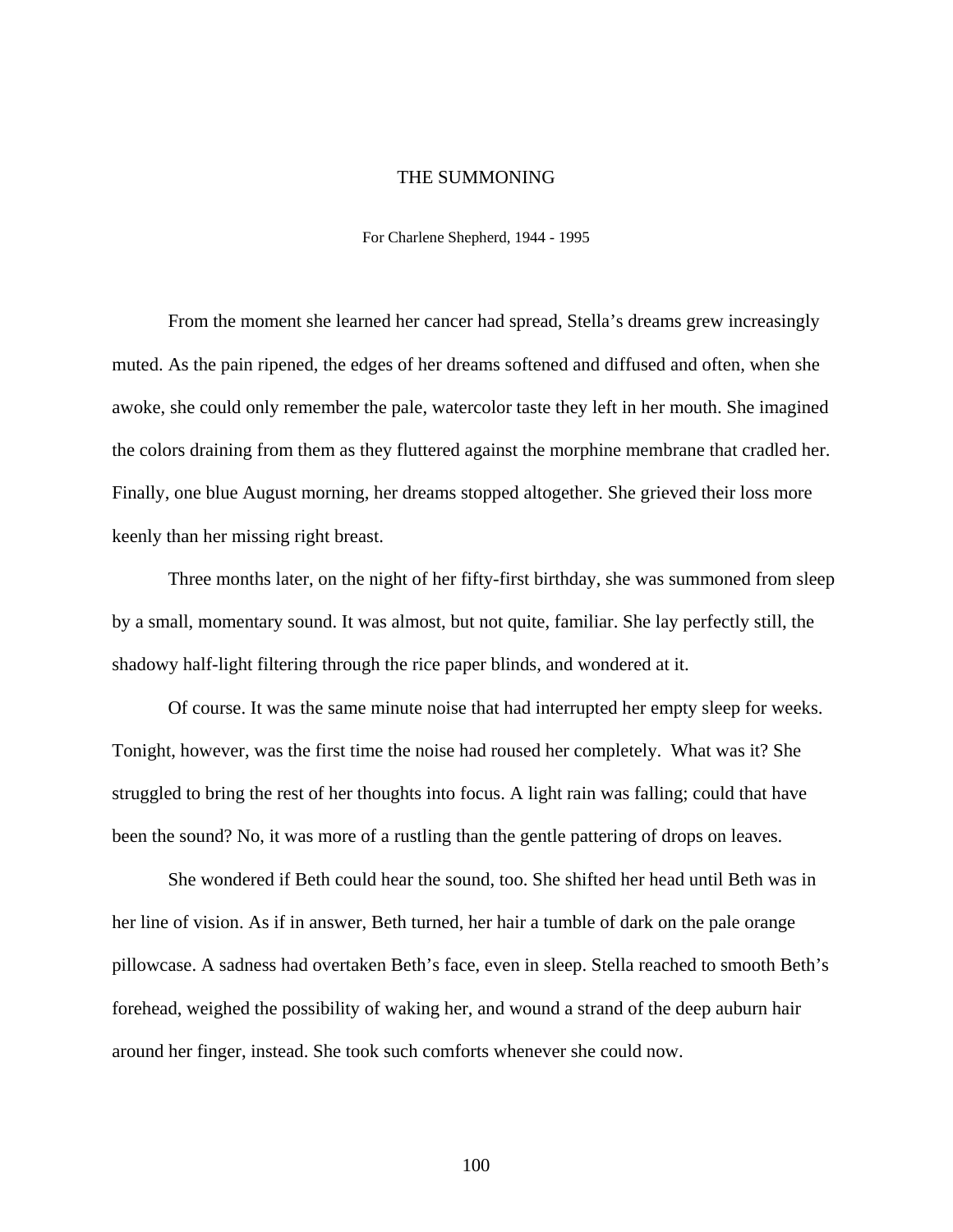Beth frowned. He eyebrows bunched with worry, and she murmured from somewhere within her sleep, "Okay, Stell?"

"I'm okay," Stella whispered.

Beth drew a loud breath, exhaled, and rolled onto her side. Her breathing grew deep and even again.

In their twelve years together Beth had given as she had taken, with loving, uncomplicated depth and in equal measure. All that was changed now. For the past six months she had given all and received nothing. Even tonight she was willing to be robbed of the freedom sleep brought her. Stella gathered the top of the sheet into a nest and placed one hand on, the other under, the soft sphere of her remaining breast. She swayed as a breaker of fresh grief bore down on her. "Beth," she whispered soundlessly. "Oh, Beth."

There was the sound again. Right there. But where was it coming from? No matter how hard she concentrated, she was unable to locate its source. The silken, almost secret susurration continued.

She stirred and, as suddenly as it began, the sound was gone. She relaxed her muscles and breathed deeply. It hadn't been a mechanical sound, nor was it animal. It was probably just the sound her undreamed dreams coalescing into what? A poem, maybe. Or a song.

She liked the idea of her unknown dreams transforming into musical notes, floating on an imaginary staff and beckoning to each other. She could picture them arcing, dolphin-like, in playful sound waves. Like the dancing tendrils of whale song captured on a shipboard monitor, she thought. Not whale song; dream song. She smiled to herself and closed her eyes. She knew it was best to enjoy such small indulgences while she still could; her pain would be back soon.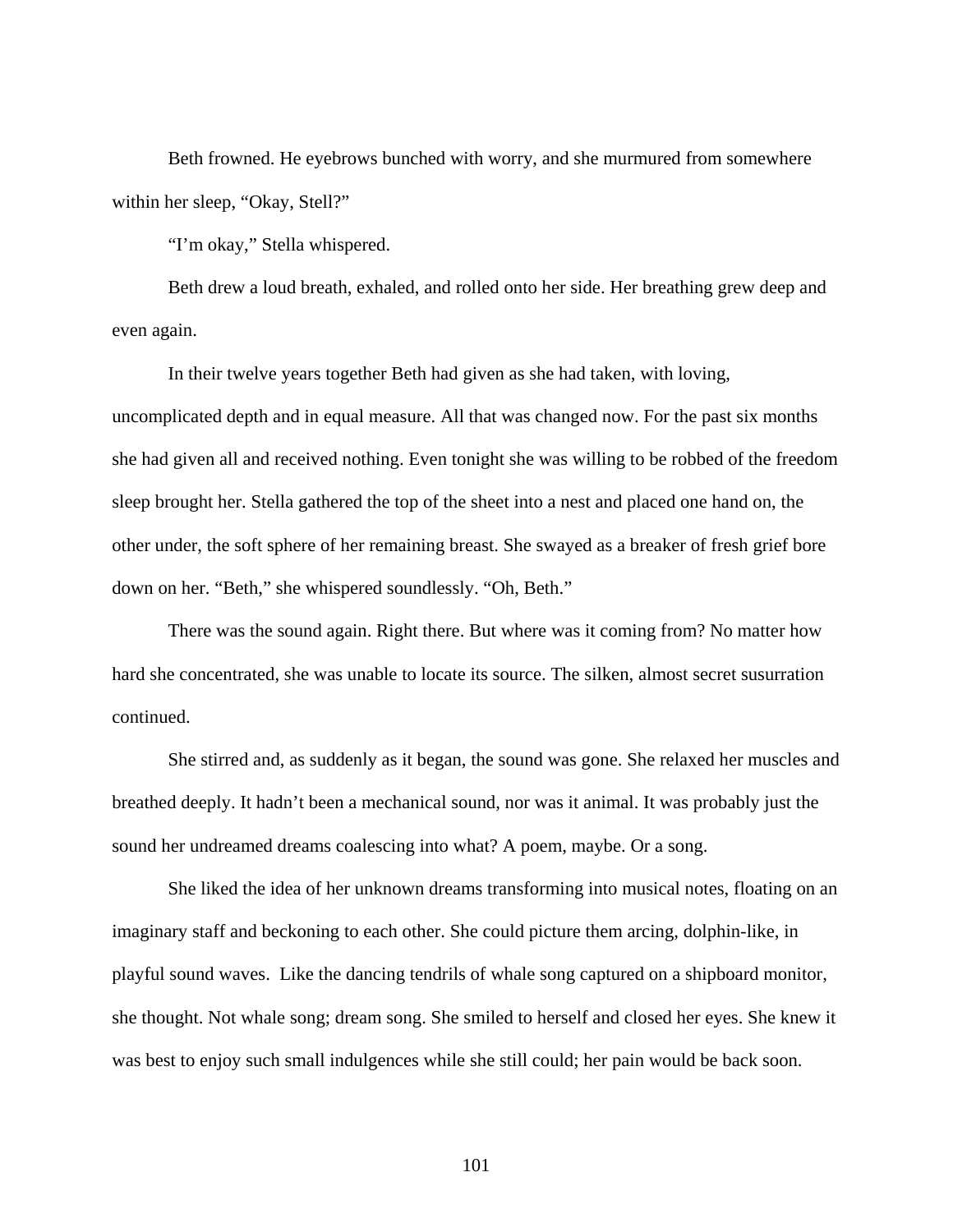The pain roared in with the thought, and began to stalk her. Steady, then stronger, it ground into her bones and began to bludgeon her. Her clarity wavered, and she knew she would be unable to think within moments.

She needed more morphine. She had to hurry, quickly now, before she was so far inside the pain that she was nowhere at all. With all her effort, she raised her index finger and fumbled for the red button on the pain control pump. She found it, pressed it once, gasped, pressed it again, and smoothed it with her thumb, in thanks, when the lovely drug surged through her.

She was skimming the edges of sleep when the sound came again. This time it was an almost imperceptible fluttering, like the tiny, dry swishing of a bird's wings. She wondered if she was frightened; she wasn't sure. Instinctively her fingers sought out the dent that had been her right breast, where the malignancy had taken root before spreading to distant and equally promising outposts. The sound stopped.

There was the silken shuffling, back again, and this time louder. It was nearer, as well, and was almost recognizable. It seemed to be coming from the balcony off their bedroom. Stella leaned in its direction, and the sound disappeared when she moved.

She lay motionless and waited. Yes, there. It was a definite rustling, like the small, dry stirrings of tattered corn in a late autumn field.

The soft blue numbers on the bedside clock were flashing. It must have stormed. She tried to gauge the time. It was still night. She sniffed. The air had an early, leaden quality to it. It was maybe a little after midnight. One o'clock, maybe even as late as two, but probably no later.

She was thirsty, then suddenly unbearably thirsty. The radiation had left her scorched and hungry for moisture. She knew without having to check that the last inch of water in her bedside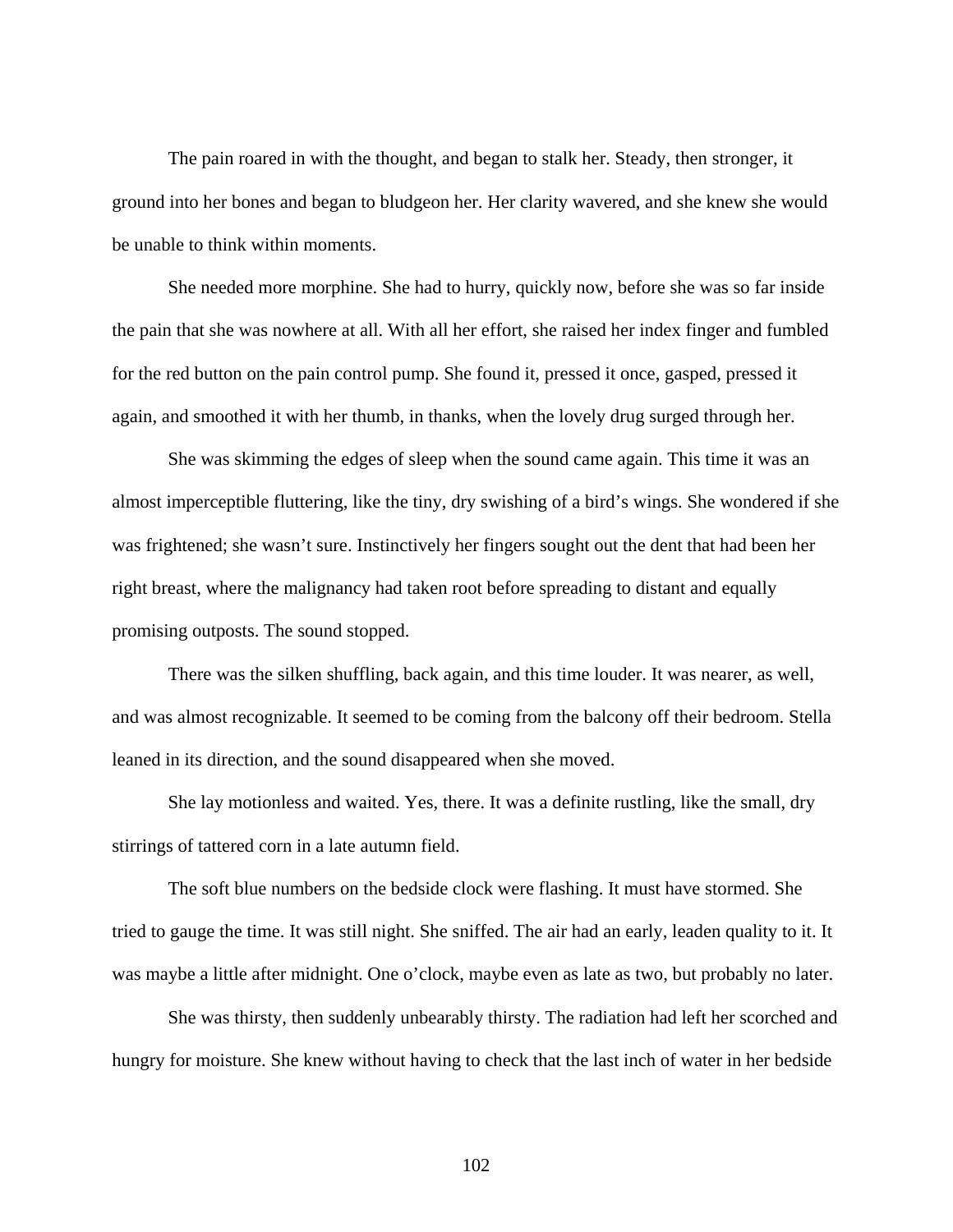glass was stale. Sweat rings from previous glasses, dried to white on the dark wood, were magnified in the blue clock light. The inside of her mouth was chalk.

She reached her hand for the glass, and as her fingers touched its rim, the sound began again. This time it was much louder. With it came a new persistence. The sense of urgency grew as she listened. Slowly, painstakingly, it began to shape itself into one voice, once cry, until she could no longer hear anything else. There was no mistaking its message: Come. Come to the balcony.

She turned her head to Beth again. Beth's eyes were dream-flickering beneath the smooth lids. She was deeply gone, oblivious to any sound. Maybe Beth was having her dreams, Stella thought ruefully.

She wasn't sure she could get to her feet without Beth's help, and even less sure she could walk by herself. And how could she make it to the bathroom for water, and then to the balcony, before the pain came howling back? She reached over to awaken Beth as gently as she could, and was about to stroke her forehead, when the voice said clearly, Alone. Come alone.

"Yes, I will," she said aloud.

Such simple words, each only one syllable, but they emerged from her mouth in a garble, and she wondered why she could hear them so clearly in her head. But she was wasting time. She must obey, and quickly. The pain was crouching close, waiting. Soon it would pounce.

She willed one leg over the side of the bed. Then the other. She stopped to catch her breath. She gave a lurch and she was almost sitting. Could she stand? As if to spur her on, the sound began again. She grabbed the IV rack, heard the bag slide, and steadied it. Then she was up, doubled over and limping. She inched her way, the IV stand dragging behind her, to the bathroom door.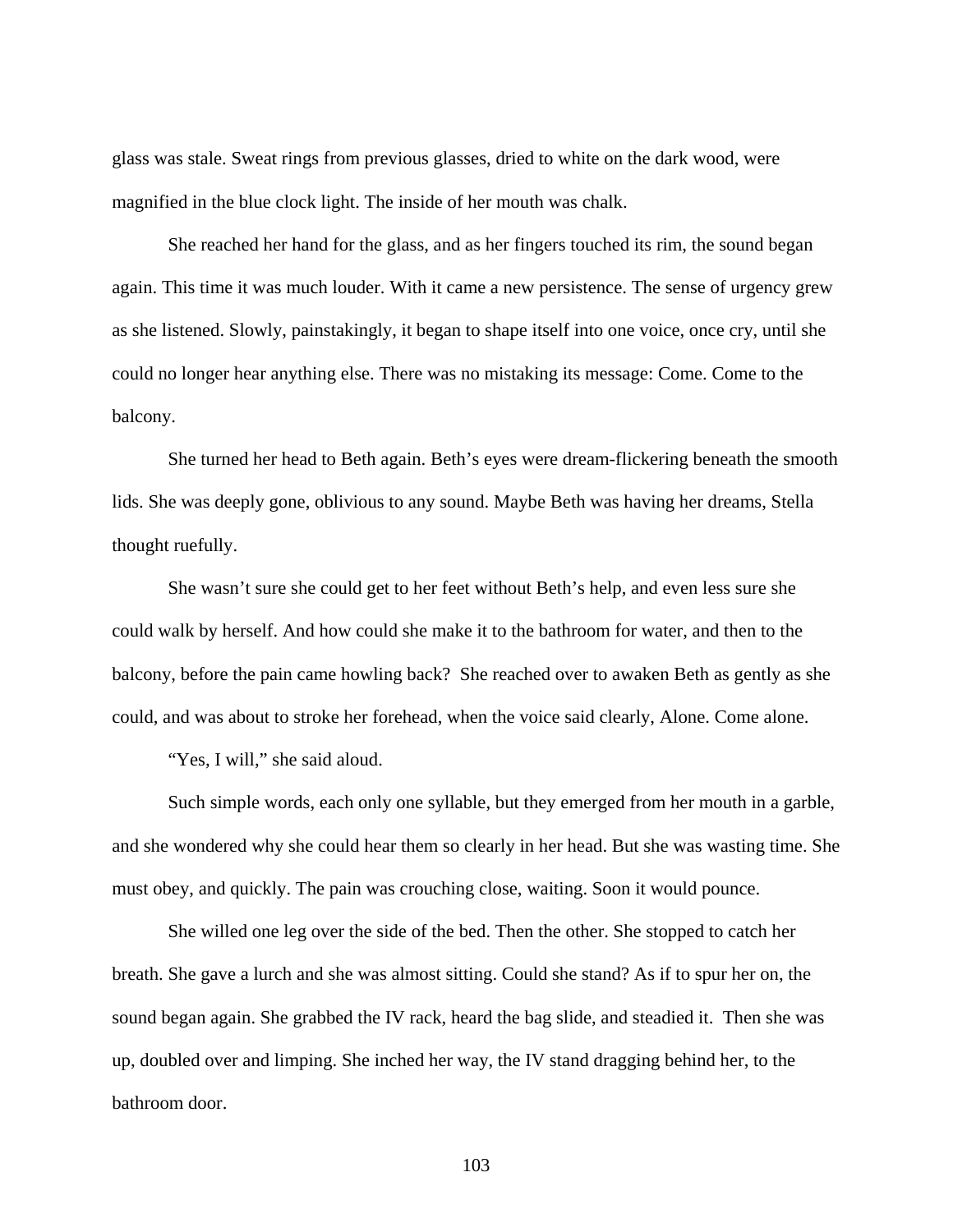The sink was smooth and cool as stone. She waited until the tap water grew cold, then colder, and drank greedily through cupped palms, one, two, three handfuls. She paused, fingers cupped in midair, when the sound came again. This time it was much louder, and it did not stop when she moved. And she knew, as clearly as she knew the pain was only a whisper away, that although the sound was summoning her to the balcony, it was coming from deep within her. It was her death, approaching fast, coming to claim her.

Stella stared at the water dribbling between her fingers, stupid with shock. Her death? Now? That couldn't be right. Where were the angels she had been taught to expect? Was there no harp, no golden glow to light her way, no shining tunnel stretching from this world to the next? No. There was only the rustling, like papery wings, and the unquestionable certainty.

Stella looked over her shoulder into the bedroom. Beth had rolled onto her back. Stella watcher her breathe. Calm air in, healthy air out. Beth was a steady woman, and a steadying one. From their first meeting and through it all, even the most frightening times, Beth had been her ballast. She was true, and constant as an ocean's tide.

Two years ago, when the first biopsy results had come in, they called it her illness, never her cancer, and measured its course by handfuls of hair instead of pain. They had hoped. There were the early, easy assurances: don't worry, the statistics are on your side, no other woman in your family has had it, you eat right, you exercise, you'll beat it. There were Beth's steadfast guarantees that Stella's suddenly single breast held just as much allure as the pair once had. "Are you serious? Of course I'm sure! I'm positive! Come on, Stell, it's just a breast. You're as beautiful as ever."

104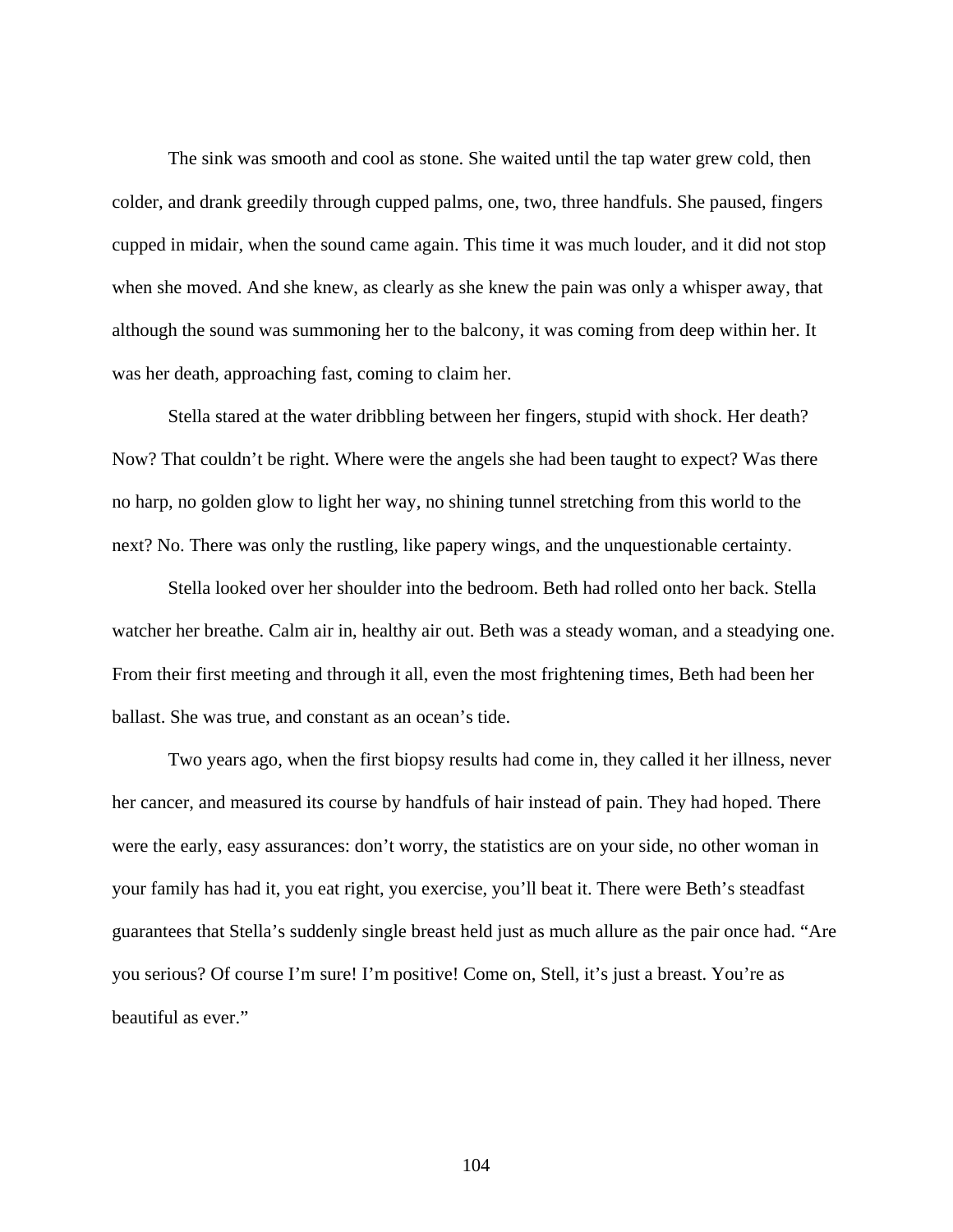Stella knew she wasn't. Her scar was ragged and her eyes burned, feverish with fear and radiation. Her sallow skin clung precariously to her bones. Unlike Beth, she was sure of nothing but the progressively grim lab reports and Beth's obstinate determination to remain optimistic.

When the cancer wormed its way into her lymph nodes, however, Beth's forced enthusiasm turned to desolation, and Stella settled into a depression made grayer with an unaccustomed loneliness. She was unable to understand Beth's sudden retreat to a remote, inaccessible place.

"Why won't you help me?" she asked Beth.

"I can't," said Beth. "I can't even help myself anymore."

The dark circles under Beth's eyes had become a permanent part of her face. The pupils above them glittered like hard, blue jewels.

Stella watched Beth's frustration feed daily. It thickened into anger and then rose like malevolent yeast into a full, roiling rage. Her resentment singed Stella's already parched skin. She could feel its heat as they lay, far apart, on the sweat-soaked sheets. Stella wondered why Beth stayed, dreaded that she'd leave.

Fattened by fear, Beth's fury turned bitter. Her gestures, once tender and fluent, became jabs. She stabbed at the clutter of bedside medicine bottles, the ice bags, and the damp towels in a strangled heap on the bedroom carpet.

"No wonder you're dying! Look at the crap all over the place!" Beth grabbed a vase of listless flowers from the clutter of plants well-meaning friends had sent. "Look, Stell, these are dying, too. Just like you. And us."

She heaved the vase against the bedroom wall. It splintered and water rained on the carpet. "This one, too!"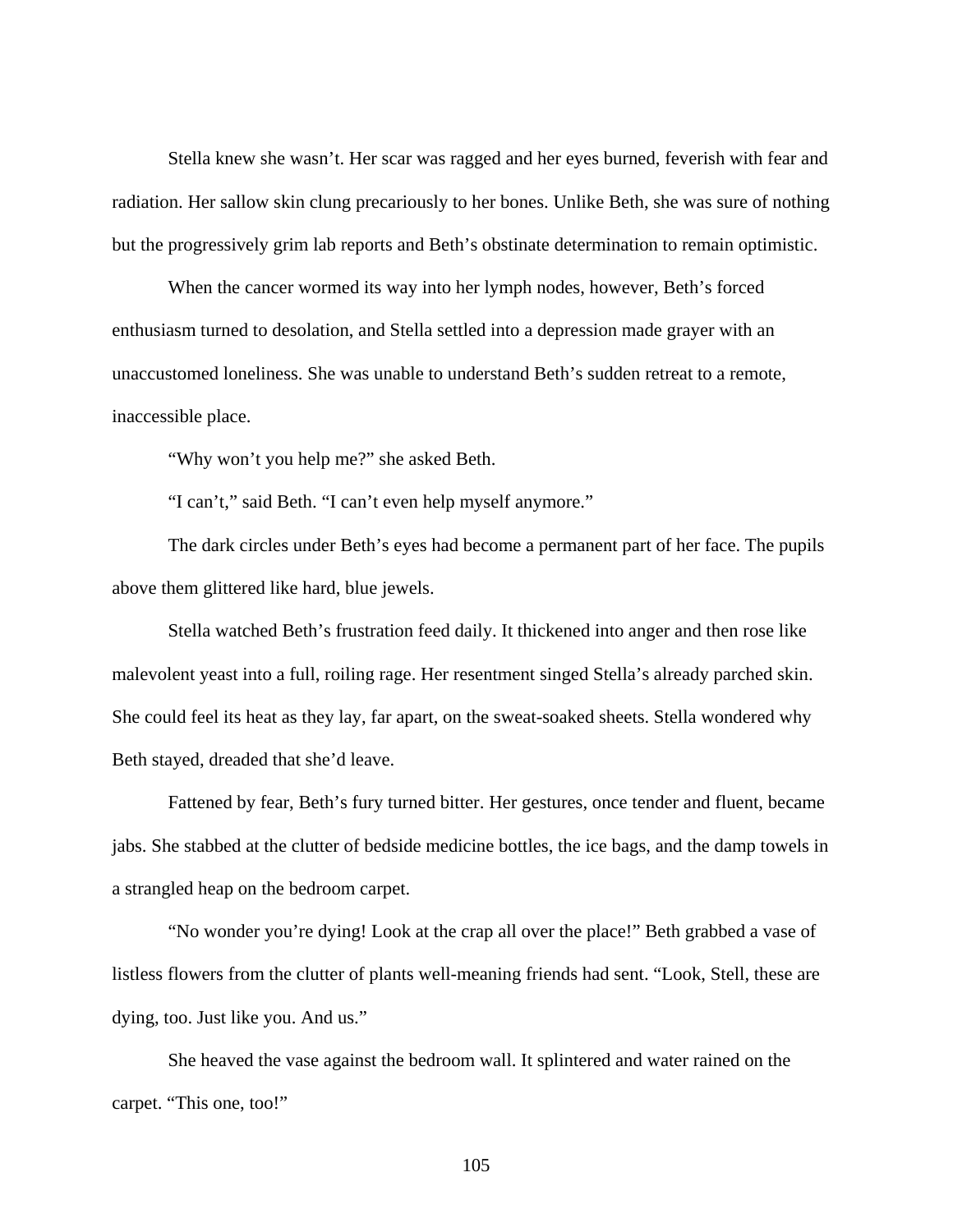Stella held her breath as a pot of calla lilies smeared, their open throats pale on the paisley silk curtains.

Beth's eyes glistened with unshed tears. "And you want me to help you? Who am I, God? You just lie there, stoned on painkillers, waiting to die. You're not even fighting it anymore." She sank onto the bed next to Stella. "I have to get out of here," she said, "before I start wanting to die, too."

"What do you want from me?" Stella's tongue was thick and the words were heavy and hard to say. She fought to form vowels.

"I want you whole again!"

They stared at each other.

"Just go," Stella said.

Later that night Beth pressed her face to Stella's so that their eyelashes touched, and began to weep for the first time. "Please fight it," she said. "I need to see you try. Please."

That had been the hardest pain of all, and the most costly. The anger, however, was as cleansing as the explosion, and slowly, inch by inch, they found their way back. It took two months, with Hospice's help, to learn to rage at the cancer's inexorable march instead of each other, and it took even longer to learn that hating was a part of loving. It took longer still to learn how to say goodbye.

Beth read her way out loud through the living room and bedroom bookshelves, Jane Eyre, Charlotte's Web, the poetry of Mary Oliver, all Stella's favorites, stopping only when her voice was dust, or when Stella fell into a restive sleep. She shopped at ramshackle groceries that stocked rennet tablets when, finally, watery custard was the only food Stella could manage. Best of all, she planted giant sunflowers in huge blue pots on the bedroom balcony so that Stella could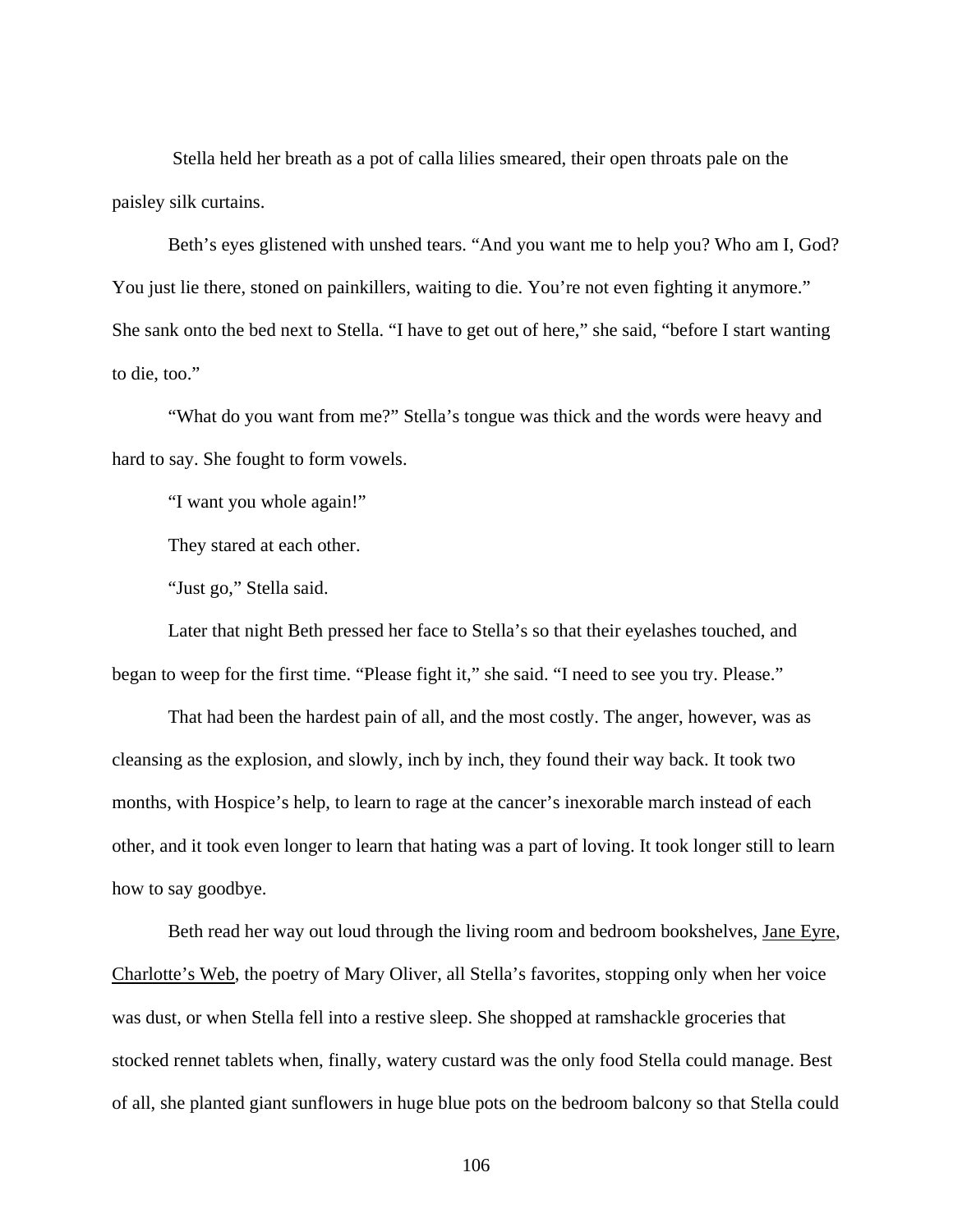bathe in the light from their faces. They towered, tall sentinels, their raspy, overlapping leaves creating a rampart against the encroaching cancer.

"They keep moving," Stella said one day, in wonder. "See how they bend to the light."

Each night before she slept she whispered her favorite quote, the one she had chosen for the plaque on her memorial bench that would sit in Fernbank Park: 'Life: it begins in mystery and ends in mystery, but what a savage and beautiful country lies in between!'

For the past six weeks she had credited the quote for finally nudging the two of them out of anger and into a sweet, bitter grief. Acceptance had come hard, but the leave-taking would be easier because of it. And now, tonight, she was empty of everything except the rustling.

She slid open the balcony door at the far end of the bedroom, stepped over the sill, and stretched her unencumbered arm to the rain. She caught it in her hand and opened her mouth and let it stream into her. She shrugged out of her nightgown, tossed it on top of the IV stand, and raised her single breast so it could drink, too. It softened with the water's weight, became gentle, almost mossy. The nipple was tender, and strong as earth. Her hair swam, and all of her, her distended ankles, even the arches of her unaccustomed feet, became buoyant. She was full and light, and suddenly completely peaceful. There was no pain. She was ready.

She peeled back the adhesive tape that bound her to the IV, and tugged the plastic umbilical cord from the back of her hand. She was free. She floated to Beth's sunflowers and stroked the faces that had brought her such joy. Then she turned back to the bedroom.

Her rustling surrounded her as she sat on the bed. She did not wake Beth. She leaned against the headboard, as still as silence within her bell tower of sound. And there it was, clear and strong. The voice. Quite soon, it said.

107